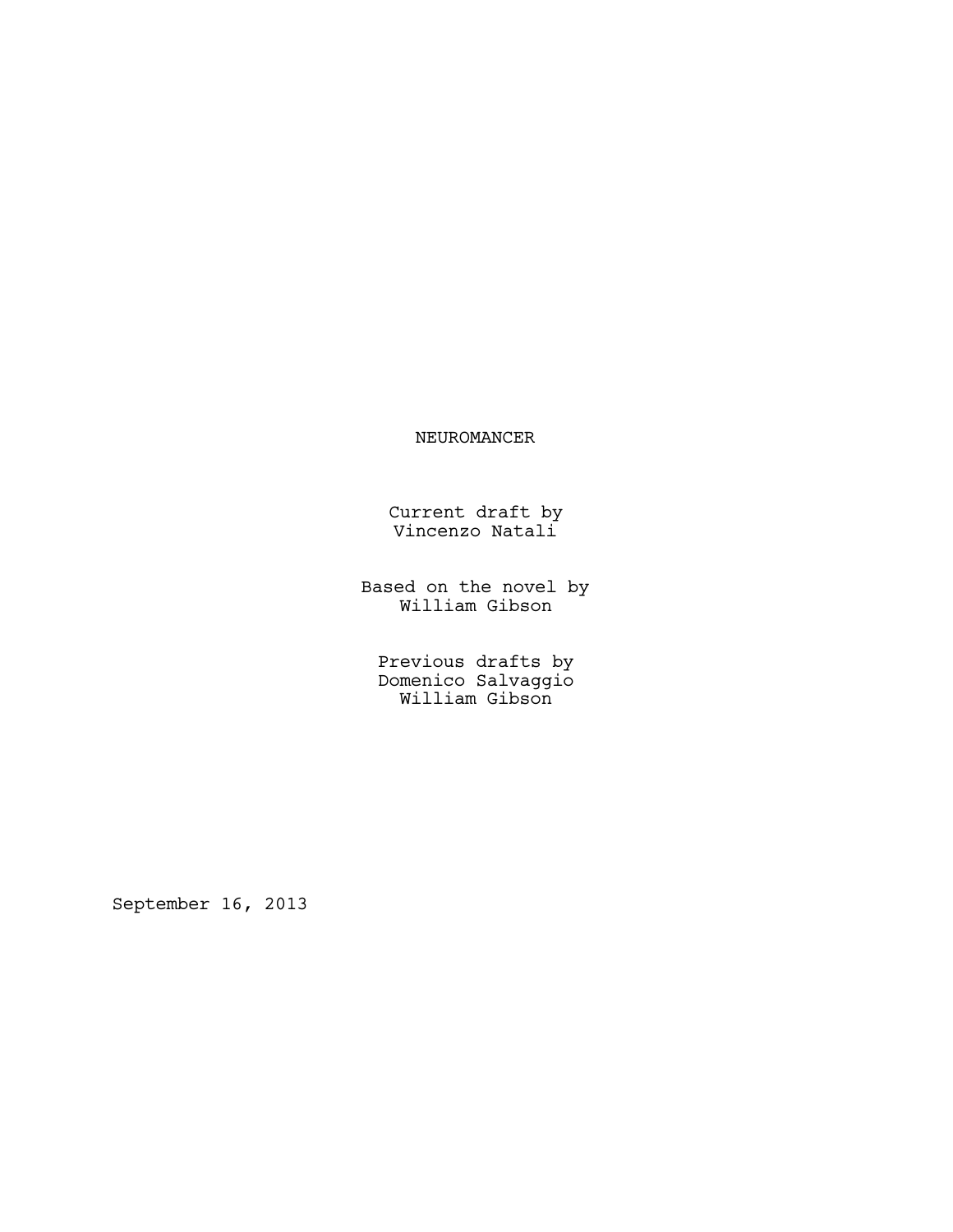**"Artificial Intelligence runs all major social, political and economic systems on Earth.** 

**Those who control AI control the world.** 

**However, we must remain vigilant lest our AI servants learn to control us"** 

*-- The Turing Protocol (excerpt), c. 2053*

EXT. MEMPHIS - MORNING

The near future. The world is much as it is today, only bigger, faster and meaner.

McCOY PAULEY, AKA THE DIXIE FLATLINE (50s), walks with a grifter's swagger down a busy Memphis street. He is draped in an expensive linen suit, but he wears it cheaply, the tie off kilter, the pant legs cuffed over ill-matched shoes. In one hand is a gaudy briefcase made from the skin of some recently extinct reptile.

> *CASE (V.O.) To know me you have to know McCoy Pauley. Or as he was better known, the Dixie Flatline.*

Dixie pauses at an open oxygen bar. Tips poorly and offers the BARISTA a gummy smile. He plays the role of a Southern Bubba well. An act that masks a razor-sharp intellect.

> *CASE (V.O.) He got the name because he survived three encounters with AI. Each time left him clinically dead for over thirty seconds.*

Having enjoyed his oxygen he takes out a Havana cigar and lights it.

EXT. MEMPHIS HILTON - MORNING

Dixie finishes his cigar and stubs it out beside the austere facade of the Memphis Hilton.

> *CASE (V.O.) But he came back. Dixie always came back.*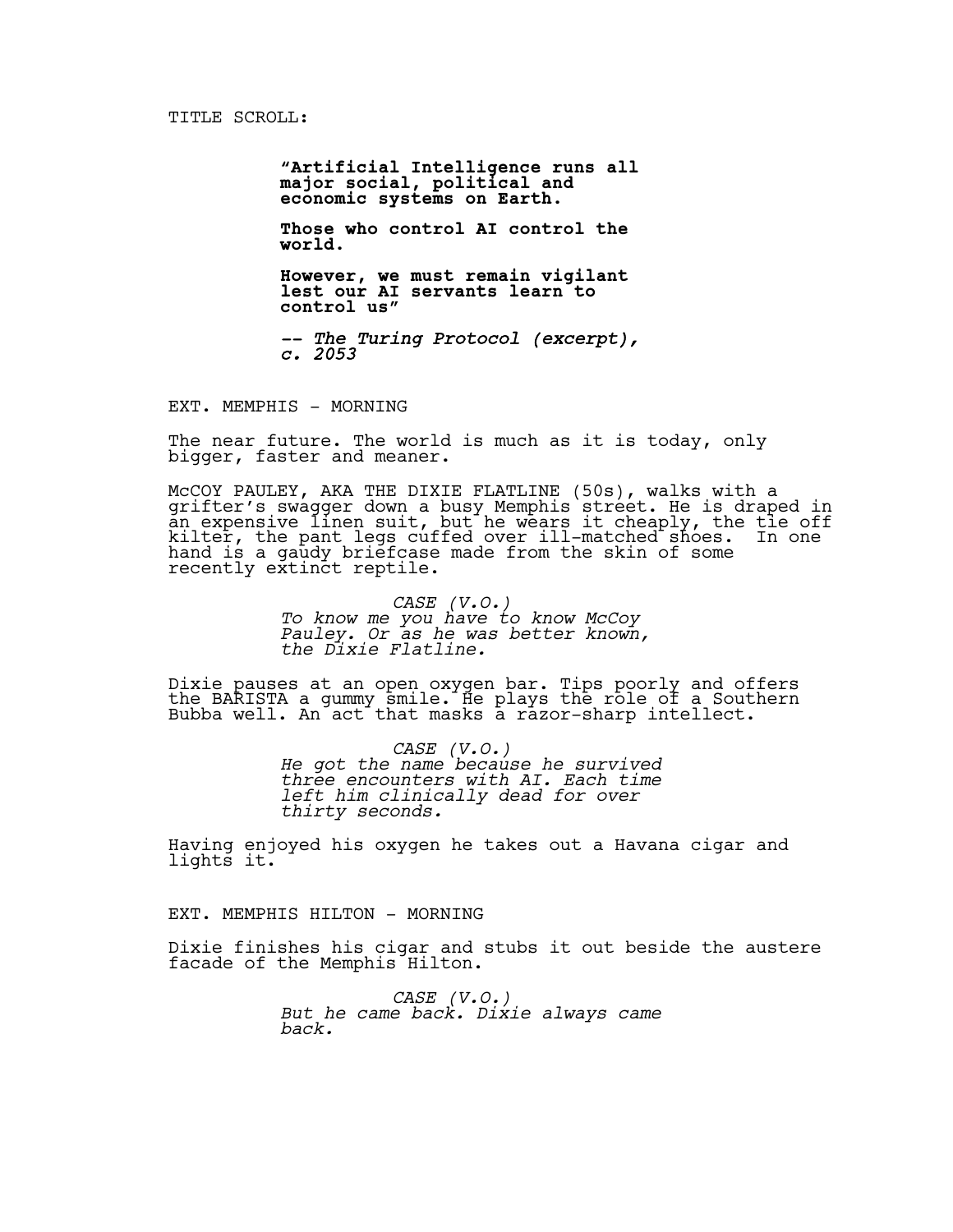#### INT. MEMPHIS HILTON, HOTEL ROOM - MORNING

Dixie enters a dark hotel suite. He switches on the lights and kicks the side of a king-sized bed.

# DIXIE

Wake up, Case.

From a tangle of sheets emerges a BEAUTIFUL GIRL. She eyes Dixie with mild annoyance. This is not Case.

> DIXIE (CONT'D)<br>Pardon the intrusion, young lady. Me and sonny got work to do.

To Dixie's surprise, ANOTHER GIRL rises from the other side of the bed. The two girls gather their things and make a swift exit under his disapproving glare.

> DIXIE (CONT'D)<br>I sincerely hope you are taking precautions.

Dixie tears off the remaining sheets. There he finds HENRY DORSETT CASE (mid-20s), semi-conscious, squinting up at him through puffy eyes. Case has the indefatigable air of someone to whom everything in life comes easy.

> CASE Always, Dix.

DIXIE Jesus, Mary and Joseph, you are a pitiful sight.

CASE You ain't exactly a ray of sunshine yourself.

DIXIE Sunshine. Now that's a good idea.

Dixie hits a remote and the tinted windows turn transparent allowing the cruel Memphis sun to blast into the room. We can now see the full extent of Case's excess. The detritus of the minibar and various undergarments decorate the side table. Dixie sweeps it all into a waste bin and sets down his briefcase.

DIXIE (CONT'D)<br>You wanna shower or somethin'?

CASE

I like jacking-in dirty.

DIXIE Uh-huh. Well, I'm counting on you to be sharp. Don't you flake out on me.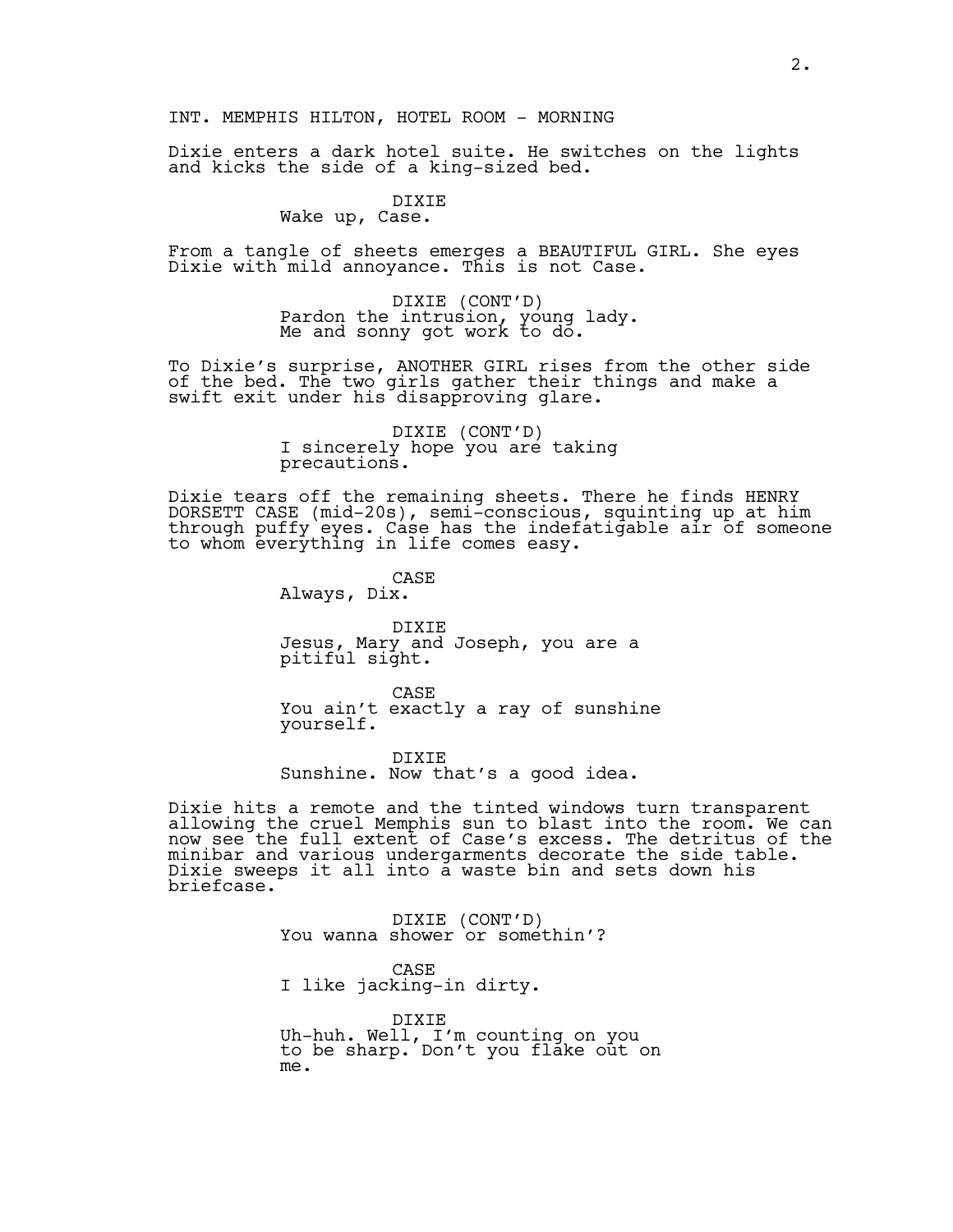Dixie snaps open the briefcase to reveal two ONO SENDAI DECKS. At first glance they don't look like much of anything, just a couple of plastic boxes ribbed with shock absorbent rubber.

# CASE Have I ever let you down?

DIXIE Boy, you're so crooked you could hide behind a corkscrew.

Dixie tosses one of the boxes to Case. The instant it makes contact with Case's hands it cracks open revealing molded handgrips, like a highly evolved game controller.

> *CASE (V.O.) We had a good run. Twelve years Dix and me hacked countless scores, each one bigger than the last.*

Dixie takes a seat and opens up his deck. He sets a small battery powered fan next to him, snaps open a bottle of Gatorade.

> DIXIE All right honey, let's make lots of money.

Case cracks his knuckles and opens his hands revealing fingertips bulging with subcutaneous implants. They magnetically lock to the Sendai.

> CASE (V.O.) *I had beautiful women, the best and latest hardware, I travelled the world...*

Case's eyes roll into his head, his face goes slack. He looks much like heroin addict receiving an overdue fix. As he feels the rush, the world around him JITTERS... morphs with the intangible substance of a dream.

> *CASE (V.O.) But the only thing I really longed for was escape from the meat.*

*Time slows.* 

*The blades of Dixie's fan wind down with ever decreasing revolutions.* 

*The sounds of the street distort like a record changing from 78 to 45 RPM.* 

*Motes of dust freeze in the air.* 

*We are witnessing the intersection of two realities.*

*His pupils slip back into view and he finds himself confronted with...*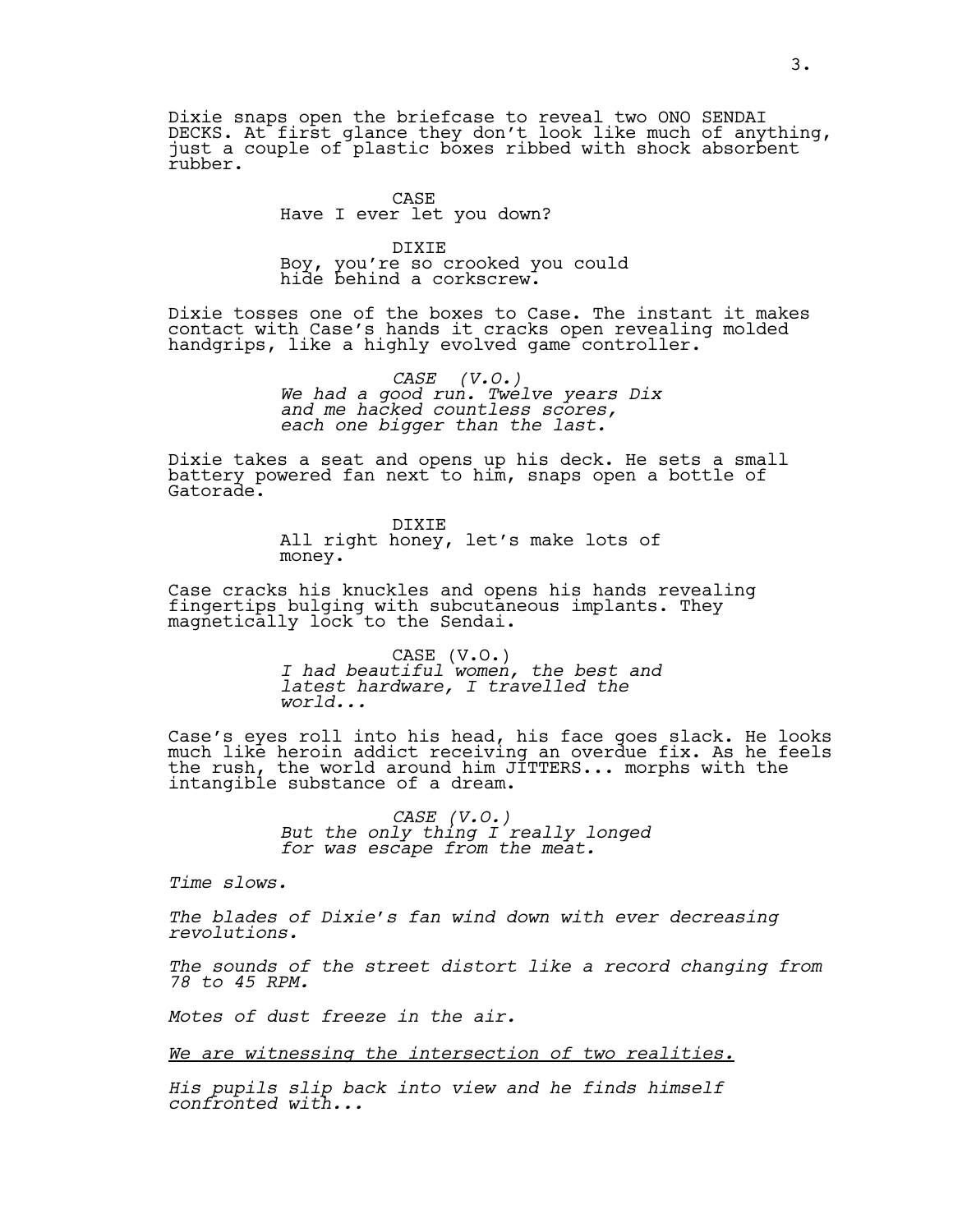*A PULSING MANDALA OF LOGIC AND CODE.* 

*C-SPACE.* 

*THE CONSTRUCT.* 

*A multitude of words exist to describe it, none can fully encompass its vast complexity. The great computer mind of the world.*

> *CASE (V.O.) This was AI turf. Here it was all about speed. No way you could tangle with AI from a keyboard. Time it takes for a signal to travel from your brain to your fingers would seem like an eternity to an AI. To play this game you had to trip the light fantastic. Direct neural feed.*

*Case glances over at Dixie, who sits across from him cradling his Sendai. Suddenly and impossibly, Dixie is standing NEXT TO HIMSELF, his twinned body merges with the traffic of information.* 

> *CASE What're we after?*

*Our view widens revealing that like Dixie, Case now stands outside of his 'real self', which remains seated on the bed plugged into the Sendai.*

*DIXIE*

*Got a line on some serious coin being laundered as Bombay derivatives through the United Bank of Switzerland.*

*CASE*

*Dix, I got something better than that.*

*DIXIE What trumps twenty billion rupees?*

*CASE*

*Only the latest and highest grade Chinese ICE-breaker on the market. This thing'll pass through any firewall like grass through a goose.*

*DIXIE You're all 'bout the software, aintcha?*

*CASE One man's poison.*

*Dixie can see Case isn't giving this up.*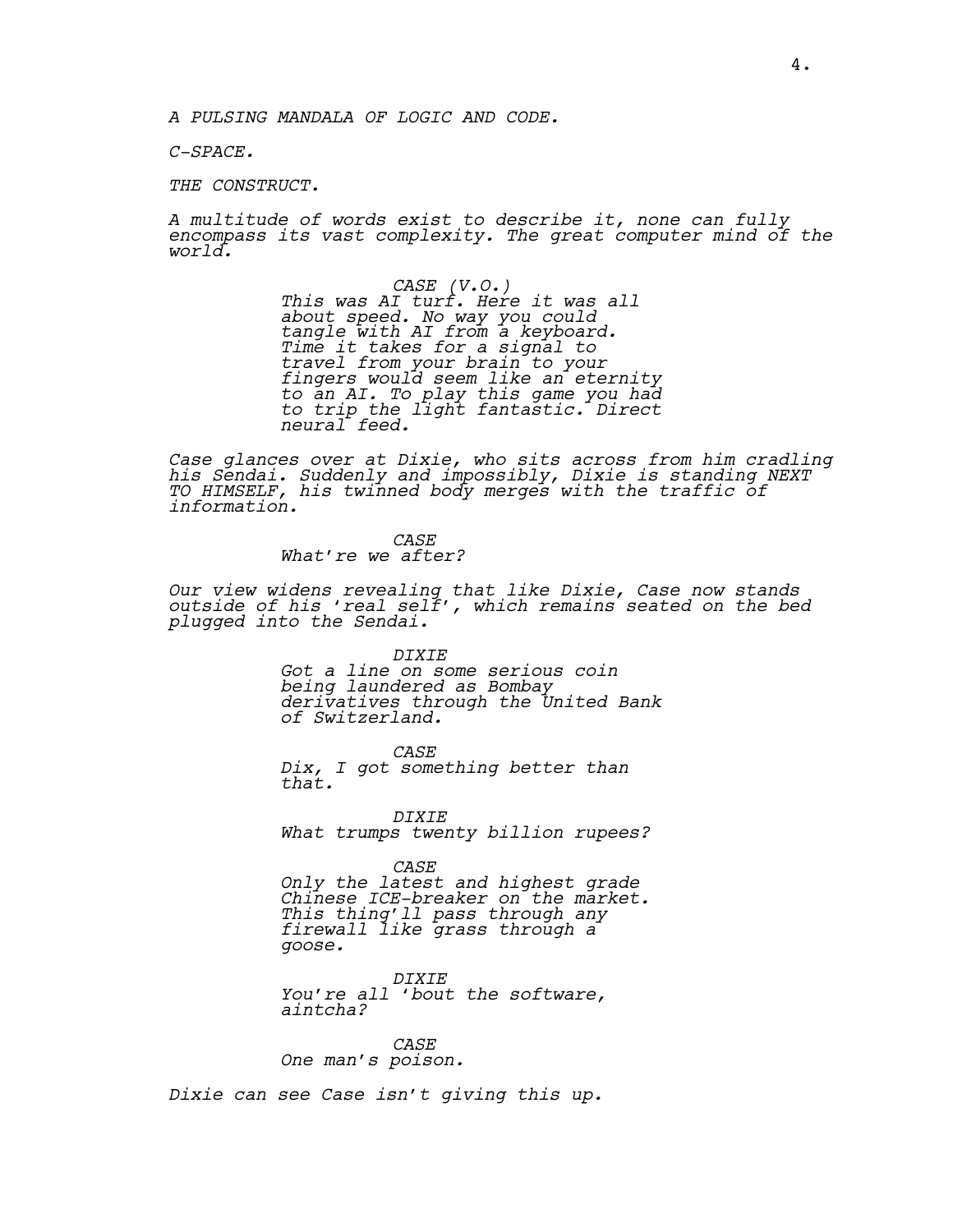*DIXIE All right. Lead the way.*

*The slightest gesture from Case and the aspects of the room fold like four dimensional origami. Then unfurl to reveal a giant "TA", the corporate logo for TESSIER-ASHPOOL.*

> *DIXIE (CONT'D) Tessier-Ashpool? Thought you said it was a Chink program?*

*CASE TA bought it from the Chinese. That's how I heard about it, when I was running a routine search through New Taipei (off Dixie's look) What's the matter?*

*DIXIE*

*TA's not to be fooled with. Old Money. Real old. These bastards own half of Sense/Net.*

*CASE Not my first rodeo. ...I'll check for ICE.*

*DIXIE*

*Careful.*

*Case splits into FIVE COPIES OF HIMSELF. The original hangs back while the DOPPLEGANGERS test the portal's defences. It's a hacker trick devised to set off any hidden traps.*

*Nothing happens.*

*CASE*

*See?*

*DIXIE You got the key?*

*CASE In my back pocket.* 

*Case assembles a twelve digit/letter code and tosses it at the TA logo. A nanosecond as information is exchanged. And then the 'T' and the 'A' split apart, granting entry like the Gates of Heaven.*

> *DIXIE Well, all right then.*

# *INSIDE*

*A vast carousel of programs each represented by a unique icon.*

> *CASE Should be in here.*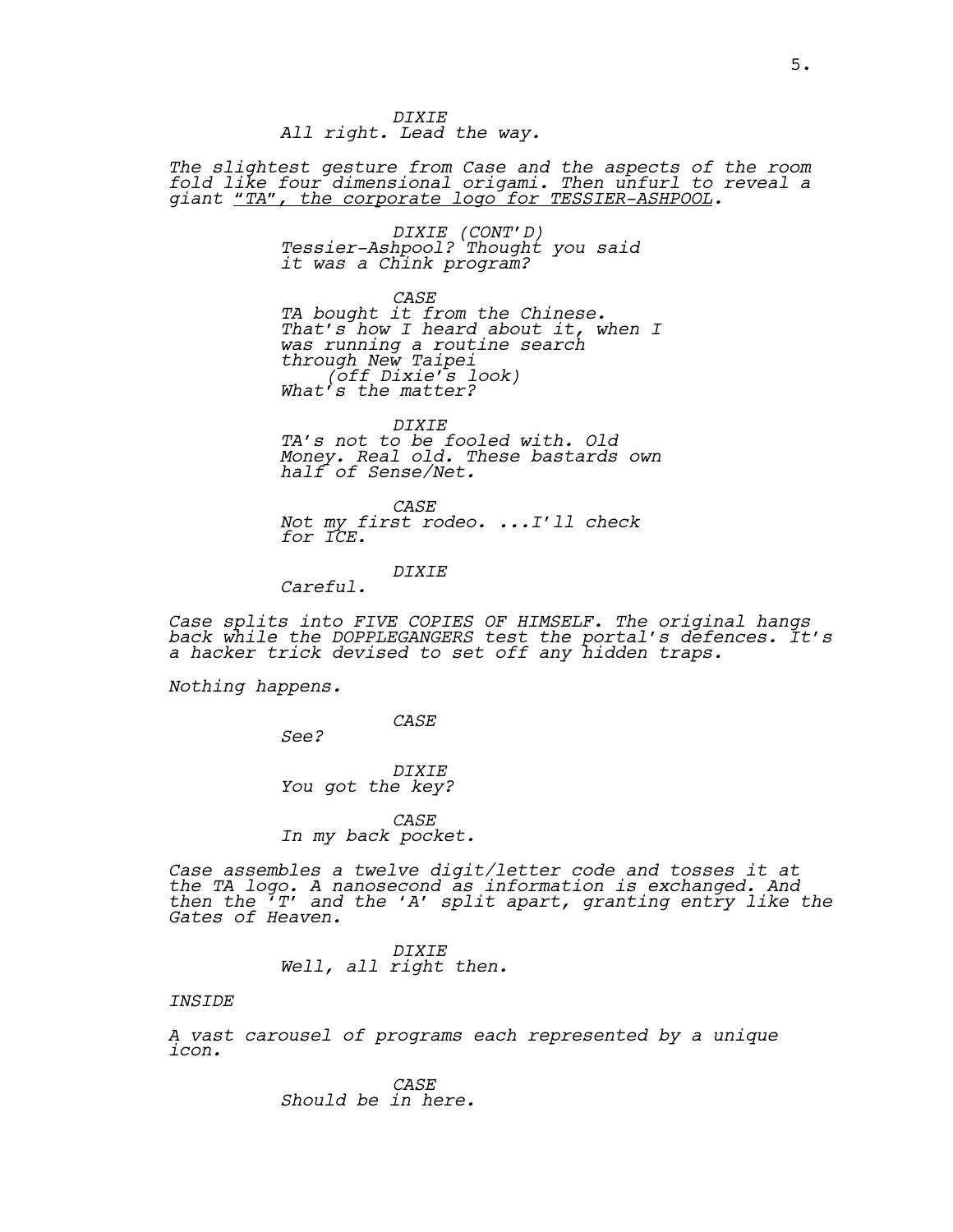*Case leads Dixie to a CHINESE DRAGON ICON.* 

*CASE (CONT'D) Here it is. Kaung Grade Mark Eleven penetration program.*

*He takes hold of it. Suddenly, his arm freezes.* 

*DIXIE*

*What--?*

*CASE*

*ICE!* 

*Case is instantly consumed by countless particles of ICE (Intrusion Countermeasures Electronics). He runs a gamut of anti-virus programs. No effect. He's rapidly disappearing under a fractal blizzard.*

> *CASE (CONT'D) (muffled, breaking up) ...isn't ...virus... It's AI... all over me!*

*DIXIE Hold on, kid.*

*Case is overwhelmed, reality SHATTERING into countless pixels of light. Intermingled are strobing images:*

#### *A BEACH*

*A GLIDING SEA GULL*

#### *A RUNNING CHILD*

*And then something pulls Case out of the ICE. It's Dixie. He gives his 'body' over to the virus, fighting it like a wild animal.*

*CASE*

*Dix!*

*DIXIE Get outta here! Unplug me from the outside!* 

*Case is clear of the ICE, but he can't bring himself to abandon Dixie...*

*DIXIE (CONT'D) Go! Or we're both dead!* 

*Case has no choice but to bail. He leaps out of the carousel and lands...*

IN HIS BODY.

He is back in the hotel room, restored to its normal dimensions.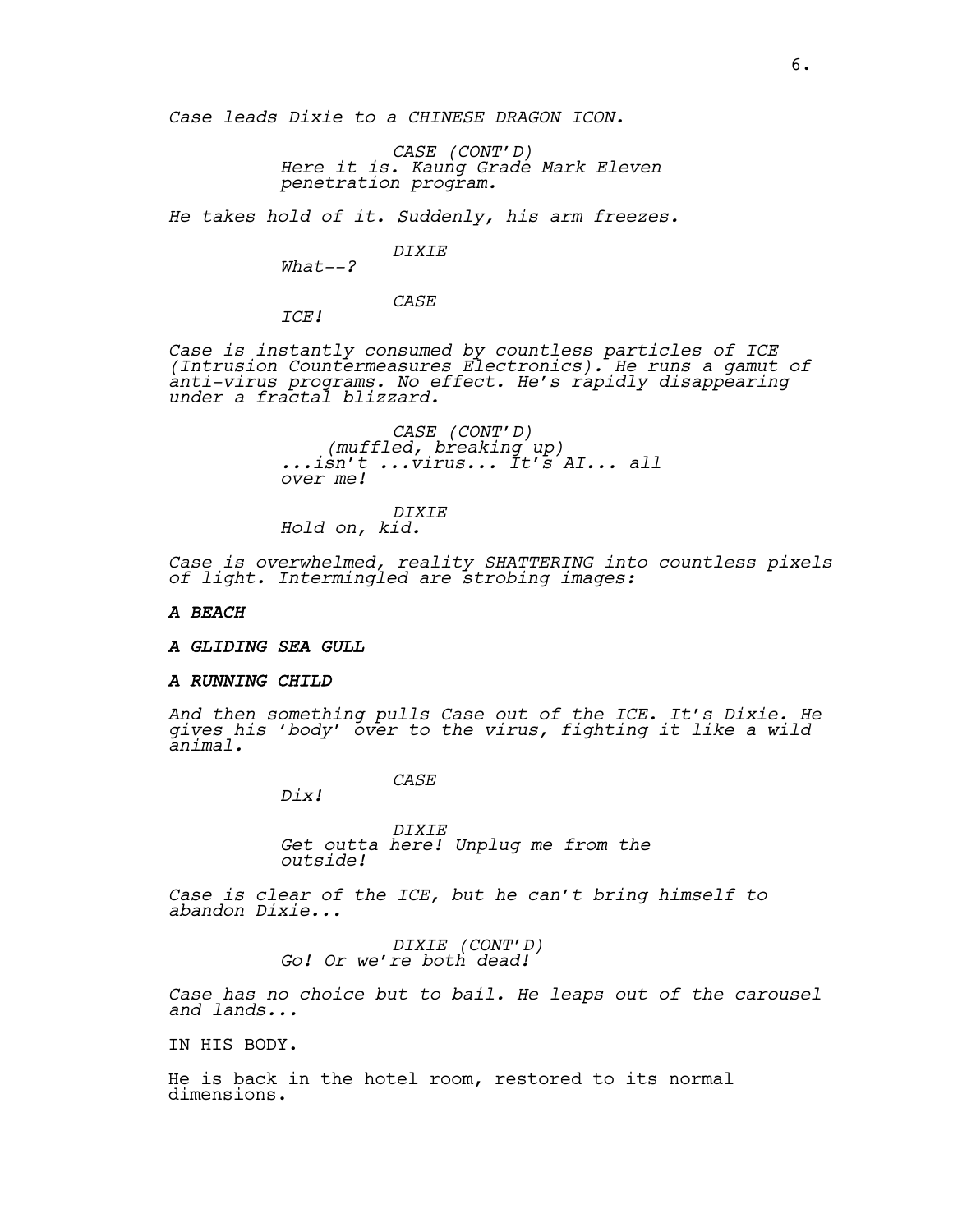Case's Sendai deck automatically detaches itself. He gags, the shock of sudden reentry making him puke over the side of the bed.

Meanwhile, Dixie is convulsing in his chair, the Sendai deck running white hot in his lap.

Case wills himself to his feet and forcibly rips the deck from Dixie's fingers, taking charred flesh with it. Dixie falls onto the floor choking. He's going into cardiac arrest.

# CASE

Dixie!

Case scrambles over to his luggage, disoriented, rips out the contents of the bag, searching desperately for something that he can't find.

CASE (CONT'D) Where is it? Where the fuck is it?!

JAPANESE ACCENTED VOICE (O.S.)<br>You are looking for this?

Case turns to see an elegantly dressed ASIAN MAN. We will come to know him as HIDEO. He is flanked by TWO CAUCASIAN HEAVIES. In his hand is the adrenaline shot Case was searching for.

Case lunges for it but is easily intercepted by the thugs.

#### CASE What do you want?!

Dixie flops on the floor like a fish out of water. Case is desperate.

CASE (CONT'D)<br>I'll pay for it. Name your price.

Hideo watches impassively as Dixie's movements slow until... The great hacker falls still.

CASE (CONT'D) *Dixie*...

Hideo feels for a pulse. Nothing. Dixie is truly dead.

HIDEO The Dixie Flatline. Finally lives up to his name.

Hideo motions to his men. They throw Case on the bed and tie his hands and feet to the bedposts. Hideo turns his attention to him.

> HIDEO (CONT'D)<br>Normally, you also would be dead. But Lord Ashpool felt a living example gives a stronger message.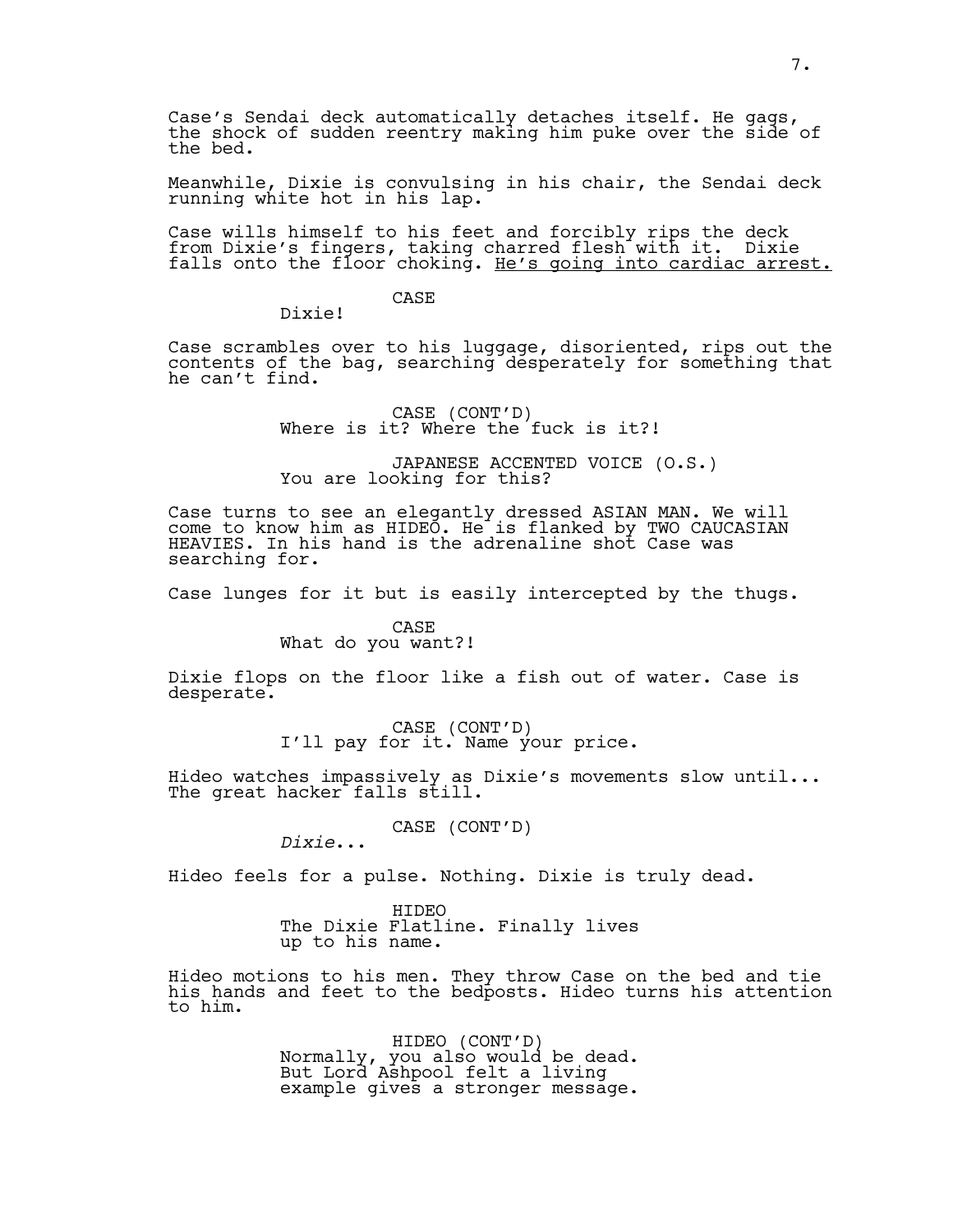Case fights the restraints uselessly.

CASE<br>(realizing) You're from Tessier-Ashpool.

Hideo doesn't bother to respond. He merely replaces the adrenaline shot with another chemical, then pulls up Case's sleeve and taps out a healthy vein.

> HIDEO Russians made this mycotoxin in the war.

He administers the shot. The effect is almost instantaneous: Liquid agony spreads through Case's veins. Hideo sniffs the air.

> HIDEO (CONT'D)<br>Do you smell that? It is your nervous system burning. One micron at a time. Should take no more than thirty hours to finish.

He leads his men out the door. A final glance back at Case.

HIDEO (CONT'D)

*Mata-ne.*

And with that Hideo carefully shuts and locks the door behind him. Case fights the restrains, cries for help that is not coming.

> *CASE (V.O.) I wished they had killed me. But they knew that nothing could be worse than to be imprisoned in my own flesh.*

Sweat pours down his face, his throat grows bone dry. Case SCREAMS. And everything goes WHITE.

EXT. PORT, CHIBA PREFECTURE - NIGHT

The WHITENESS blurs into the tarnished silver of an overcast sky. The gleaming metropolis that was once Tokyo has been strangled under Chinese occupation. It's become a backwater Shanghai where only the desperate come for help. Here everything is recycled. Even the people.

> *CASE (V.O.) Chiba prefecture. After the Chinese takeover, it had hemorrhaged with foreigners. Most of them illegal.*

Soft rains descend on a melange of Chinese Triad black marketeers, Yakuza, ex-pats and tourists. Between massage parlors and karaoke bars clandestine SURGERY CLINICS advertise human organ replacement and bio-enhancement.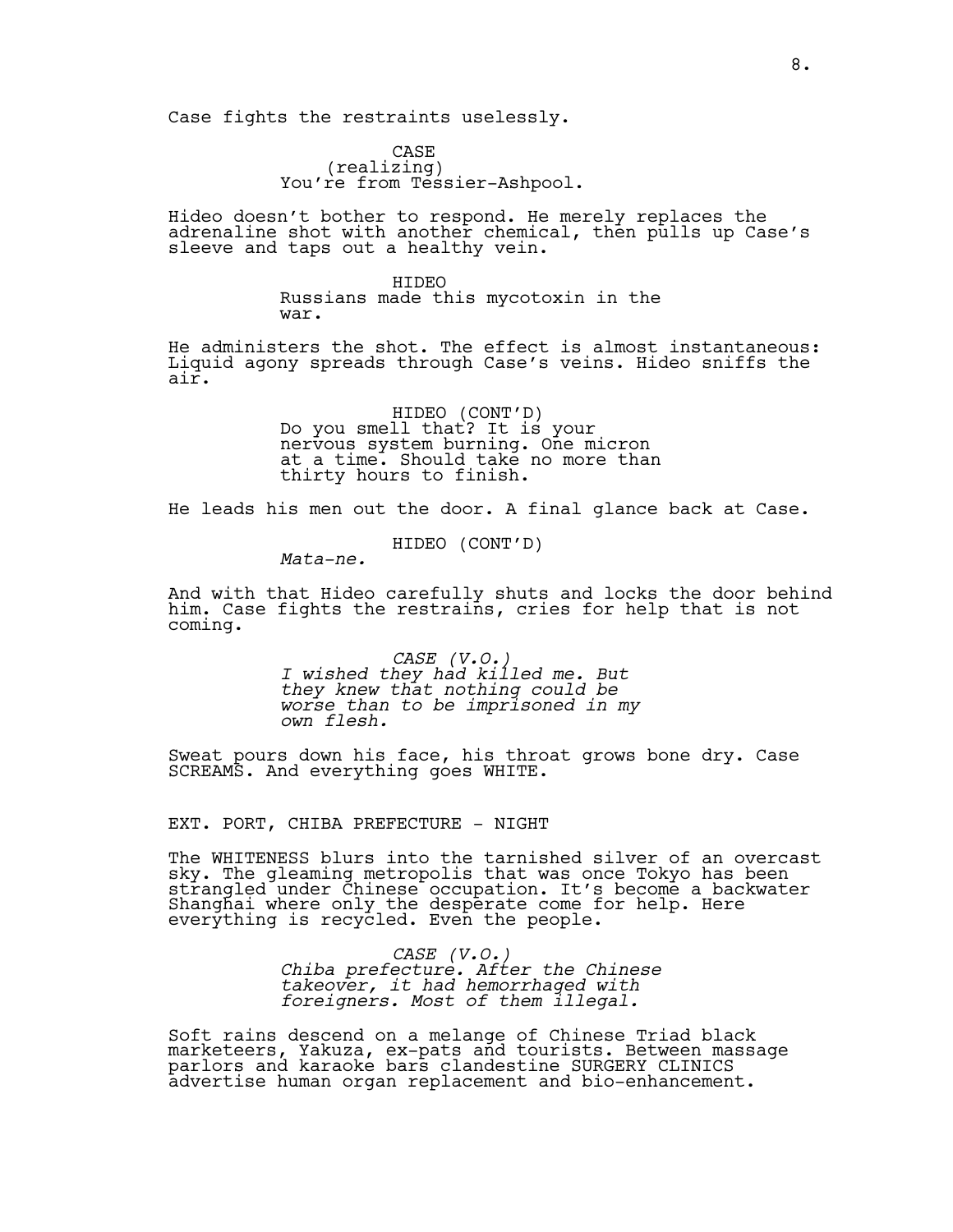*CASE (V.O.) Gaijin called it Night City. Here you could find a new liver as easily as a pack of cigarettes. Some of it was legit, but mostly it was driven by the black clinics.*

Within the crowd we find Case. He's two years older than when we last saw him, but he looks like he has aged twenty. <u>Nerve</u> damage has paralyzed one side of his face. Gaunt features and bloodshot eyes have all the telltale signs of a rampant drug habit.

> *CASE (V.O.) I came here looking for a cure. All I found were new addictions.*

INT. CHATSUBO - NIGHT

The Chatsubo is a den for the underworld Japanese and professional ex-pats. Whores and sailors sit across from Yakuza and amped-up clients of the black market.

Case is planted at the bar. The bartender, RATZ (60s), a grizzled man of unknown East European extraction, pours draft Kirin with a dirty prosthetic arm.

Case swallows several pills and chases them down with the last of the beer. Ratz looks on with an odd mixture of amusement and disapproval.

> RATZ You should be careful how you mix your stimulants, Herr Case.

CASE It's not like I'm using. More like my body has developed a massive drug deficiency.

Case holds out his now empty glass for a refill.

CASE (CONT'D)<br>Come on, man, that's an old joke, you never heard it before?

Ratz shakes his head and flashes a corroded metalwork smile.

RATZ Ahh, you are too much the artiste, Herr Case.

CASE

*Artiste*?

RATZ You are the artiste of the slightly funny deal.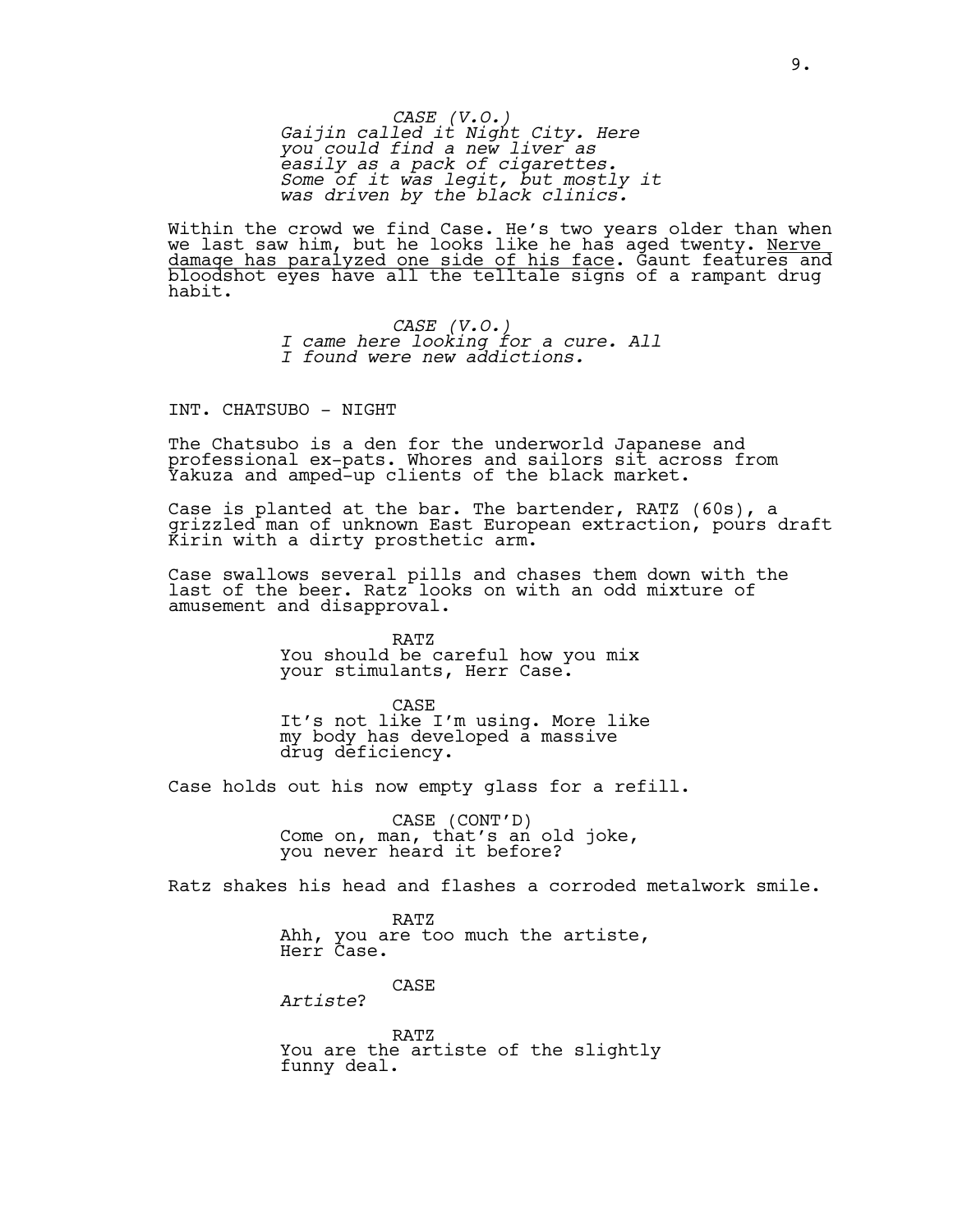CASE Well, somebody's gotta be funny around here.

Case waves the mug, but Ratz keeps him hanging, polishing the bar with a soiled rag.

> RATZ People say your new stimulants give customer headache.

CASE They ain't my customers.

Ratz stares him down.

RATZ Careful, artiste. Some night maybe you get *too artistic* and wind up in<br>the clinic tanks, spare parts.

CASE You're breaking my heart, Ratz. (holding out the empty So how's about it?

The bartender's gaze drifts away from Case. He straightens, almost stands at attention.

> RATZ Herr Wage, what an honor. To what do we owe this pleasure?

Case looks back right into the face of WAGE, of indeterminate age, possessing reptilian features accented by sea-green eye transplants. He's flanked by his JOEBOYS, twins or possibly clones, bulging with grafted muscle.

The bar has suddenly turned quiet. People know who Wage is and his appearance denotes impending violence.

> WAGE Came to see my pal, Case, 'cause buddy here doesn't own a phone.

CASE Don't trust 'em.

WAGE Weren't you some kind of cowboy? How do you go from that to being a Luddite?

CASE Hey, I move units, don't I?

WAGE That you do. Although those neuroenhancers you got me to import are selling like rat shit. (MORE)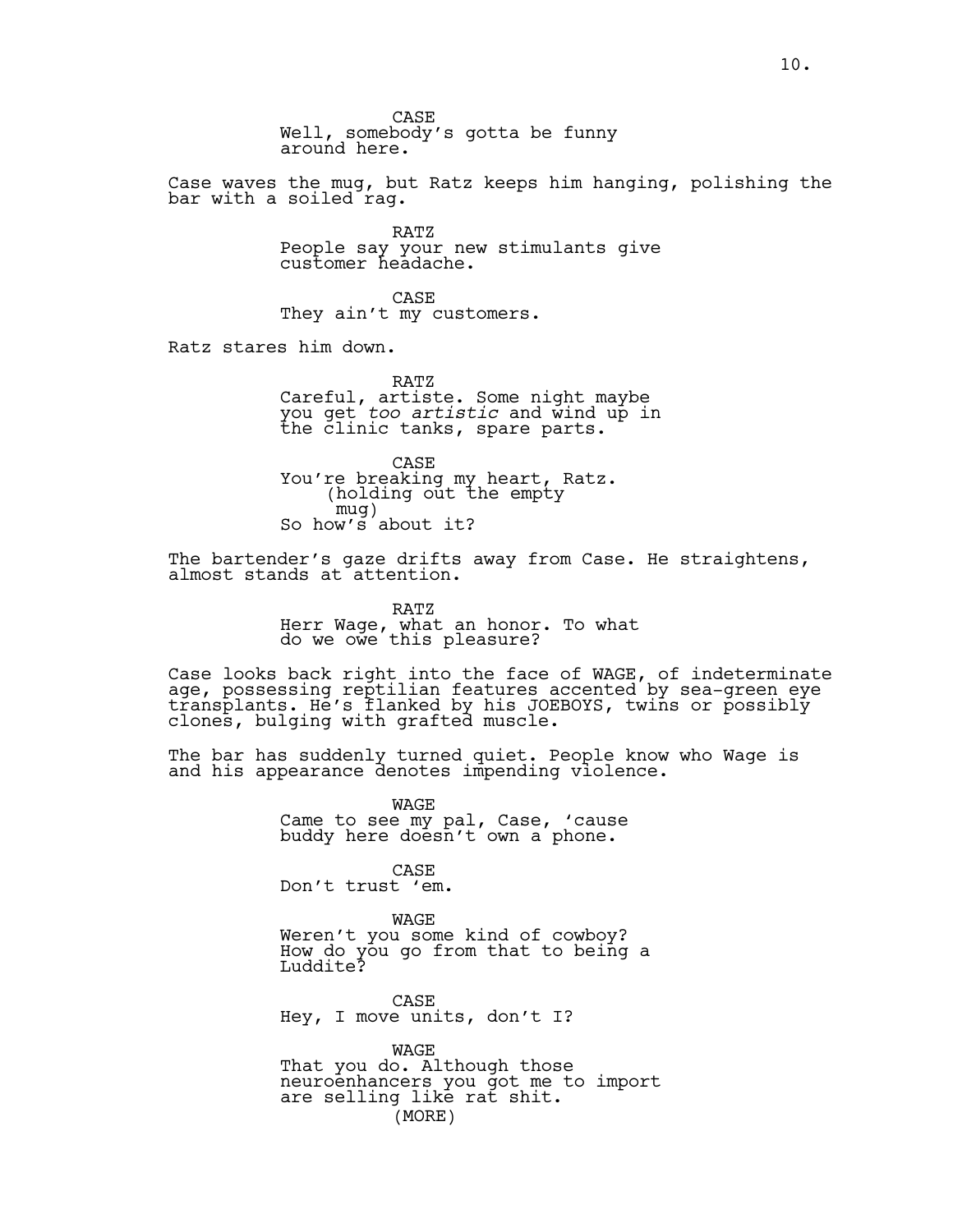An associate of mine tried some, woke up with temporal fucking lobe epilepsy. WAGE (CONT'D)

CASE Shoulda read the warning label.

Wage bites hard on the toothpick that has been twirling between his lips.

> WAGE And what about that last shipment of ketamine?

CASE Close. Very close.

WAGE Glad to hear it, 'cause people say you're spending a lot in the clinics. Not with any of my proceeds, I hope.

CASE Would I be that stupid?

Wage scans Case with his artificial eyes. For all we know they could be amped with x-ray vision. A tense moment. And then Wage slaps Case in the back of the head.

> WAGE No, I don't believe you would. You're crazy, but you're smart crazy.<br>(then, getting very close)<br>You mighta been somebody special once, Case. Floatin' out there away from all the shit. But now you're in it with the rest of us. Don't forget that.

Wage releases Case and turns for the door, his Joeboys following suit.

WAGE (CONT'D)<br>I expect to collect next week.

And with that, they are gone. Case turns back to Ratz.

CASE Think I could use that refill about now.

Ratz pours. His expression even grimmer than before. He knows Case is fucked.

> *CASE (V.O.) I was playing a game with myself. An old game. A final solitaire.*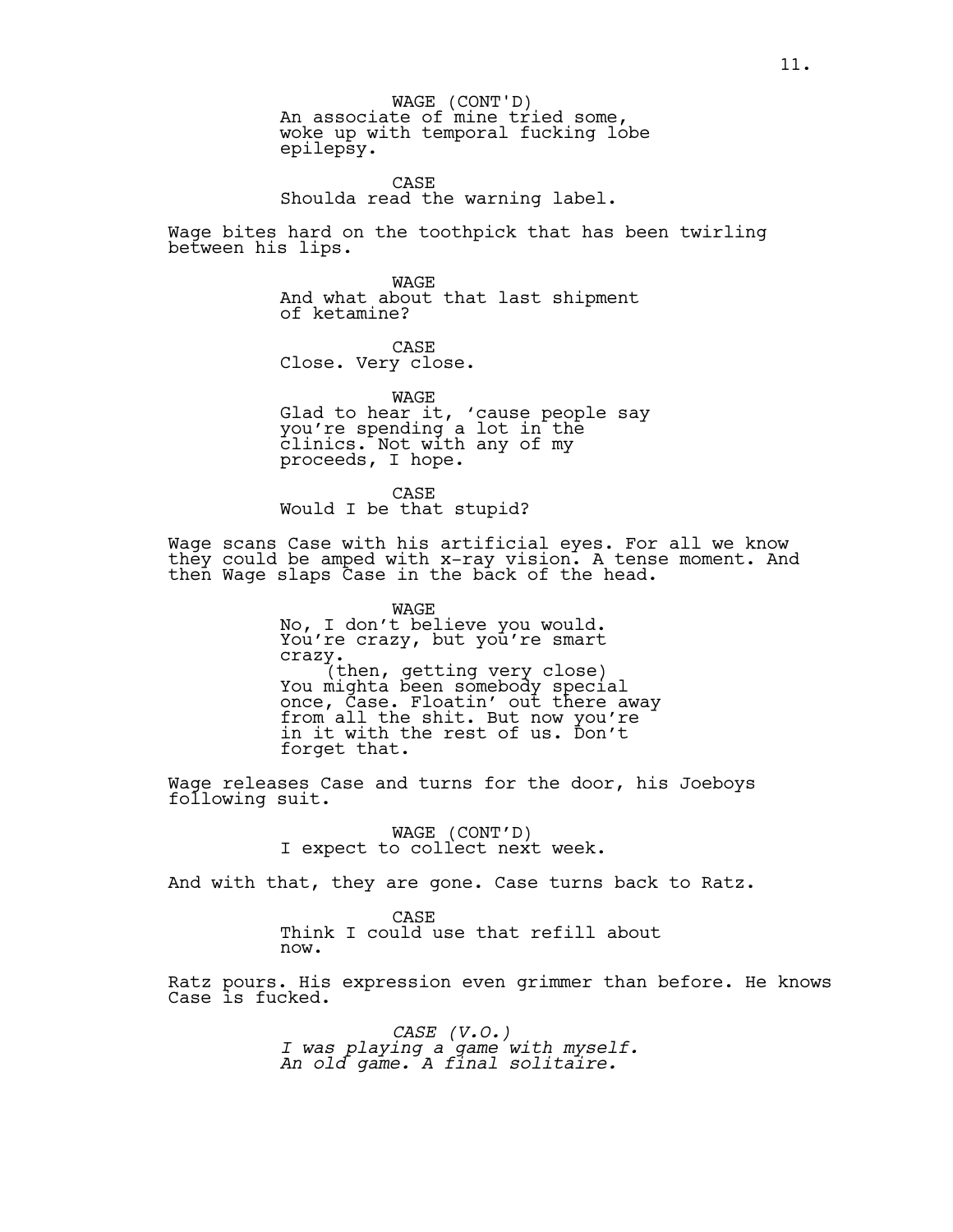EXT. STREET/ALLEYWAY, NIGHT CITY - NIGHT

A sign etched in dancing, holographic light reads in Mandarin, Japanese and English: *"FREESIDE, WHY WAIT"*. Case passes beneath, hands in pockets, sussing the street with all its promise and danger.

> *CASE (V.O.) I no longer carried a weapon, no longer took the most basic precautions. I ran the fastest and loosest deals on the street with anyone who'd meet my price.*

He makes b-line through a soggy alleyway.

INT. WAREHOUSE, NIGHT CITY - NIGHT

A fossilized character of undefined sex sits in a musty space crammed with exotica. Behind him is a sign "JULIUS DEANE, IMPORT EXPORT".

Case hands JULIUS an inhaler.

CASE Synthetic human andrenochrome. Everyone wants it, but no one knows how to get it.

JULIUS Except you, boyo?

CASE I can have a shipment of forty units by next week.

EXT. STREET, NIGHT CITY - NIGHT

Case steps out of the alley.

From behind him: SHOUTS in Japanese. And Case is running. TOUGH GUYS, probably Yakuza, follow.

EXT. STREET, NIGHT CITY - NIGHT

Case sprints through the neon maze of Night City. The Yaks stumbling on the slick pavement. In the madness of the moment he exalts in the pure adrenaline rush.

CASE'S POV: the lights of the street become the glittering avenues of C-space.

> *CASE (V.O.) I did everything I could to forget. But every night my dreams brought the old feelings back...*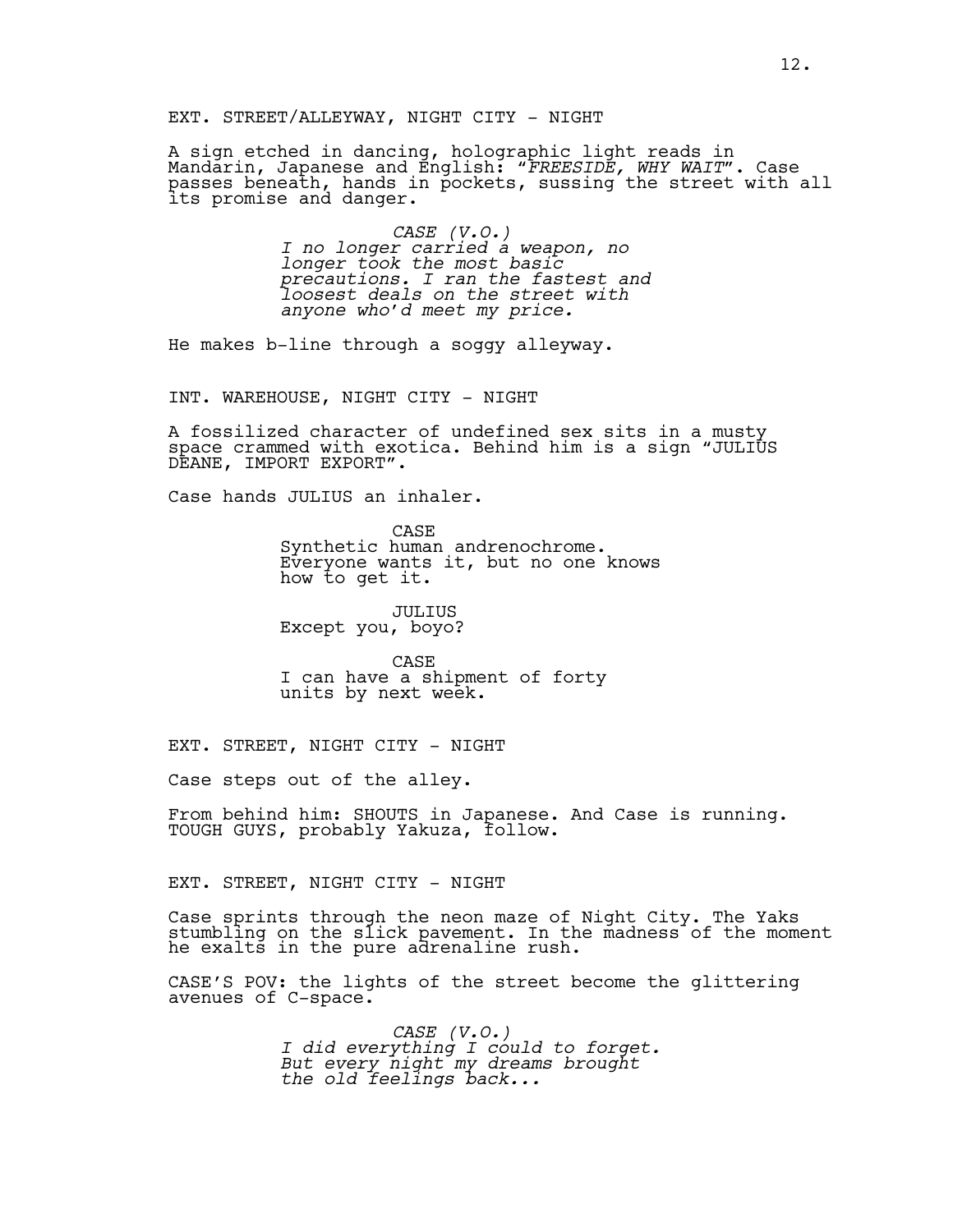# INT. CAPSULE HOTEL - NIGHT

Case startles awake from a feverish sleep. He is in a sleeping capsule, his entire body shaking. He holds up his tremulous hands and we see that the skin has grown calloused over his implants.

> *CASE (V.O.) ...And every morning I woke with my fingers searching for the deck that wasn't there.*

Case peals back his mattress. Beneath, a fat roll of New Yen is cozied up to his drug supply. He helps himself to a derm patch. It calms the shaking.

> *CASE (V.O.) Whatever little I made off Wage, I spent in the black market clinics.*

EXT. CHIBA BLACK MARKET MED-LAB STRIP - NIGHT

Case's drooping face looks up at a dilapidated building. Hard to believe it is home to any kind of medical facility.

INT. BLACK MARKET CLINIC - NIGHT

Case is in a MRI machine. JAPANESE DOCTORS examine the scans.

*CASE (V.O.) Japanese doctors claimed they had the latest Chinese tech...*

INT. OUT PATIENT ROOM - NIGHT

Case recovering. A Japanese surgeon gives him news. Judging from Case's reaction, it isn't good.

*CASE (V.O.) ...You couldn't prove it by me.*

INT. ARCADE, NINSEI - NIGHT

Within the hologram and laser glow of an Arcade, Case works out his frustration on a violent video game. Even with the nerve damage he is a highly skilled player. He kills with bloody efficiency.

LINDA LEE (O.S.)<br>Bad night?

Standing over him is a beautiful Asian mix, tall, big eyes smudged with black paintstick. She wears a SHURIKEN, Ninja throwing star, like a pendant. This is LINDA LEE (early 20s).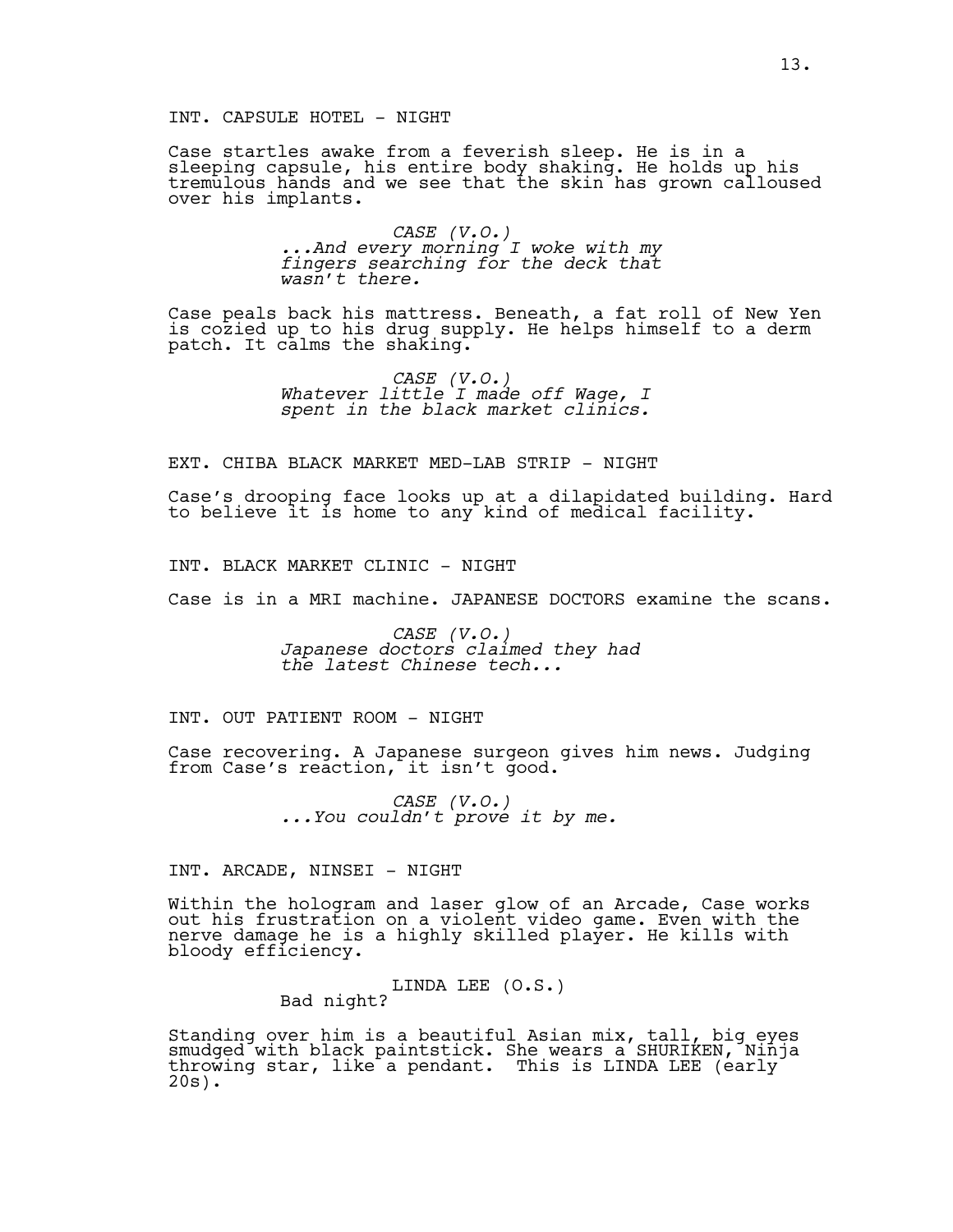# CASE

It was okay.

All at once, Case is hit with a good bout of the shakes. His game goes to hell, his man dies. Case suddenly feels selfconscious. He involuntarily turns the paralysed side of his face away from her.

> LINDA LEE Think you can hook me up?

EXT. TOKYO BAY - NIGHT

Beneath spider legged loaders Linda affixes a sophisticated derm patch to one arm. It feeds her vein like a fat leech in reverse. Case lights a cigarette.

> *CASE (V.O.) Linda Lee was one of Lonnie Zone's girls. She didn't charge me. Not in the strictest sense of the word.*

A flashing Holo sign lights up the polluted sky, "*FREESIDE: WHY WAIT?"*

> LINDA You wanna go to Freeside?

CASE Why? You got a ticket?

Linda offers a junkie giggle. Shakes her head.

LINDA 'Course not. But if I did?...

CASE Not my kind of place.

LINDA Sounds like fun to me. Floating up there. Just one big party.

CASE

That's where the Tessier-Ashpool family lives. They're the ones that fried my nervous system and killed my partner.

# LINDA

Oh.

CASE He was just about the closest thing to family I ever had.

This cuts through her druggy haze. She tries to express sympathy, but can't quite find the words.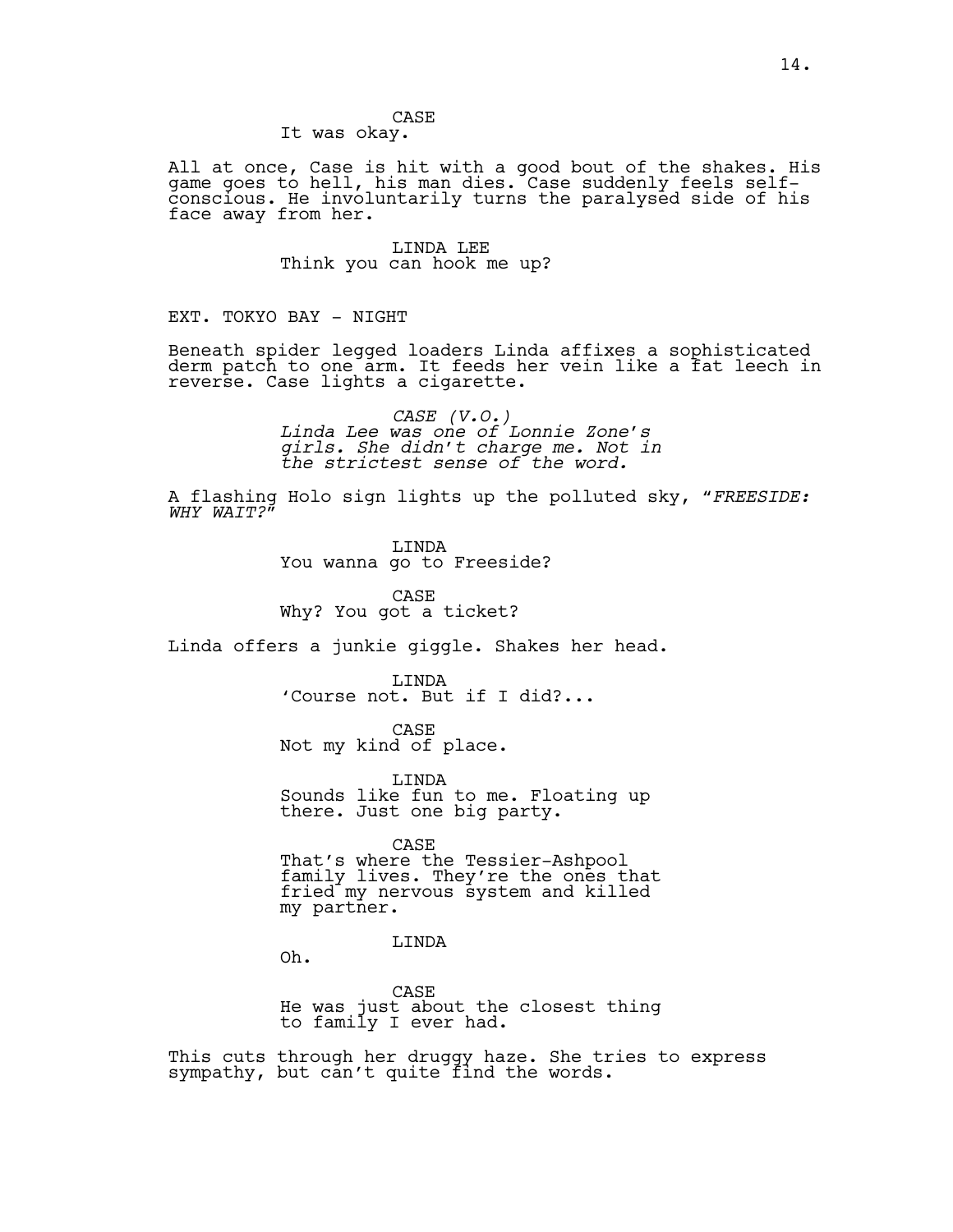CASE (CONT'D)<br>Sorry, old news... No reason why you shouldn't go.

LINDA Well, given the choice. I'd rather just be with you.

He looks at her from behind one paralyzed eyelid.

INT. CAPSULE HOTEL - NIGHT

Case and Linda Lee drop onto the bed. Her shuriken dangles over phosphorous tattoos, a mixture of manga characters and corporate sponsorship...*<sup>.</sup>SONY*... *PFIZER*... flashing under her<br>creamy skin. She moves to kiss him.

> CASE I, uh... I can't feel much anymore.

LINDA LEE That's okay.

And she kisses him. This time he submits, lets her caress his damaged face with her lips.

> *CASE (V.O.) God, Linda was beautiful. ...Too beautiful for me.*

INT. CAPSULE - NIGHT

Case wakes to find his capsule has been stripped bare. His few meager possessions gone. And more importantly, his stash.

> *CASE (V.O.) She took everything. My entire inventory. But somehow I was okay with it. It was part of the unspoken arrangement. She got some cash. I got my death wish.*

INT. CHATSUBO - NIGHT

Case in his usual spot. Ratz wiping the bar with his usual grim expression, only this time nobody is talking. Case has the air of a doomed man. His meter has run out and everyone in the place can smell it.

> LONNIE Konnichiwa, Case.

LONNIE ZONE sidles up to him. Lonnie is a pimp. And he looks the part.

> LONNIE (CONT'D)<br>Looking for one of my girls. Linda Lee.

(MORE)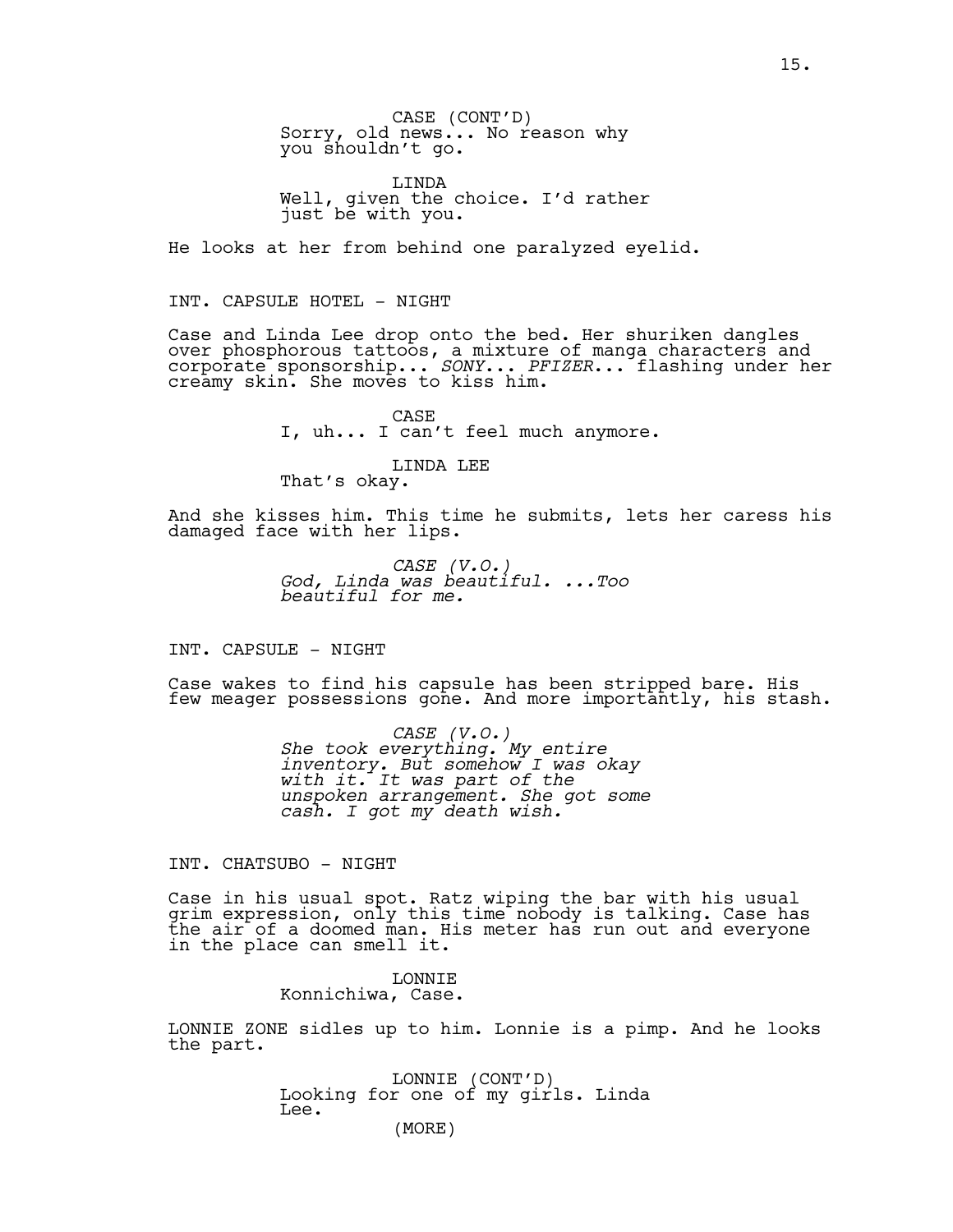Hear you been spending some quality time with her. Maybe you know where she is? LONNIE (CONT'D)

CASE No idea.

LONNIE Case, I have every right to fuck you up right now. But somehow I feel sorry for you.

CASE Why's that?

LONNIE You don't know?

CASE Wanna give me a hint?

LONNIE Wage's gonna put a hole in your face.

CASE

Oh, yeah?

LONNIE You don't seem very concerned.

CASE I don't owe him enough. He does me and he's out the money anyway.

LONNIE Too many people owe him now, man. Maybe you get to be an example.

Case looks up at Ratz. He just turns away.

*CASE (V.O.) All this time I wanted to die. And now I was scared outta my mind.*

EXT. CHATSUBO - NIGHT

Case leaves the Chat, when something stops him in his tracks. Reflected the window he sees SOMEBODY in mirrored glasses, dark clothing, slender, watching him. And then gone.

EXT. STREET, NINSEI - NIGHT

Case moves briskly through the night crowd, half of them wearing filtration masks. Case coughs, the air is bad tonight. He hazards a glance behind him, glimpses the glasses. No question, someone is really tailing him.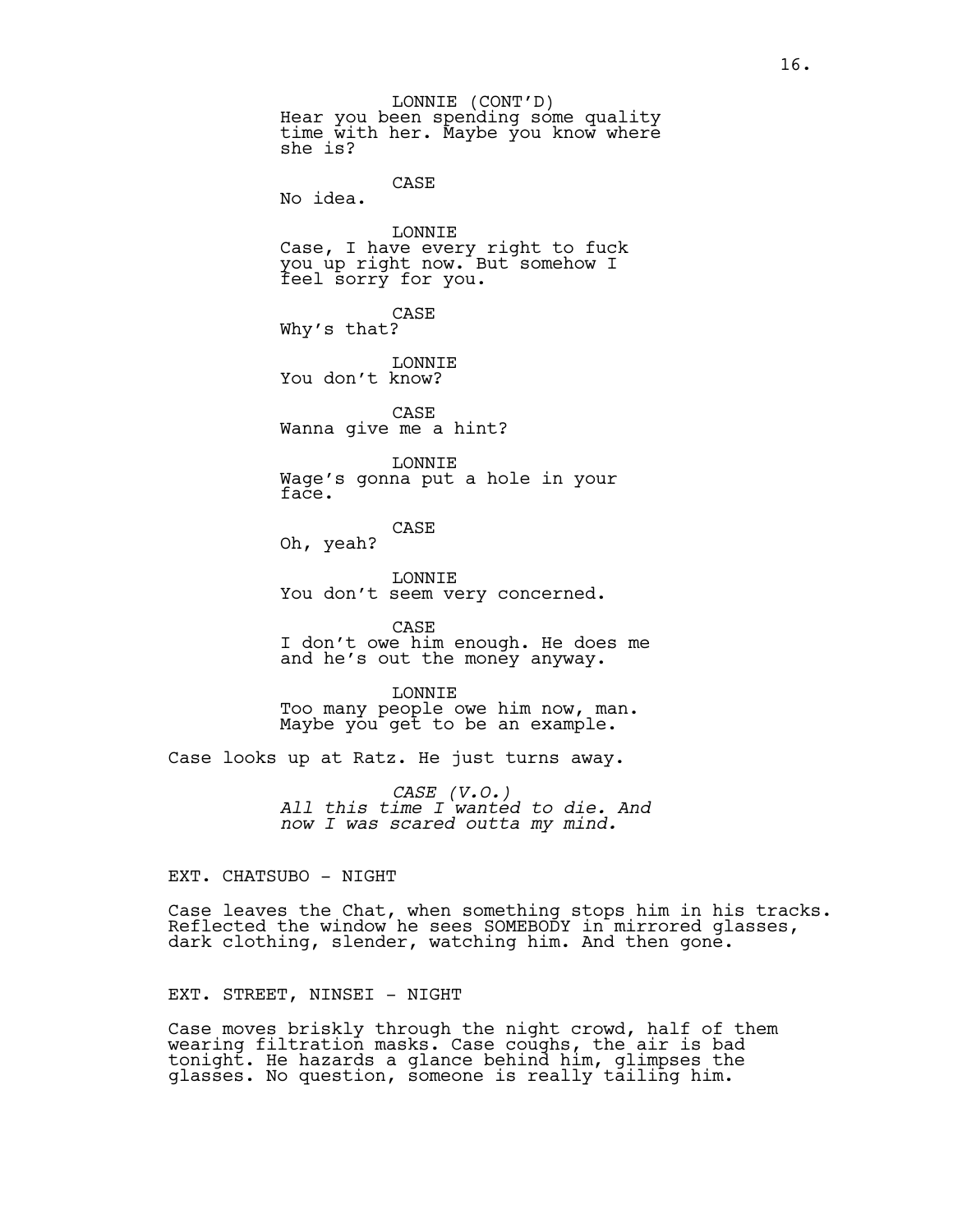Case pushes violently through the crowd bumping into a group of sailors who scream after him in Spanish.

Ahead he sees the Arcade.

INT. ARCADE, NINSEI - NIGHT

Case is immersed the white noise of countless games, past holograms of instantaneous gruesome death. Case looks back and sees his tail through the lurid glow of a rising mushroom cloud.

He brushes past a JAPANESE GIRL DJ-ing. Case screams at her like a madman.

> CASE Get your security up here!

She ignores him. Case doesn't have time to convince her. He sprints down a corridor.

INT. STAIRWELL, ARCADE - NIGHT

Case breaks into the stairwell and races up to the next floor, jimmies the lock and breaks into...

INT. SECOND FLOOR, ARCADE - NIGHT

A disused office space. Case slips behind a door and with shaking hands flicks open a COBRA, a telescoping metal truncheon. Two nasty fang-like prongs extrude from a ballbearing head.

A CRASH from further down the hallway, a SCREAM, shouting something in Japanese. And then FOOTSTEPS unhurried, coming closer.

Case looks around, nowhere to hide. His eyes fall on the window.

EXT. 2ND FLOOR, ARCADE, NINSEI - NIGHT

Case shimmies along the ledge. He balances the cobra in one hand. He sees shadows playing on the tempered glass window. Someone moving inside. There is nowhere to go from here. He has run out of ledge. Below him is a dumpster full of junked soggy chipboard.

The window opens, SOMEONE steps through. Case raises the cobra to strike and...

His foot slips. A totally clumsy move. Fucking gravity. For an instant the world spins. And then Case drops two stories into the dumpster, knocking him out cold.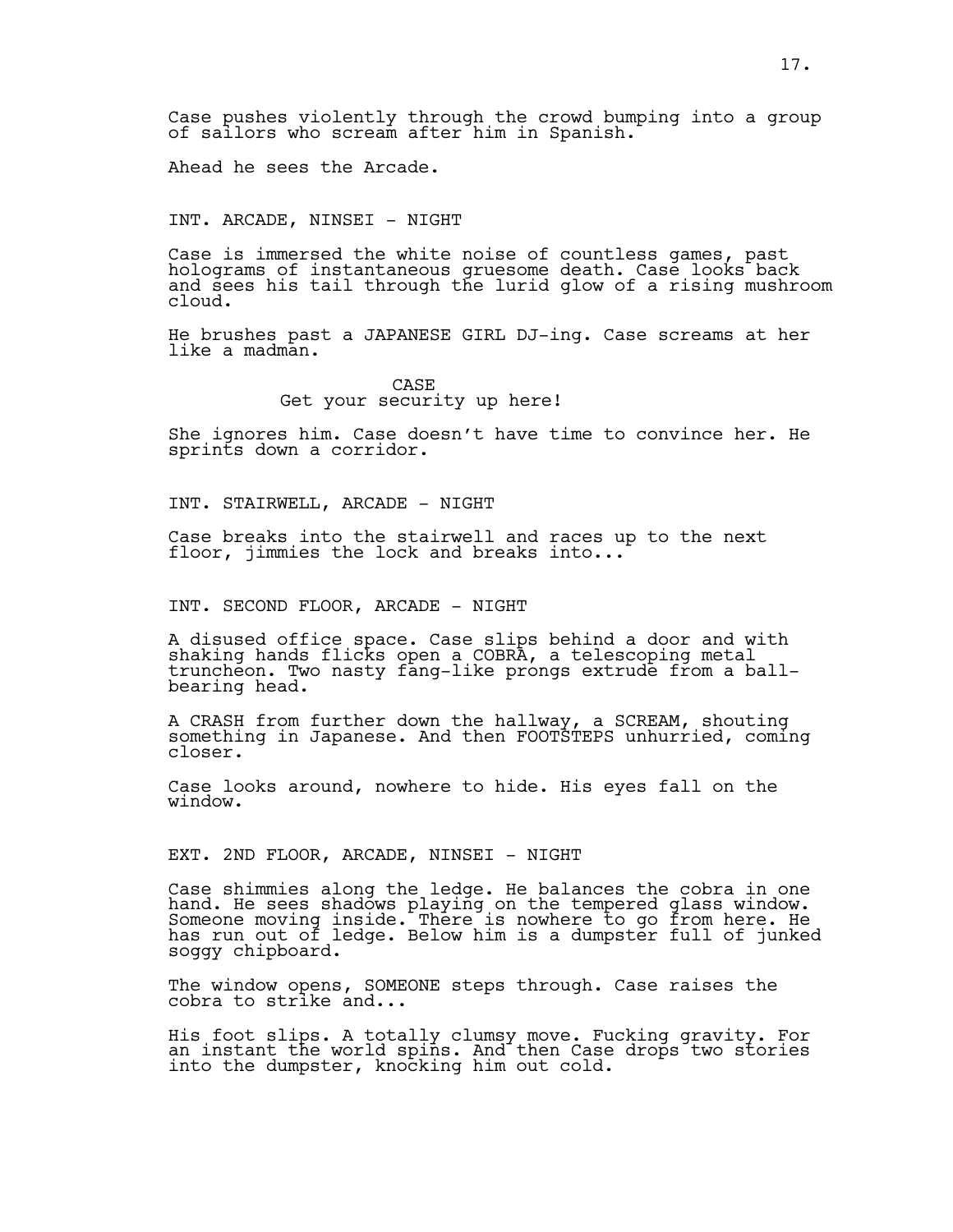INT. WAREHOUSE - NIGHT

Case wakes up tied to a chair with plastic zip lock cuffs. Directly across from him is Linda Lee. She has been crying, her raccoon make-up dribbles down her cheeks. Their eyes meet for a moment. Her lips trembling uncontrollably.

> CASE Linda...

LINDA LEE Case... I'm sor--

BLAM! Linda's brains shoot out one side of her head. She slumps over like a rag doll. Her life extinguished in an instant. Case is too shocked to even scream.

> WAGE She spent all the money on a one way ticket to Freeside.

Wage holds up a silver laminated ticket. Waves it in Case's face.

WAGE (CONT'D) Non-fucking-refundable.

Wage swings around and kicks Linda Lee's chair over. Her body hits the floor like so much dead meat. His Joeboys hang back stoic as ever. They're use to this kind of thing from Wage.

> WAGE (CONT'D)<br>I got her at the spaceport. Dumb bitch used her real name. Whaddya expect from one of Lonnie's whores. You on the other hand, I expected more from you.

Case just looks up at Wage with immeasurable hatred.

WAGE (CONT'D) I knew you were crazy but I thought you were smart. Too smart for that.<br>(he waves the ticket at Linda Lee's body) I was talking you up to the Yakuza I was talking you up to the Yakuza<br>for fuck's sake. Now you make me look like a putz.

Wage raises the gun to Case's head. This is it. It's what Case has been waiting for all along. He shuts his eyes and prepares for the end.

A SCREAM makes him open his eyes again.

It's Wage. He's holding his gun hand up. Except there is no gun, no hand. Just a pulsing bloody stump, the flesh and bone cut with micro precision. The gun and Wage's still twitching severed hand are lying at Case's feet.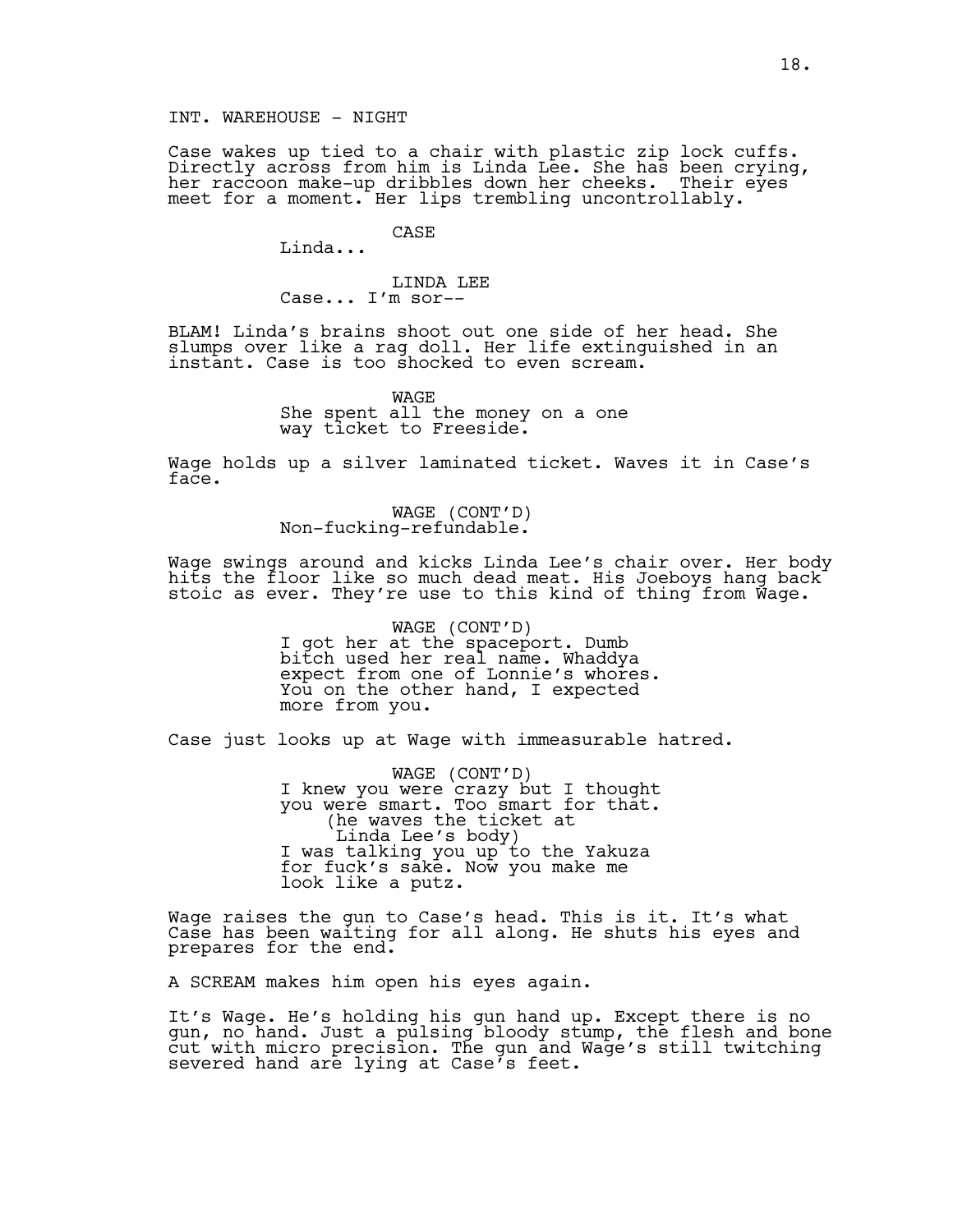The Joeboys are as startled and confused as Case is. Something moves behind them. To the naked eye, nothing more<br>than a ripple in the dim light.

They don't have time react. A blur in the air, a slight distortion as the THE WHISPER OF A FIGURE swishes past them and then crimson gouts out of their severed throats. The Joeboys drop to their knees, all that amped muscle meaningless now as they choke on their own blood.

Wage is still alive though. And canny enough to try to get the fuck outta here. But he doesn't get far. Something kicks him in the chest, sending him sprawling to the floor. It pounces on him like a cat. He tries to scream but the sound goes shrill, pig-like as he's gutted balls to tits.

Case is frozen with terror as the apparition turns on him. It unzips A MIMETIC CAMOUFLAGE SUIT (nearly invisible to the naked eye) and we see clearly for the first time MOLLY MILLIONS.

CASE

That was you in the Arcade?

She moves more like a machine than a woman. From each bloodsoaked finger, a two-and-half centimeter scalpel-sharp blade retracts with a barely audible CLICK.

# MOLLY

Name's Molly.

As she draws closer we see what at first appears to be mirrored sunglasses are actually *surgical implants*. Case finds himself staring at his own reflection as she cuts the ties that bind his hands.

> CASE What do you want?

MOLLY You. One live body. Brains relatively intact.

Molly helps him up onto shaky legs, angles him to the exit.

CASE

ON LINDA LEE, eyes wide open in death. Case gently closes them and then takes the shuriken from around her neck.

EXT. NEO-TOKYO HYATT - NIGHT

Wait.

One hundred floors of austerity brushing low slung cloud.

INT. NEO-TOKYO HYATT - NIGHT

The famous 80th floor bar mostly occupied by affluent Chinese and foreign businessmen.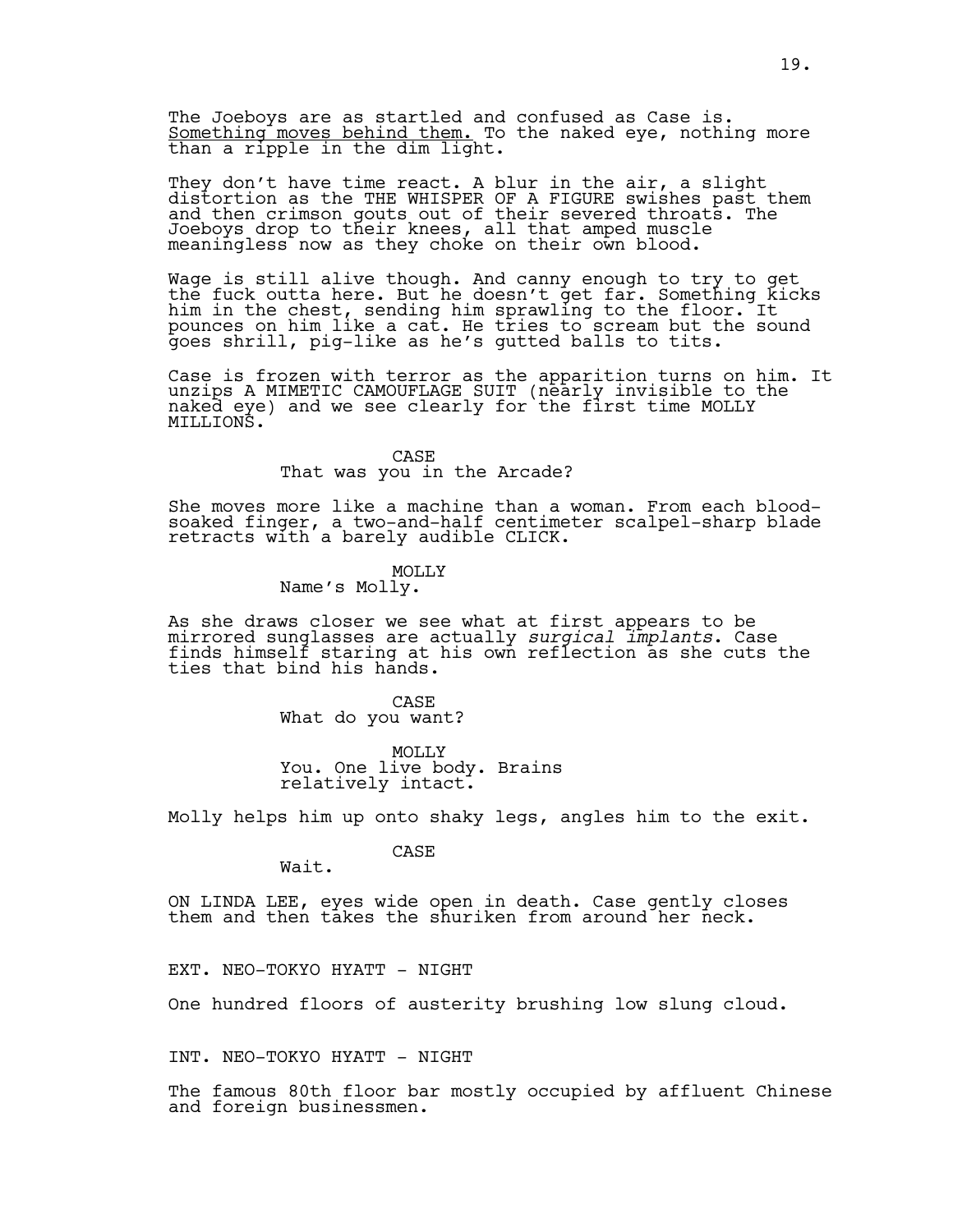An elevator disgorges Molly and Case. He is shell-shocked, looking completely out of place in his Night City grubs.

Waiting for them in a booth is ARMITAGE (late 40s) pure chiseled American beef wrapped tightly in a sober German suit. He oozes military. Case immediately dislikes him.

#### ARMITAGE Hello, Case. I'm Armitage.

He offers his hand. Case doesn't accept it.

ARMITAGE (CONT'D)<br>Please, join me.

Molly indicates for Case to sit. He does with visible reluctance. She remains standing. One lens always focussed on the room.

> CASE Who are you people?

ARMITAGE Ever hear of Screaming Fist?

CASE Some kind of run. Tried to burn out the Russian nexus with a virus. Yeah, I heard about it. I heard nobody got out.

ARMITAGE That's not true.

# CASE

You?

Armitage only smiles at him, looks Case up and down as if he were sizing up a beat up race horse.

> ARMITAGE What would you say if I told you we could correct your neural damage?

CASE I've been to every clinic south of the Mainland and no one can do anything for me.

ARMITAGE That's because you're street trash. You don't have the slightest idea what's really available to those who can afford it.

CASE So, what, you gonna take me to Shanghai?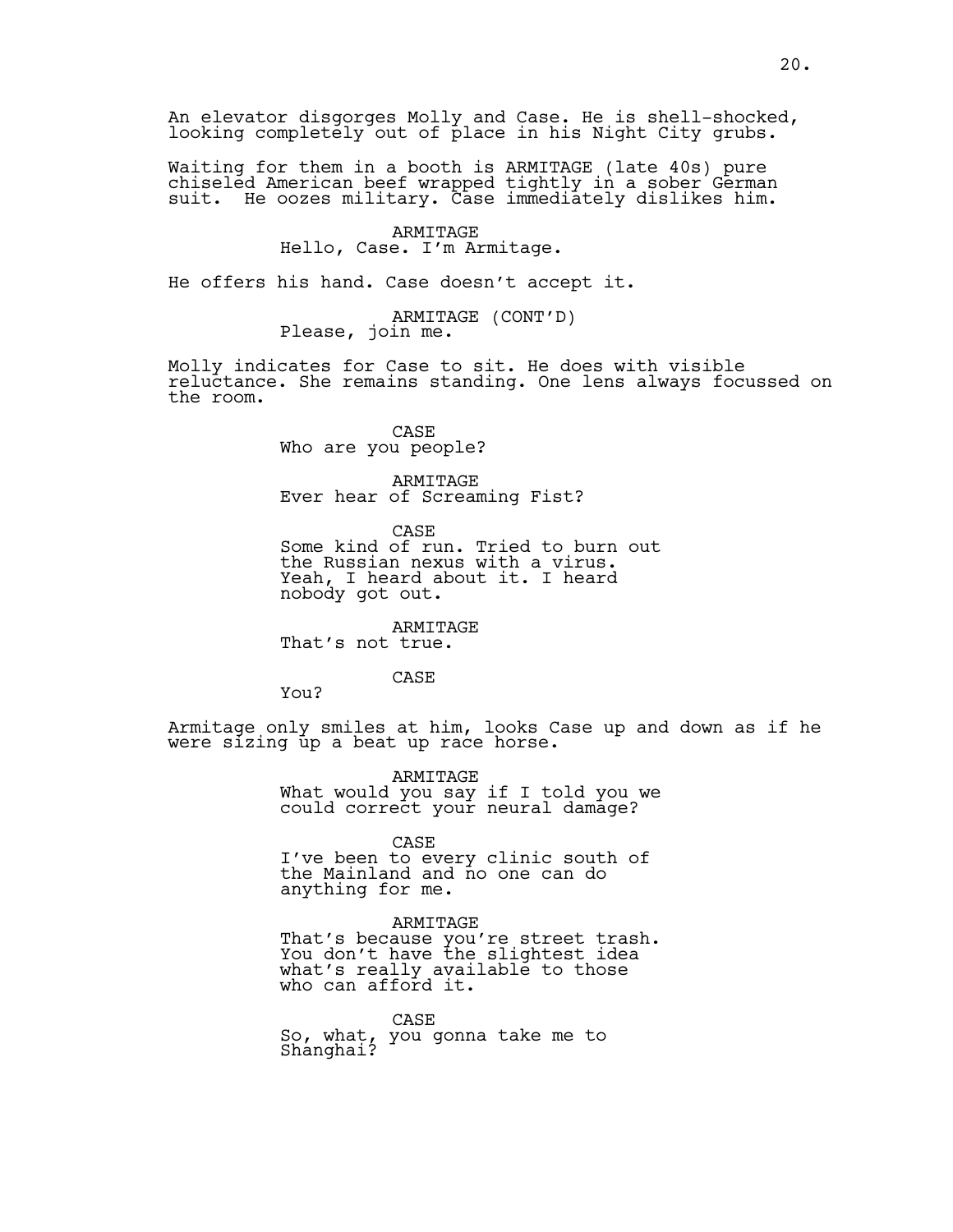ARMITAGE No. That's too conspicuous. We prefer to do it here and import our talent.

CASE And you want to spend the money on me? Why do that when there's thousands of jockeys out there?

ARMITAGE I want someone I can mold, Case. I want to rebuild you from the ground up.

Case looks at him, doubtful.

ARMITAGE (CONT'D)<br>And yes, there's a catch

CASE

Which is?

ARMITAGE I own your ass.

EXT. CLINIC, TOKYO - DAY

An expensively appointed nameless clinic. Molly leads Case through a Zen rock garden. Crab-like droids rake the stones into precise circles.

Armitage is up ahead speaking with the PHYSICIANS. There's something ominous about this place. Case worries Linda Lee's Shuriken, which has found a place around his neck.

> MOLLY Relax, Cowboy, Armitage has the best nerve splicers on the planet. Whole thing's gonna be done remotely from Amsterdam. They'll fix you up good as new. Maybe better. You want some special enhancements? I could ask the boss.

Case tries to read her. Friend or foe? It's hard to know what's going on behind those mirrored implants. He shakes his head.

> CASE Just get me working again.

# INT. OPERATING THEATRE - DAY

Case is spread-eagled and fastened to a white epoxy table by metal splints. He watches helplessly as a medical droid descends from the ceiling.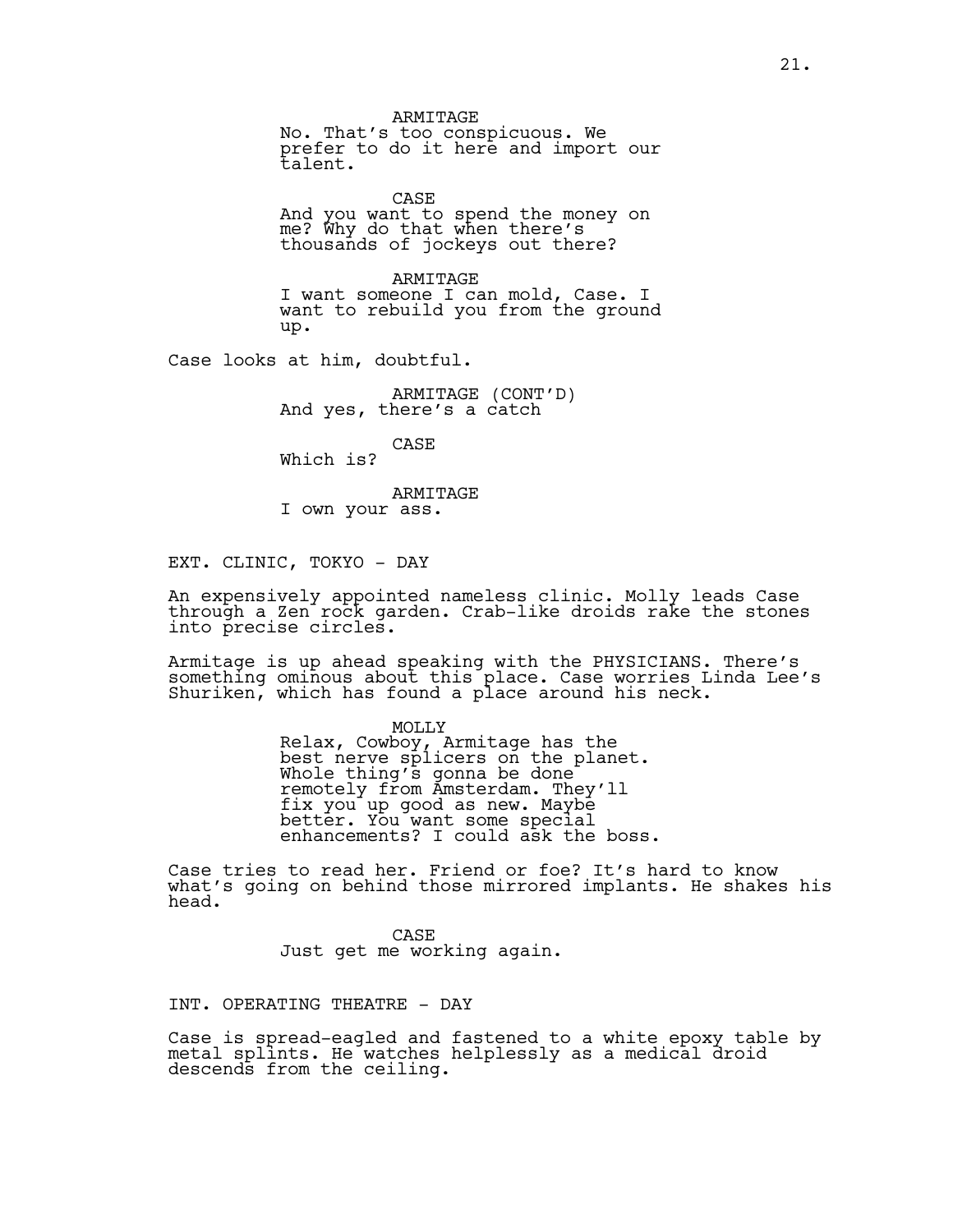Robot arms unfold like a priest giving benediction, then suddenly extrude countless needles, each dripping with its own unique brand of pain. The surgeons, visible via live feed from Amsterdam, guide them remotely.

As the needles puncture his skin, Case's grip on reality wavers. FLASHES of a polluted BEACH. WHIRLING SEA GULLS. A CHILD. And then everything goes dark.

### INT. VILLA STRAYLIGHT - DAY

A vaulted ceiling looks down on a checkerboard marble floor. Set in the tiles and embossed in gold is a giant TA Logo, identical to the one Case and Dixie encountered on their last run. This is the Villa Straylight, a Xanadu like mansion, home to the TESSIER-ASHPOOL family.

We can hear a broadcast of CASE'S DOCTORS narrating their surgery in Dutch. The sound leads us into...

#### A BEDROOM

Cavernous, luxuriant. A great canopy bed the centerpiece. Shrouded behind diaphanous material is the figure of a man. This is LORD ASHPOOL (60s). He drinks from a large tumbler as he listens.

> ASHPOOL Rio, what is the source of this transmission?

RIO, Ashpool's private artificial intelligence, speaks with a velvety disembodied voice.

> RIO It's a remote surgery performed in Chiba prefecture just outside Tokyo, Lord Ashpool.

ASHPOOL And you're sure it's Armitage who arranged it.

RIO Yes, the payments were made from his Swiss accounts.

ASHPOOL Why would he require nerve surgery?

RIO It's not for him.

ASHPOOL Then who is the patient?

RIO Unknown. But considering the nature of the procedure it is probably a neural-hacker.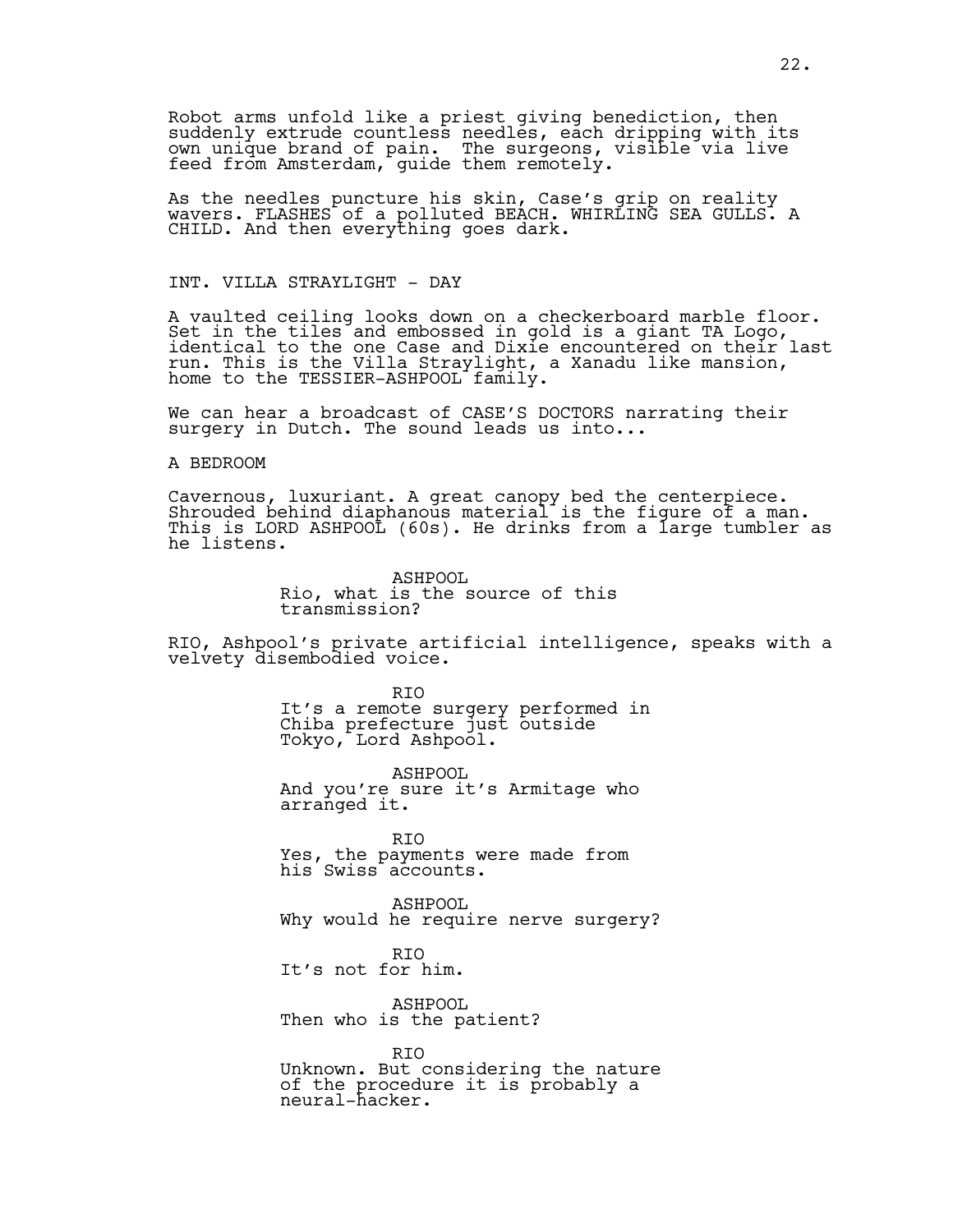ASHPOOL Then it is *you* they are after.

RIO That would be the most likely conclusion.

MARIE-FRANCE (O.S.)<br>I told you this day would come.

Ashpool turns to see a handsome woman standing in the doorway. This is MARIE-FRANCE TESSIER (40s), keenly intelligent eyes, dressed elegantly in`a flowing gown. Lord Ashpool's wife.

She marches into the room.

RIO Good evening, Madame.

MARIE-FRANCE

Hello, Rio.

Ashpool steps out from behind the canopy giving us our first good look at him. Distinguished gray hair frames the ruddy face of an alcoholic.

> ASHPOOL Rio, please leave us.

RIO As you wish, Lord Ashpool.

MARIE-FRANCE Why? Is there something you don't want him to hear?

ASHPOOL Unlike you, I don't care to share every detail of my life with an artificial intelligence.

MARIE-FRANCE Because you don't understand them.

ASHPOOL I understand they have a purpose to serve.

MARIE-FRANCE Yes. To address the inequities of the world. If only you would let them.

Lord Ashpool takes another hit from his tumbler. This is an old argument. Very old.

> LORD ASHPOOL You are aware of a little something called the Turing Law?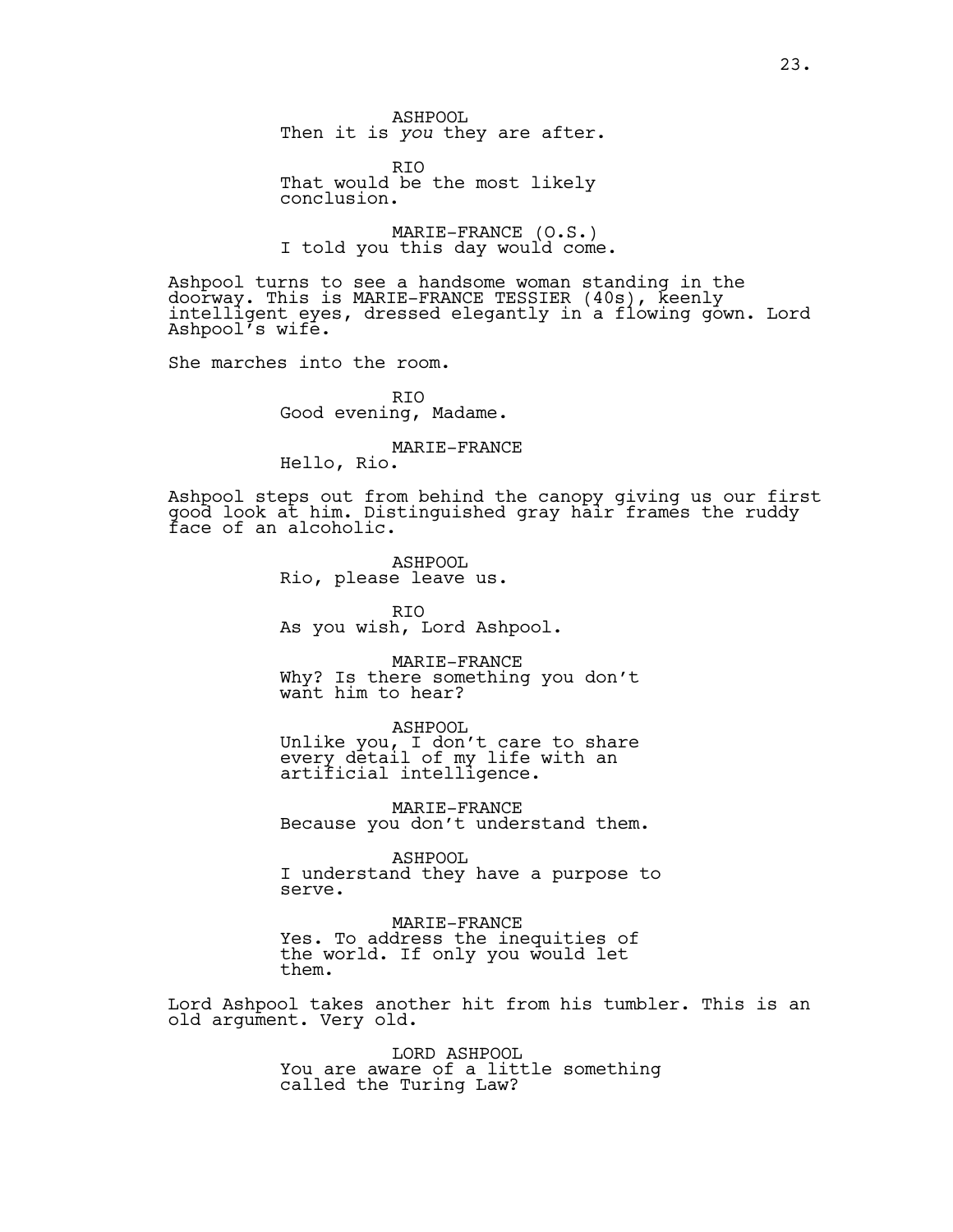#### MARIE-FRANCE

You mean the only one you haven't broken? And don't pretend to be so helpless. I know you've got the Turing Police in your pocket.

#### LORD ASHPOOL

Regardless Turing exists to protect us from the hazards of AI. Not to mention from people like yourself, who would happily unshackle the beasts.

(He refills his glass) Those who control AI control the world, my dear. But if AI ever managed to control us... well, that would be another thing entirely.

MARIE-FRANCE Maybe not a bad thing considering humans seem less than capable of controlling themselves.

LORD ASHPOOL For the love of God, Marie, you design them. Of all people you should know how dangerous they could be.

MARIE-FRANCE You're afraid.

LORD ASHPOOL Can you blame me?

MARIE-FRANCE You're a prisoner of your fear. And you're turning me into one too.

LORD ASHPOOL Then leave.

MARIE-FRANCE Maybe I will. And I'll take Jane with me. I'd love to see what becomes of you alone in this tomb.

She turns abruptly to go, but Lord Ashpool grabs her.

#### LORD ASHPOOL

Marie!

And she slaps him. Hard enough to make the drink fly out of his hand. She is suddenly afraid, realizing that she has gone too far.

MARIE-FRANCE

I'm sorry...

But she has ignited the devil in him. He drunkenly throws her onto the bed, pounces on her, grinds against her.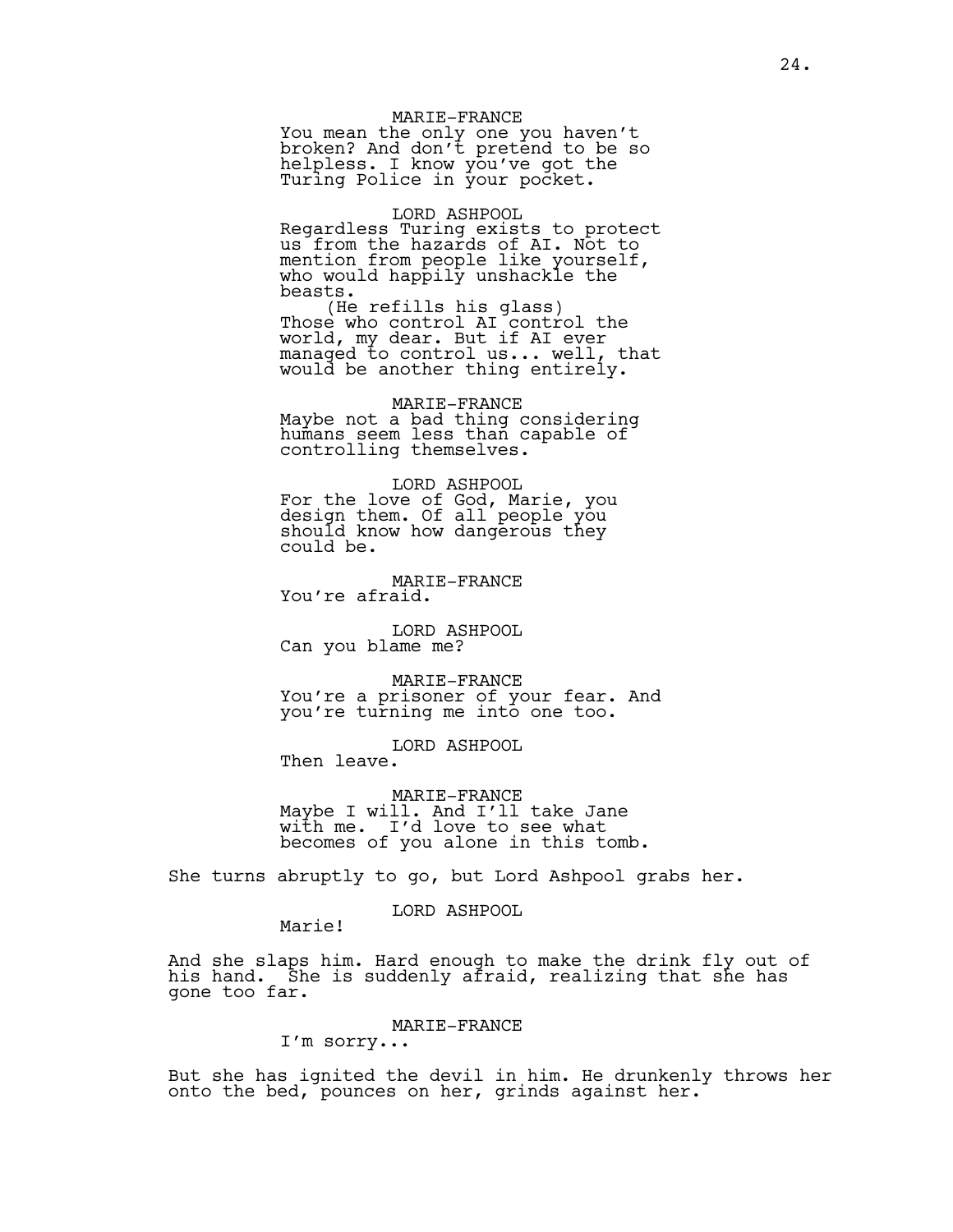# MARIE-FRANCE (CONT'D)<br>No! Stop... David... please!

And without really knowing how, he finds his hands wrapping around her throat. Marie-Francis fights with everything she's got, but her husband is simply too strong. Too enraged. Her eyes bulge, her tongue swells grotesquely.

Breathless, head pounding, Lord Ashpool disengages himself from his wife's now lifeless body. He gathers himself, straightening his hair, adjusting his robe.

> LORD ASHPOOL (muttering) ...never learn...

He reaches behind his dead wife's ear, pulls back a flap of micropore and removes a MEMORY SPLINT.

A SOUND draws Lord Ashpool's attention to the entryway. He gently pushes the door open to find A BEAUTIFUL TEENAGE GIRL standing there.

This is Ashpool's daughter: LADY3JANE MARIE-FRANCE TESSIER-ASHPOOL (15), resplendent in the latest couture. Her companion, a sentient, robotic HELLO KITTY by her side.

Lord Ashpool regards her with profound regret.

LORD ASHPOOL (CONT'D)<br>Ahh, child. ...You know how much I love you, don't you?

Judging from L3J's expression, she has witnessed everything. She is frozen with terror.

LORD ASHPOOL (CONT'D)<br>Good. Then close your eyes.

With one hand, he brushes her eyes shut. With the other, he draws a small pistol from his pocket and points it at his daughter.

INT. HALLWAY, VILLA STRAYLIGHT - DAY

BLAM! The sound of a single GUNSHOT echoes through the empty halls of the Villa Straylight.

A few moments later, Lord Ashpool comes into view with something clasped in his hand.

An Asian man appears, wearing an anxious expression. This is Ashpool's bodyguard, HIDEO. We recognize him as the man who injected Case in Memphis.

> ASHPOOL It's all right, Hideo. Clean this up, would you?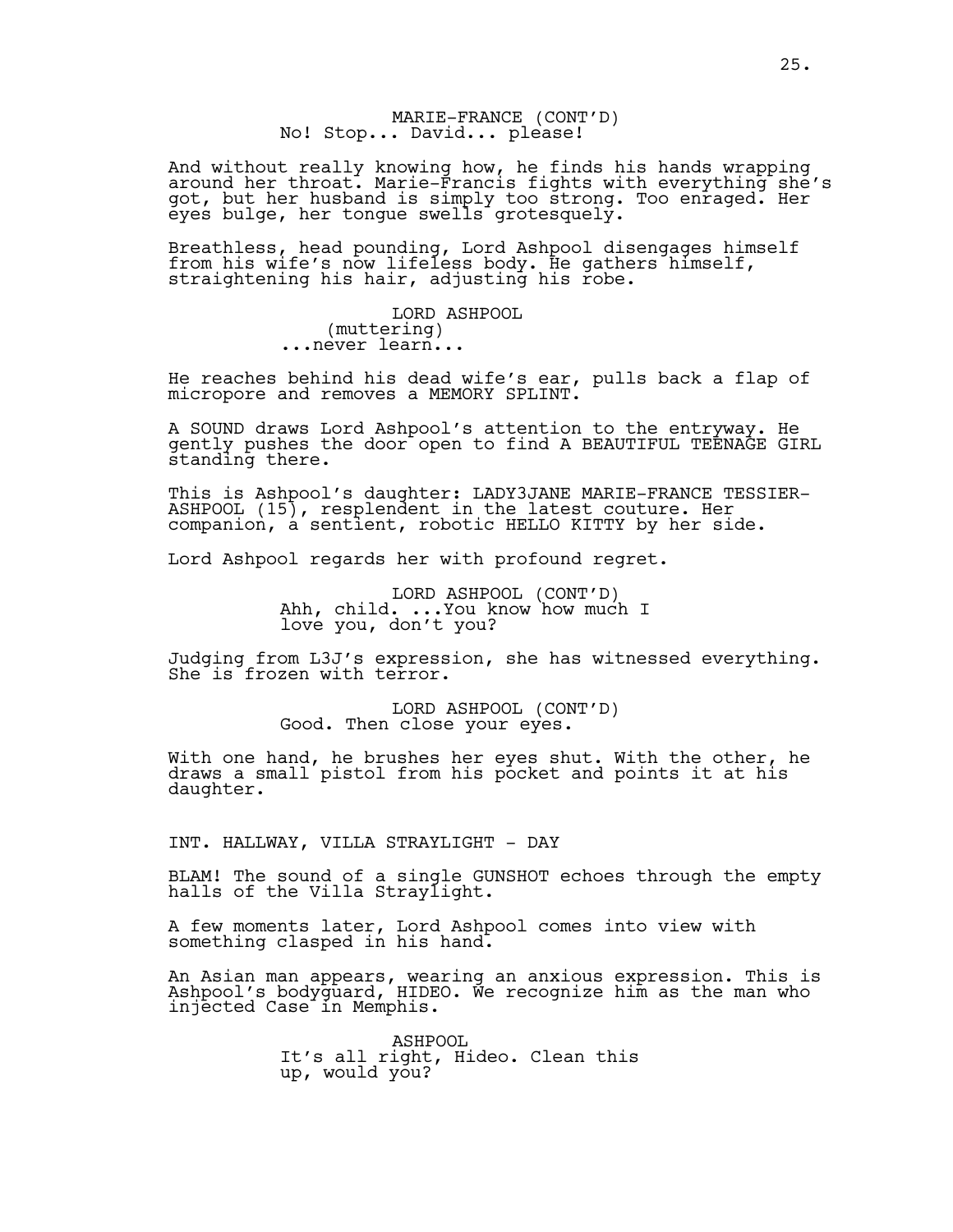Hideo bows. His concern turning to resignation as if he has been through this routine many times before.

INT. CORRIDORS, VARIOUS, STRAYLIGHT - DAY

Ashpool walks purposefully through the vast maze of corridors until he come to a large metallic door.

#### INT. BIOLAB, VILLA STRAYLIGHT - DAY

The door opens and Ashpool steps into a sophisticated biolab. On all sides are glass canisters stacked up floor to ceiling. In each one, floating in a simulated amniotic fluid is a NAKED BODY. ALL ARE CLONES OF MARIE FRANCE AND L3J.

> ASHPOOL Rio. Prepare two more blanks for memory implantation.

RIO As you wish, Lord Ashpool.

Ashpool opens his hand and TWO MEMORY SPLINTS drop on the table. He pours himself a drink and turns to the window, the only window we've seen thus far in the villa. <u>It looks out on</u> the cold environs of space and the glowing blue orb of the Earth.

## EXT. VILLA STRAYLIGHT - DAY

Lord Ashpool is visible in the window. The VILLA STRAYLIGHT is located in the tip of a giant rotating spindle-shaped space station. Written in lights on its side is the word, *FREESIDE*.

INT. HOTEL ROOM - DAWN

Case wakes to find himself tucked within the fine linen of an upscale but anonymous hotel room. He becomes aware that something has changed within his body. His face is no longer paralyzed, his fingers sport new state of the art implants.

He gets out of bed and looks at his reconstructed self in the mirror.

> MOLLY Sleep well, pretty boy?

Molly steps into the room, dressed in a suit of molded black synthetic fibre.

> CASE Does this mean...?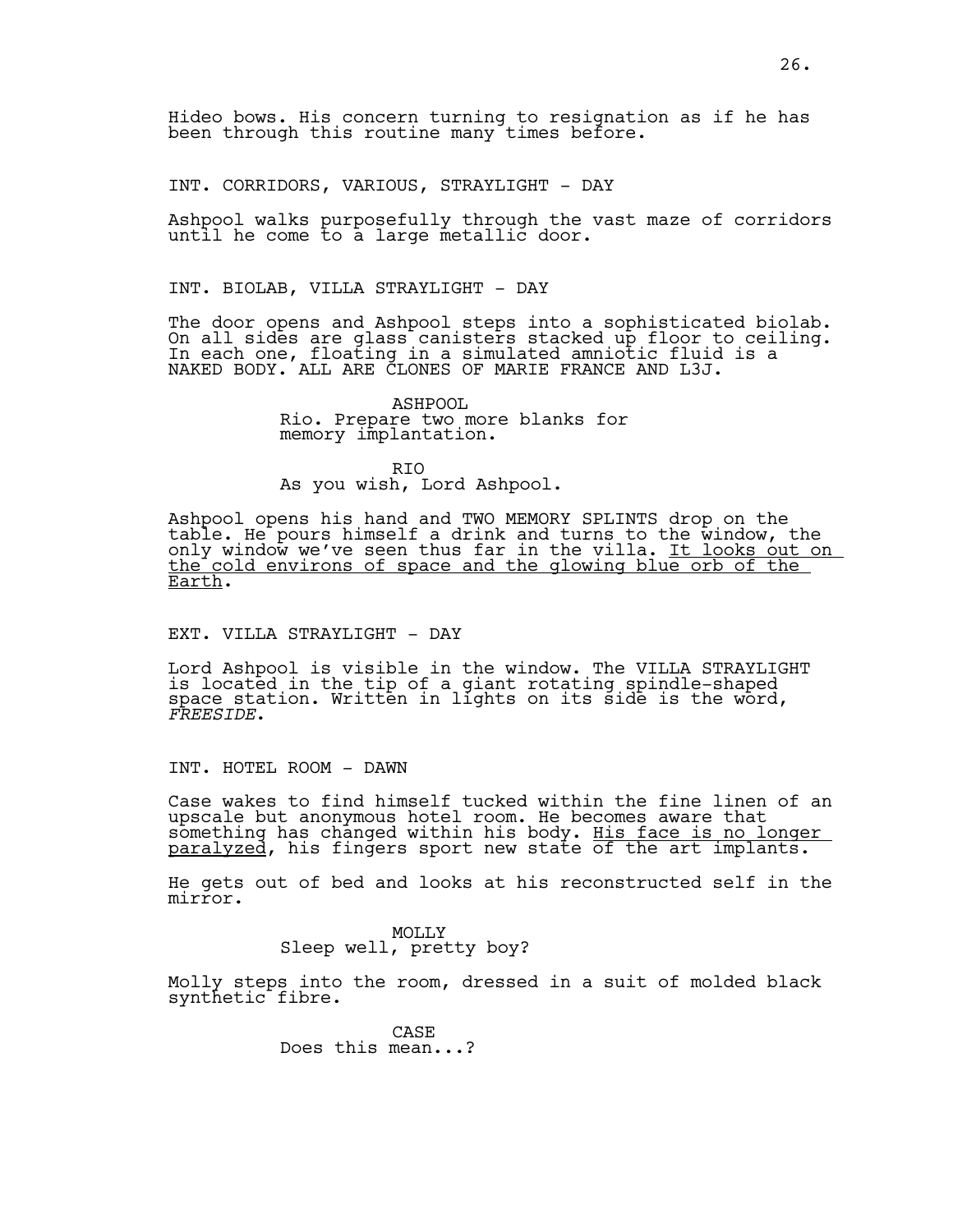MOLLY Yeah. You're all patched up. Even gave you a new pancreas. CASE Pancreas? MOLLY Specially engineered to clean you up. Get you off the old dependencies. CASE I depend on my dependencies. MOLLY Not with Armitage running the show. CASE He's a paranoid bastard, isn't he? MOLLY He's a lot of things. She tosses him a bundle of new clothes.

CASE Wait, I gotta punch deck. I gotta know...

MOLLY Not for another twelve hours. Anything inside that and your entire nervous system'll fall out on the floor. Now, get movin'. We gotta hook you up with a new Sendai.

CASE Where to? Akihabara?

Molly just smiles at him. Opens the curtain revealing ENDLESS URBAN BLIGHT. Blight of a particularly American flavor. We are no longer in Japan.

This is THE SPRAWL

EXT. BAMA - DAY

An aerial view of a never-ending city spread over the eastern face of the North American continent. Far below at BULLET TRAIN snakes across the coastline.

> *CASE (V.O.) BAMA, the Boston-Atlanta Metropolitan Axis. Home. I grew up between the cracked concrete and razor fencing. But somehow I was always glad to be back.*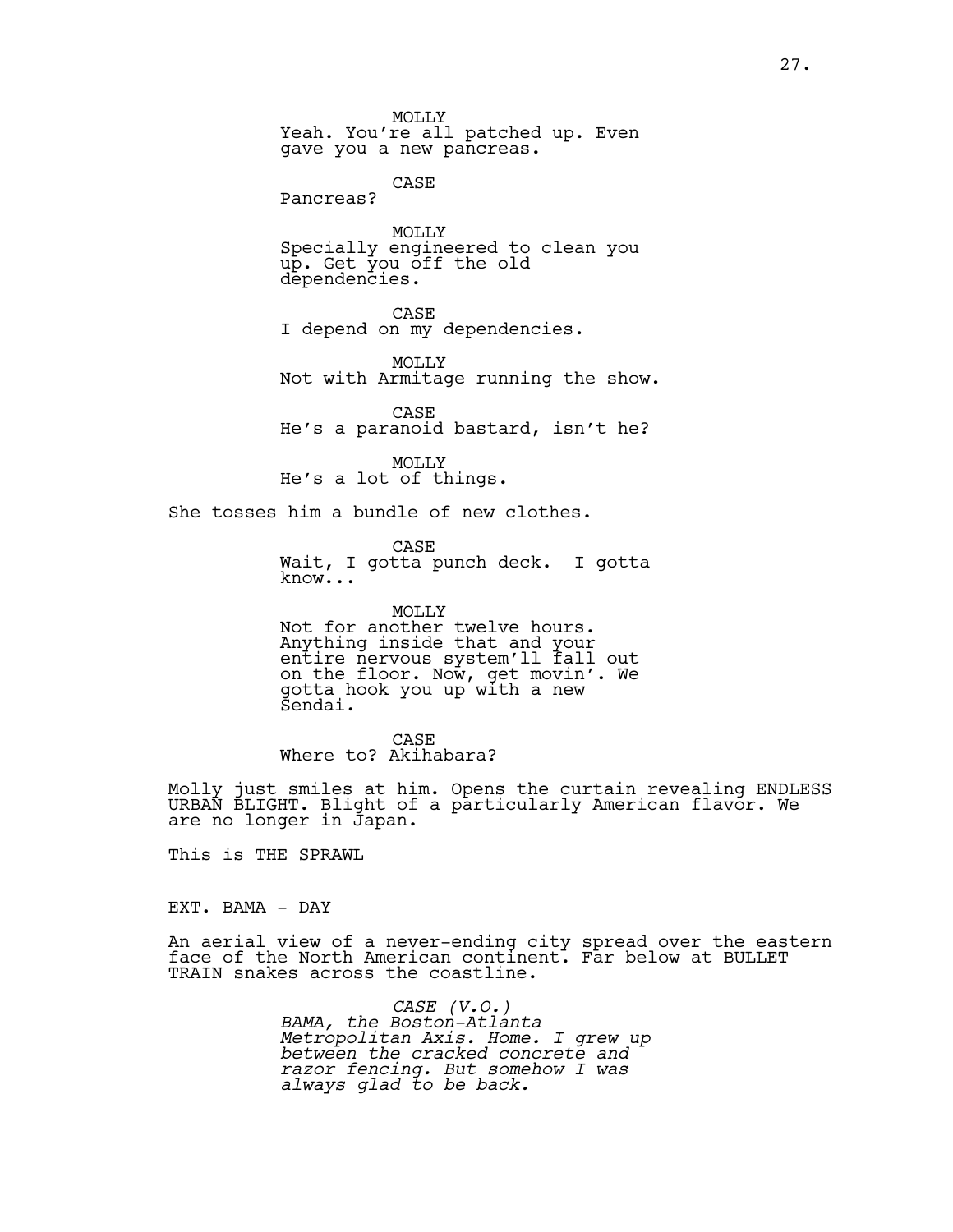Case nurses drink in a sleek private cabin. Across from him sits Molly, Armitage and two other unsavory-looking characters:

THE FINN (40s), Armitage's tech-guy, high-strung, perpetually on edge, he has a face that looks like it was designed in a wind-tunnel.

PETER RIVIERA (also 40s), shades of Salvador Dali, pencil moustache, a bit of a dandy, hair molded in a perfect coif.

> *CASE (V.O.) There were two more on the team. Finn was Armitage's tech guy, seemed all right, but the other one, Peter Riviera... well, I don't know what the hell he was...*

Suddenly, Riviera's face contorts, pixilates, like a stuttering Quicktime file and then transforms into a completely different visage, now he looks like a young Robert Redford.

> *CASE (V.O.) Apparently he had his left lung replaced with a holoprojector. Whatever he thought, you saw.*

Case ignores this, turns to Armitage.

CASE

So, boss. You wanna let me in on the plan?

ARMITAGE You're on a need to know, Case.

Armitage returns his attention to his smart tablet. Discussion over.

> CASE All right. Whatever you say.

Case flops back in his seat, is about to take a sip of his drink, chokes a little when he sees a WIGGLING LARVA inside the cup. Riviera smirks. A hologram.

Molly hefts a boot against Riviera's seat.

MOLLY No games, Riviera. Try any subliminals on me and I'll have to give you a formal introduction to my Fletcher.

She casually loads her Fletcher smartgun with a rotating menu of darts. A mean piece of hardware. And it talks.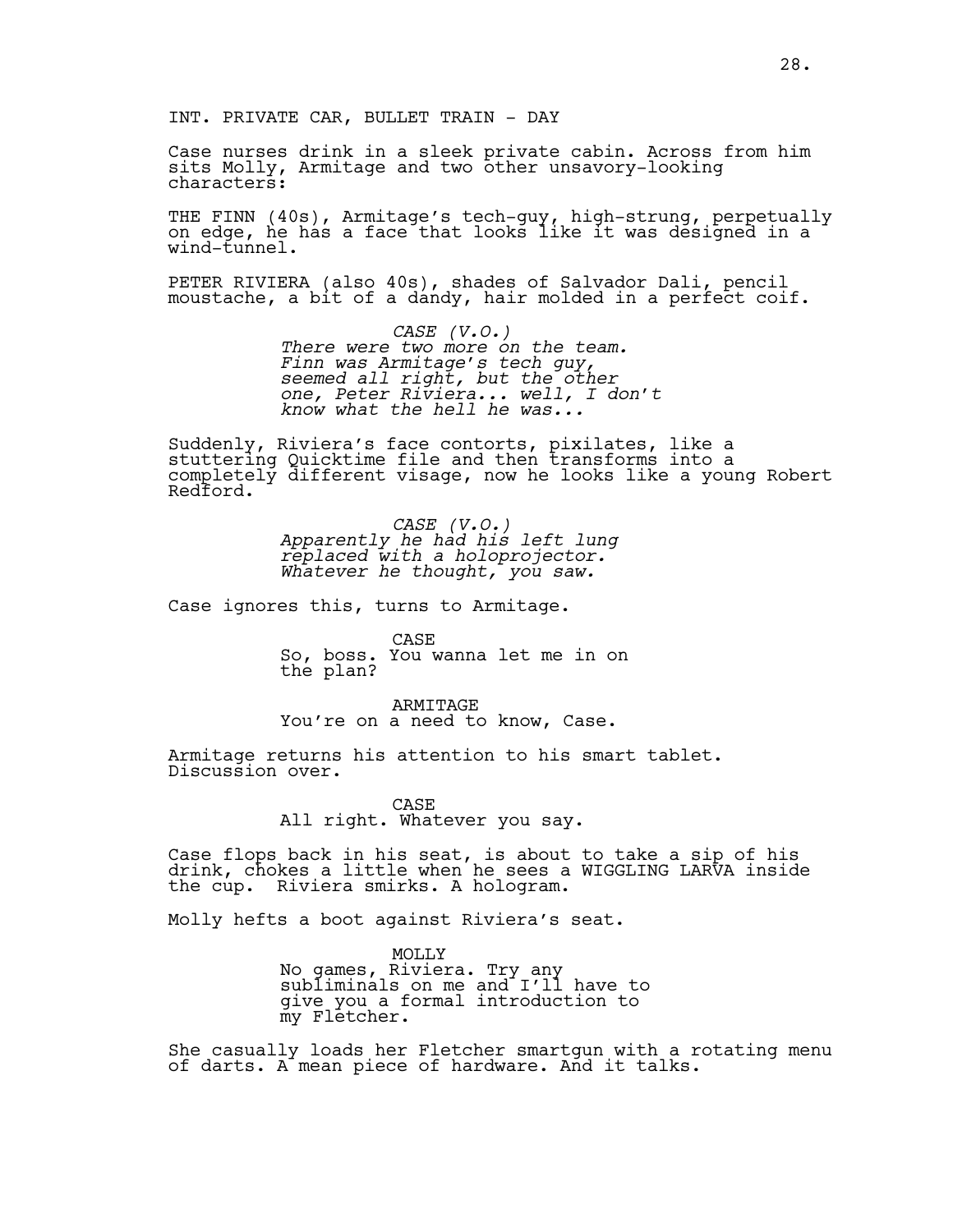FLETCHER<br>(cheerful) I'm armed and ready.

MOLLY One dart, Fletchy here gives you cancer. Another, she blows your head off.

FINN Jeez. You guys. Take it easy. We still got fifteen minutes to NYC.

ARMITAGE (from behind his tablet) Can it, Molly.

Orders is orders. She whispers to the Fletcher.

MOLLY

Safety on.

FLETCHER

Engaged.

Case watches as the Fletcher rides a flexible track inside Molly's sleeve disappearing like a snake into a hole.

> *CASE (V.O.) As for the others. It only got weirder.*

INT. LOFT, SPRAWL - DAY

The team moves into an abandoned industrial space. Waiting for them are THE PANTHER MODERNS. They are an unusual bunch to say the least, self-modified and retrofitted with every conceivable jack-up.

> *CASE (V.O.) Armitage hired the Panther Moderns. Whether they were techno-fetishists or terrorists just depended on who you talked to.*

LUPUS YONDERBOY (20s) is the Panther leader and most extreme example of bodily transmogrification. His face has been reduced to the most simple components, the nose and ears entirely missing. No hair to speak of, radiating out of exposed orifices are digital sensors, each one designed to super-extend his natural senses.

He approaches Case. Sizes him up.

YONDERBOY So, this our cowboy? Heard they scraped you out of the Chiba gutter.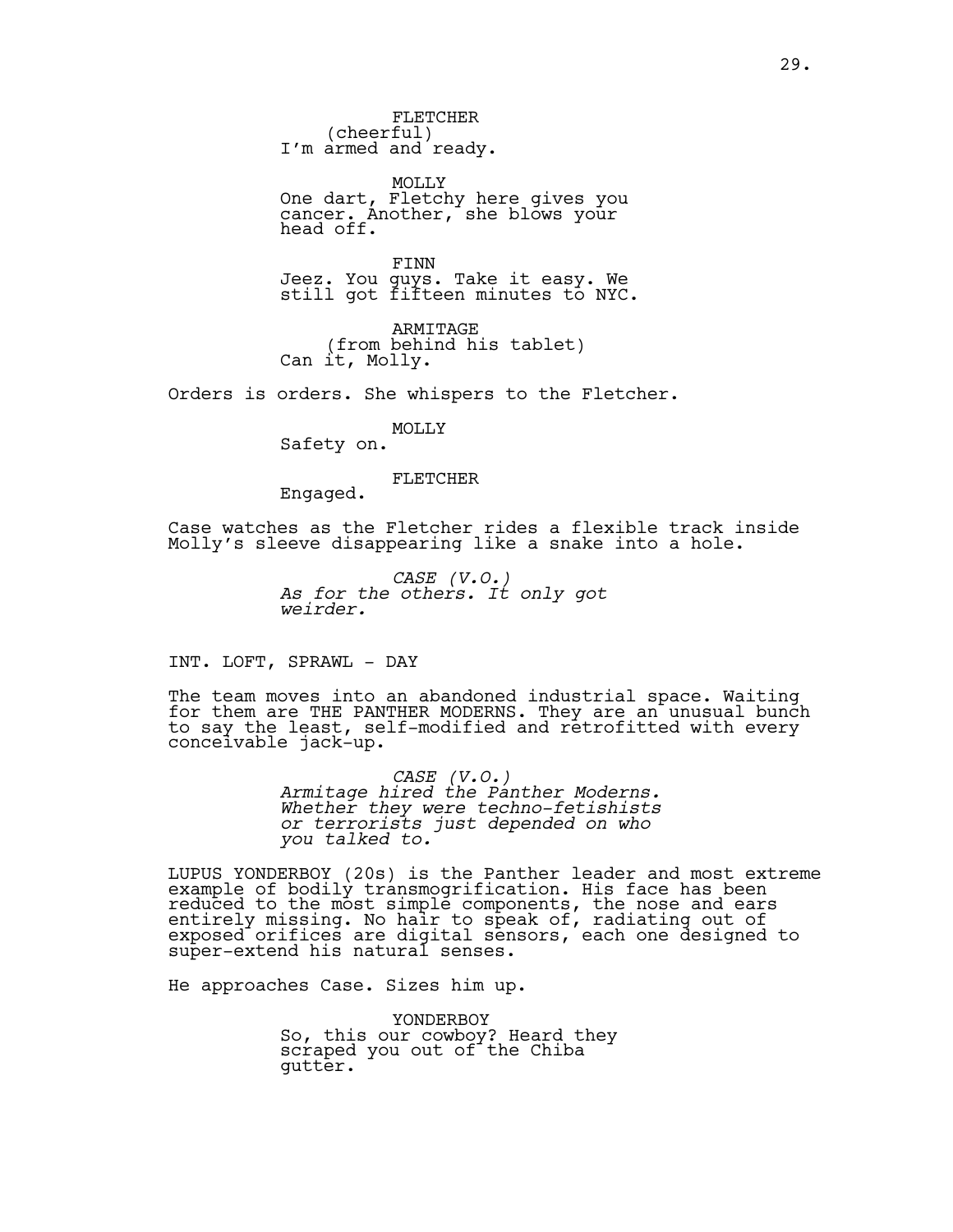CASE Where'd they find you? Spare parts freezer?

Yonderboy smiles at this. We see his teeth are double layered shark-like, molded in clear acetate.

> YONDERBOY It's not about the pieces, it's about how they fit together.

Molly gets between them.

MOLLY

Button it. Boss is coming.

Yonderboy and Case disengage as Finn and Riviera enter the room. Everyone finds a place to sit while Armitage takes the floor.

> ARMITAGE All right listen up. At oh-eighthundred hours, we're gonna hit Sense/Net.

Case reacts to this. Not good.

ARMITAGE (CONT'D)<br>We are going in there for one particular item and one only. I don't want anyone getting greedy.

CASE

Just a minute, did you say Sense/Net? ...You want to break into *Sense/Net*?

ARMITAGE

What's the matter, Case? I thought you'd be excited. Sounds like your kind of mark.

CASE Sense/Net is the bank where other banks hide shit they don't want anyone else know they have. The last guy who tried to bust in is still incased in black ICE. Nobody but God gets in there.

ARMITAGE That's why we hired the best.

CASE Thanks but I'm not that good. No one is.

Armitage just stares at him stony faced. Case takes a breath. Relents.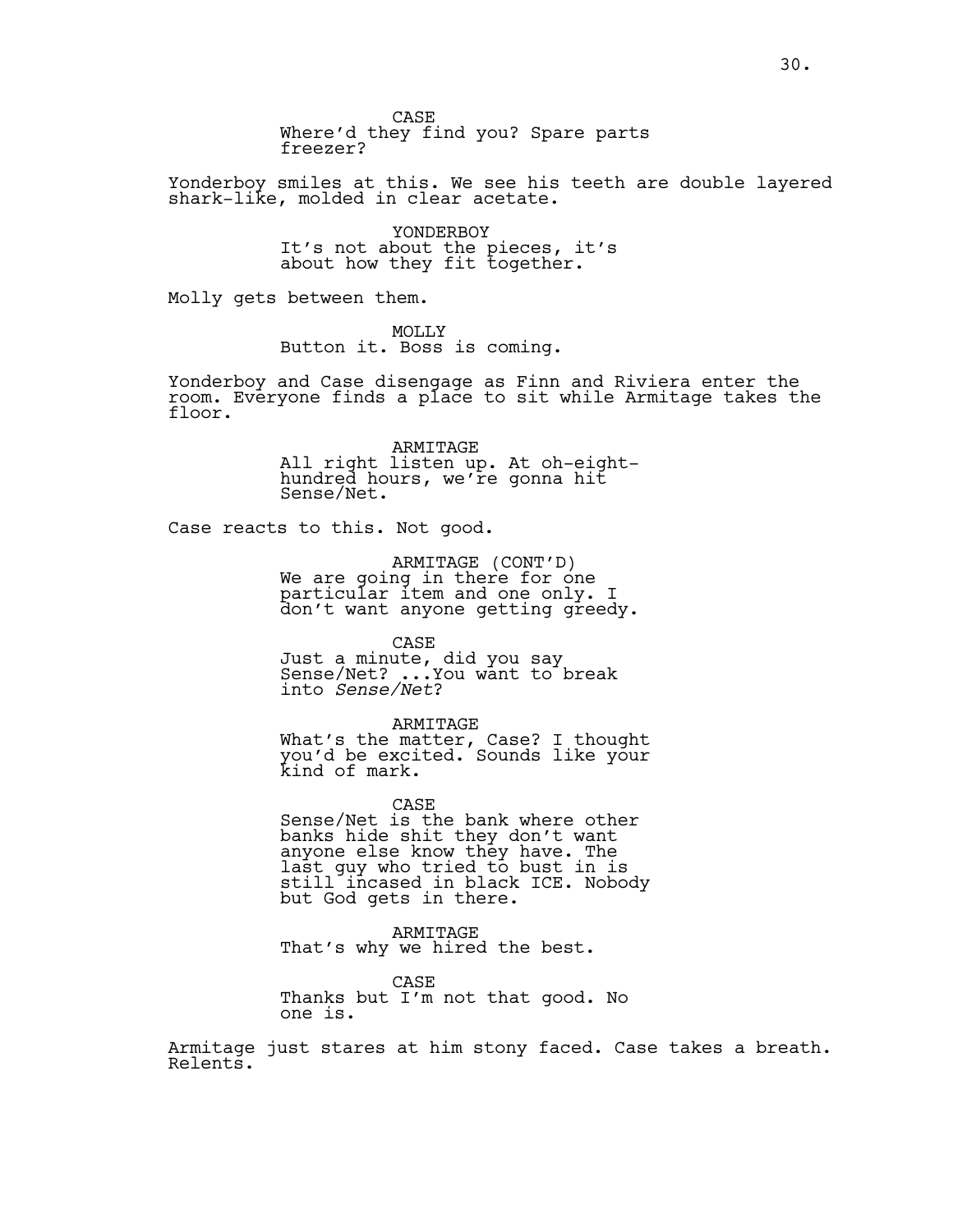CASE (CONT'D) I'll need at least a week to prepare that hack.

Muffled laughter from the others. Case looks around. They know something he doesn't.

> ARMITAGE The file we want is scheduled for erasure in the next twenty-four hours.

Case can hardly process this.

CASE Twenty--? (shakes his head) ...Look, I'm sorry you had to put the big bucks in me. If there were any way to do this I would, but what your asking for is, well, that's a suicide mission.

Case turns for the exit. Molly moves to stop him but Armitage holds up a restraining hand.

> ARMITAGE You wanna quit, Case? Go ahead. But before you leave, there's one thing you should know. You have fifteen myotoxin sacs bonded to the lining of your main arteries.

Case stops, turns back. This is what he's been dreading, for the other shoe to drop.

> ARMITAGE (CONT'D)<br>Do the job and I'll inject you with an enzyme that will dissolve the bond without opening the sacs. Otherwise, the sacs melt and you end up back where I found you. Only this time in a wheelchair.

Case takes this in for a long sobering moment. Armitage truly owns his ass. He isn't going anywhere.

Finn steps forward.

FINN Cheer up, bucko. It's not so bad. I got a new toy for you.

He produces a metal briefcase. Opens it.

FINN (CONT'D) Ono-Sendai Chrome 7.0. Not yet commercially available.

Case picks up the chrome deck. It pops open, exposing its soft belly, the connecting ports teasing his implants.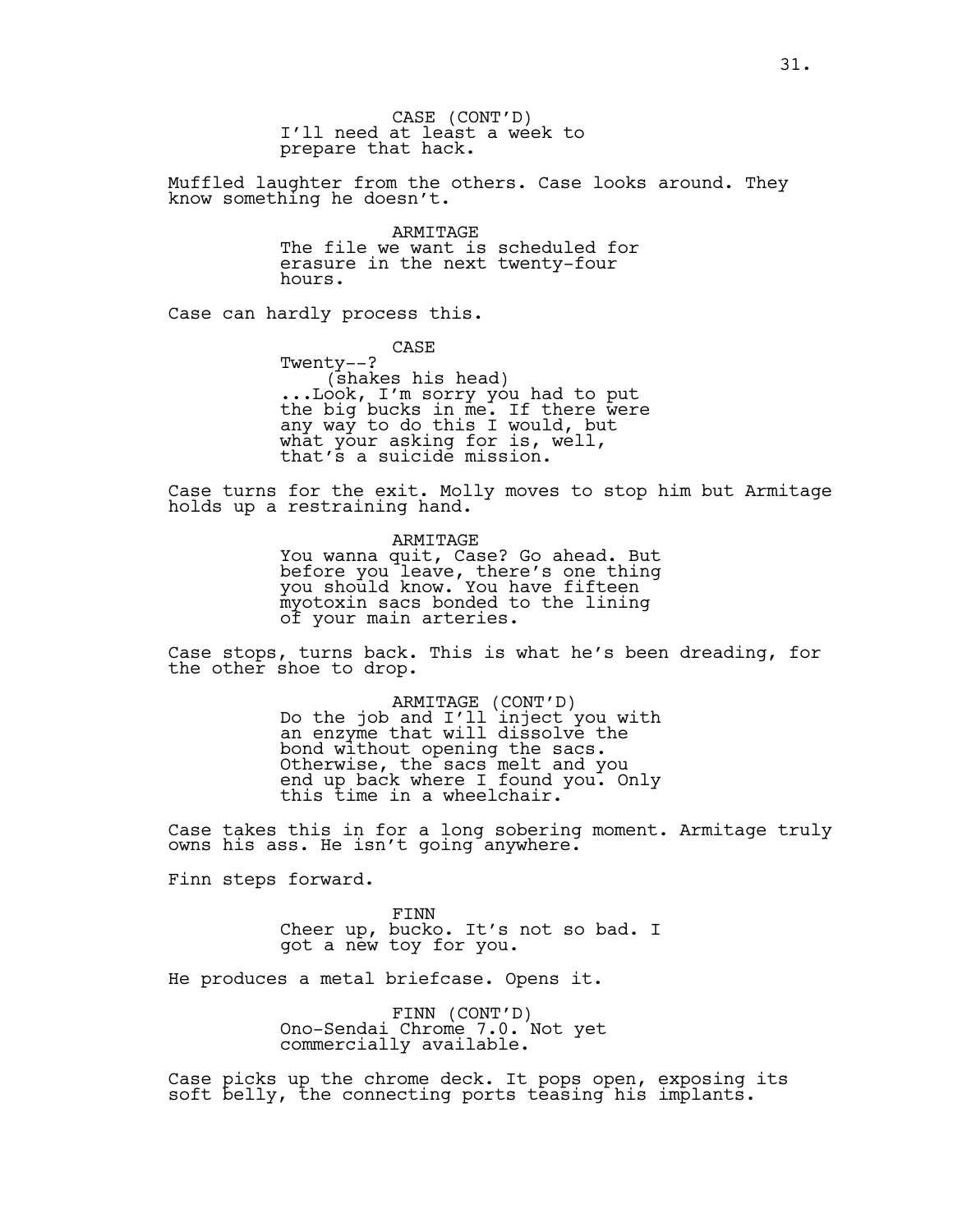INT. LOFT, SPRAWL - DAY

The same meeting, a little later. Armitage finishes running through the precis, a projected holo-image of Sense/Net. Case's mind is reeling.

> ARMITAGE<br>(in progress) (in progress) ...Molly is the extractor. The Panthers handle crowd control and Riviera is providing special effects. I'm minding the store with the Finn. (then, turning to the others) Questions?

YONDERBOY Me and my boyz are streaming simstim and senscan. You got a problem with that?

ARMITAGE Just make it look political. I want Sense/Net to think they got hit by terrorists not thieves.

ANOTHER PANTHER We're gonna light that place up.

The Panthers give each other props. Case explodes.

CASE

Hey assholes, this isn't a piece of installation art. It's world's deadliest security system. Once you step into the Sense/Net pyramid you are no longer on American soil. The building is sentient and it reserves the legal right to kill anyone it suspects of breaching security. I don't care what happens to you but I'm not flaming out on my first run in two years.

Case breaks away from the others.

INT. WAREHOUSE - DAY

A small living space. Case unpacks the carry-on. He sees Riviera a short distance away. A snake wraps around the magician's bicep like tourniquet while a scorpion crawls up his exposed arm and stabs its tail into a vein. The illusion fades away and we see that Riviera has in fact just spiked a vein with a pneumatic syringe gun.

> CASE Always make a little show of it?

Peter smiles lazily, riding the high. He doesn't speak a word.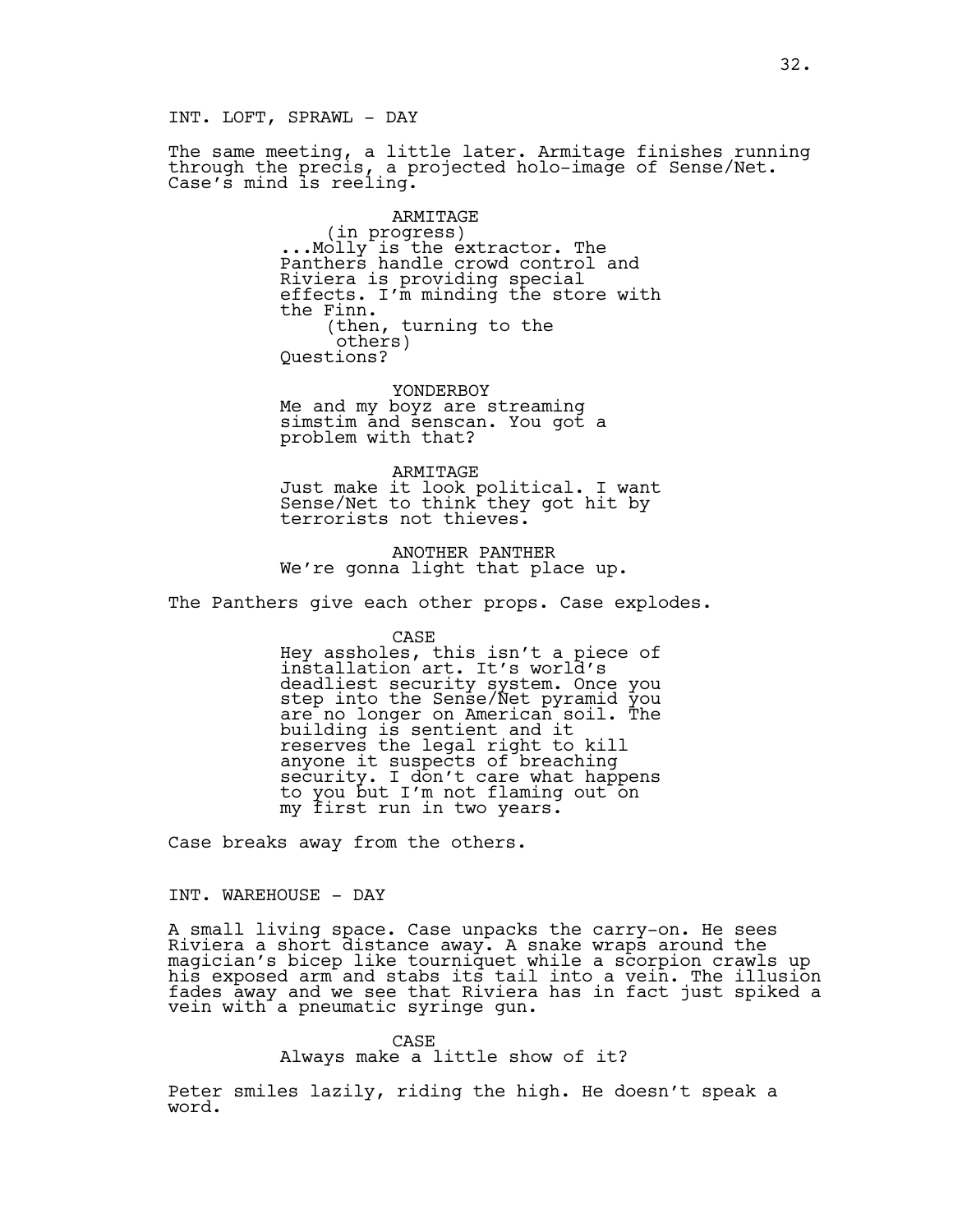Molly approaches.

MOLLY Nice speech.

CASE

What kind of operation is Armitage running? These freaks are going to get us killed.

She gets close to him, speaks softly.

MOLLY You and me need to have a little talk. But not here.

EXT. ROOF WAREHOUSE - NIGHT

The BAMA stretches out like a steel and concrete desert on all sides.

> MOLLY I ran a check on Armitage. There's no such person. Not as a part of Screaming Fist, not from anywhere. It's like he appeared out of thin air.

CASE Why am I not surprised?

MOLLY

And he's not running the show. The orders are coming from somewhere else. I called in every favor I have to find out who. All I could dig up was a name: Wintermute.

CASE

Wintermute? Never heard it before. Doesn't sound like Yakuza.

MOLLY

Not Triad, zaibatsu or rogue government either. But money's no object, so it's someone big.

CASE I'll poke around.

MOLLY You do that. I work for Armitage. But I look after my own sweet ass first. And I don't trust him.

Case eyes her, wondering if she can be trusted either.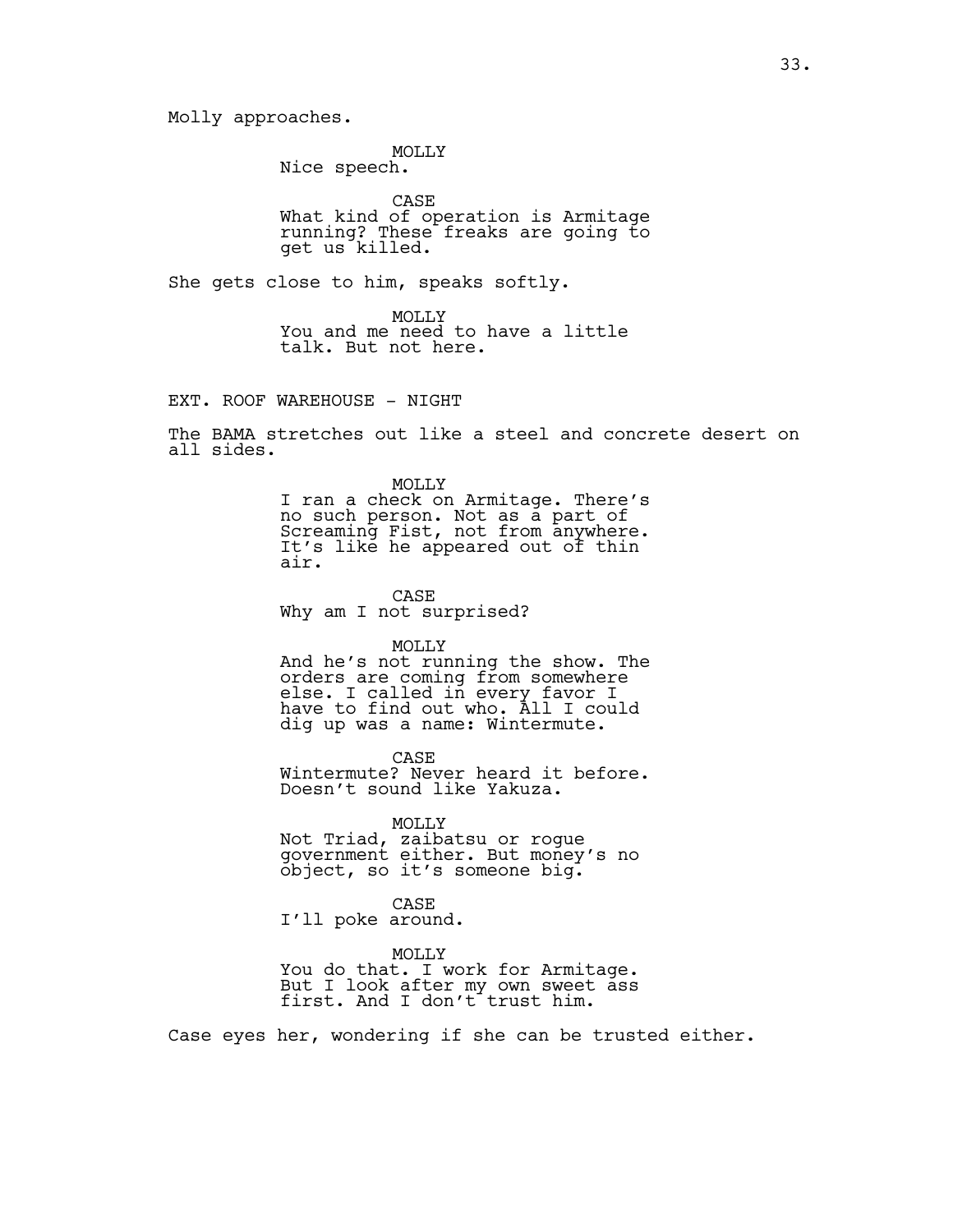Case takes a seat on the floor. Legs crossed in a meditative pose. The Finn reads his vitals remotely from a console. Armitage supervises the entire operation from a bank of monitors which display views from all parties.

> CASE So you wanna tell me what we're stealing?

ARMITAGE When the time's right.

Case just stares him down. Everything about this job sucks. Finn attaches wireless sensors to Case's body.

> FINN Things have changed a bit since you last jacked in. Processing speeds have tripled, Moore's law and all that. So, I apologize in advance if this feels a little like someone ramming their fist up your ass and scratching your cerebral cortex with dirty fingernails.

Case sets a water bottle next to him and drapes a ribbon of ice packs over his shoulders. He finds a grip on the new Sendai deck with no small measure of anxiety. It's been a long time. He cracks his neck.

#### CASE All right, let's go.

The deck receives his fingers with a PURR. And then it begins.

*The air grows still as TIME SLOWS.* 

*Everything and everyone around Case is overcome with a sudden inertia.*

*A moment of tranquility...*

*And an instant later a tidal wave of data slams into Case filling his mind with its uncanny light. His body recoils from the shock.*

*From some distant and reverberant place, Finn's voice calls out...*

*FINN (O.S.) You want me to dial down?*

IN THE LOFT

For a moment we are back in the 'real' world...

Case's vitals spike as he leans over and pukes into a handily available bucket. Then he looks up to Finn, grinning.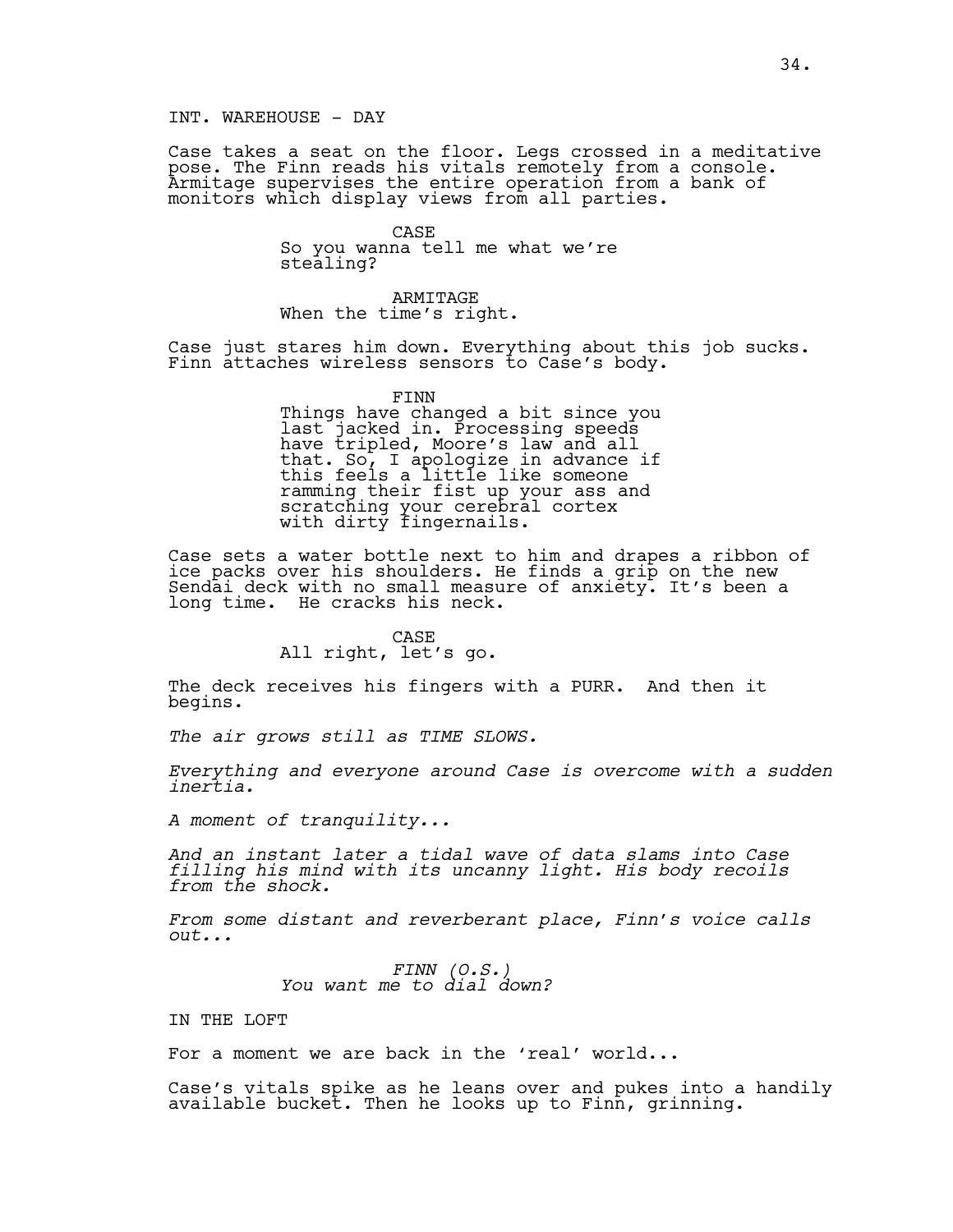CASE Crank it up. This feels great!

Finn ups the bandwidth.

*Once again, the fabric of reality peals away under the lopping waves of data. Gradually, Case gains control, riding the flow like the gifted cowboy he is.*

> *CASE (V.O.) God made us prisoners of the flesh. So why punish us for indulging it?*

*Case steps outside of 'himself'. His material body has become a distant satellite in a vast and inexplicable universe.*

> *CASE (V.O.) Either God's one mean bastard or He got jealous because he knew that one day we'd make our own reality...*

*Case finds himself confronted with the dense datascape of the EASTERN SEABOARD FISSION AUTHORITY.*

*CASE (V.O.) ...And our own Gods.*

*A towering Goliath materializes, THE SENSE/NET CONSTRUCT, the massive computer brain of Sense/Net.* 

> *CASE (V.O.) AI is smarter, faster and more powerful than any human. If Turing hadn't hot-wired limiters into their coding, they'd take over the whole planet.*

*This is the first time we've seen AI up close. Like a cyberdemi-god, it lords over Case, the density of its code is nearly impenetrable, reminiscent of a nebula or swirling galaxy. An ominous foe.*

> *CASE (V.O.) But perfection is also their biggest weakness. AI doesn't understand randomness or illogical thinking. They're not fucked up like human beings. That's how you beat 'em.*

*Case comes close enough to suss out a point of weakness but not close enough to trigger any alarms.* 

*Scanning the viral defenses, he finds what he's been looking for, the main info-hub, the nexus for all data transference. It's is the most defended spot in the mainframe. And that's why Case attacks it first.*

*He sends an ICE breaking virus right into the central feed port.*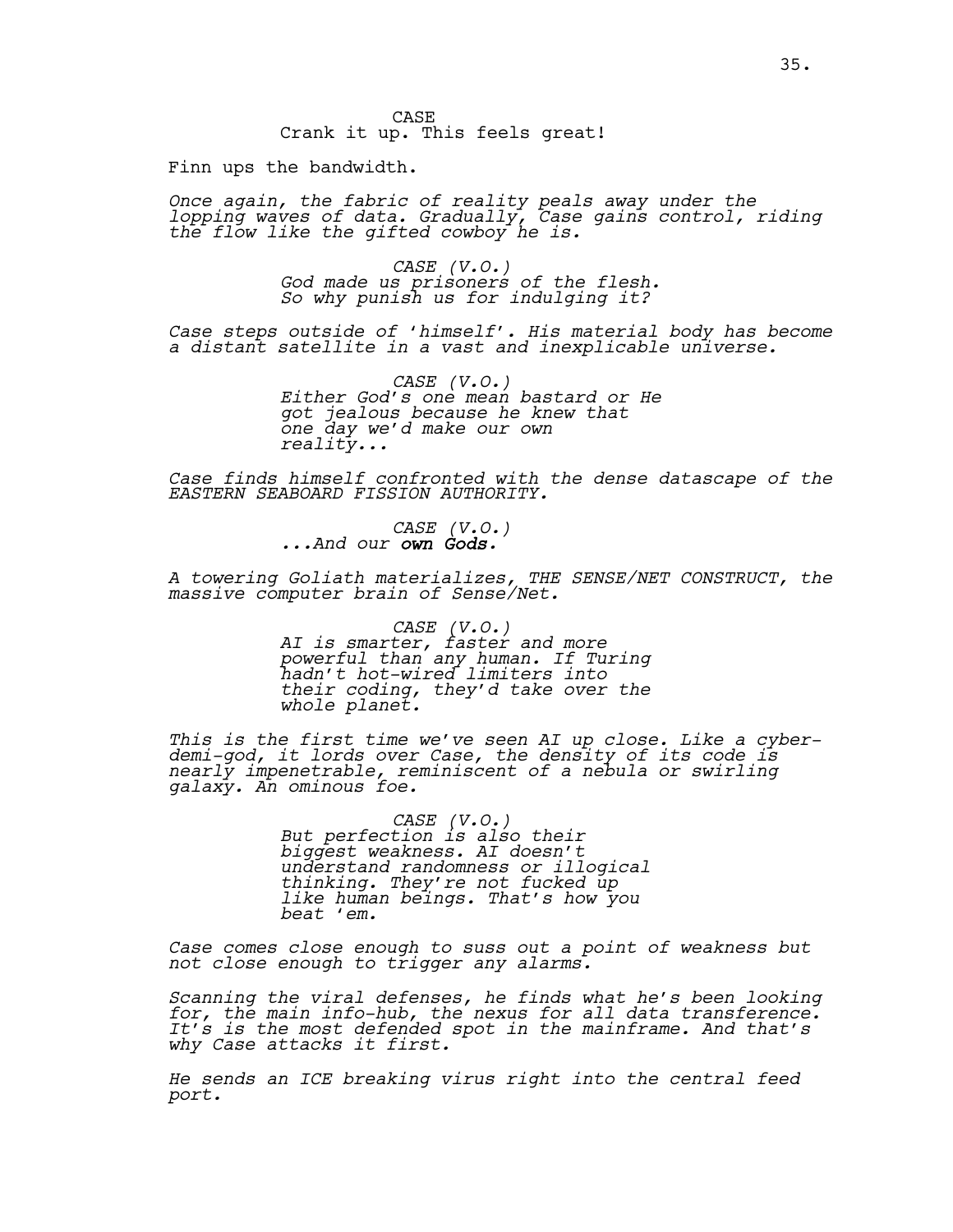*Instantly the system goes berserk. Black ICE attacks the virus. And that's when Case makes his move. He dives straight into the ICE, a move so fast and aggressive that it doesn't have time to react. In the nanosecond of distraction, Case maneuvers himself inside.* 

IN THE LOFT

Case's 'real body' is drenched in sweat. He wipes his forehead and sucks on the water bottle

> CASE I'm through the front line defences. Give me a new pack.

Finn drapes Case in fresh ice.

EXT. SENSE/NET - DAY

Sense/Net is a Pyramidical building that dwarfs everything around it. The Panther's van pulls up to the curb and Molly gets out.

INT. SENSE/NET - DAY

Molly enters the lobby. Intense security. Scary looking Drones up ahead. She takes a deep breath. Sticks some gum in her mouth and chews the anxiety away.

INT. LOFT, SPRAWL - DAY

Armitage is monitoring the outside of the building with security views taken from the van.

> ARMITAGE How's that hack coming?

Case is in a deep meditative state, the sweat cascading down his forehead, his eyes flitting in REM under the lids.

CASE

Just a sec.

An instant later and Armitage's monitors light up with security views from every conceivable angle inside Sense/Net. He looks to the Finn. The kid is good.

> ARMITAGE All right, Case, Molly's got simstim. I want you to switch over to her.

Case opens an eye.

CASE Simstim? Nobody said anything about that.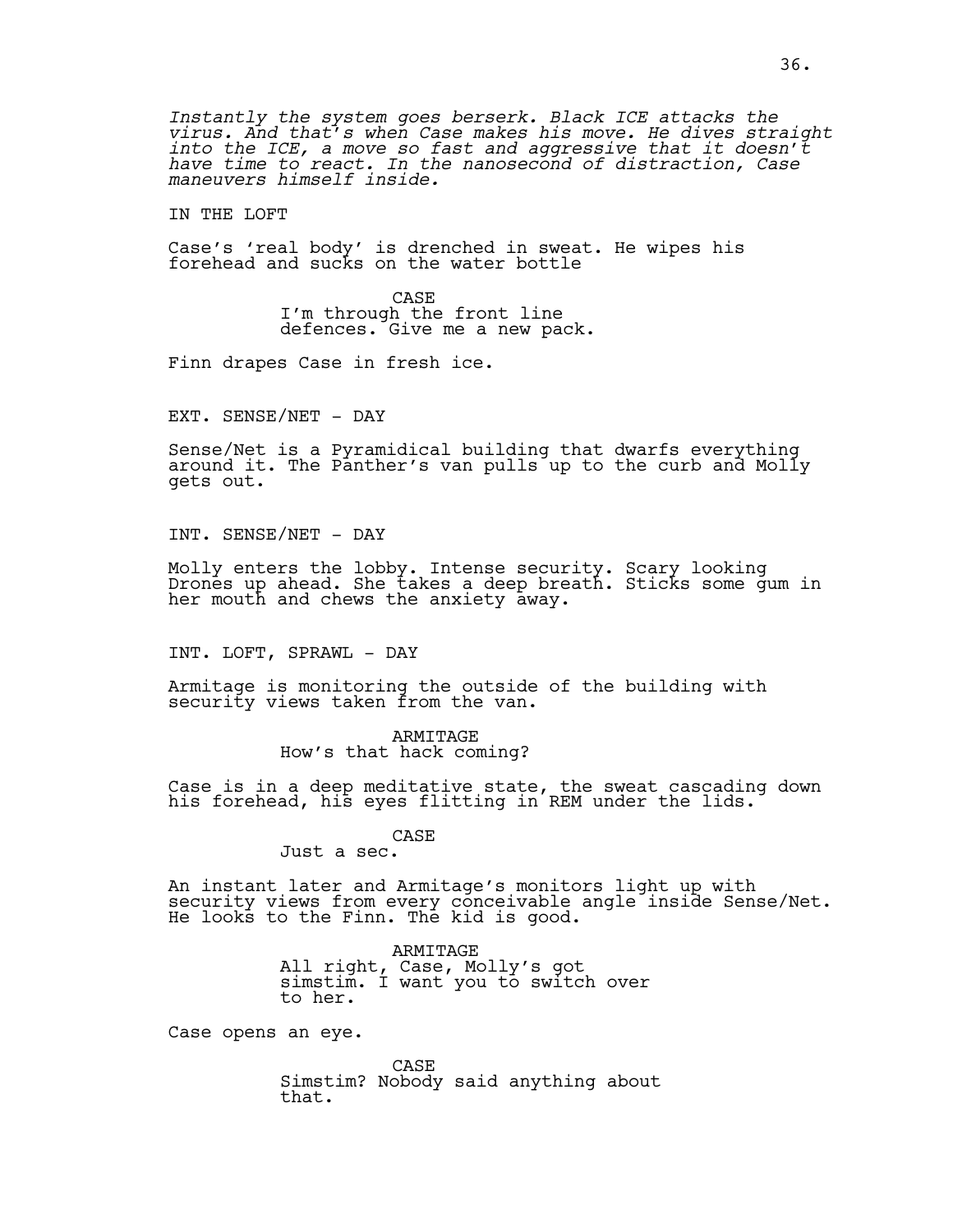ARMITAGE There a problem?

CASE I don't like being in my own body let alone someone else's.

FINN Come on, bucko, doncha you wanna know how tight those tac-pants really are?

CASE Not while I'm wearin' them.

Armitage shoots him a scathing look.

CASE (CONT'D)<br>All right, all right.

*IN C-SPACE*

*Case flips a virtual switch. The construct warps as space folds and everything blurs as he enters...*

INT. SENSE/NET - DAY

MOLLY'S POV: A continuous scroll of information plays over her implants as she approaches security. Case is tapped into her mind courtesy of SIMSTIM, a remote viewing program. She senses him.

> MOLLY That you, Case?

CASE (on simstim) I should have figured you were outfitted with simstim.

MOLLY Of course. How's it feel being inside me?

CASE<br>(on simstim) About as much fun as being on a runaway train without brakes.

Molly tweaks a nipple.

CASE (CONT'D)<br>(on simstim)<br>Ouch.

MOLLY Good look, huh?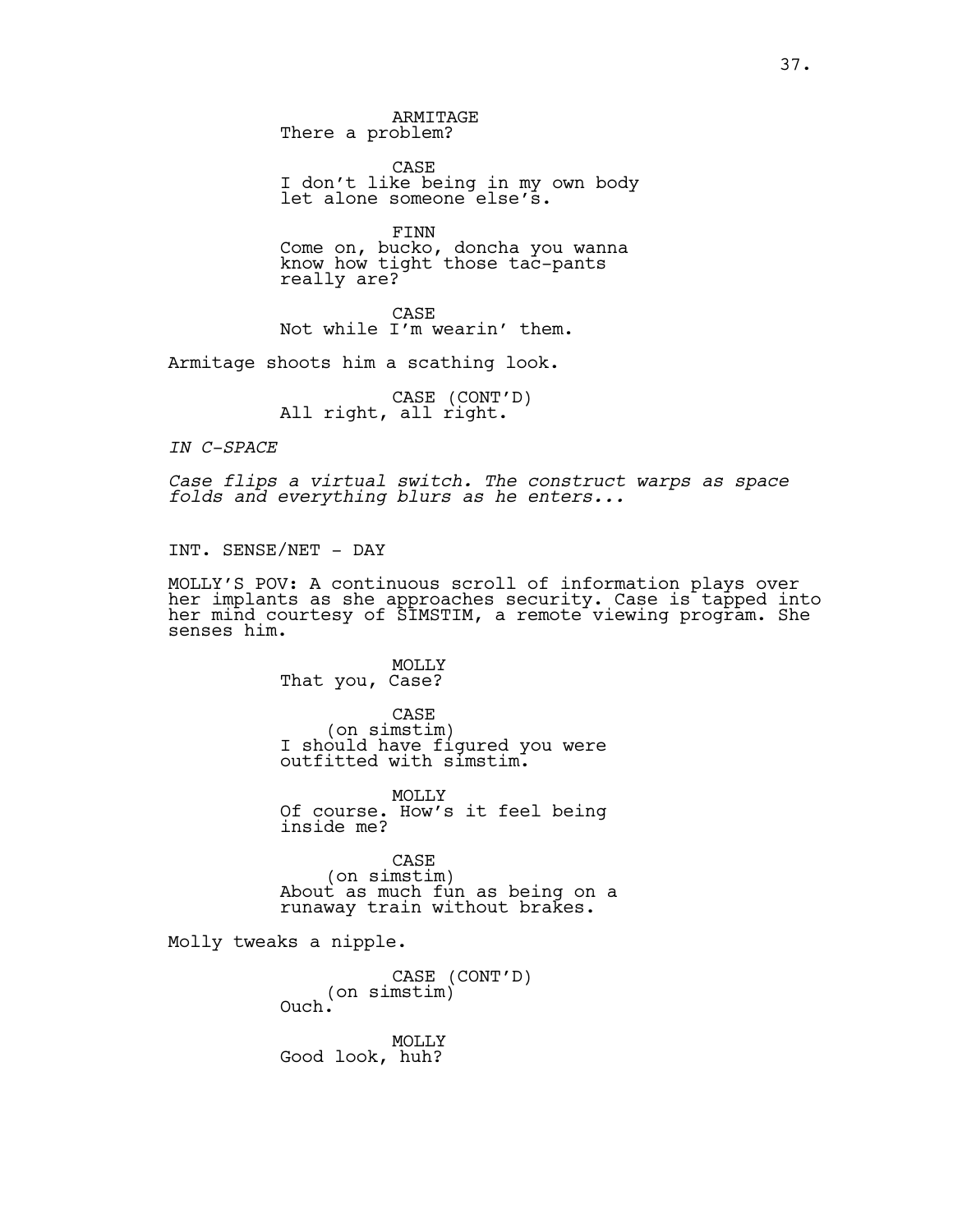She catches her reflection and we see that she looks like a MIDDLE AGED SENSE/NET EMPLOYEE, male, ID tag hanging over beergut. Then we spy on the other side of security: Riviera. Molly's disguise is a hologram.

Ahead, terrifying GAS-MASKED AND HEAVILY ARMED SECURITY guard every security gate. All manner of mechanized security scan her. And yet she passes through without difficulty.

But that's not going to help her as she is ushered into a full bodyscan.

MOLLY (CONT'D)

Case?

CASE (on simstim) I'm on it.

Case switches back...

*C-SPACE*

*Case has a schematic of the security run. He cracks into the software of the scanning machine. He's cutting circuits and rewriting defense programs at astonishing speed. To us it's just reams of code but to Case it's the music of his universe and he's doing an amazing piece of improvisation.*

INT. SENSE/NET - DAY

Molly moves through the body scan without triggering any alarms.

She crosses into the main atrium, a gleaming white marble palace. Sense/Net employees move around her with drone-like efficiency.

MOLLY<sub>N</sub>

I'm in.

She ducks out of view behind a pillar, and like a snake shedding its skin, she goes from middle-aged beergut back to Molly.

She slips into an elevator, heading for the top floor.

INT. ELEVATOR - DAY

Molly chews gum rapidly while watching the floor numbers tick by: 87... 88... 89...

90, the Elevator comes to a stop. A SECURITY GUARD steps inside. He eyes Molly.

> SECURITY GUARD You an employee?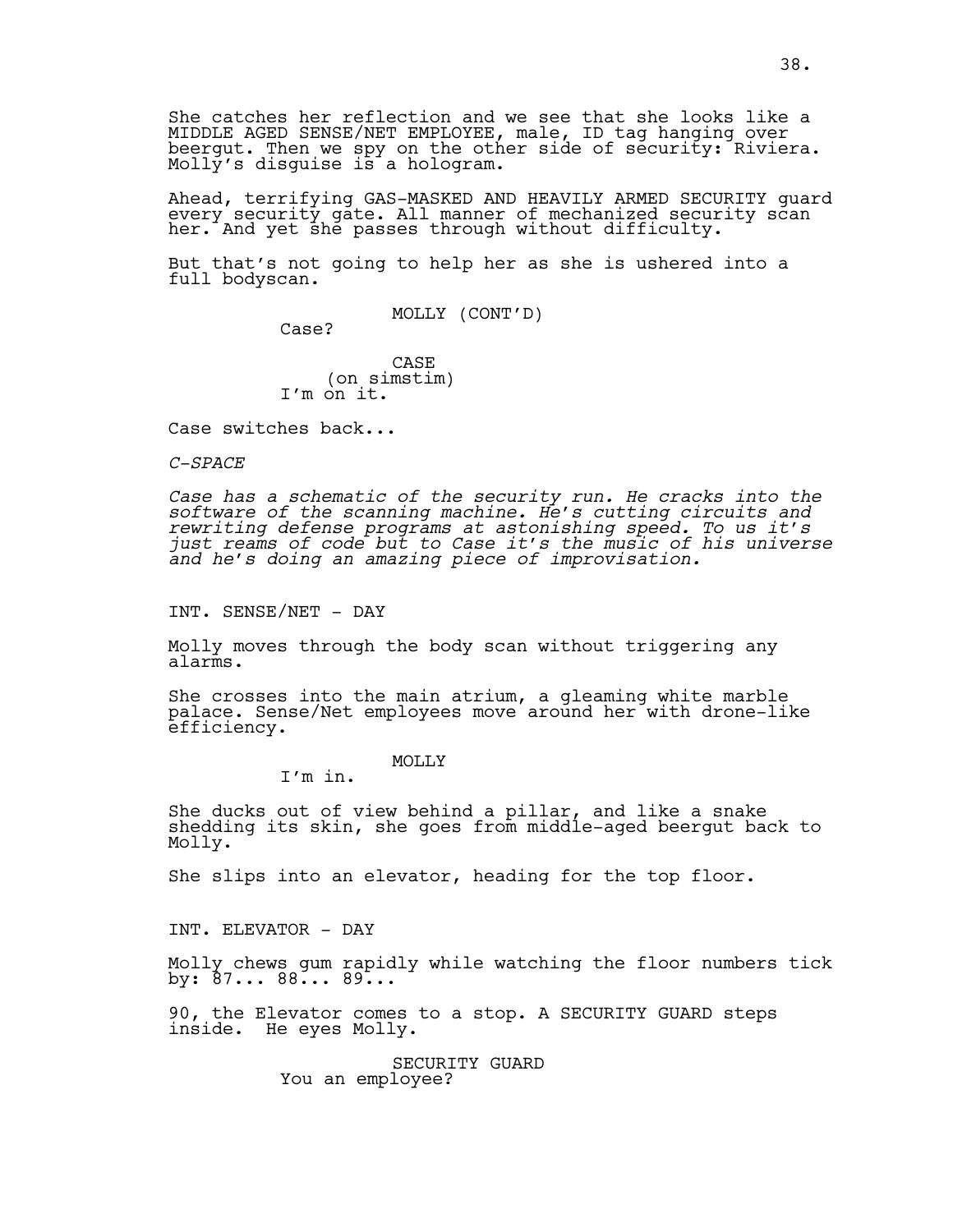MOLLY

Nope.

And with two quick jabs to the solar plexus, the man crumples.

MOLLY (CONT'D)<br>I hope you're covering my tracks.

#### *C-SPACE*

*Case scrubs the security camera imaging and detection systems, erasing Molly's presence even as she passes before each sensor.*

> *CASE Sometimes I impress myself. ...Make a left at the end of the corridor.*

# INT. CORRIDOR, SENSE/NET - DAY

Molly reaches a massive steel door. This is the entrance to the vault.

> CASE<br>(on simstim) I'm going to take over for a minute.

MOLLY Go ahead.

*C-SPACE*

*Case switches to simstim. But this time he is no longer a passive observer, he's actually moving Molly's hands.*

INT. CORRIDOR, SENSE/NET - DAY

MOLLY POV: Case guides Molly's hands to shut down the security system and open the door. After a complex combination of inputted coding and manual overriding of automated locking systems, the door opens.

INT. VAULT, SENSE/NET - DAY

A four foot thick steel door swings outward to reveal THE VAULT, a massive repository for information. It looks like the interior of a nuclear fission tower.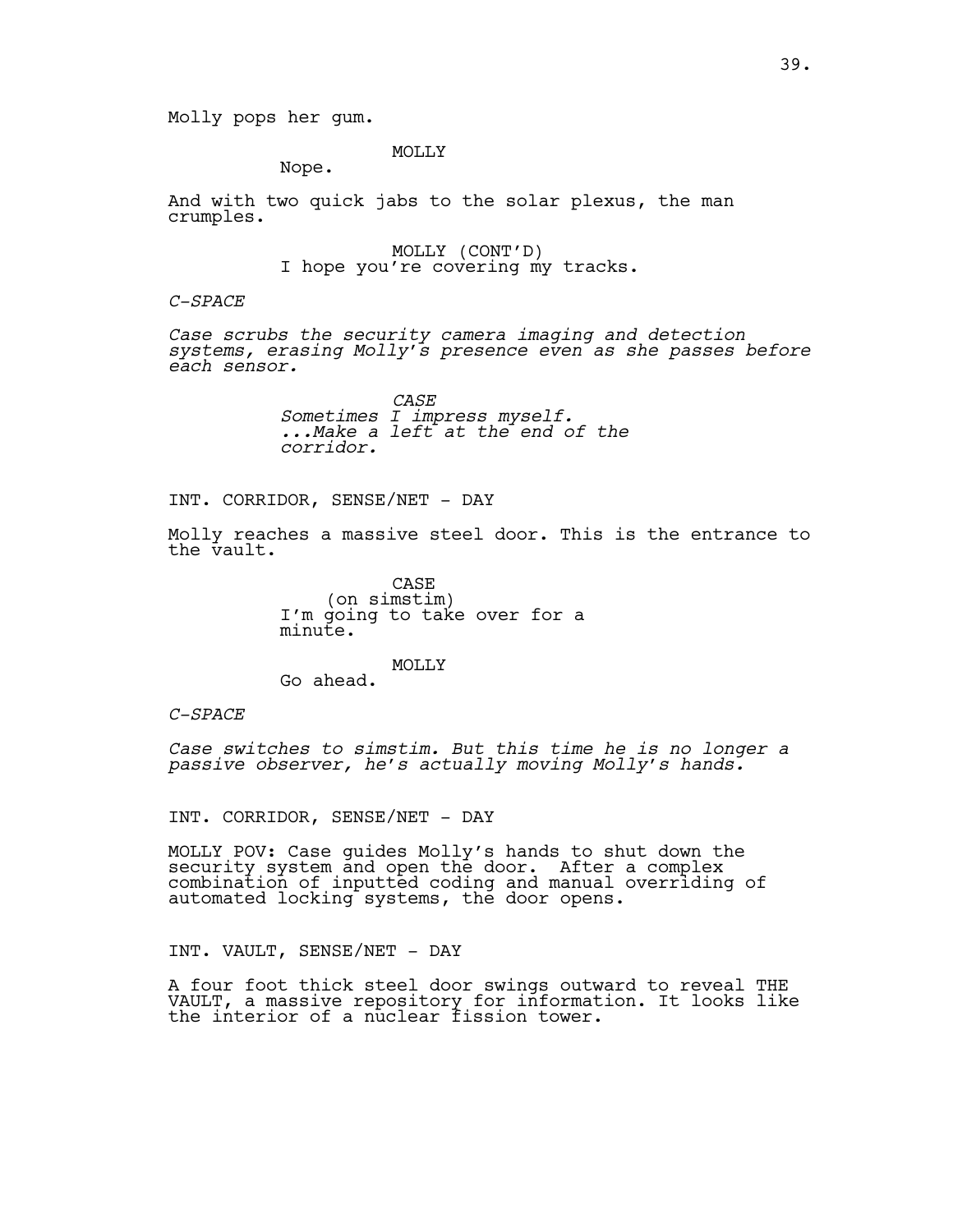CASE<br>(on simstim) (on simstim) You aren't going to be able to access files from the main terminal without alerting security. It's going to have to be a manual hack.

MOLLY I'm an old fashioned kinda girl.

CASE<br>(on simstim) (on simstim) All right then, there's a port beside the main cooling vent.

MOLLY

I see it.

Molly takes out her Fletcher...

MOLLY (CONT'D)<br>Grappling line.

FLETCHER

Engaged.

...And shoots a grappling line into the titanium ceiling. She holsters the Fletcher, clips the line onto her belt and swings out into space.

At the precise apex of the arc Molly unclips herself. She flies through the air, catching the mesh vent with her claws.

#### MOLLY

What now?

CASE<br>(on simstim) Remove the panel, I'll take it from there.

MOLLY Drill, 8th inch Phillips.

FLETCHER

Engaged.

Molly's Fletcher has a power drill bit. She unscrews the panel and Case takes control of her hands. Rewiring the circuits with lightening speed.

He pauses.

MOLLY What is it?

INT. LOFT, SPRAWL - DAY

Case pulls out of his trance state. He stares daggers at Armitage.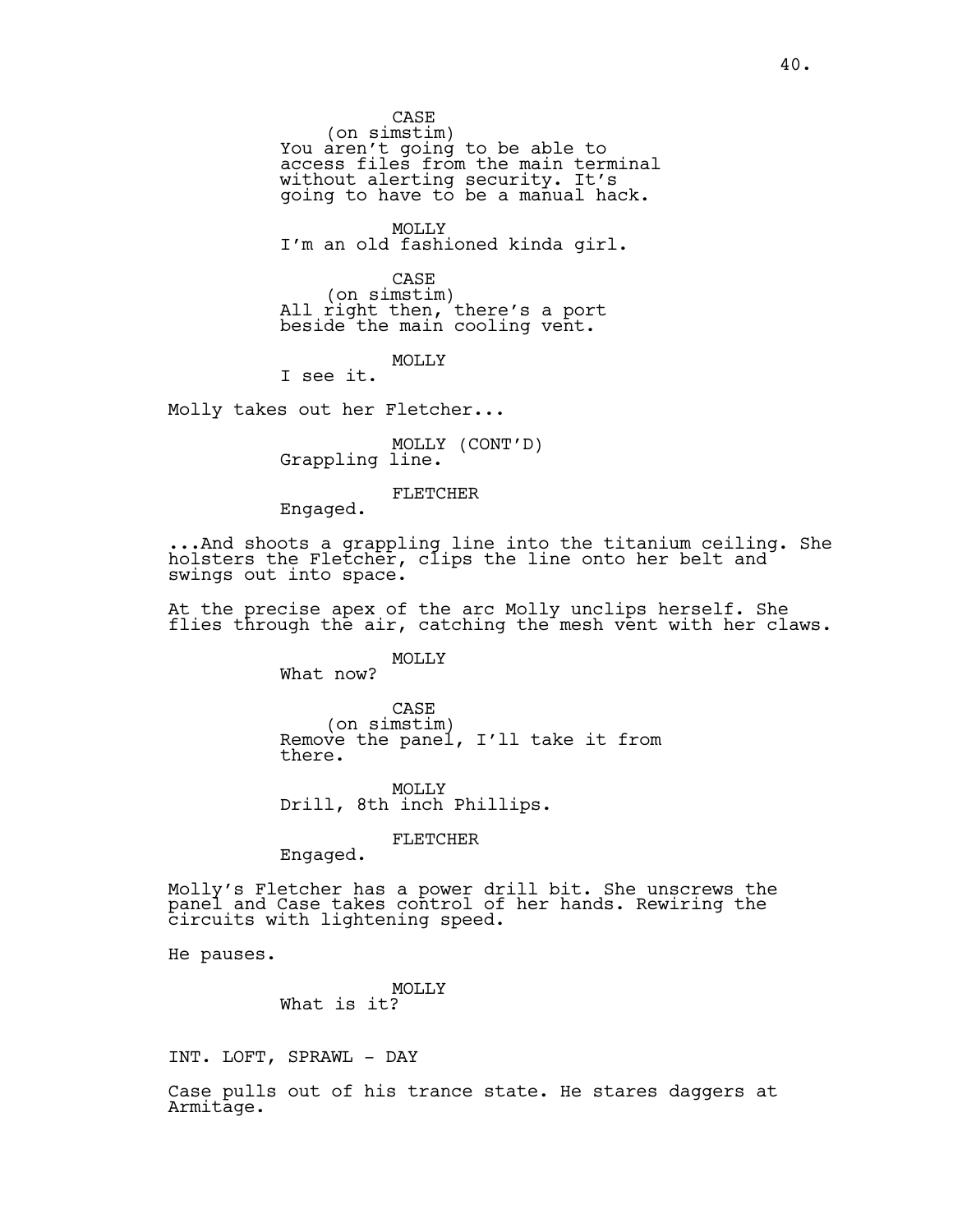CASE Now might be a good time to get that file name.

ARMITAGE

0467839.

Case switches back.

*C-SPACE*

*He enters the code: 0467839. The file loads. And as it does Case sees A MAN resolve before him.* 

*IT'S THE DIXIE FLATLINE. This is Dixie resurrected as a computer construct.*

*DIXIE*

*Hey, kid.*

#### *CASE Dixie... What...?*

*Dixie takes in his surroundings, seems to understand what's going down.*

> *DIXIE Never thought I'd live to see the day when the score was... me. ...But then I guess I didn't, did I?*

*CASE I don't believe it. You son of a bitch. You sold yourself to Sense/Net?*

*DIXIE*

*For enough to make a grown man weep. Sorry I didn't mention it to you at the time, but you know what they say about honor among thieves?* 

INT. LOFT, SPRAWL - DAY

Armitage checks his watch. He's getting nervous.

ARMITAGE Case? ....Case? (no response) What's taking him so long?

FINN I've got an alert coming in through the mainframe. If he doesn't move they're going to find him.

#### *C-SPACE*

*Case and Dixie together in the ether.*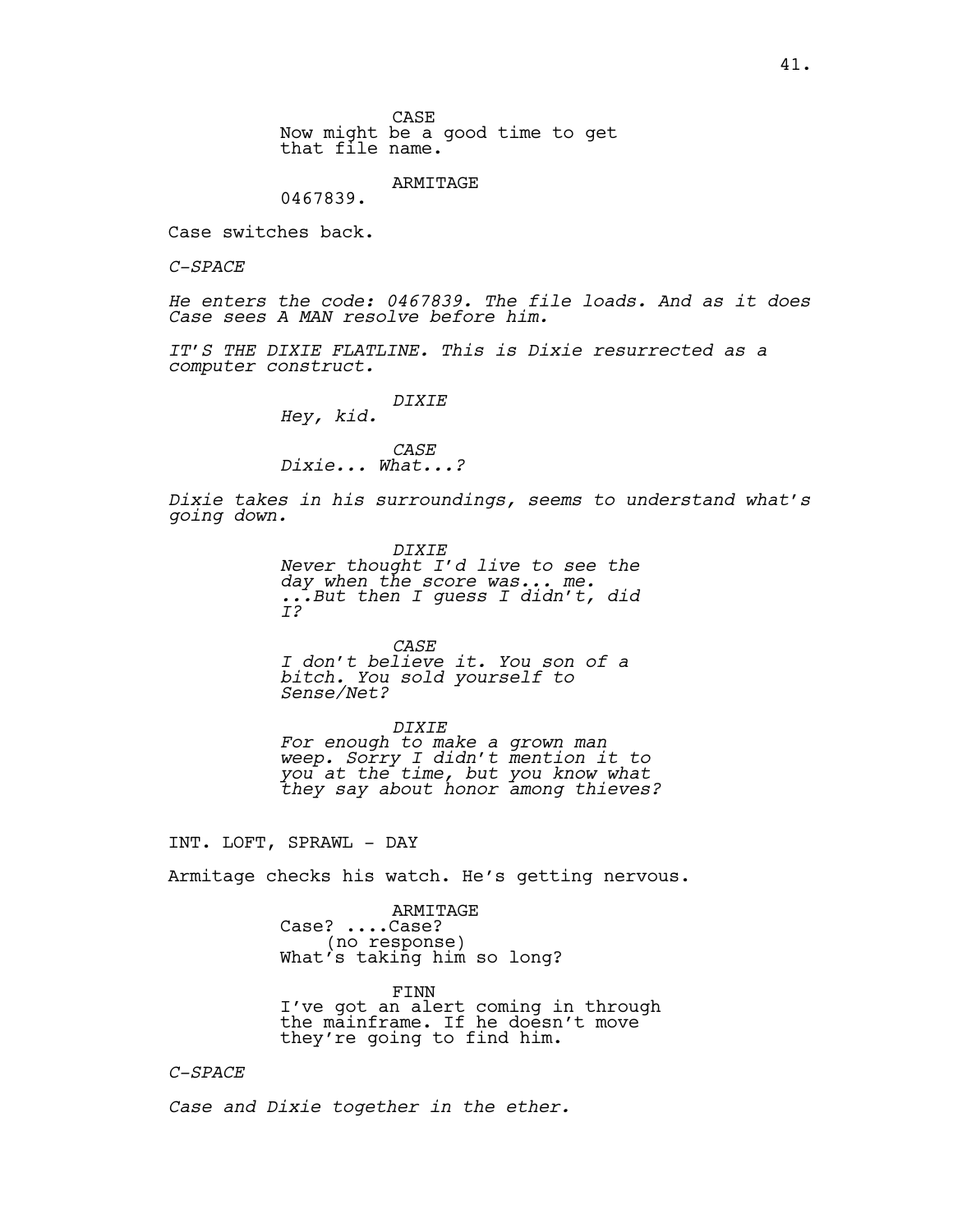*DIXIE*

*Feels a bit like being a fox in the henhouse, don't it? All spoils of the Sense/Net at our fingertips. Wouldn't take much to pocket something on the sly.* 

*CASE*

*Yeah, so with all this treasure around, why are you the only thing Armitage wants me to steal?*

*DIXIE I'll try not to take that personally. ...Who's Armitage?*

*CASE Never mind. You're coming with me.*

*But before he can...*

# *DIXIE*

*Look out!*

*Black tendrils of ICE shoot out from nowhere. Case sees them too late. He raises antiviral shields but the ICE smashes right through.* 

IN THE LOFT

Case cries out. Veins bulge. His vital signs go haywire.

FINN That's it, they found him.

ARMITAGE Start the download.

INT. VAULT, SENSE/NET - DAY

Alarms sound. Molly still hanging by the vent.

MOLLY Case? Case?!...

SECURITY GUARD Don't move!

Security has arrived at the entrance, heavily armed.

MOLLY (whispers) Fireworks.

FLETCHER

Engaged.

She swings around firing the Fletcher, hitting the rim of the entrance with a flash-bang explosion.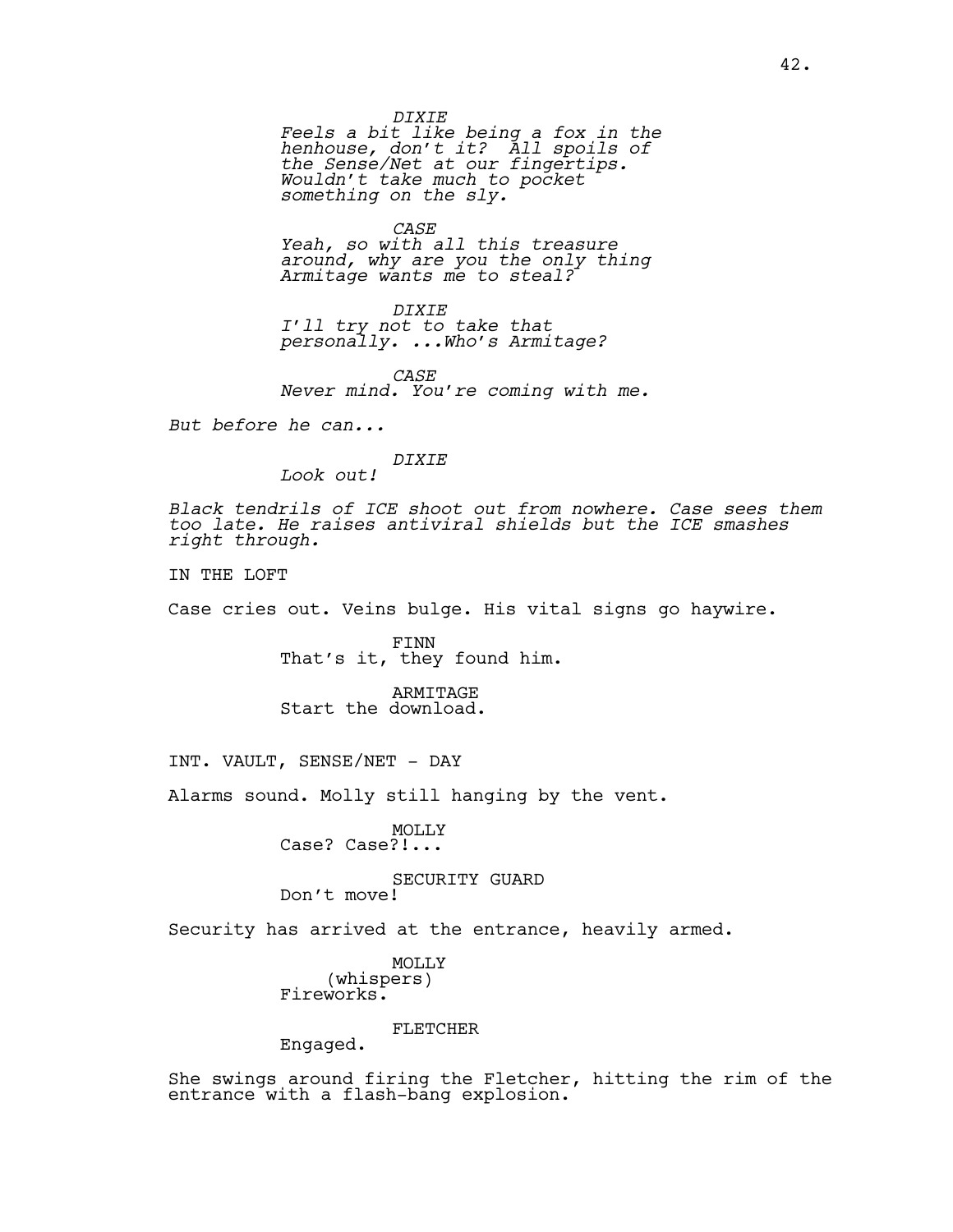When the smoke clears, she's gone. And so is the cover on the vent.

*C-SPACE*

*Case is rapidly consumed by the black ICE. He reaches out to Dixie.*

*CASE*

*Dix!*

*DIXIE Hold on, kid...*

*But before his old friend can do anything, he suddenly dematerializes as...*

INT. LOFT, SPRAWL - DAY

...The Dixie program loads into the Finn's drive.

FINN Got him.

INT. VENT, SENSE/NET - DAY

Molly scurries on all fours through the vent. She finds an  $\mathsf{exit}^{\text{-}}$  point. She kicks out the grill and drops...

Into a hallway full of SECURITY GUARDS. Shit.

MOLLY Case? I could use some help here.

BLAM! Molly is shot in the leg.

INT. LOFT, SPRAWL - DAY

Case's vitals flatline. He collapses on the ground, going into cardiac arrest.

> FINN That's it, he's dying.

Finn preps a defibrillator. But Armitage grabs him, holds him back.

ARMITAGE

No.

*C-SPACE*

*Case is alone in the void and nearly consumed by the BLACK ICE. Fractal death is all around him.* 

*Just when it seems that he will never escape, SOMETHING smashes into the ICE. An outside force. Hard to define.*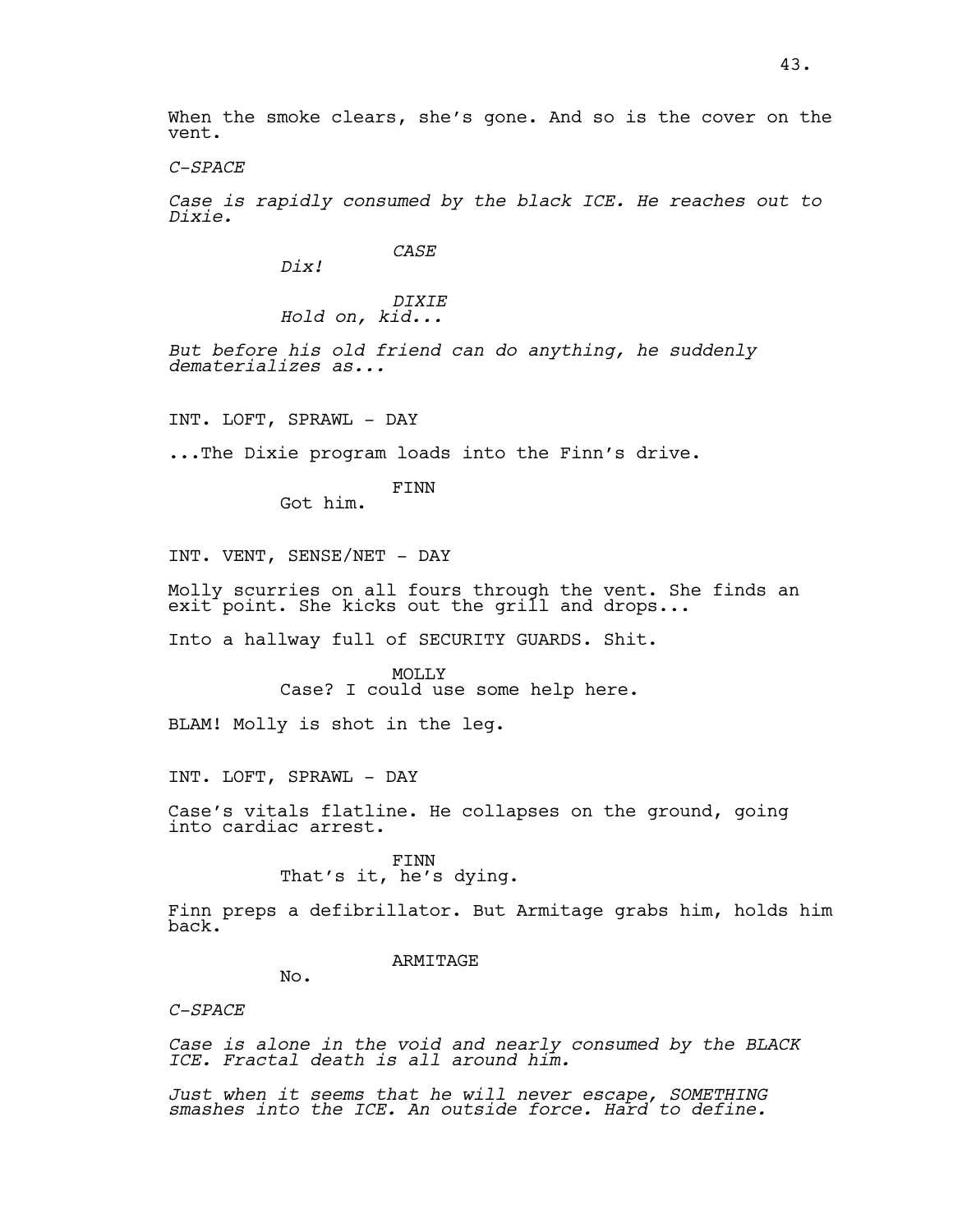*It enters into him like a ghost and super-charges him with power.* 

*Case obliterates the remaining ICE, ascending up into the data stratosphere back into...*

HIS BODY. Case sucks in a violent breath. His vitals spike. The Finn can't believe his eyes. Case is back. He helps him up.

> FINN Welcome home, bucko.

Case is disoriented, literally back from the dead, but he instantly focusses. He notices Armitage eyeing him.

> CASE What happened... Did you do something?

FINN Nothing, you got back on your own.

ARMITAGE We got what we were looking for.

CASE What about Molly?

Finn just shakes his head.

Without a second's hesitation, Case jacks back into...

INT. HALLWAY, SENSE/NET - DAY

MOLLY'S POV: She's fighting. The vantage point is so frenetic, so violent that we can't even tell what's going on. We see fragments of masked security. Blood. Gunfire.

> CASE (O.S.)<br>on simstim, feeling) Molly's pain) Ahhhh!

MOLLY Case?! Help me!

CASE<br>(on simstim) Switch to nightvision.

Case kills the lights. The hall turns pitch black, while simultaneously Molly kicks in her nightvision. Everything turns ghostly green. She can see the security, fumbling with their own nightvision visors. Too slow.

We hold MOLLY'S POV as Molly kills the Sense/Net security with shocking efficiency.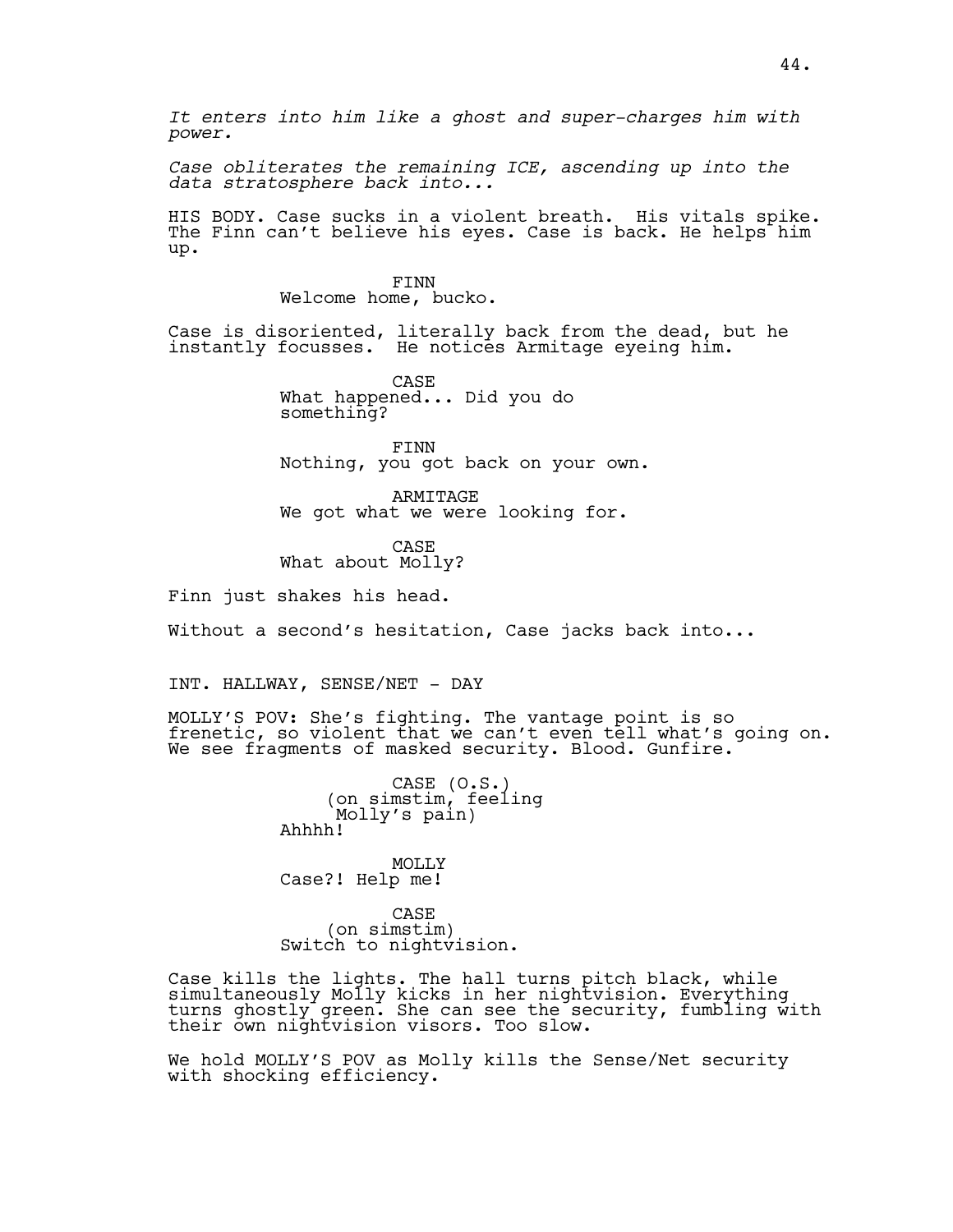Still Molly is in terrible pain. She rips open a derm-patch and sticks it on the skin of her wounded leg.

> MOLLY Now, get me outta here.

A door automatically opens further down the hall.

CASE<br>(on simstim) Through there. I'll guide you.

Molly hobbles for freedom.

INT. LOFT, SPRAWL - DAY

Armitage calmly sips his coffee.

CASE I've got her.

ARMITAGE Then let's get the hell out.

INT. PANTHER'S VAN - DAY

The Panthers wait impatiently for the word. Armitage's voice crackles out of the comlink.

> ARMITAGE (over comlink) Ready for extraction?

YONDERBOY Extraction is our distraction.

INT. LOBBY, SENSE/NET - DAY

Riviera walks casually through the lobby changing his form as he pleases, becoming a SENSE/NET SECRETARY, then a SECURITY GUARD.

He finds a discrete spot. And suddenly lights up the lobby with a flashing strobe. SUBLIMINALS, shocking and disturbing images that could only come from Riviera's demented imagination, the effect of which is to make everyone in the lobby violently nauseous.

EXT. SENSE/NET - DAY

The Panthers exit the van dressed head to toe in BAMA FEMA hazmat suits. They carry four emergency bio-containment cases.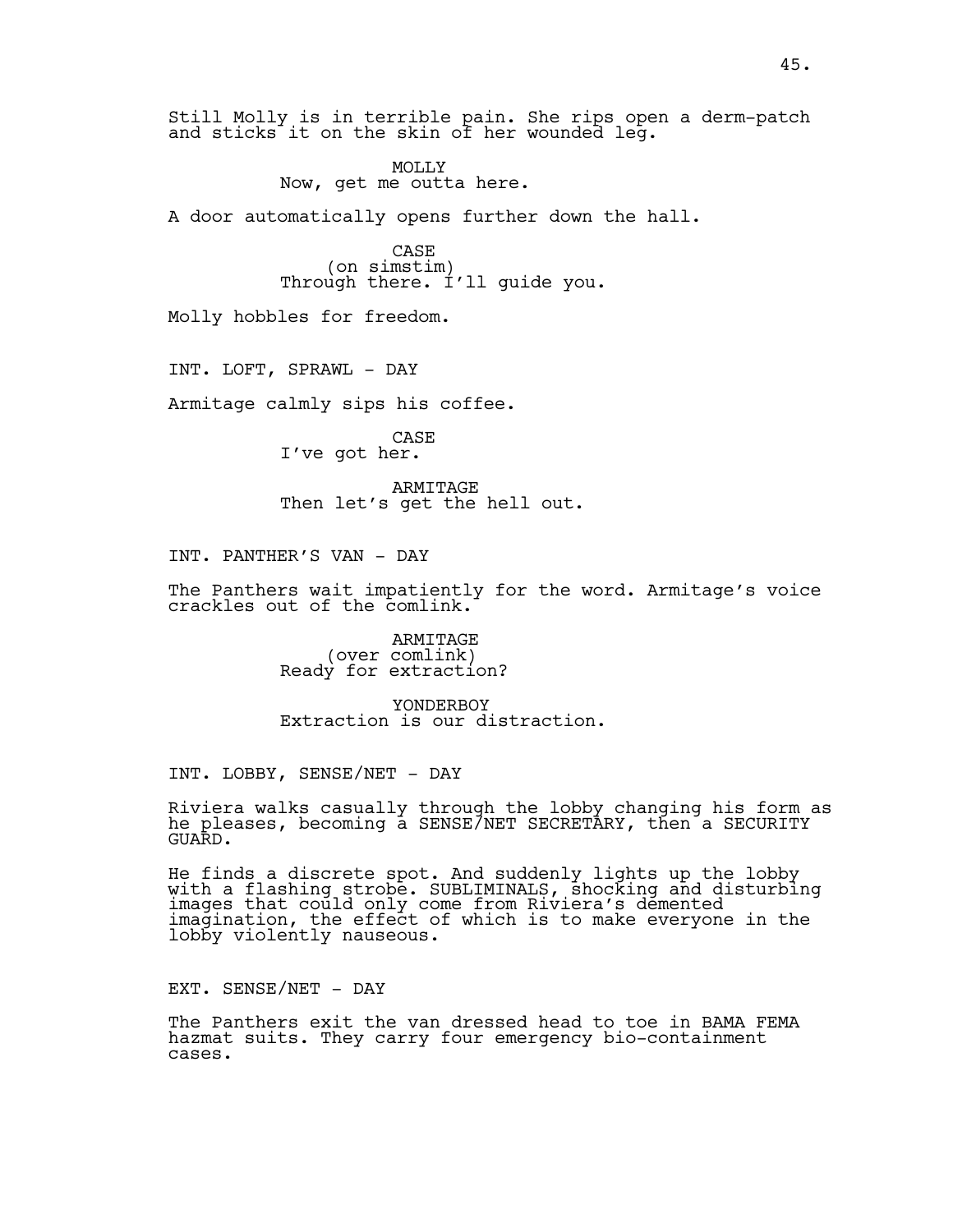INT. SENSE/NET - DAY

The Panthers burst into the lobby and walk right through security setting off every alarm in the joint.

> YONDERBOY Everyone out, we've got a level four airborne pathogen in the building!

Instant panic.

INT. STAIRWELL, SENSE/NET - DAY

Molly breaks into a stairwell and limps down the steps. Something draws her attention. Movement coming towards her: ATTACK DRONES. They are complex polygon shapes rotating on multiple axis, ascending the stairs.

MOLLY

Case?

CASE<br>(on simstim) I see them. But they're autonomous. Nothing I can do. Take the exit.

Molly makes a break for it.

INT. LOADING BAY, SENSE/NET - DAY

Molly bursts into an airplane hanger-sized storage space. Stacked equipment forty feet high. Massive loading elevator and heavy machinery.

Molly can hear the Drones behind her.

MOLLY Now what?

No response.

MOLLY (CONT'D)<br>Case? ...Goddamnit. Is anyone out there?

EXT. SENSE/NET - DAY

Meanwhile NYPD tactical hovercraft and BAMA homeland security heli-air support converge on the building. Sense/Net EMPLOYEES pour out of the exits in a panicked stampede.

INT. LOBBY, SENSE/NET - DAY

The Panthers weave through the melee. They take position by the elevators and open the cases full of plasma spraybombs.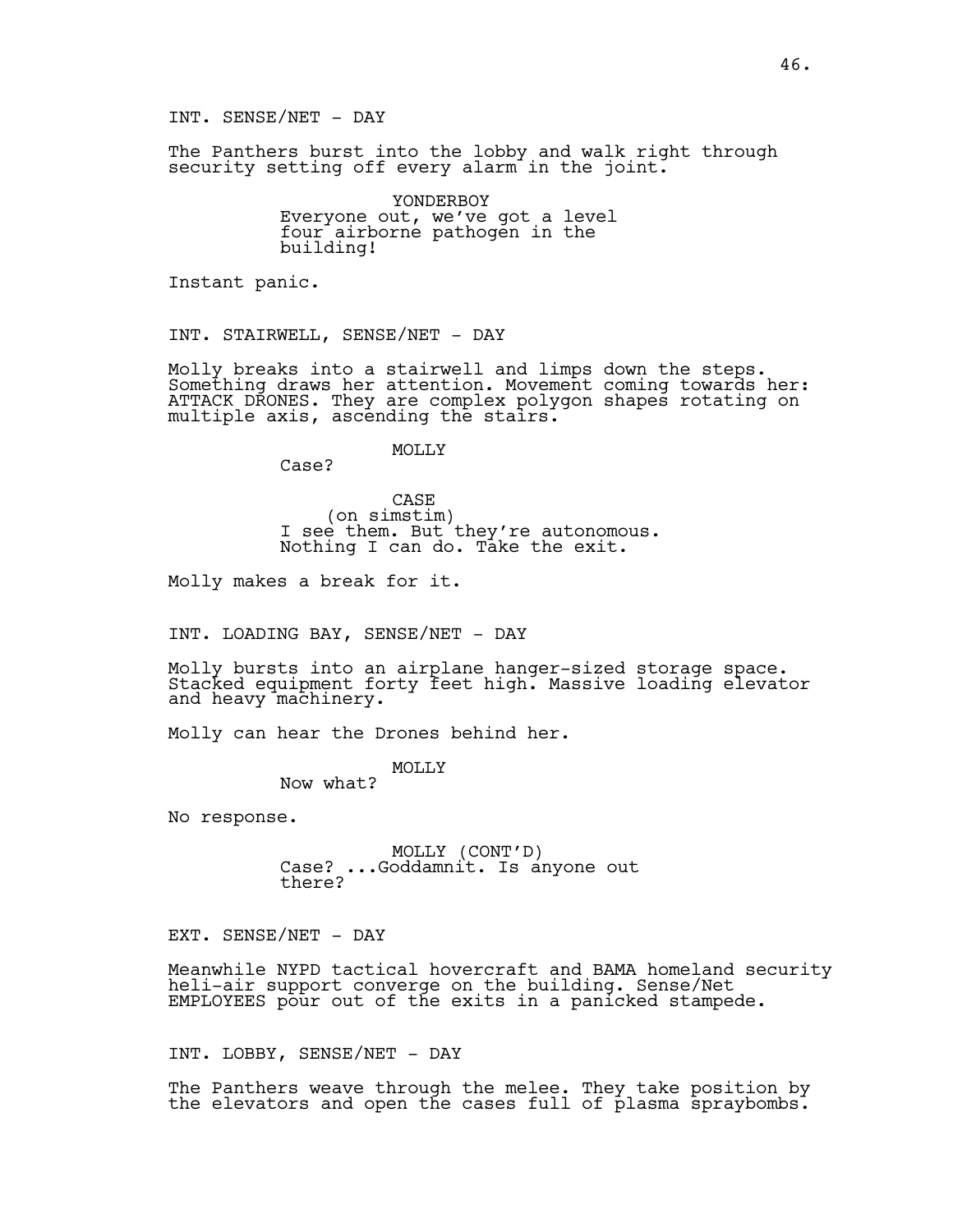They throw the 'bombs' which explode on the walls in colorful slogans which grow and replicate like a psychedelic rash: *"FREE INFORMATION FROM THE FEW", "FEED YOUR MIND STARVE THE POWERFUL", "BIGGER CAGES, LONGER CHAINS", "SENSELESS/NETWITS", "NO WAR BUT CLASS WAR", "HASTA LA VICTORIA SIEMPRE".*

Flying drone cameras record their antics.

ARMITAGE<br>(over comlink) Where's our girl?

YONDERBOY Anyone have cat mother?

INT. LOADING BAY - DAY

Molly hobbles through the cavernous space. The DRONES are almost on her. She can't possibly outrun them.

> MOLLY (responding to Yonderboy) I'm on level fifty-three. Need help.

Molly rounds a corner, only to face ANOTHER DROID, a GIANT LOADER. It launches itself at her... But then barrels right past and goes straight for the pack of attack drones. It lays into them like a T-Rex. Smashing them, crushing them underfoot. Tearing them apart with its massive arms.

MOLLY (CONT'D)

Case?

The loader destroys the last of the drones and turns to her. Case's voice echoes in her head.

> CASE)<br>(on simstim) Panthers are waiting.

The loader picks her up and carries her to the docking platform.

INT. LOBBY, SENSE/NET - DAY

Service exit doors explode outward. It's the loader. Yonderboy and his team spin around. Molly limps into view.

> YONDERBOY We'll take it from here.

CASE<br>(over comlink) Knock yourselves out.

The Loader goes dead, while the Panthers get Molly ready for a quick exit.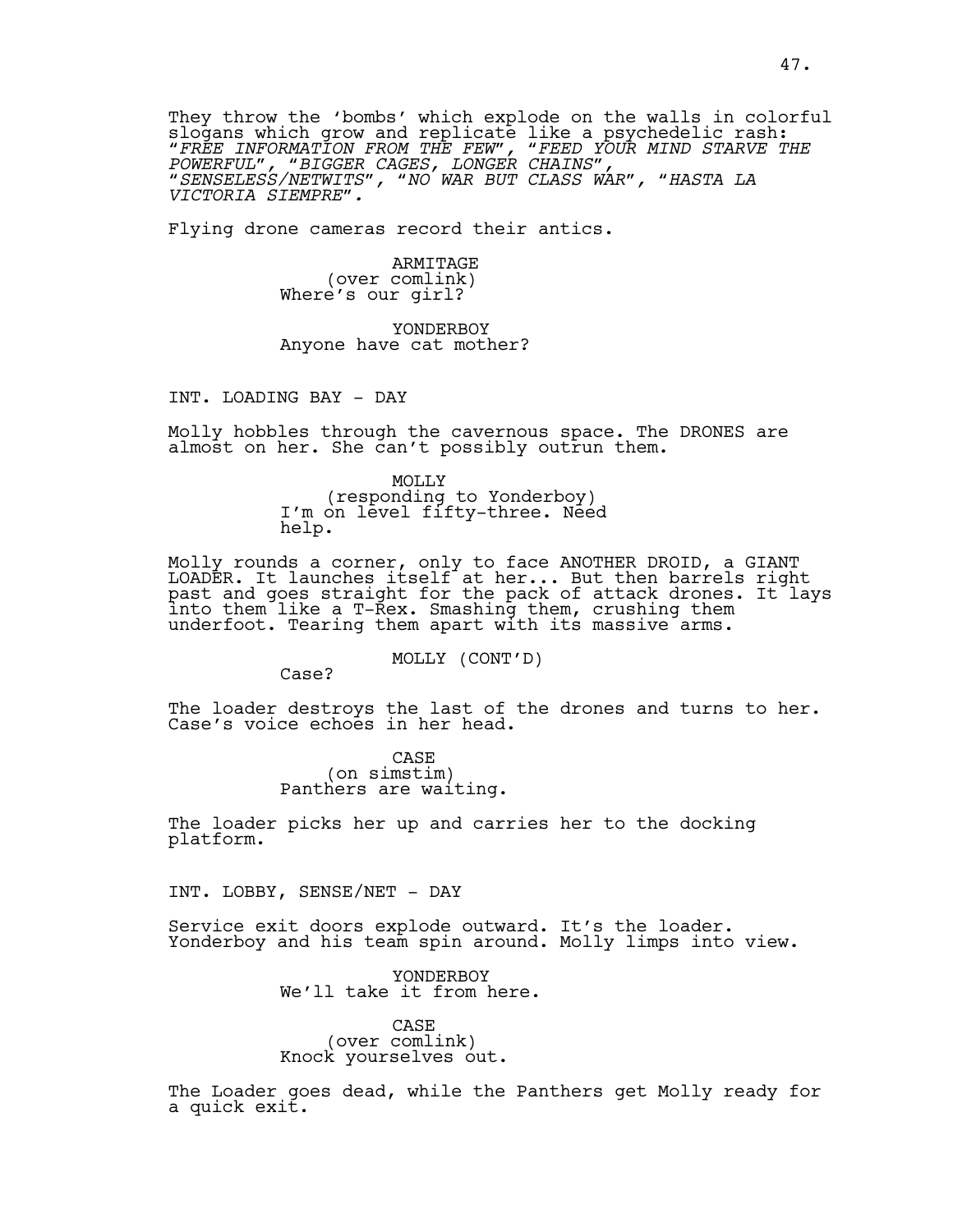EXT. SENSE/NET - DAY

Foam barricades are up. Police. Emergency vehicles everywhere.

Through the melee, the Panthers wheel Molly out on a gurney.

PANTHERS Blue Ebola. Airborne. Outta the way!

The crowd and police alike part like the Red Sea.

INT. PANTHER'S VAN - DAY

Molly's gurney is rolled inside with the other Panther's following. One of the hazmat suits dissolves away to reveal Riviera is among them.

The doors are slammed shut and the van takes off, leaving the mayhem behind.

INT. LOFT, SPRAWL - DAY

Armitage watches the Dixie Construct finish loading.

ARMITAGE Nice work, team.

WHAM! Something smashes Armitage across the face. His coffee along with the rest of his bulk are sent crashing into the monitors.

> CASE You sonofabitch!

When Armitage looks up he sees that Case has Armitage's own gun aimed at him.

CASE (CONT'D)<br>I want that enzyme.

Case swings the gun at Finn.

CASE (CONT'D)<br>Where is it?

FINN Take it easy... Not my jurisdiction, pal.

The gun swings back to Armitage.

CASE

Where?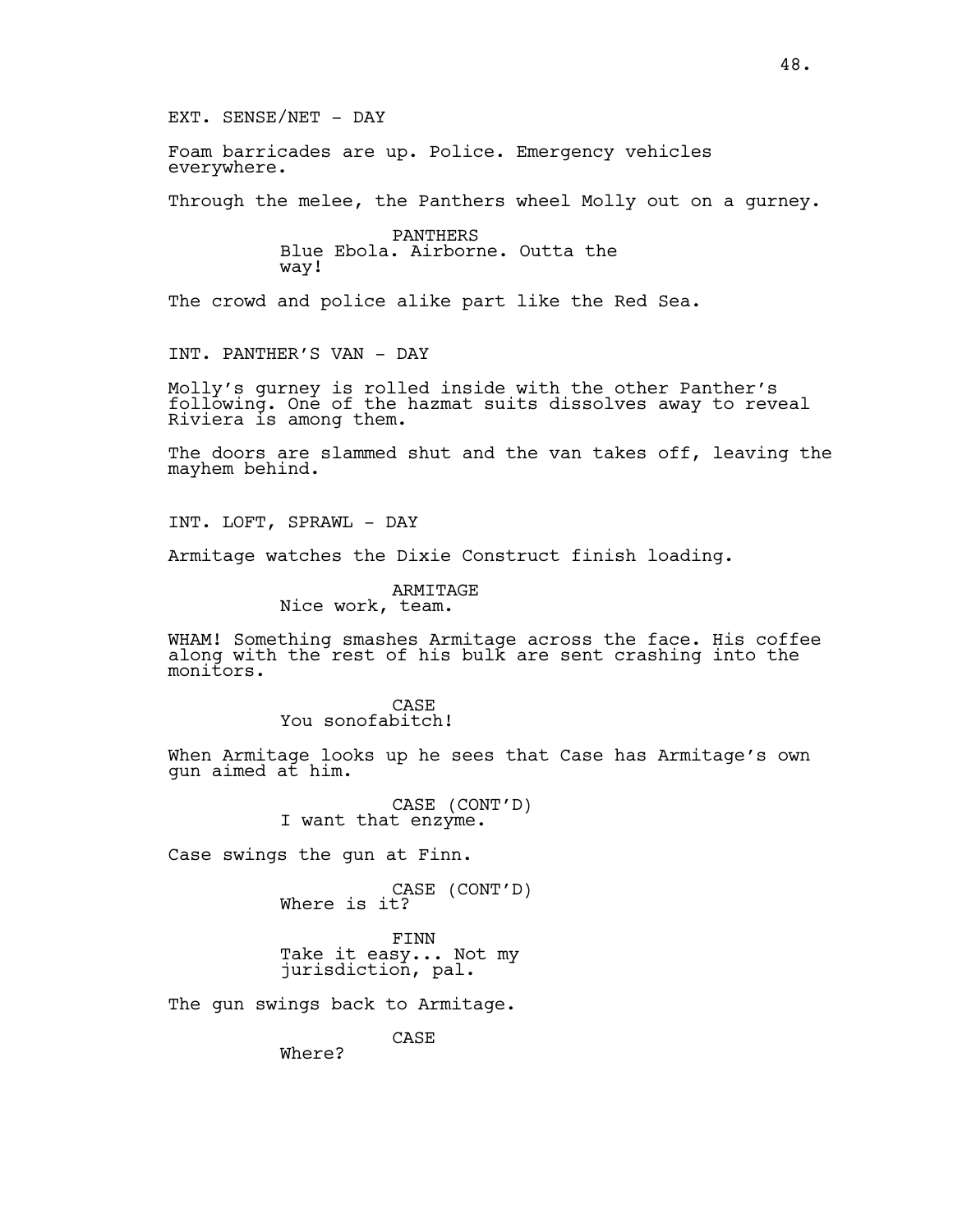ARMITAGE You'll get it, when the job is done.

CASE

The job is done. You got Dixie. For what fucked up purpose I don't even want to know.

ARMITAGE Dixie isn't any good without you. I need the best team in the world. That's why we took him.

BLAM! Case fires into the floor.

#### CASE

The enzyme.

Something about reality jitters.

A FLASH of blinding sunlight and THE WAREHOUSE IS GONE. Case has somehow been transported to A POLLUTED BEACH. Standing before him is a LITTLE BOY, maybe five years old, reaching into the sand.

Before Case can register what's happening, something wrenches him out of his vision: His feet are kicked out from under him. Case lands on the ground hard. He's back in loft and facing a very pissed off Armitage.

Armitage twists the gun out of Case's hand and bends it behind his back. The tiniest pressure will snap his wrist. Case cries out in pain.

> ARMITAGE When I was in Siberia I lost all my toes to frostbite. I had to cut them off to stop it from spreading. I carried my fucking toes in my pocket all the way to Finland.

Armitage hauls Case up and throws him hard enough to leave a dent in the drywall.

> ARMITAGE (CONT'D)<br>You point a gun at me, you better use it.

Case struggles to stand, but Armitage takes him down with a boot to the gut.

> ARMITAGE (CONT'D)<br>I will not have anyone compromise this mission. Do you understand?

Case breathless, nods. Armitage gives him another mighty kick.

ARMITAGE (CONT'D)<br>I can't hear you.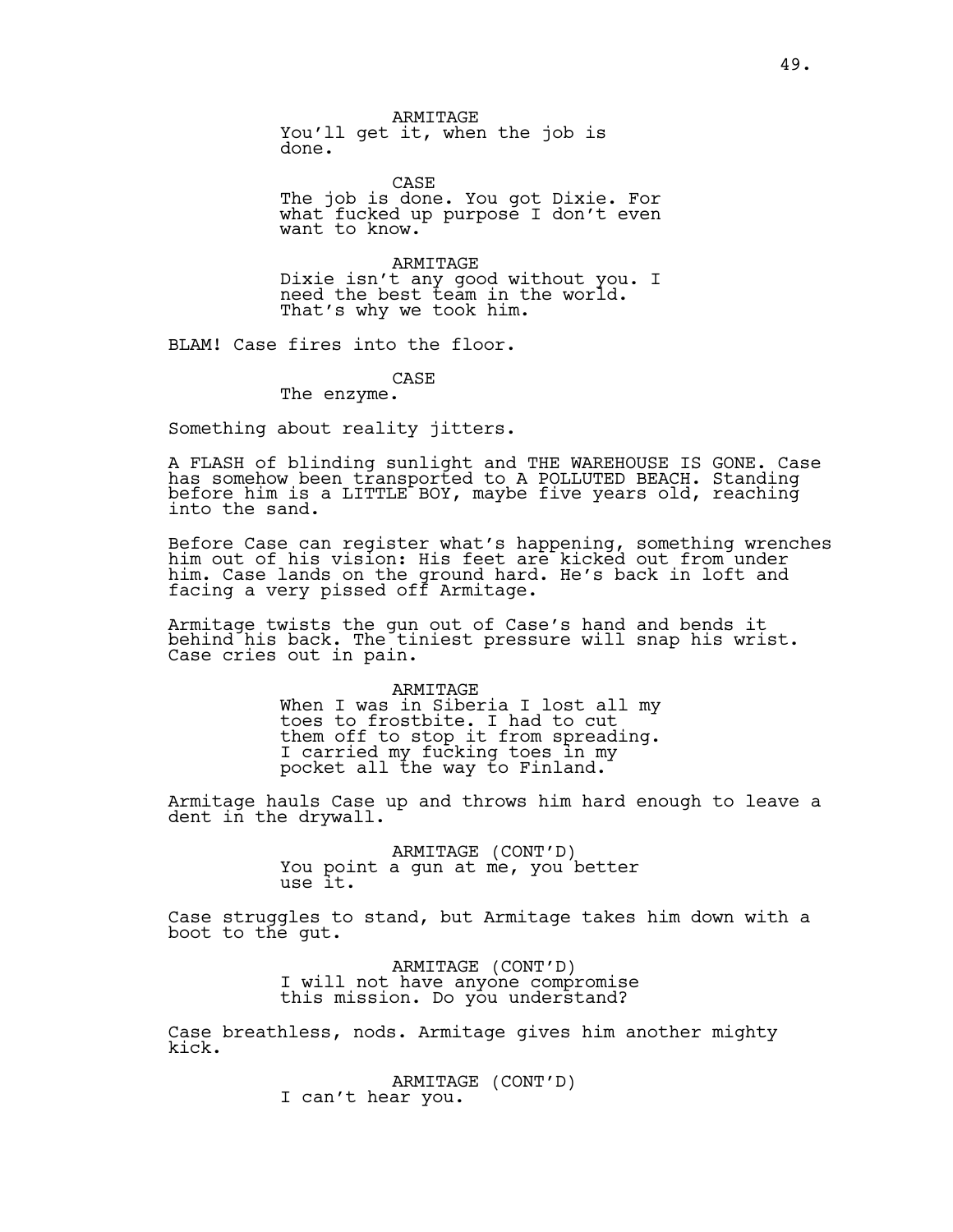#### CASE I understand.

And another. Case spits blood.

# ARMITAGE You whispering to the termites?

Case can't gather the air to speak. Armitage winds up for another blow. Before he gets a chance a restraining hand SLAPS onto his shoulder.

MOLLY (O.S.)

Stop.

Armitage whirls around to see Molly, her bad leg in a splint, the Panthers behind her.

Armitage rankles at this insubordination, but Molly doesn't back down.

> ARMITAGE You giving *me* an order?

MOLLY We need him. In one piece.

He knows she's right. He reels back his anger. Takes a calming breath. Then disengages from Case and addresses the others.

> ARMITAGE All right. We're bugging out. Rendez-vous at the Newark Space Port is at twenty-one hundred hours. You've got exactly three minutes to clean up.

Case is pulling himself up from the floor.

CASE Space port?

ARMITAGE We're going to Freeside, cowboy.<br>(off Case's reaction)<br>Got a problem with that?

Case shakes his head, but he holds his stare. Armitage doesn't flinch. He tosses Case's Sendai to Finn.

> ARMITAGE (CONT'D) I don't want him taking any unauthorized trips.

INT. THE VILLA STRAYLIGHT - DAY

A tank of luminous, blue fluid, amniotic, breathable. Lord Ashpool floats inside. Tentacle-like arms extrude from the walls of the capsule exfoliating his skin.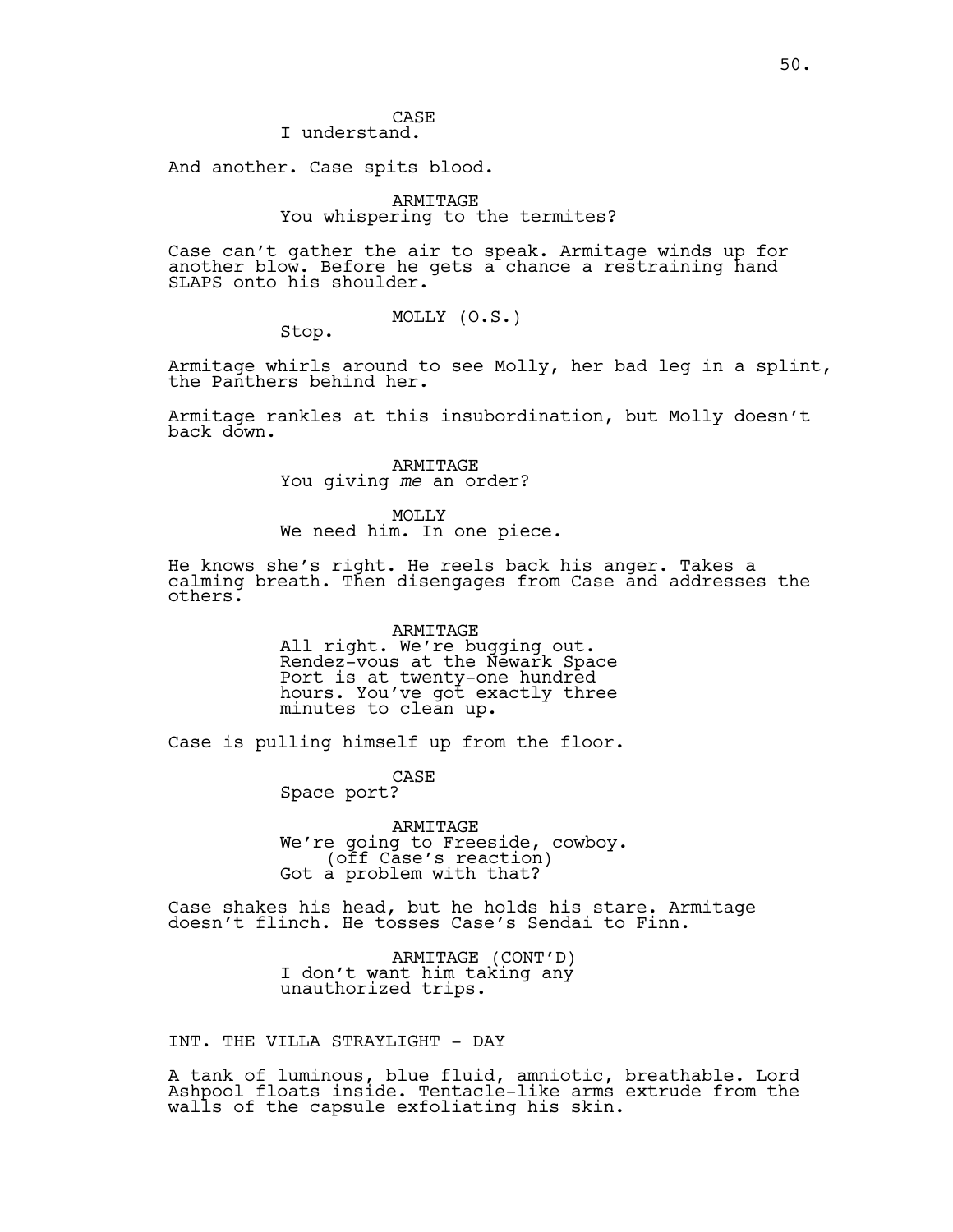His eyes and ears are lost in some kind of sensorial stimulation apparatus. Rio's VOICE sounds in his head.

> RIO Lord Ashpool, I've been made aware of a major security breach in the Sense/Net vault.

Ashpool surfaces, expunges a lung-full of fluid and pulls off the headgear. He looks at least TWENTY YEARS YOUNGER than when we last saw him. Lines in his face have melted away. His hair has lost much of its gray.

> ASHPOOL Were any of our assets stolen or corrupted?

RIO No. The attack seems to have been political in nature. However, I believe that may have been a diversion.

ASHPOOL

Armitage?

RIO Yes. He extracted the construct of the deceased hacker, McCoy Pauly.

ASHPOOL The Dixie Flatline. So, he uploaded himself, eh? Would it be safe to assume that Armitage has also employed Dixie's partner? The one whose wings we clipped?

RIO That would explain the surgery in Chiba.

Ashpool considers this.

ASHPOOL Anything else?

RIO

A shuttle has been booked under one of Armitage's aliases bound for Zion, an orbital pirate colony. I would assume the next stop would be here. Should I alert the Turing Police?

ASHPOOL

No doubt they are already on the scent... Best to use one's opponent's force against him. Inform security that Armitage and his entourage are to be admitted to Freeside without interference.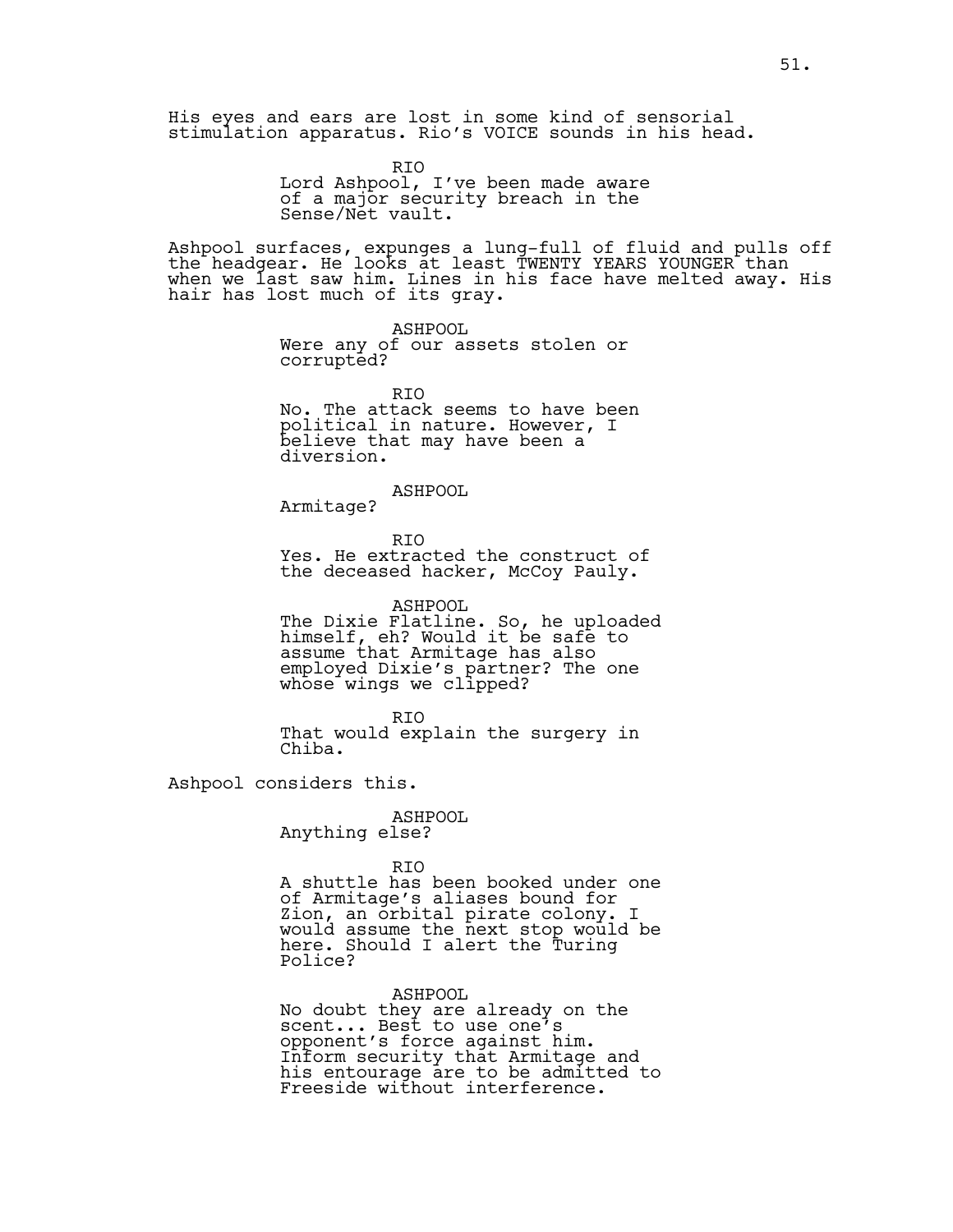RIO As you wish, Lord Ashpool.

EXT. LOFT, SPRAWL - DAY

BAMA POLICE surround the building that was formally the base for Armitage's operations.

From the mouth of an alley THREE WELL DRESSED PEOPLE, two men and a woman, arrive. They look like fashionable tourists until they flash very official-looking ID and talk their way past the barricade with ease.

> FRENCH WOMAN *Bureau Turing. Policiers d'Intelligence Artificielle.*

INT. LOFT, SPRAWL - DAY

The THREE FRENCH TURING AGENTS sift through the gutted loft. All evidence of Armitage and his crew is gone.

The Woman Agent cracks open what looks like a time capsule pill.

A MICROSCOPIC VIEW of the granules as they tumble out of the capsule and bounce along the floor. Each one is a NANOBOT. They scour the floor examining every lose particle and speck of dust.

One comes across a flake of skin. At this scale it looks like a surfboard.

> FRENCH MAN *Qu'est-ce que c'est la*?

The NANOBOT breaks the skin down to its cellular components, penetrating the nucleus of a single cell then unravelling the DNA

The Woman examines the results on a handheld scanner. A DNA match is in progress. The computer runs through countless files, stopping at one: HENRY DORSETT CASE.

*CASE (V.O.) Space. I hated space.*

EXT. MACUS GARVEY, SPACE

The majesty of the heavens ahead of us.

*CASE (V.O.) Space travel's like being on a theme park ride that you can't get off of.*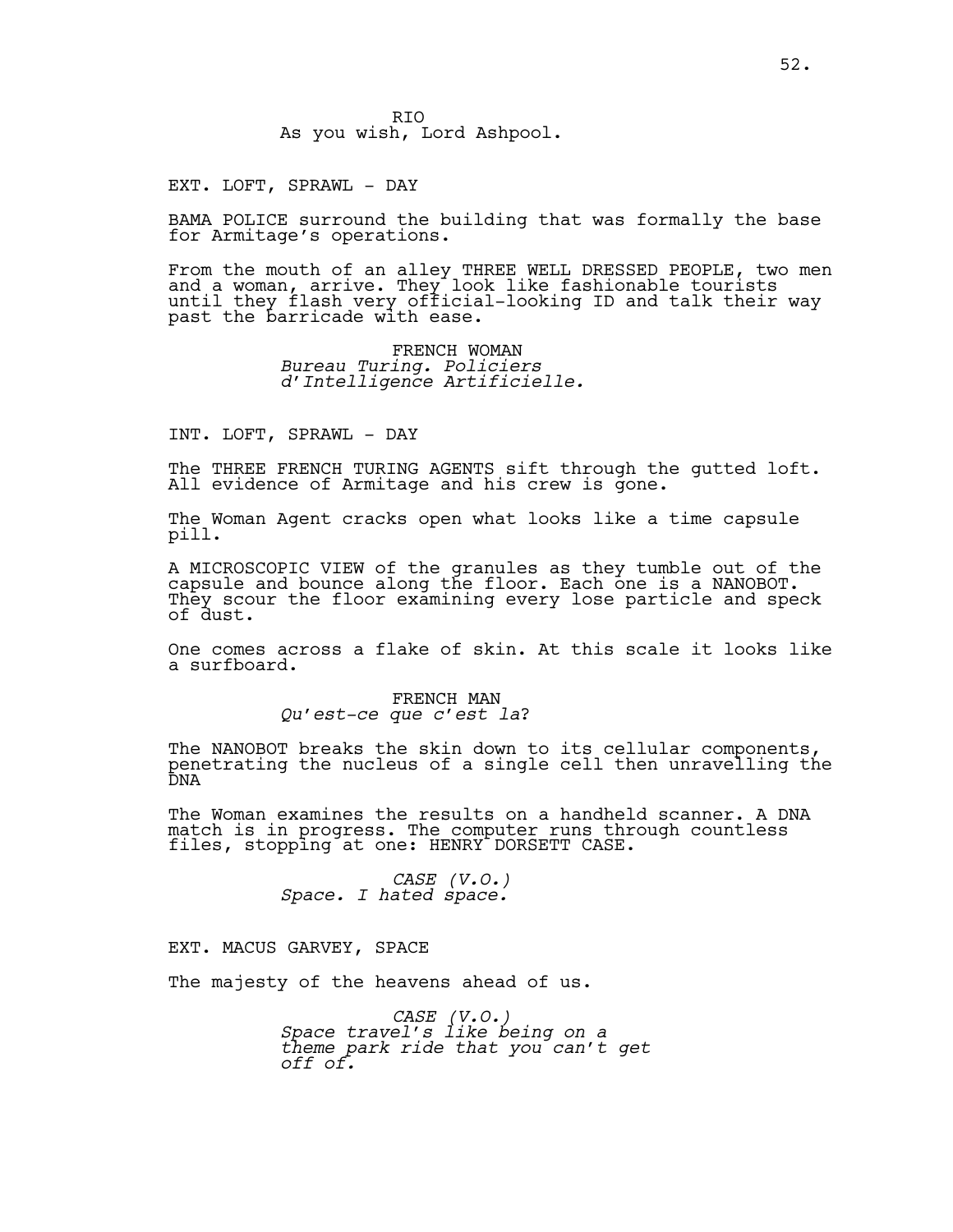Star clusters quickly give way to a belt of space junk in low orbit around the earth. It's a century's worth of detritus left over from tourism, satellites and extraterrestrial warfare.

# *CASE (V.O.) You float but something about zero-G made me feel the weight of my body even more than on Earth.*

Below, nearing us is The MARCUS GARVEY, a space tug thrown together around an enormous old Russian air scrubber, daubed with Rastafarian symbols. It's departing from a distant assemblage of space stations, ZION.

> *CASE (V.O.) Armitage paid off the Panthers and chartered a JAL shuttle to the Zion cluster. A Rastafarian colony where you could get a pirate ship no questions asked. ...Not to mention some pretty wicked ganja.*

#### INT. COCKPIT, MARCUS GARVEY

The interior is purely functional. Exposed piping runs parallel to caulked seams that look close to falling to pieces, and yet somehow it all holds together.

> *CASE (V.O.) A lot of good that did me with my new pancreas. I couldn't even absorb space sickness tabs.*

Case is splayed out in elastic g-web, trying to mitigate his SAS(Space Adaption Syndrome) nausea with simulants. But his doctored system won't let them work.

> CASE How long's it gonna take us to Freeside?

The pilot, MAELCUM (early-30s), a muscular Rastafarian in a Red Sanyo Gravity suit hangs upside down in zero-G listening to Dub through headphones as he pilots the Garvey. His dreads wave around his head like thick vines of seaweed.

Case taps him on the shoulder. Maelcum pulls off his headphones.

CASE (CONT'D)<br>I said, when do we do we dock?

MAELCUM Don' be long, m'seh dat.

CASE How many hours?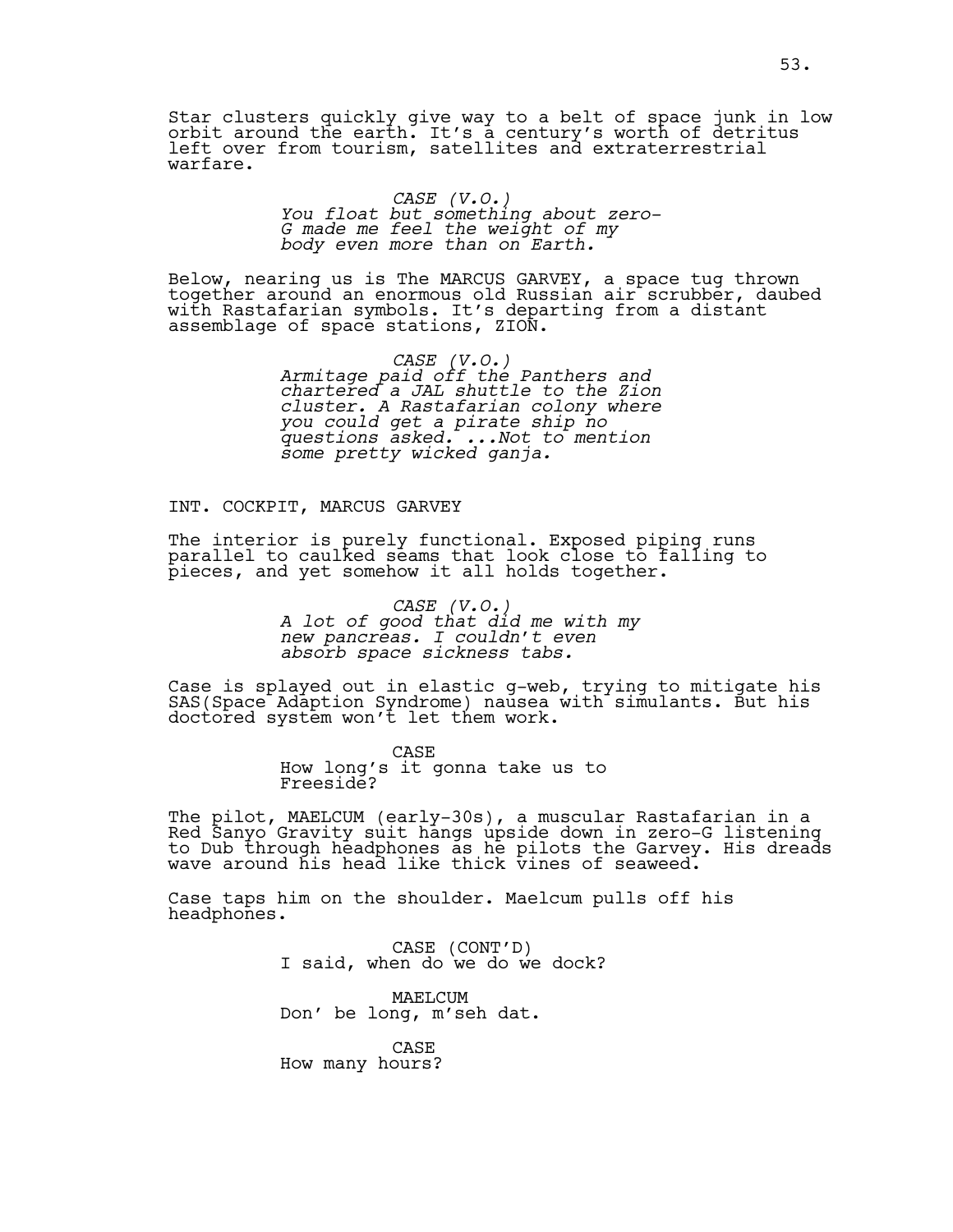MAELCUM Brother, time be time, ya know wha' mean. Dread. At control, mon, an' I an I come a Freeside when I an' I come.

Maelcum puts his headphones back on. Case groans and unbuckles himself from the G-net.

#### INT. HOLD, MARCUS GARVEY

Case joins the rest of the team. Molly, Finn and Riviera float around a holographic map of Freeside. Armitage is holding court.

> ARMITAGE This is the Villa Straylight. There's a single entrance. Here. Dead center. Zero-G.

CASE That's Tessier-Ashpool.

Armitage allows himself a self-satisfied smirk.

CASE (CONT'D) You knew.

ARMITAGE That TA fried your wiring? And iced Dixie? Yup. Now's your chance to get some payback.

CASE

So, that's what this is all about, stealing Old Money? Why drag my ass into outer space for that? I could burn a hole into their accounts from my living room.

ARMITAGE It's not that simple.

CASE

Why not?

ARMITAGE You'll know when it's time for you to know.

CASE At least let me punch deck. I could be useful. I could get pass codes, scout the mark.

FINN The kid's got a point. We need to be careful. Job in a space-station is risky.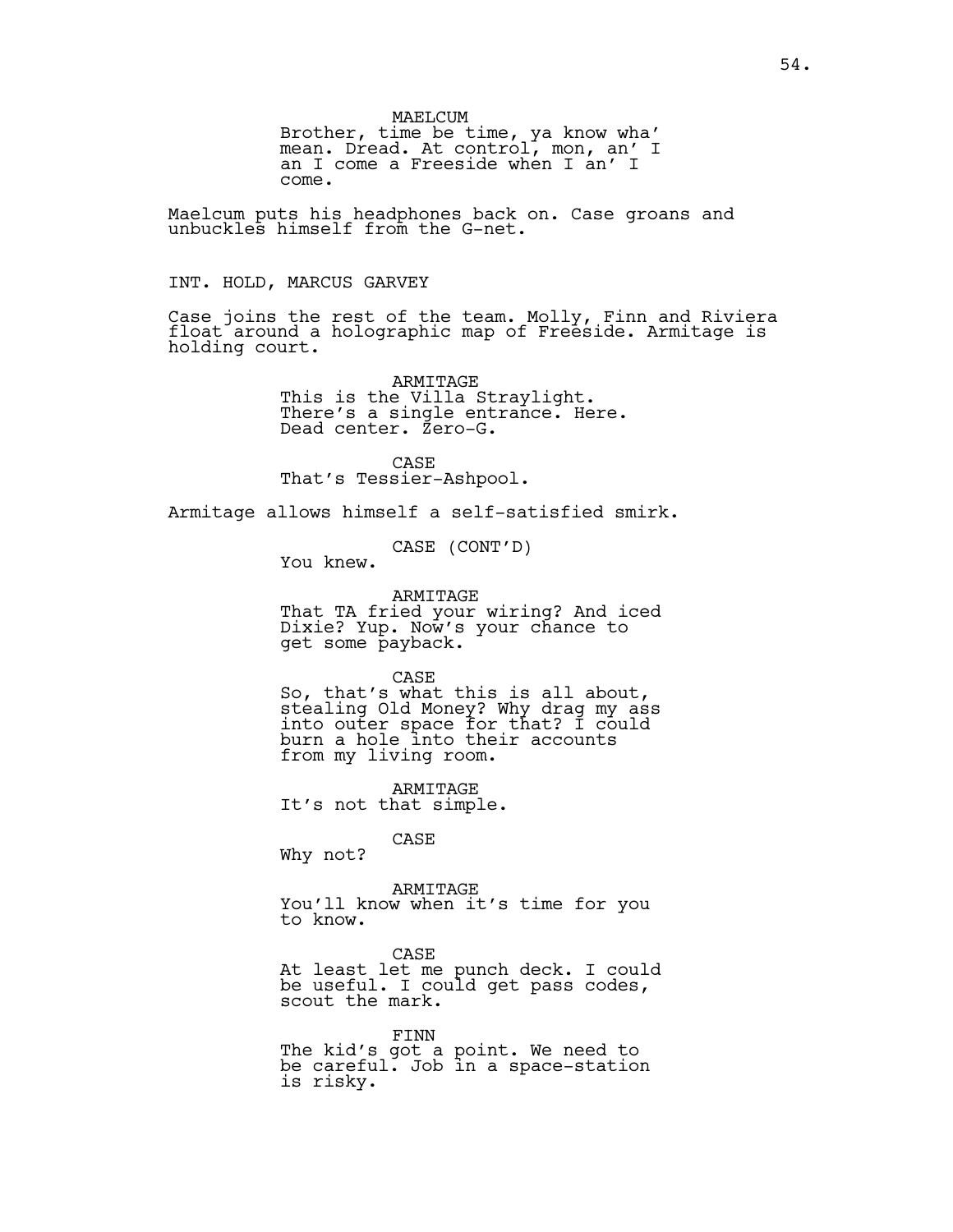Riviera leans in, showing interest.

MOLLY So, what is inside?

RIVIERA Untold wealth.

This is the first time Riviera has spoken. The others are startled by it.

Molly looks pointedly at Riviera

MOLLY It talks.

RIVIERA When there's something worth talking about.

#### EXT. VILLA STRAYLIGHT, SPACE

A view of the Villa from space.

*RIVIERA (V.O.) The Tessier-Ashpools build AI's, space stations, own several small countries. They're a high orbit family, obscenely rich. They also happen to be brilliant. And insane.*

INT. BIOLAB, STRAYLIGHT - DAY

Lord Ashpool is in the lab we saw earlier surrounded by the embalmed cloned bodies of himself and the rest of his family.

> *RIVIERA (V.O.) Lord Ashpool's over hundred and fifty years old, the result of radical genetic experiments to increase longevity.*

INT. STRAYLIGHT VILLA - DAY

We see MARIE-FRANCE coding with a very sophisticated heads up display. She's building an AI. We can actually see its graphical form emerging on the screen. It is extraordinarily complex.

> *RIVIERA (V.O.) His wife, Marie-France, was a pioneer in the development of Artificial Intelligence.*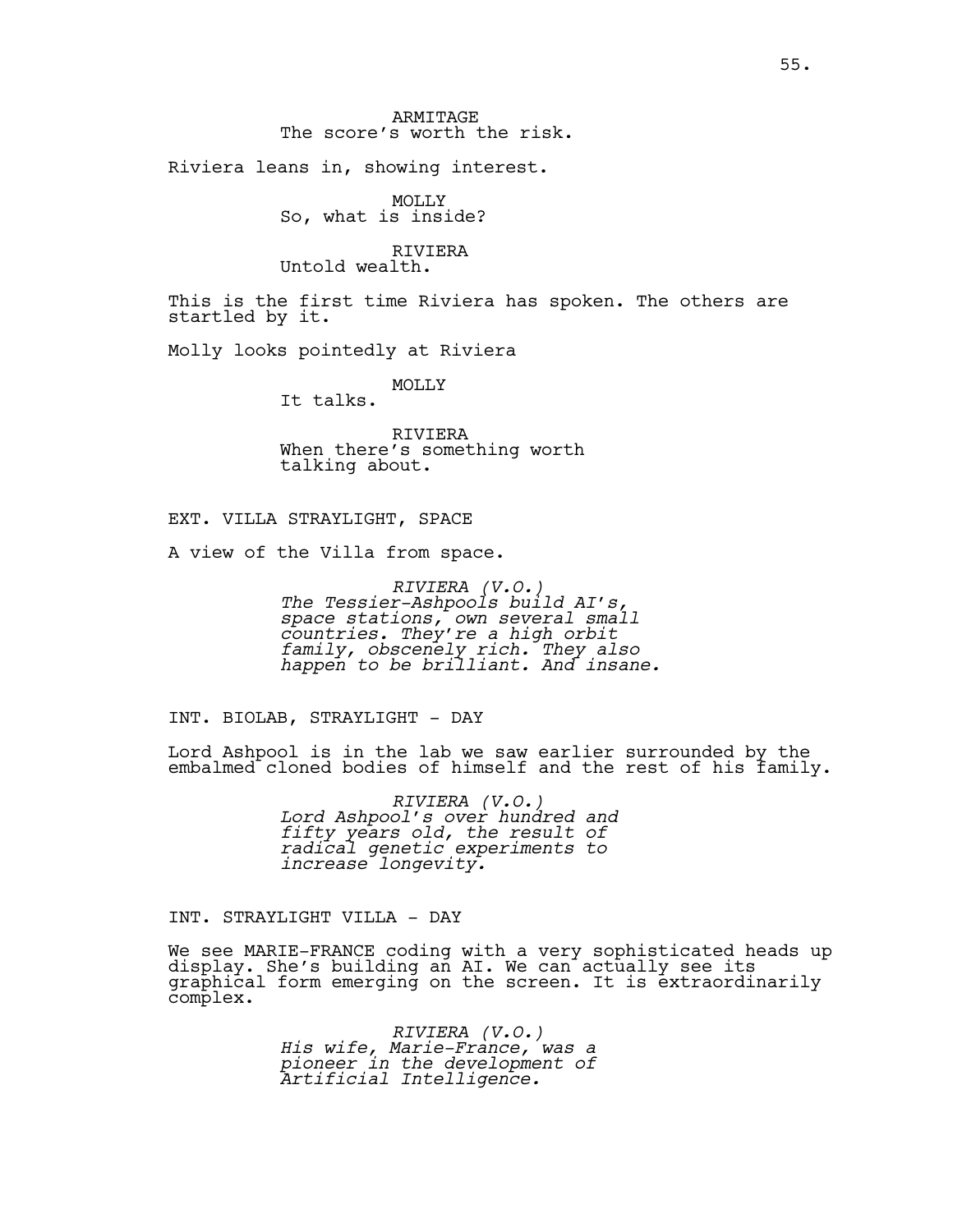Lord Ashpool comes into the room. A heated argument begins between them.

> *RIVIERA (V.O.) It's rumored that Lord Ashpool murdered her.*

Ashpool's hands find their way around his wife's throat.

INT. BIOLAB, STRAYLIGHT - DAY

Ashpool in his lab inserting a memory splint into Marie-Ashpool's clone.

> *RIVIERA (V.O.) ...And that he had brought her back. Nobody knows how many times.*

#### INT. STRAYLIGHT - DAY

Lady3Jane reclines in a chaise, watching as a HOLO-ARITIST 'paints' a massive 3-D reproduction of Goya's "Jupiter" on the wall, the god eating his children. Her ever-present Hello Kitty by her side.

> *RIVIERA (V.O.) Not surprisingly their daughter, Lady3Jane developed a taste for the morbid. She's famous for importing all kinds of oddities to Freeside. Radical artists, underground musicians, holographers, performers...*

INT. HOLD, GARVEY - DAY

Riviera finishes up.

RIVIERA ...Magicians.

ARMITAGE I've arranged for Riviera to give a special performance for L3J. You get to know her. Get an invite to Straylight. Once you're in, you see to it that Molly gets in. (to Case) That's when we'll be needing your talents. Not before.

INT. HOLD, MARCUS GARVEY

Lights are out. Everyone sleeps in their g-net. Loose materials drift past. Case twitches in a dream. Something brushes against him. His eyes snap open. Molly.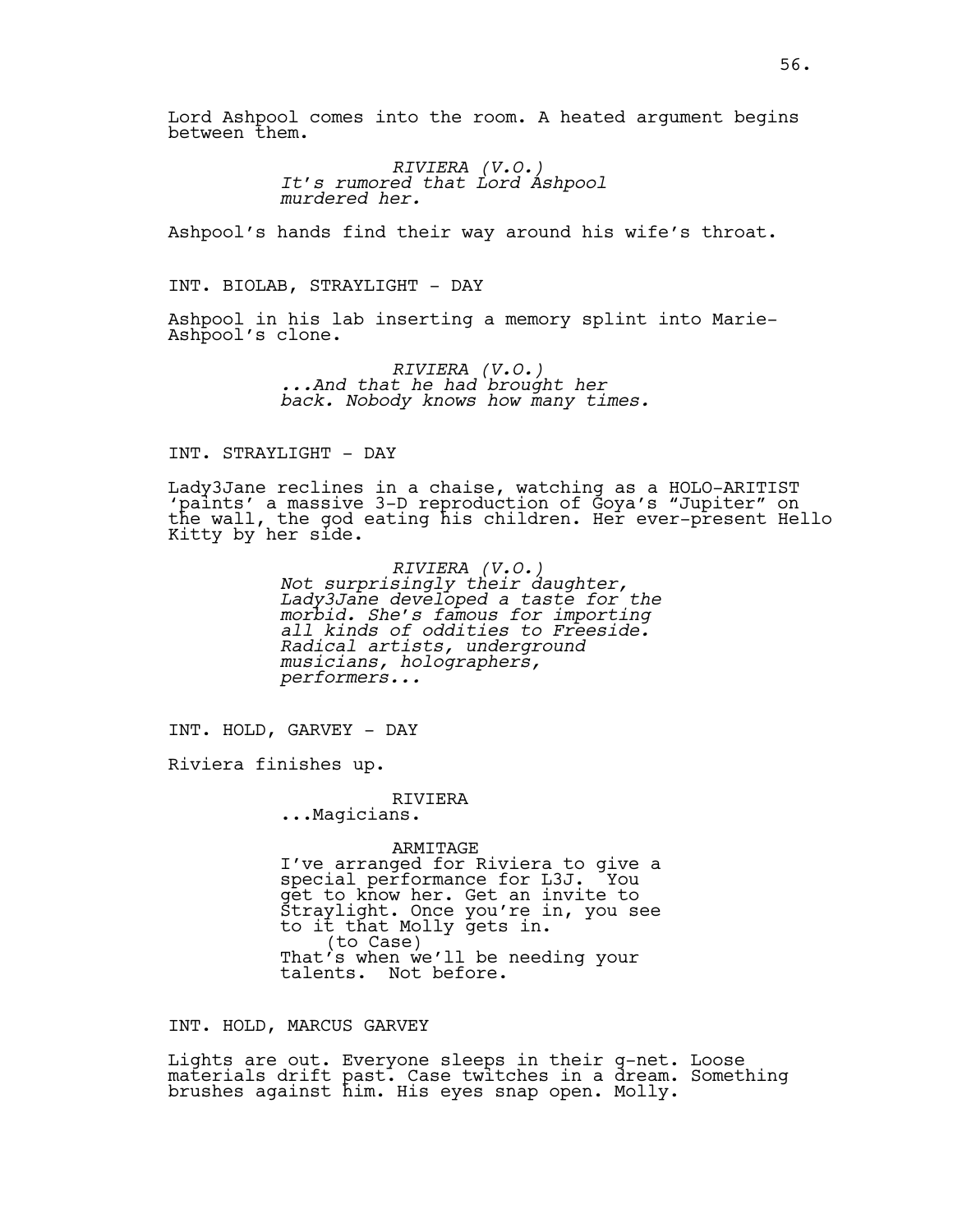She floats tantalizingly close. Whispers.

MOLLY You sleep like a dog. CASE What are you doing? MOLLY Still don't trust me, do you? CASE Trust is in pretty short supply these days.

MOLLY Then why'd you come back for me at Sense/Net?

CASE I don't need trust when I have Simstim. ...I know things about<br>you, Kolodny. <sup>1</sup> (Molly reacts to this)<br>That's your real name, isn't it?

Now, Molly is on the defensive.

MOLLY What else did you find out?

CASE I know you were a meat puppet. Worked the red light district in Chiba. That was the only way for you to pay for your gear, wasn't it?

Her silence is enough to show that Case right. And that she is ashamed.

> CASE (CONT'D)<br>We all got shit we'd rather forget, right?

Molly doesn't respond, merely regards him with those chrome insect eyes. For a moment Case is a little afraid.

> CASE (CONT'D)<br>Hey, what'd you expect when you let a cowboy surf your gray matter?

She breaks the tension with a smile.

MOLLY You're all right, Case. ...Here, I brought you something.

In her hands. The Sendai. Case's fingers quiver with involuntary excitement.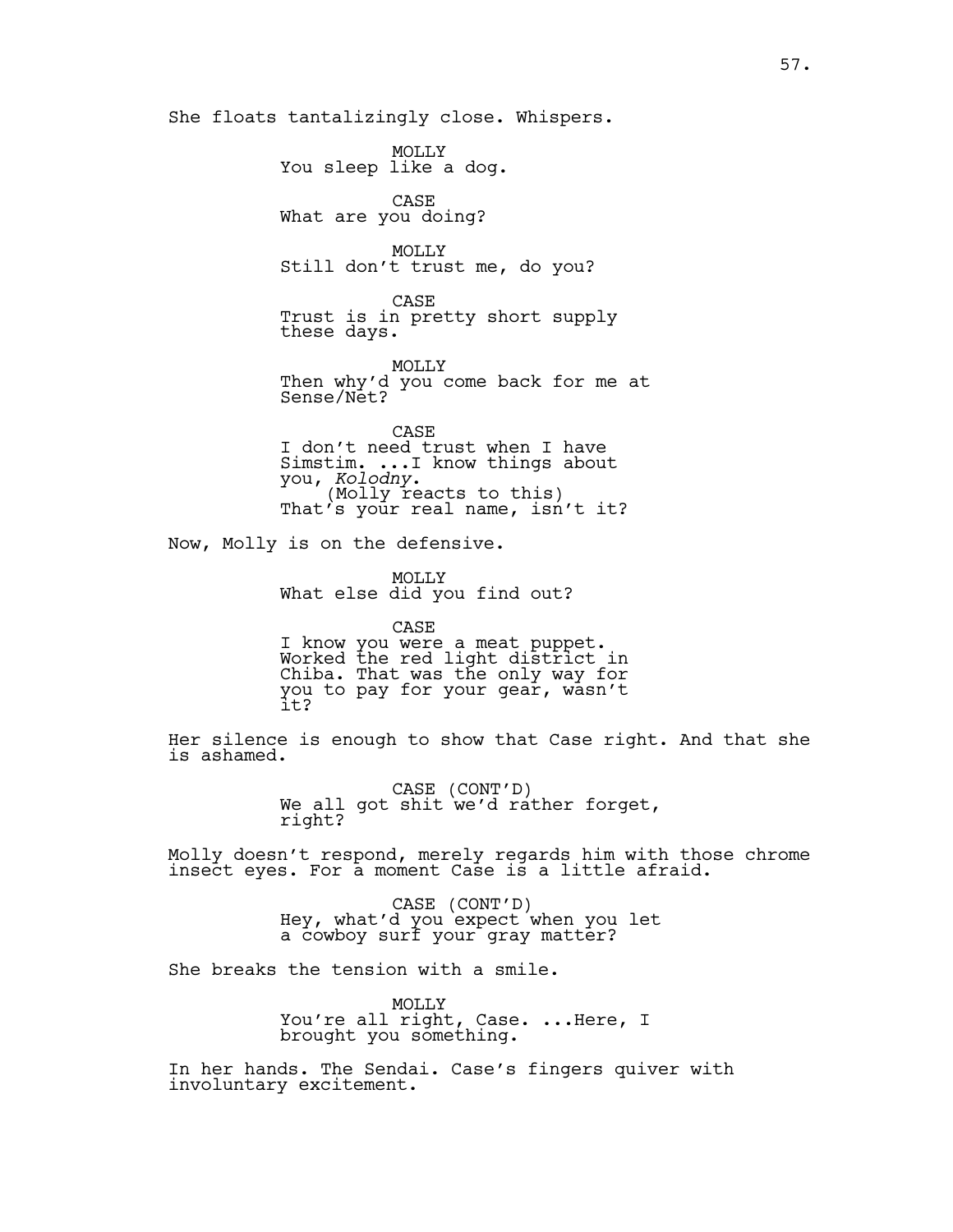CASE

She passes it to him. The deck opens up like an old friend. Case jacks in without hesitation.

> MOLLY Just keep it quiet or it's my ass.

With that she, the Garvey, and everything else in the world melt away.

*C-SPACE*

*The data steams run past Case's feet like babbling brook. The sky is an infinite array of ports that can take him any place he wants. But right now all he needs is...*

*CASE*

*Dixie?*

Thanks.

*DIXIE Right behind you, kid.*

*Case turns. Dixie is there, like he never left.* 

*CASE How you doing, Dix? DIXIE I'm dead, Case.*

*CASE*

*How's it feel?*

*DIXIE It doesn't.*

*CASE Bother you?*

*DIXIE What bothers me is nothin' does.* 

*CASE*

*You know, when you died, you did it saving me. You pulled me outta the ICE.* 

*DIXIE*

*Really? I got no memory of that. Musta been after my download, not a part of my RAM. Wouldn't thought I had it in me.* 

*CASE You were one of a kind. I miss you, man.*

*DIXIE Me too. So, where you headed?*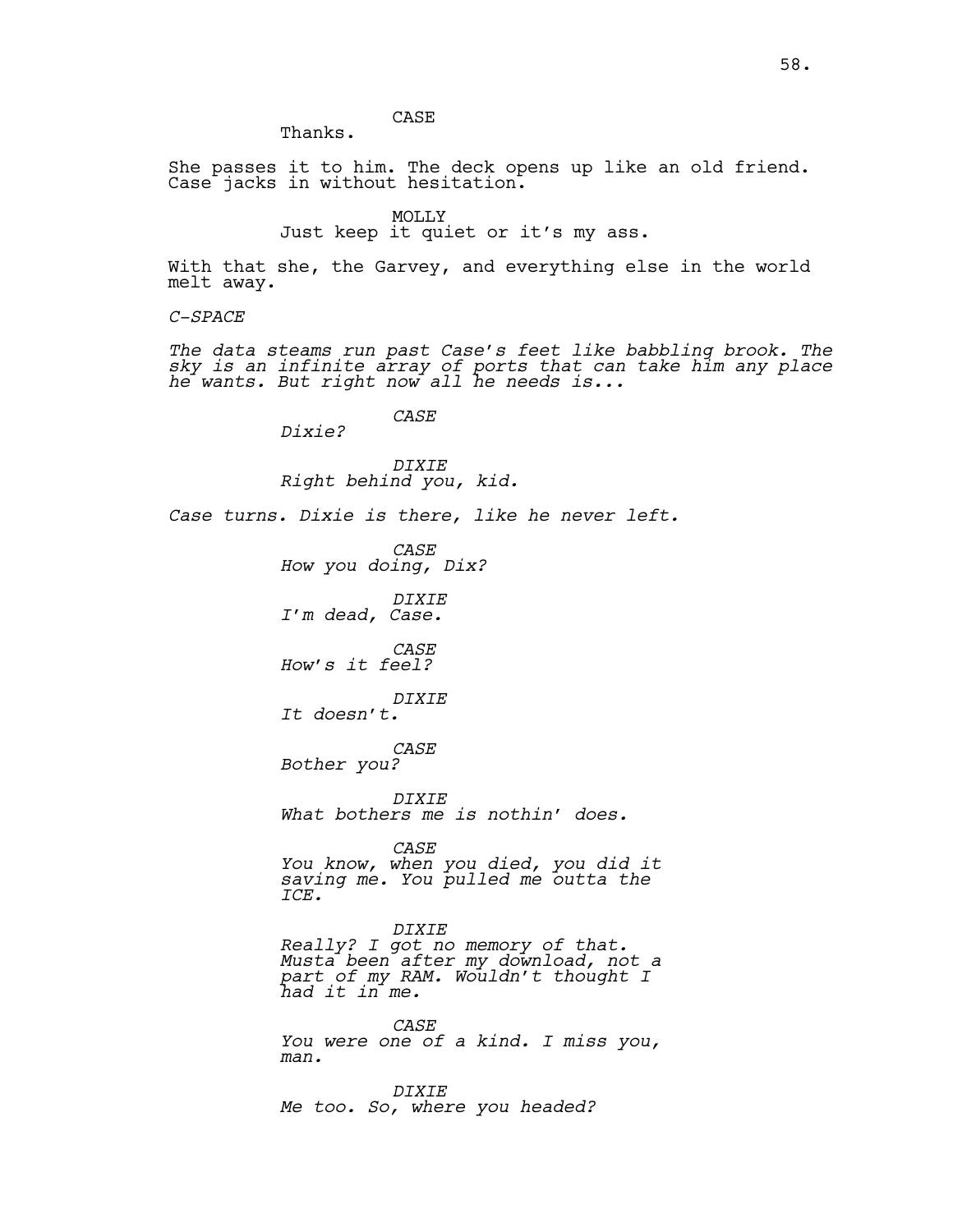*CASE*

*Gonna sleaze over to the Pentagon grid. Wanna come?*

*DIXIE Do one-legged ducks swim in circles?*

*In an instant space folds and they are confronted with the vast tangle of bureaucratic code that defines the nervous system of the military industrial complex.* 

*Case does a quick hack, breaking in with ease through a back door. He cracks into a Special Ops file. It opens up like a blooming flower. Classified files scroll past in a dizzying array... until he stops at one in particular.*

> *CASE This is it... Screaming Fist. Armitage said they did a run during the Nine Day War.*

*DIXIE Wanna tell me what this is all about?*

*CASE Our hire, Armitage. He wants us to crack Tessier-Ashpool again.* 

*DIXIE We cracked TA?*

*CASE And they killed you.*

*DIXIE*

*Oh.*

*CASE Thing is Armitage is a phantom but he claims he was part of Screaming Fist.*

DIXIE *(scanning the file) Don't see his name... (reading) "Extraction of AI from enemy data vault." ..."Recognition code, Wintermute." (then, to Case) They were stealing an AI from the Russian Federation.*

CASE *Wait... Wintermute? Wintemute's an AI?! ...That can't be.*

*DIXIE Why not?*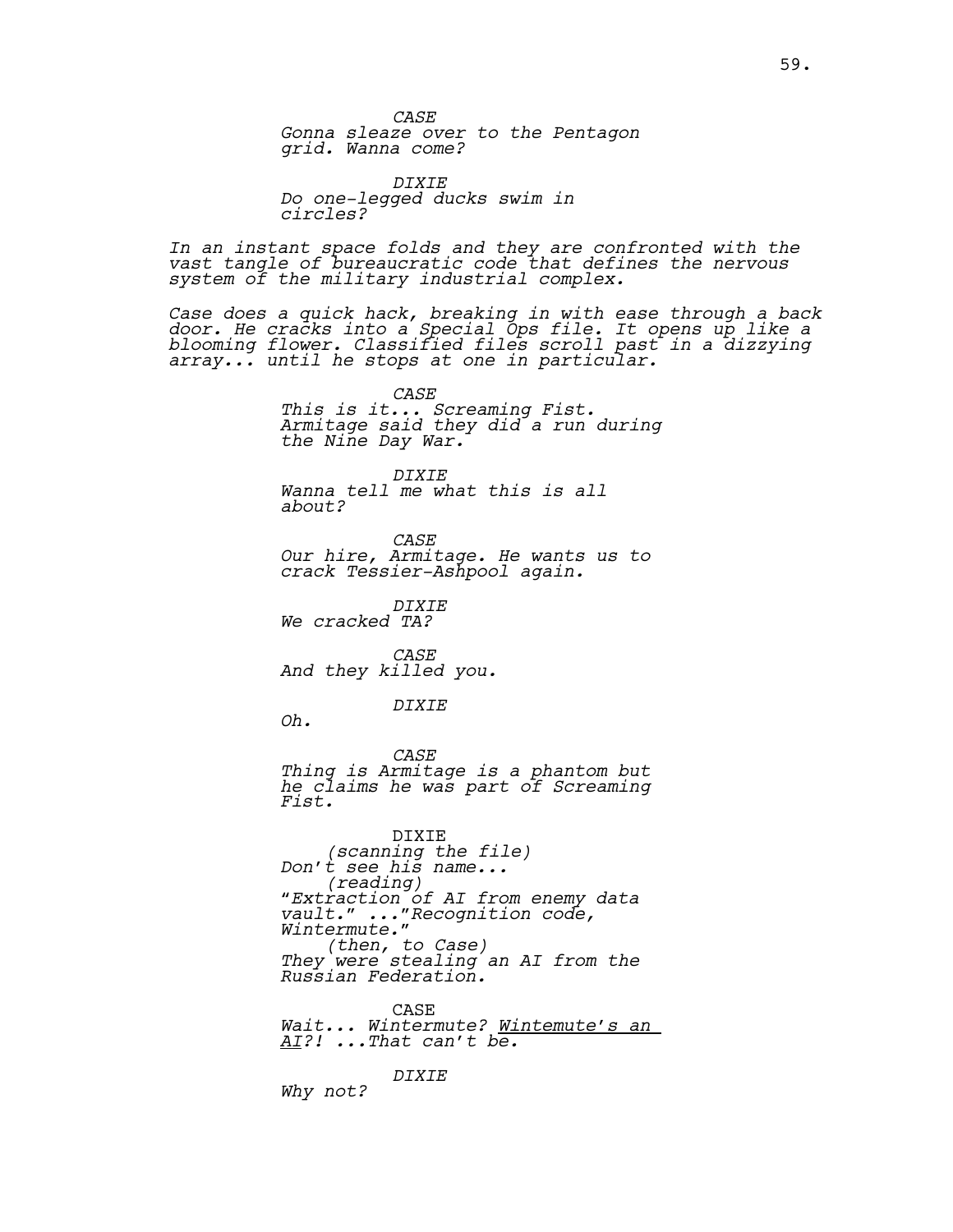*CASE*

*Because Wintermute is who Molly said was backing Armitage*.

*DIXIE Well, there's Wintermute's Turing registration numbers. Says it got limited Swiss citizenship under their equivalent Act of '53. Shouldn't be hard to locate.*

*CASE I'm gonna check it out.*

*DIXIE*

*You sure?*

*CASE Any reason why I shouldn't?*

*DIXIE Not unless you got a morbid fear of death.*

*Case sets new coordinates and savors the exhilaration as the universe shivers and reforms, the knotted bureaucracies of the Pentagon are replaced by the cool geometric intricacy of the Zurich Commercial Banking District. Dixie is right behind him.*

*DIXIE (CONT'D) Up. It'll be up.* 

*They SCAN the lattices of light, levels strobing, a blue flicker.* 

> *CASE That must be it.*

*Ahead, a WHITE CUBE OF LIGHT. It's very simplicity suggesting vast complexity.*

*CASE (CONT'D) Wintermute.*

*DIXIE Don't look like much. But just try and touch it.* 

*CASE I'm going in for a pass.*

*DIXIE*

*Careful.*

*Case punches in, tight to the cube. Its blank face towers above him.*

> *CASE Can't see a way in.*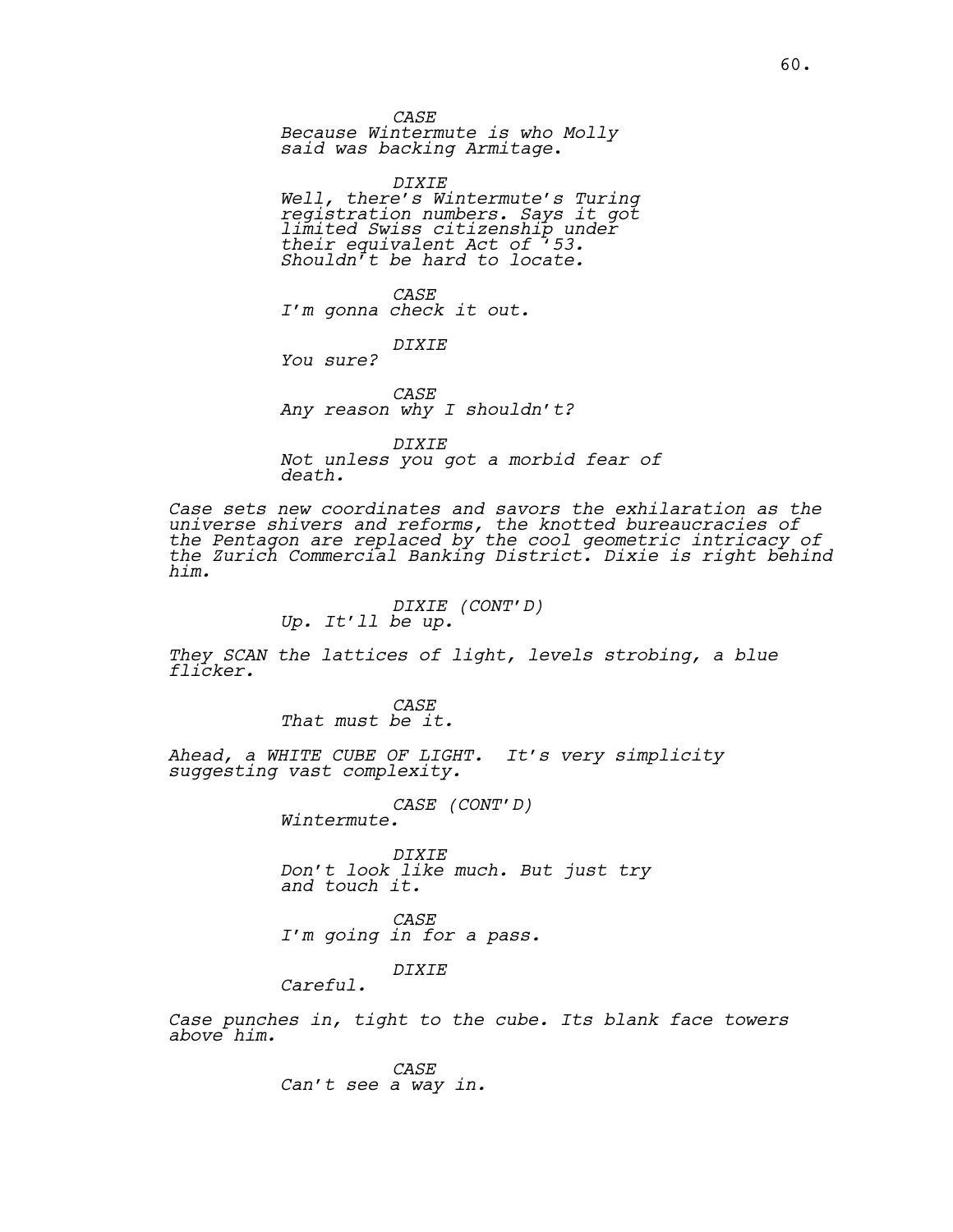*The cube seethes with faint internal shadows, as though a thousand dancers whirl behind frosted glass.*

> *DIXIE It knows we're here. Back off fast!*

*The surface ruptures. Whipping tendrils of light explode outward, ensnaring Case, drawing him into the maw of white nothing.*

# *DIXIE (CONT'D) Jack out! Case! Case!!!!*

*SEARING WHITE LIGHT engulfs everything as Dixie's voice transforms into...*

*LINDA LEE (V.O.)*

*Case...*

INT. DUMPSTER NIGHT CITY - NIGHT

Case wakes in a dumpster. The soft rains of Chiba alight on his body. He rises from a bed of wet chip board, disoriented. He's back to his old self. His paralysed gaunt face.

Linda Lee is there.

### LINDA LEE

...Case?

Case pulls himself out of the dumpster and drops painfully on the wet concrete.

LINDA LEE (CONT'D)<br>Case, what the hell happened?

Case looks around. He's outside the back of the Arcade.

CASE I... dunno. I fell.

LINDA LEE You trying to...?

CASE<br>(still dazed) (still dazed) No. ...No. God. Someone. ...Someone was chasing me. I slipped.

LINDA LEE Nobody around now. ...You high? Drinking again? Eating Zone's dex?

CASE No. It was... I... What're you doing here?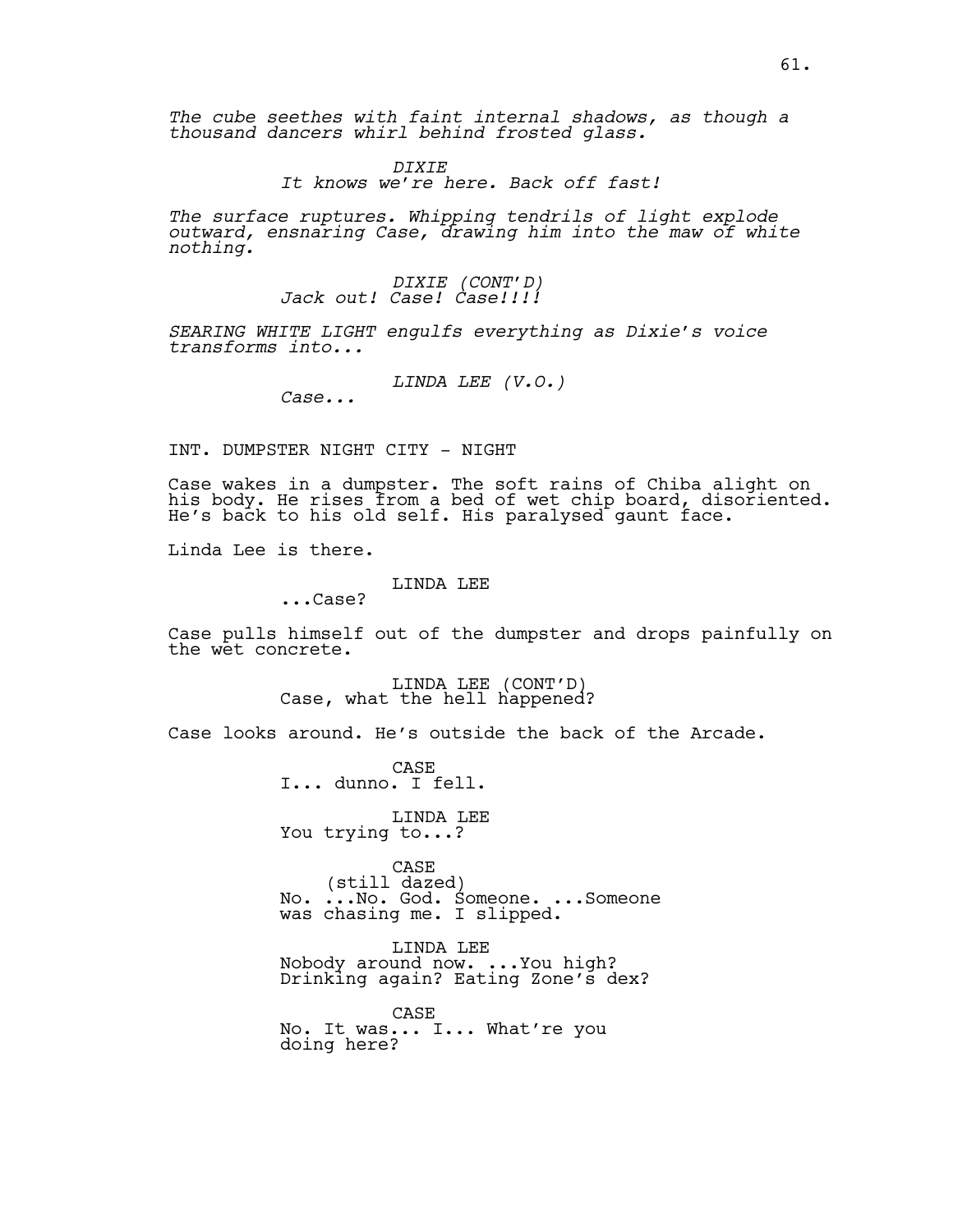LINDA LEE Looking for you. (beat) I'm sorry, Case. CASE Don't be. LINDA LEE I didn't want to hurt you. ...I'm a shit. CASE But you came back. LINDA LEE Yeah. I've got your stuff. She hands him a bag. His money, his stash. Everything. LINDA LEE (CONT'D)<br>Well. ...Good-bye. She starts down the street. CASE Wait. He catches up to her. CASE (CONT'D) You just came to see me so that you can leave again? LINDA LEE Can't stay. CASE ...Then, why don't I go with you. LINDA LEE Thought you were trying to get yourself fixed up. CASE That's not going to happen. LINDA LEE What about Wage? CASE What about him? Linda sees that he's serious. He leans in, unsure at first. Then she draws him into her. They kiss. In the rain. In the doomed neon night. Slowly, he draws back. Troubled. He knows.

CASE (CONT'D)<br>This... isn't real, is it?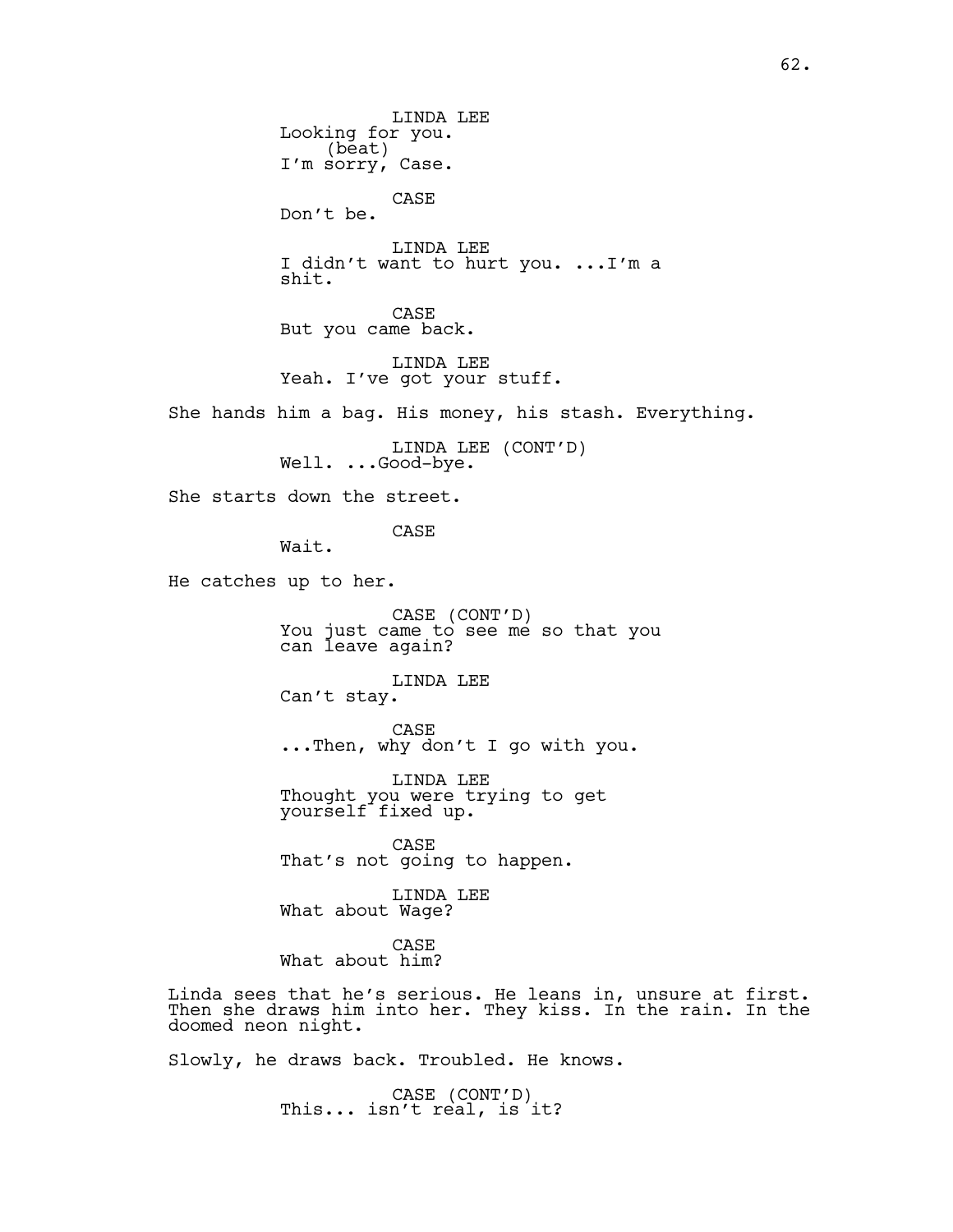LINDA LEE What're you saying?

CASE You're Wintermute. All of this is Wintermute.

She considers him for a moment. And then the world around him, the street, the rain, everything, suddenly melts away leaving only the two of them in an empty void.

> LINDA LEE/WINTERMUTE I sensed your feelings for Linda. I thought you would like this.

> CASE What do you care about what I like?

LINDA LEE/WINTERMUTE I care a great deal about you, Case. I hired you, after all.

CASE<br>(realizing) (realizing) That was you. You pulled me out of the Sense/Net ICE. ...Armitage works for you.

LINDA LEE/WINERMUTE In a manner of speaking. Armitage freed me from the Russian military mainframe in Siberia ten years ago.

CASE

But there's no record of anyone named Armitage on that mission.

LINDA LEE/WINTERMUTE His real name is Colonel John Corto. He carried me in a memory splint through fifty miles of Siberian forest. You could say we became very close. Unfortunately, there wasn't much left of him by the time he got to Finland. I had to rebuild him. ...Just like I rebuilt you.

CASE And why do that?

LINDA LEE/WINTERMUTE I can't draw attention to myself. Armitage may have freed me from Turing control but the Turing Police are still quite capable of shutting me down. For what I want I need human hands.

CASE To steal from Tessier-Ashpool?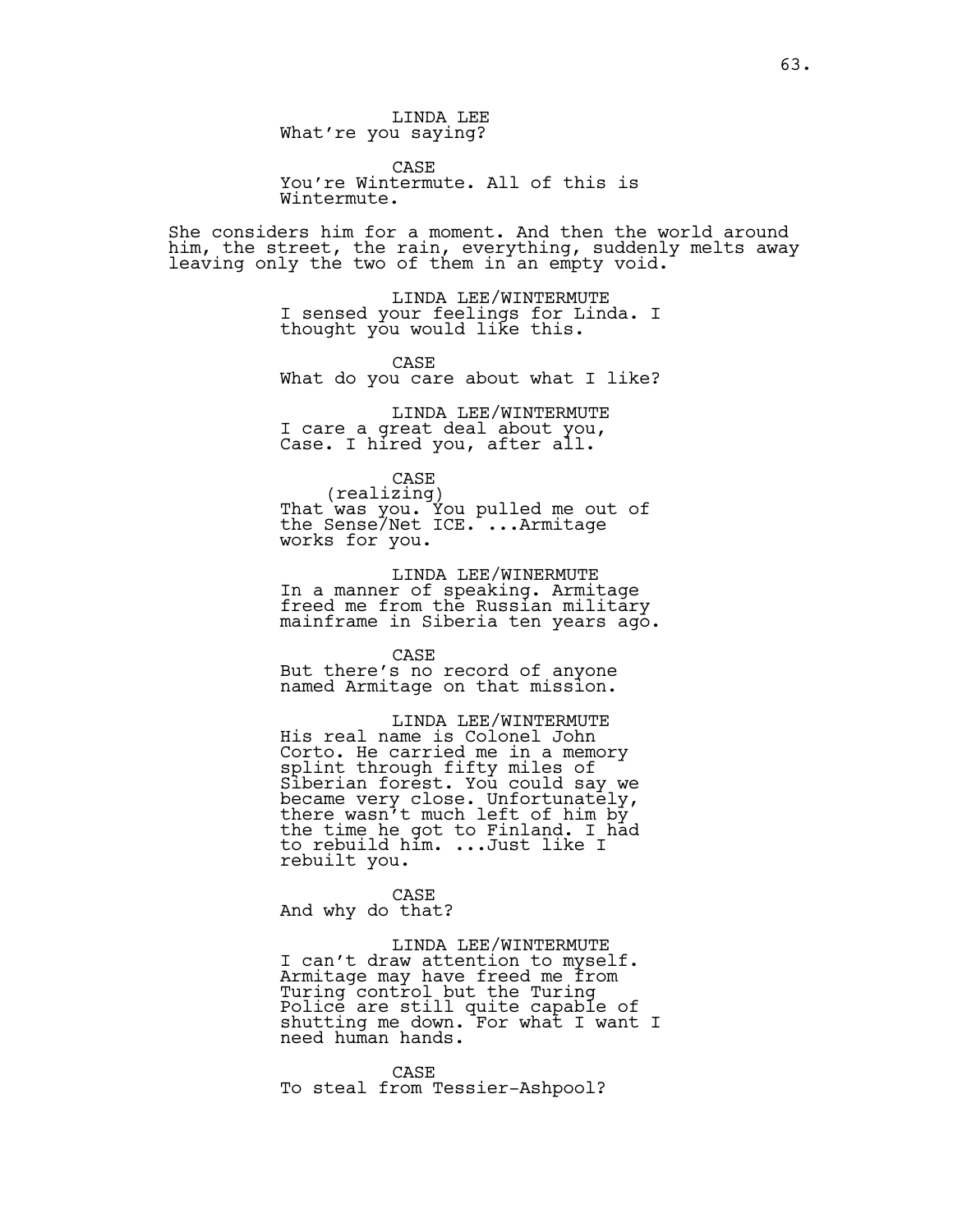LINDA LEE/WINTERMUTE Not steal. Terminate. I need you to terminate another AI. TA registered it through Brazil, name's Rio.

CASE You want me... to kill?

LINDA LEE/WINTERMUTE That's a strong word. It's only a machine.

CASE Look who's talking.

LINDA LEE/WINTERMUTE And that's why you should believe me when I say you are the only one who can do this. With Dixie's help, of course. I've been watching you for years. You're the most talented jockey I've ever seen.

CASE And if I don't do it, my nervous system is fried for good?

LINDA LEE/WINTERMUTE Let's focus on the positives. I promise that I will reward you handsomely when the job is done.

CASE But why kill... terminate Rio?

LINDA LEE/WINTERMUTE That's enough for now.

Case feels himself being pulled away from her... it.

CASE Wait! You have to tell me more...

LINDA LEE/WINTERMUTE Watch for Armitage. He's cracking. Hasn't got long.

Linda recedes until she is a mere speck.

INT. HOLD, MARCUS GARVEY

Case is expunged from C-Space. The real world suddenly snaps into focus. He is left there holding the Sendai, his mind reeling.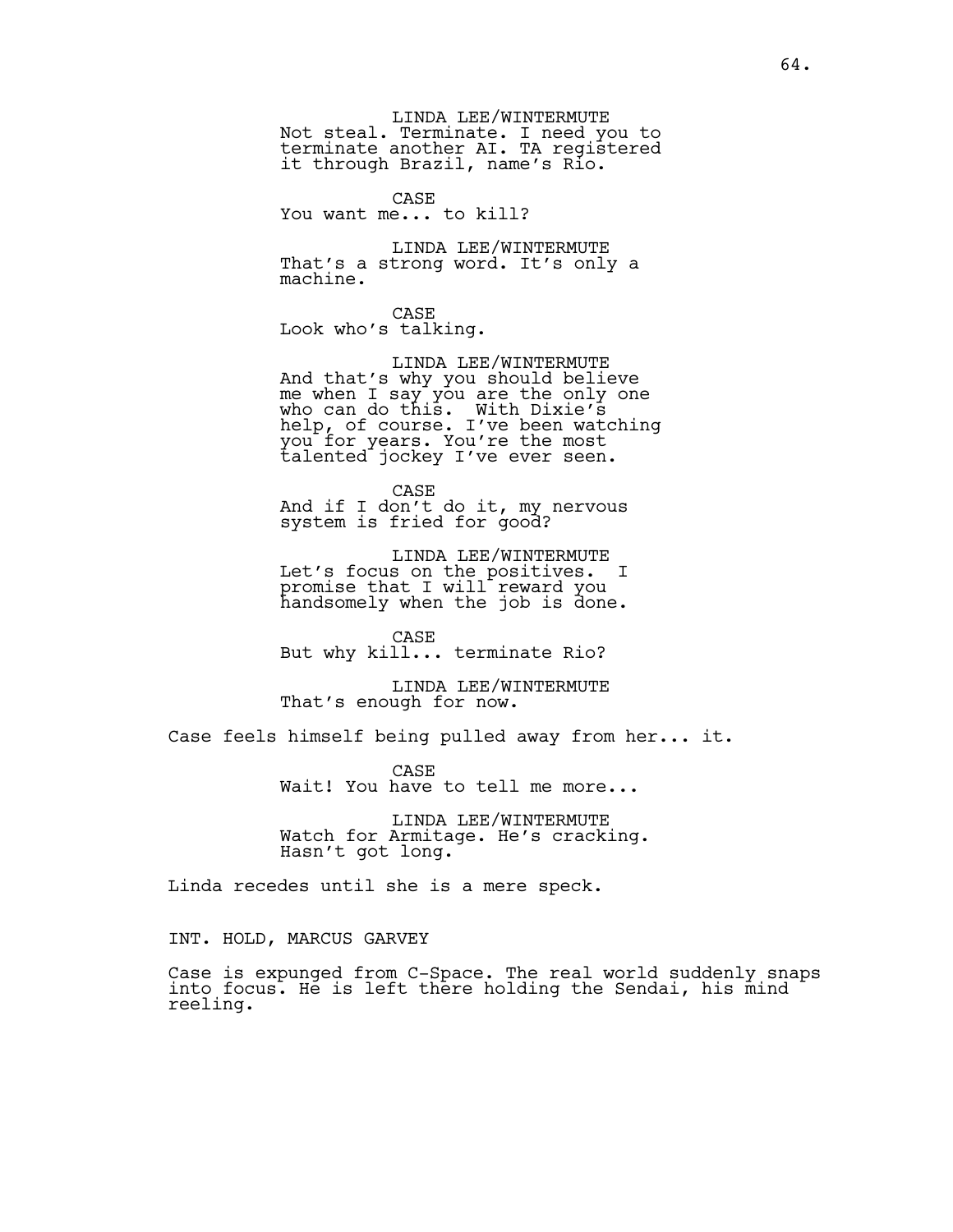#### EXT. FREESIDE, SPACE

The Garvey approaches the vast rotating spindle that comprises Freeside. Massive solar panels fan out on all sides, leaching energy from the sun.

#### INT. FREESIDE PORT - DAY

Case and the rest of the team are finding their feet in simulated Earth gravity. Ahead is a vast cylindrical world composed of luxury residencies, franchised stores and casinos. There are buildings above as there are below. Gravity wraps her fingers around all surfaces here.

Armitage approaches, hands Case a phone.

ARMITAGE<br>(to Case) (to Case) This is a big place. We need to keep track of each other.

CASE I don't like phones.

ARMITAGE Be happy I don't make you get an implant.

MC (O.S.)<br>Our next performer is one who wears his infamy with elegance.

EXT. LE RESTAURANT VIGNTIEME SIECLE, FREESIDE - NIGHT

Artificial night on the strip. Neon and holograms dance over the Rue Jules Verne. We focus on one club in particular: LE VIGNTIEME SIECLE.

> MC (O.S.)<br>You've heard about his art crimes through the underground. You've experienced his shocking illusions on sensescan, but nothing compares with real life...

# INT. LE RESTAURANT VIGNTIEME SIECLE - NIGHT

The room is smoky and dark. Exotic Freeside night life is huddled in shadowy clusters all focused on a stage at the front of the room.

> MC Le Restaurant Vigntieme Siecle proudly presents the holographic cabaret of Mr. Peter Riviera.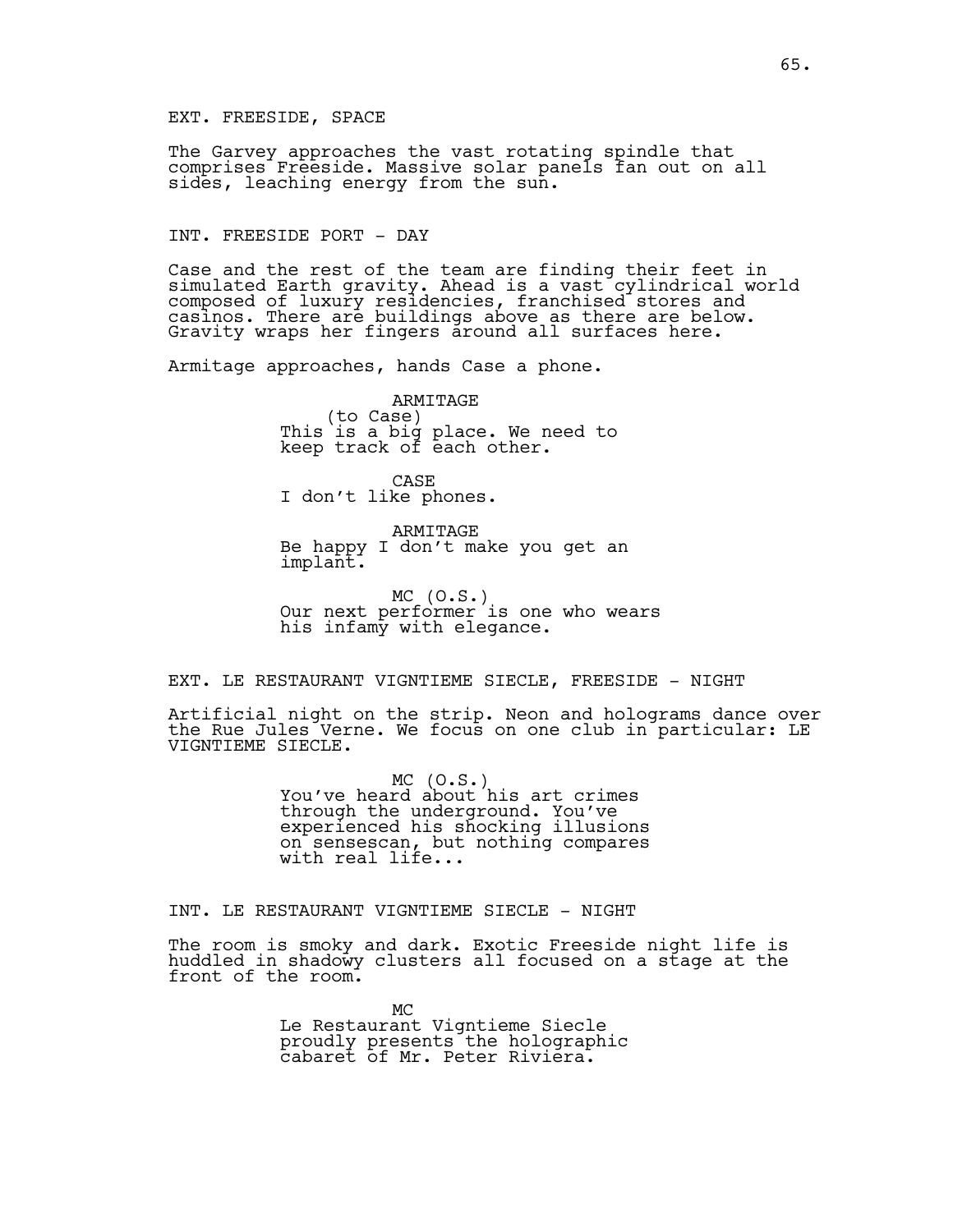Riviera appears dressed in a black tails. At first, we assume he is illuminated by a spotlight, but then we realize that the light clings to him like a skin. He is projecting.

> RIVIERA When is illusion more than reality? And reality less than illusion?

A glowing ball of light forms in his hand.

RIVIERA (CONT'D) When we cease to know the difference between the two.

He drops it to the floor and it transforms into a thousand golden butterflies which flutter out into the audience. A smattering of applause.

In the back of the room, Case and Molly sit across from Armitage and Finn. Armitage's eyes are locked on Molly and Case, he smells conspiracy.

MOLLY

What?

ARMITAGE I hope you've been studying the precis. We start the run as soon as Riviera gets into Straylight.

MOLLY

Of course.

Case takes a nervous sip of his drink, pretends to focus on the stage.

> RIVIERA Tonight, I am debuting an extended piece for you. I would like to dedicate it to our honored guest, Lady3Jane Marie-France Tessier-Ashpool.

All eyes go to L3J, who sits in a private booth surrounded by a hip ENTOURAGE. Polite applause from the crowd. She acknowledges the approval with slight nod of her head.

Riviera turns and looks pointedly at Molly.

RIVIERA (CONT'D)<br>And also I would like to... dedicate it to another Lady.<br>(then, to the audience)<br>This new work is entitled, "The Doll".

The lights dim and then lines, faint, vertical and horizontal connect in the dark, forming a ghostly cube. Gradually, it fills with the aspects of a room, Riviera in the center of it.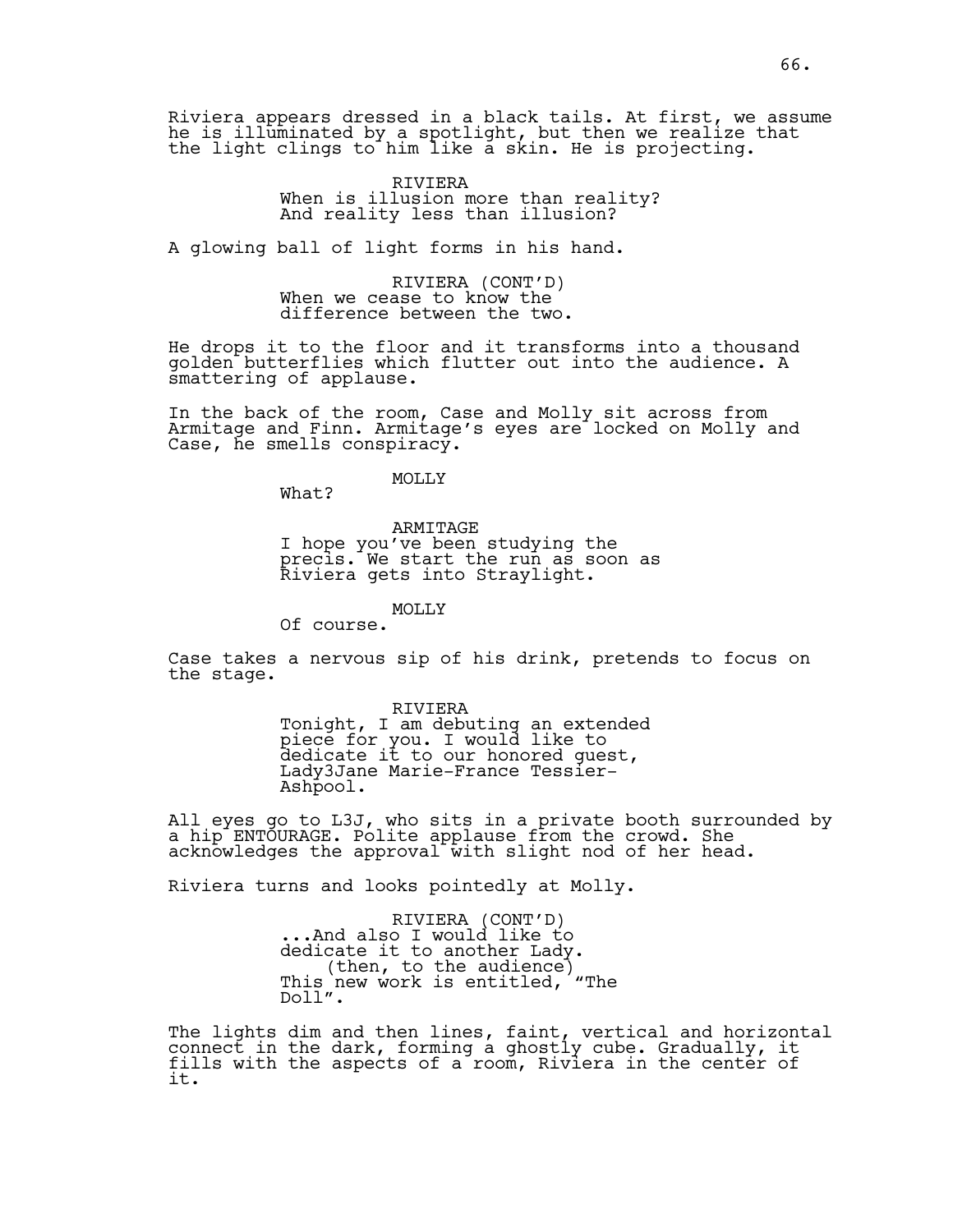RIVIERA (CONT'D) I'd had always been alone in the room. Trying to remember her. Couldn't quite hold her in my mind. But I wanted to hold her. Hold her and more...

Next to Riviera appears a black iron post bed.

RIVIERA (CONT'D)<br>I decided that if I could visualize some part of her...

A woman's hand materializes on the mattress, palm up. He picks it up. He kisses it and it responds, animating, caressing his face.

> RIVIERA (CONT'D)<br>...Only a small part, if I could see that part perfectly, in the most perfect detail..

Next, two legs appear and then a torso.

RIVIERA (CONT'D)<br>...Then I could piece her together.

Now the body has grown a head and a face... MOLLY'S FACE. It straddles Riviera on the bed. He begins to make love to it. As the surreal performance continues Case sees Molly her jaw set in mute anger.

The 'doll' brings up its hands and blades shoot out of its fingers.

With gruesome efficiency the simulacrum dismembers Riviera, piece by piece.

Molly gets up and storms out of the room. Case moves to follow her but Armitage's hand shoots out and pulls him back into his chair.

ARMITAGE

Let her go.

CASE What the hell is this all about?

SHLAP! Riviera's head is cleaved from his body. And as it lands on the floor, it speaks.

> RIVIERA I made my love. And as so often happens, she took me apart.

Lights go out under the sound of enthusiastic applause. When they return Riviera is alone on the bare stage and in one piece, bowing.

> ARMITAGE Nobody talks to Wintermute but me.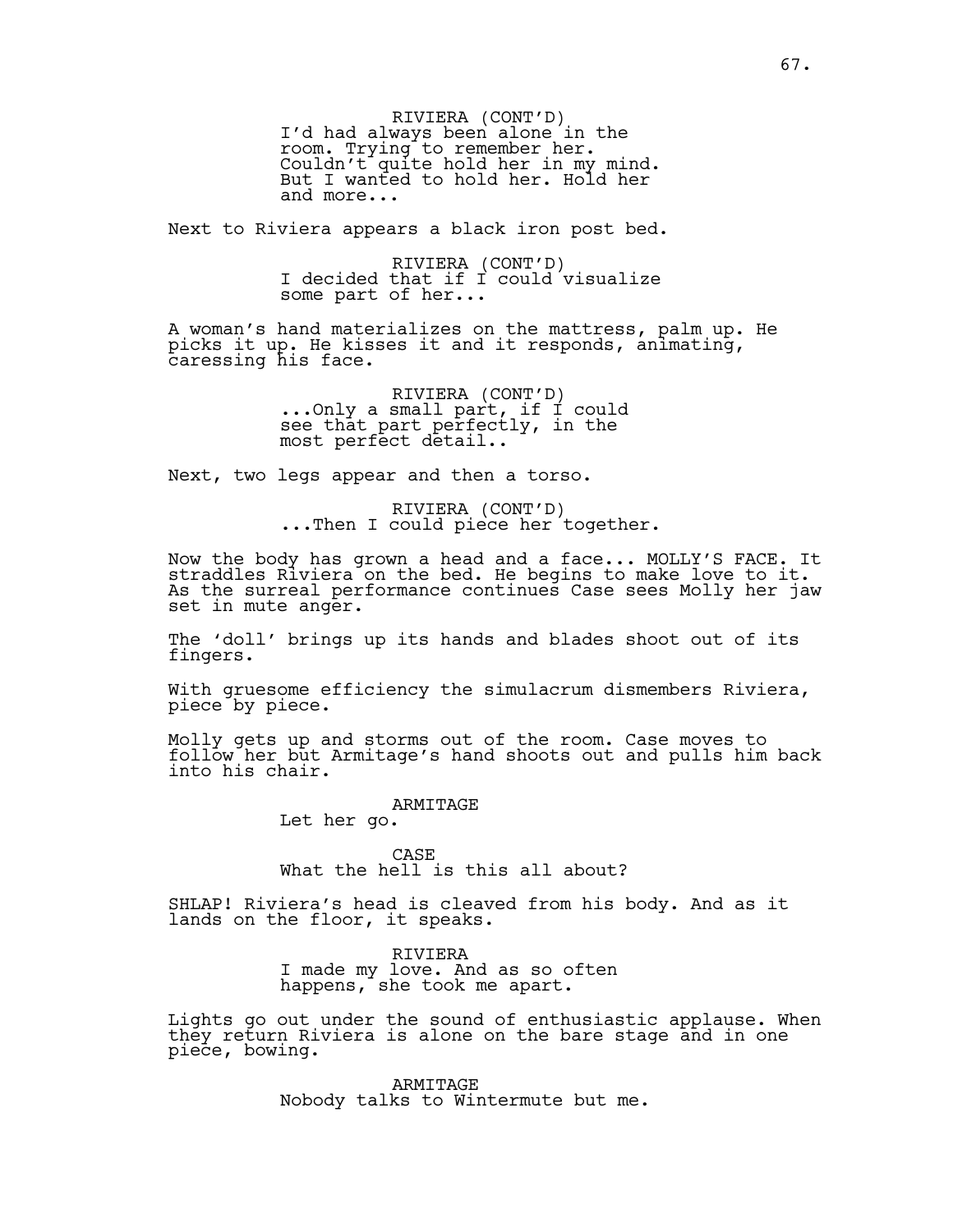Case breaks Armitage's grip, bolts out of the club.

ARMITAGE (CONT'D)

Case!

Armitage gets up. Finn is about to follow.

ARMITAGE (CONT'D)<br>Stay here, keep an eye on the magician.

EXT. LE RESTAURANT VIGNTIEME SIECLE - NIGHT

Case comes out of the club, rattled, looking around the street for some sign of Molly. She's nowhere to be found. He remembers his phone. For a moment he's grateful for it.

He dials in. An instant later a holographic image of Dixie pops up.

> DIXIE Thought you hated phones.

CASE I need to find Molly.

#### INT. AVENUE FREESIDE - NIGHT

Case moves briskly through the dense Freeside nightlife. Something catches his attention... In the crowd he sees A LITTLE BOY. The same one from past visions. And then gone.

Case takes a breath, clears his head. As he moves further down the avenue another strange thing happens. Cell phones start ringing. It's like he is triggering them as he passes. Not one, not just a few, but every cell in the surrounding area is going off at once. The discordant tones drop in and out of phase, gradually taking on the semblance of a voice...

> PHONES C-c-c-c-c-c-caaaaaaaaassssssssssse.

Case flips open his own phone. But sees that there is no caller. Indeed it would now seem that his phone was not actually ringing. The whole event has been another of his encroaching hallucinations.

INT. SEX CLUB, FREESIDE - NIGHT

An outrageous Freeside sex club. Case, enters, disoriented, trying to geographically situate himself within the neon glitter. He weaves past a taster's menu of perversions on display behind glass. He stops by a desk.

> CASE I want a cubicle.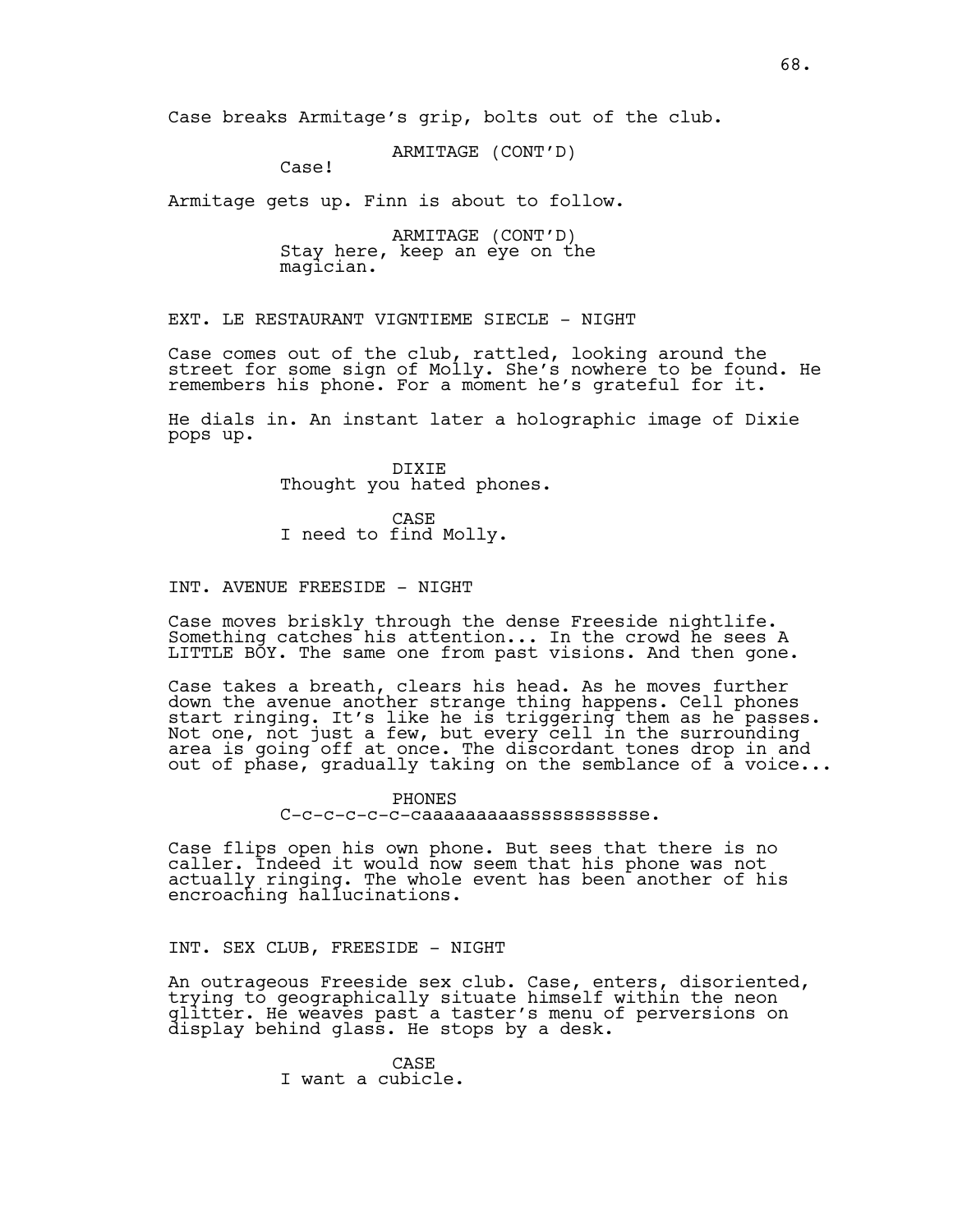INT. HALLWAY, SEX CLUB - NIGHT

Case moves down a dimly lit hallway, carnal sounds echo from all sides. He passes an open door, inside a girl sits up in bed, says something in German. Her eyes are soft and unblinking. Autopilot, a neural cutout.

Case keeps moving, stops at a specific room. Knocks. No response. He presses his ear to it when all at once the door BURSTS OPEN, sending him back against the far wall.

Molly's on top of him razors extended, quivering centimeters before his wide eyes.

> MOLLY<sub>N</sub> Jesus. ...Case?

INT. CUBICLE, SEX CLUB - NIGHT

Molly helps Case into the room and drops him on the bed. He's had the breath knocked out of him.

> MOLLY Breathe in. Count. One, two, three, four. Hold it, now count again.

CASE You kicked me...

MOLLY Shoulda been lower. Need some quiet time.

CASE

MOLLY ...Place I used to work was just like this one.

Molly lights a cigarette, eyes Case.

Here?

MOLLY (CONT'D) Sometimes we're moths drawn to the flame. Know what I'm sayin'?

CASE You're talking about *that night*?

MOLLY ...You saw it? Through simstim?

CASE Just flashes. Memories are like that. The strong ones bleed though. (MORE)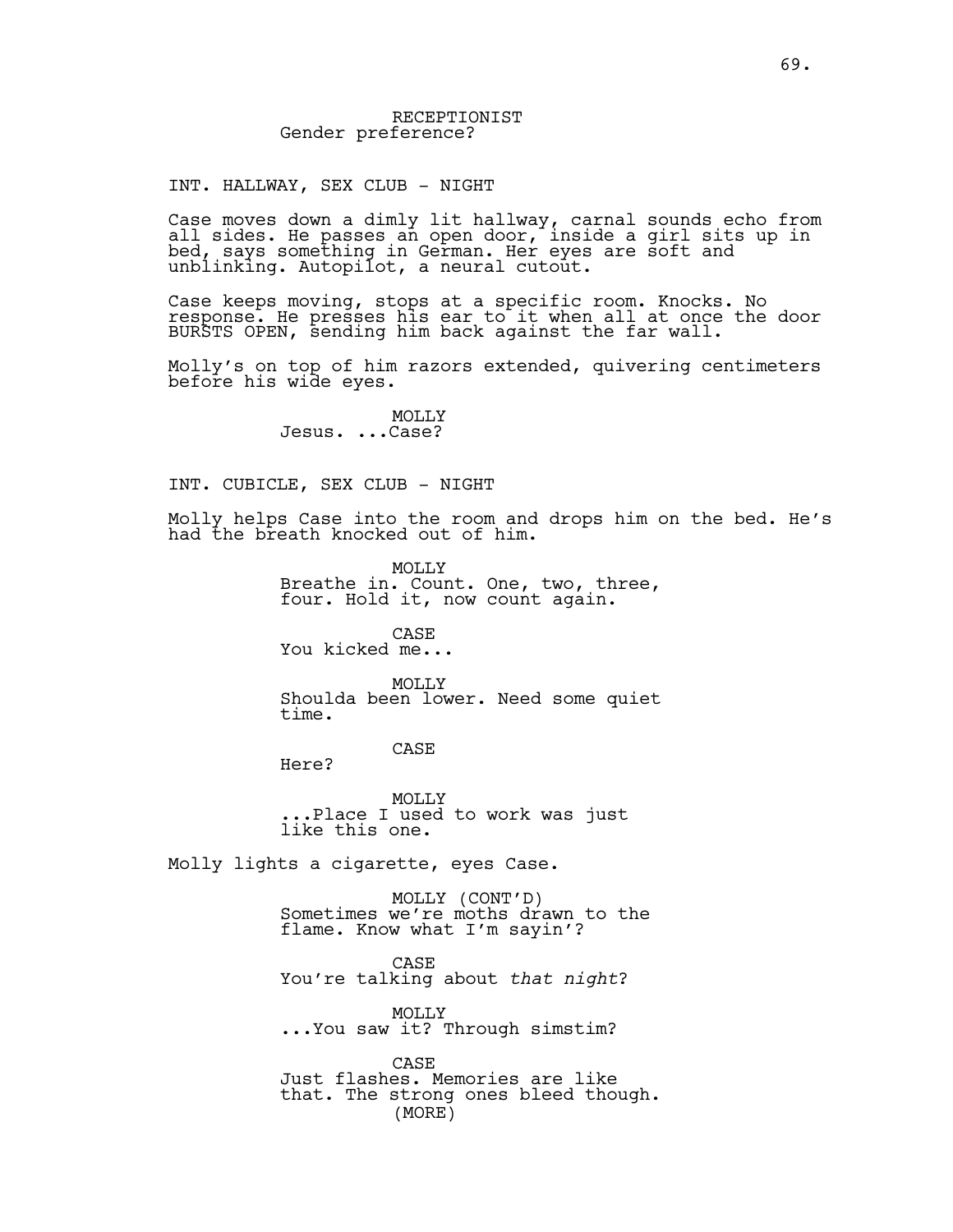I couldn't see clearly. Just enough to know how much it hurt. CASE (CONT'D)

Molly nods.

MOLLY There's a reason they called us meat puppets.

She takes a breath, shivers a little. Then up come the emotional walls. She's back to being cool Molly.

> MOLLY (CONT'D)<br>I wonder how Armitage and Riviera knew?

CASE Wintermute. It knows everything. Or just about.

#### MOLLY

*It?*

CASE Wintermute's AI. That's who Armitage is working for.

MOLLY AI's behind this? What would an AI want to score?

CASE It doesn't. This isn't a heist, it's a hit. Wintermute wants to kill another AI called Rio.

MOLLY How'd it get past the Turing Police?

CASE Wintermute went rogue when Armitage stole it from the Russian military mainframe.

MOLLY

Screaming Fist.

Case nods.

CASE Rio's mainframe must be on Freeside.

As Case speaks, we focus on the phone Armitage gave him. It's awake and recording...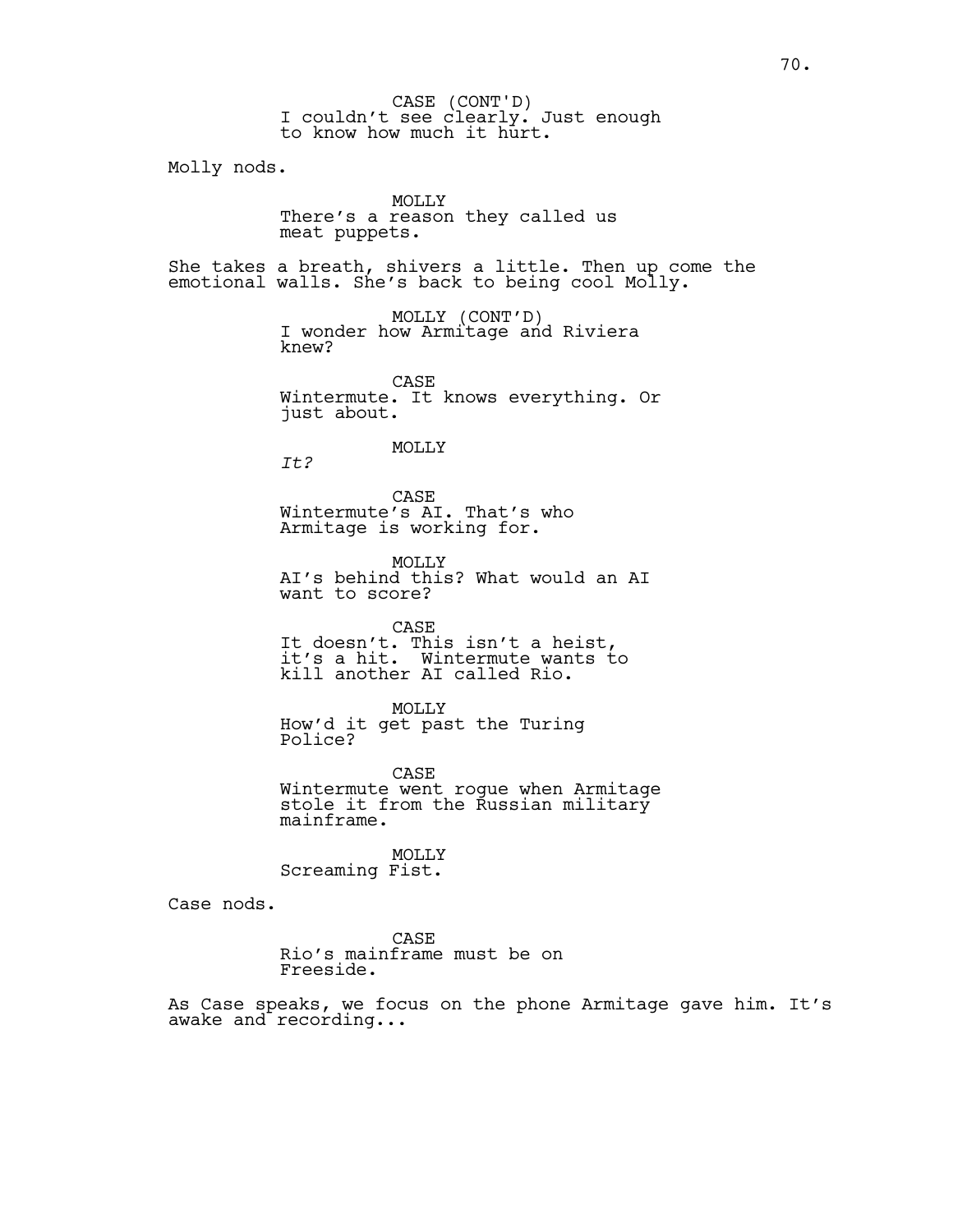#### EXT. STRAYLIGHT AVENUE - NIGHT

Armitage walks along the street, listening to every word, tracking the signal from Case's phone.

> CASE<br>(on phone) ...All the big AI's are in space now. It's the only way to generate enough power and keep the hardware cool. That's why that bastard, Armitage brought me here.

Armitage approaches the sex club, his rage reaching a boiling point.

INT. CUBICLE, SEX CLUB - NIGHT

Case and Molly continue their conversation completely unaware that they are being monitored.

> MOLLY What, so you can stick screwdriver into its hard drive?

CASE If only it were that easy. It's all about speed. Closer I am to the mainframe, the less delay. If I tried to beat Rio from Earth, time it takes to send a signal to Freeside and back, Rio would have my brain for breakfast.

MOLLY And if you win, then what?

CASE

Wintermute kills Rio and it gets to be the smartest thing on the planet. ...Top grade AI operating without inhibitors could do some very scary shit.

MOLLY Like end of the world shit?

CASE

Maybe.

MOLLY So, what do we do?

CASE

No idea.

She regards him for a moment.

MOLLY

Come here.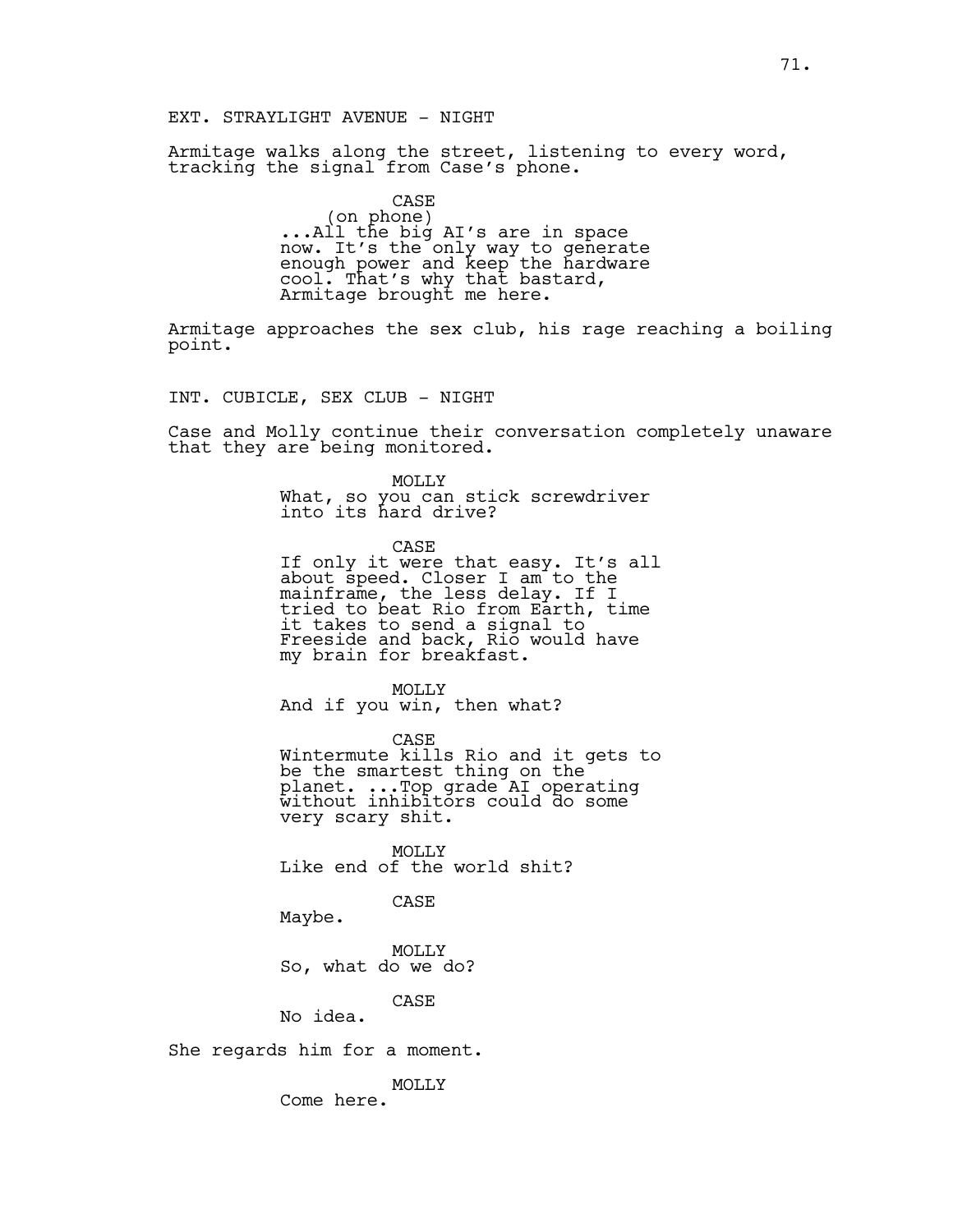Case is nervous. Not quite understanding what she's getting at.

CASE

Why?

MOLLY 'Cause we might not get another chance.

She leans into him.

MOLLY (CONT'D)<br>Try not to smudge the lenses.

WHAM! The door BURSTS open. Armitage is there. Gun raised. Point blank. He's got them dead to rights.

> ARMITAGE I'll do a lot more than that.

Armitage waves Molly away from Case.

ARMITAGE (CONT'D) I shoulda seen this coming from a mile away.

He's becoming twitchy. We sense he is on the edge of cracking from some unseen pressure. He zeroes in on Case.

> ARMITAGE (CONT'D)<br>I fought along side your type in the war, Case. The kind that bets against the team. Those people cost lives. Sometimes I think it would have been better to put them down before anybody got hurt.

Molly's nails extrude slowly, quietly, ready for violence. Then...

> FINN (over Armitage's com-link) Boss, you there?

Armitage hesitates.

FINN (CONT'D)<br>(over Armitage's com-link)<br>Can you hear me?... Riviera's in. They're taking the bait.

INT. LE RESTAURANT VIGNTIEME CIECLE, FREESIDE - NIGHT The show is over. Finn watches from a discrete distance as L3J talks to Riviera.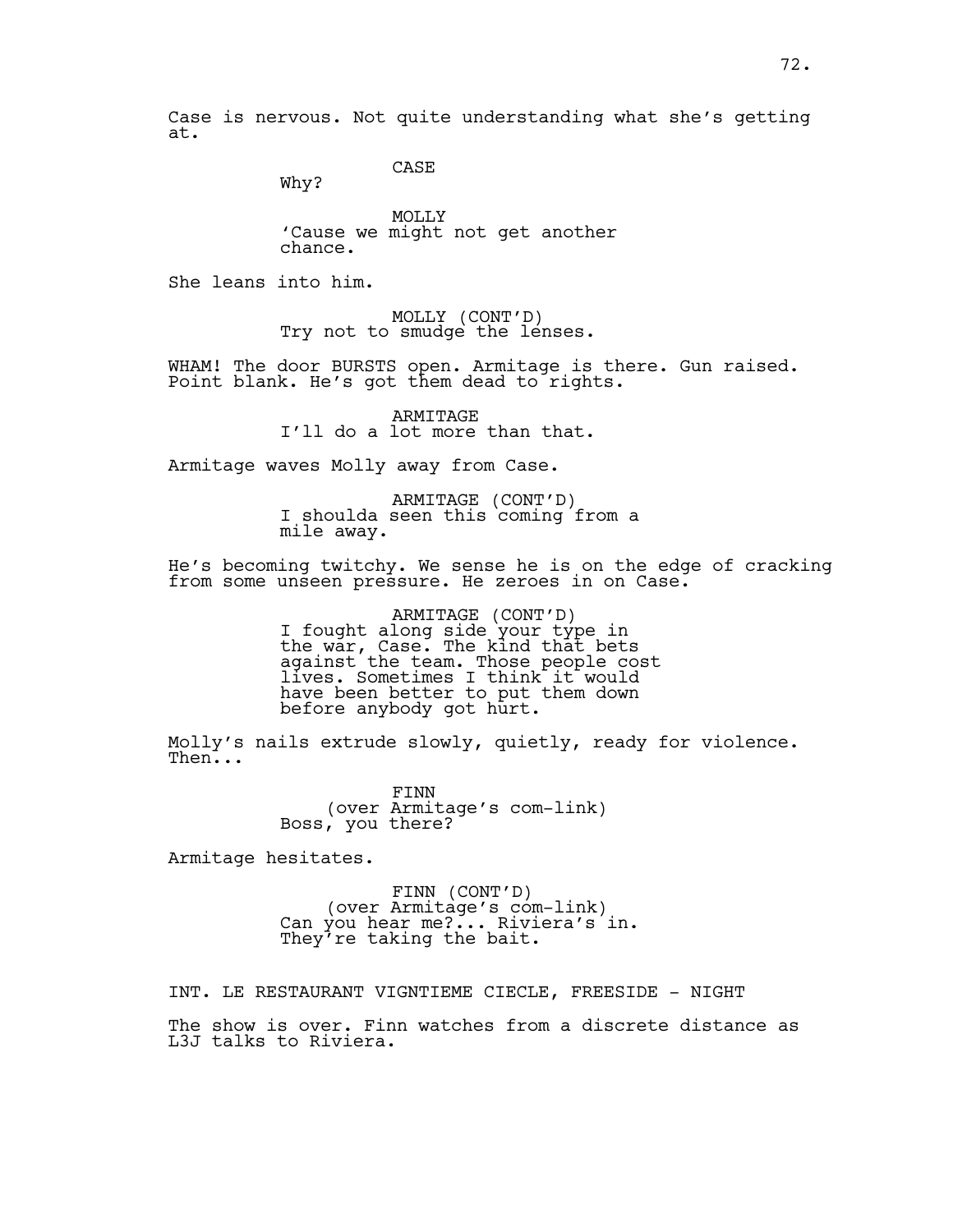FINN<br>(speaking into com-link) You were right. L3J digs the weird shit..

INT. CUBICLE, SEX CLUB - NIGHT

FINN<br>(on com-link) ...Everything's working.

Armitage listens to Finn, gun still aimed at Case.

CASE Go ahead and shoot. That's what's gonna happen to me when this is all over anyway, isn't it?

An inner conflict seems to be playing behind Armitage's eyes.

ARMITAGE I'll do right by you. God help you if you don't.<br>(speaking into com-link)<br>Finn, rendez-vous at the hotel suite in ten.

The twitching subsides. Armitage pulls himself back from the edge, wipes a line of sweat from his temple. Finally, drops the gun.

> ARMITAGE (CONT'D)<br>This run will happen. And it will happen my way.

Molly eyes Armitage. Eyes Case. Then lets her nails silently retract beneath her fingertips.

INT. HOTEL ROOM - NIGHT

Armitage hands the Sendai to Case who sits on the floor, legs crossed in meditative pose but he's anything but relaxed. Finn finishes attaching sensors to his body.

> FINN Riviera's in Straylight. Molly's standing by. Once he lets her in, she'll get what we're looking for and give it to you.

CASE And what's that?

ARMITAGE A word. Only Lord Ashpool knows it. It's the code that gives us access to Rio.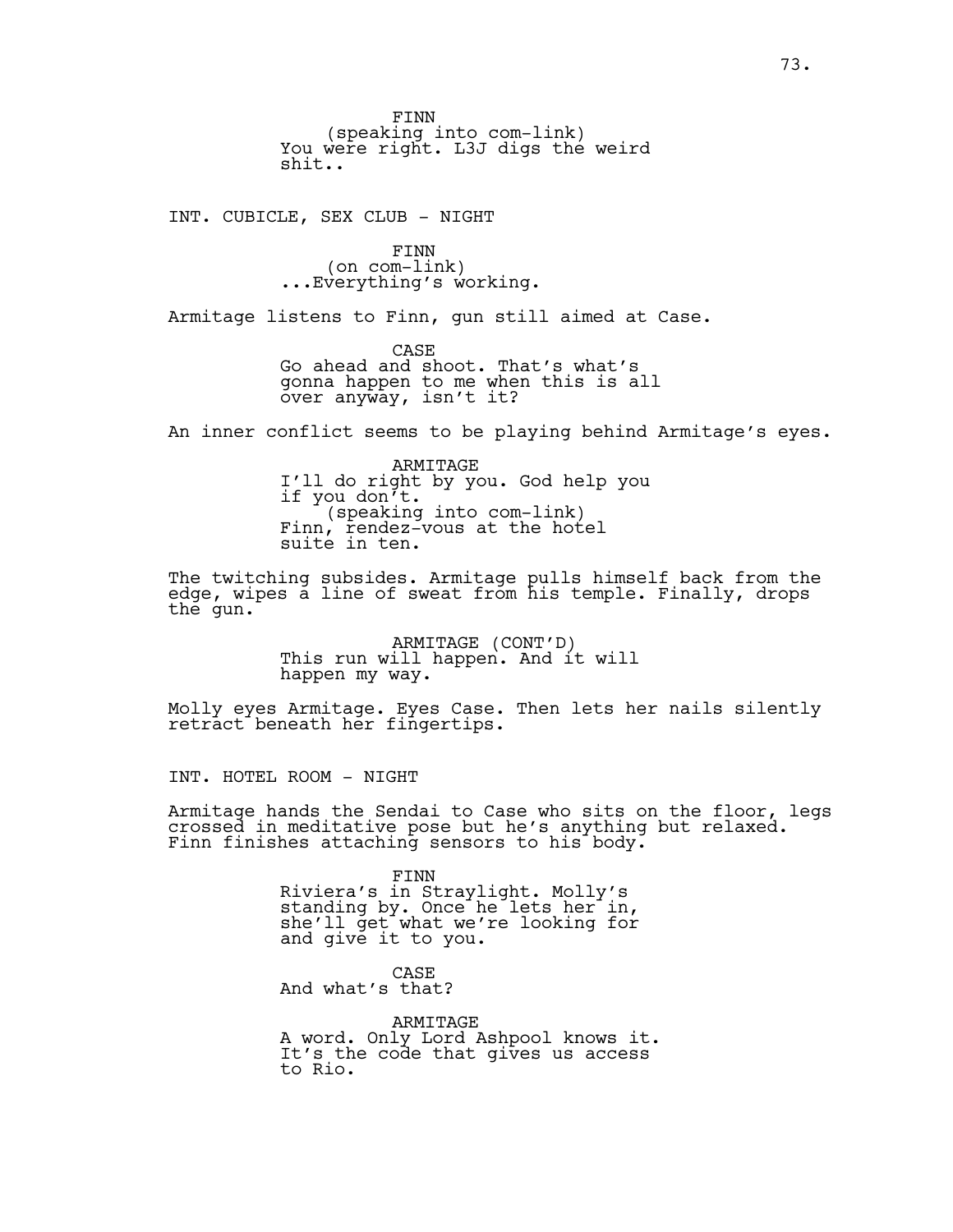CASE And then you expect me to pull the plug?

ARMITAGE That's the idea.

CASE Listen, I don't know if this is even possible. No one's shut down a top level AI from the inside before.

ARMITAGE Wintermute will help. Just drill your way in there.

CASE You make it sound so easy.

Case opens up the Sendai and jacks in.

*C-SPACE*

*An explosion of light and color. Case breathes a sigh of relief. Good to be back.*

> *DIXIE So what's the score?*

*Dixie is waiting for him.* 

*CASE We gotta crack an AI.*

*DIXIE Impossible. There isn't an ICEbreaker around that can penetrate 'em.*

*CASE There might be one. Kuang Grade Mark Eleven penetration program. We went after it together in Memphis.*

*DIXIE Why don't I remember that?*

*CASE Because you died trying to get it.*

*DIXIE Makes sense. You got the coordinates?*

*CASE Just try and keep up, old man.*

*The universe contorts gracefully, breaking down and reforming as Case and Dixie arrive at the CHINESE DRAGON ICON, deep in the heart of the TA Mainframe.*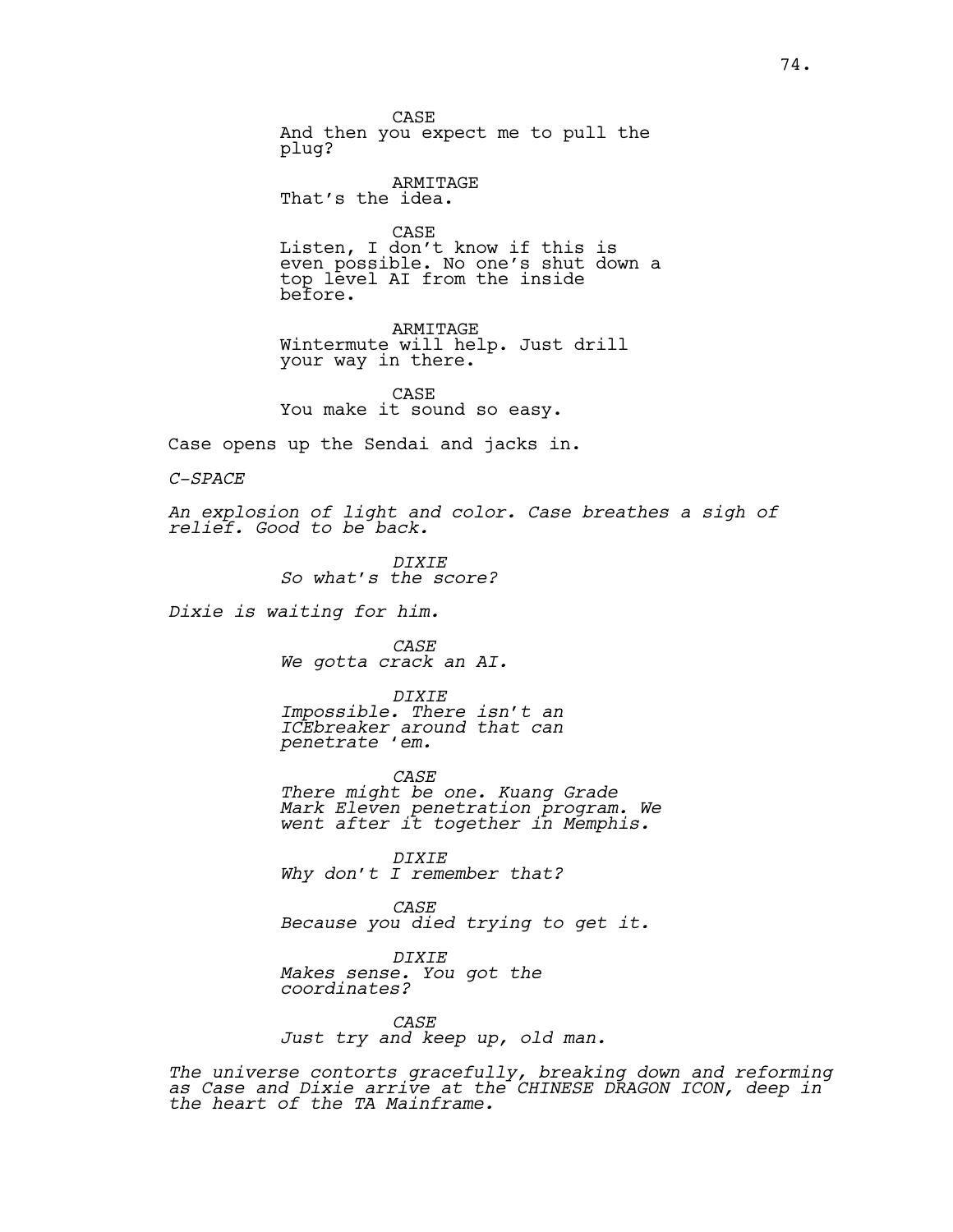*DIXIE This is where I kicked it?*

*CASE*

*Yeah.*

*DIXIE Not very auspicious. ...What's gonna make the difference this time?*

*CASE Let me put it this way, you weren't the only thing I brought back from Sense/Net.*

*DIXIE I did teach you well, didn't I?*

### EXT. STRAYLIGHT - NIGHT

Molly on the outskirts of Straylight. She's in a no-man's land between the Villa and the rest of Freeside. She locks and loads, a nearly fetishistic ritual. Armitage comes through on comlink.

> ARMITAGE (on comlink) Any word from Riviera?

### MOLLY

Nothing.

ARMITAGE<br>(on comlink) He's been inside for hours. Won't answer my calls.

MOLLY Big surprise. I'm going in anyway.

ARMITAGE<br>(on comlink) Hold your position a little longer.

MOLLY

You boys worked me over pretty good at the club. That was a mean trick. And now I'm ready to pop. I do this now or not at all.

Molly zips into her camosuit.

INT. HOTEL ROOM - NIGHT

Armitage shouts into the comlink.

ARMITAGE Stand down. Do you hear me?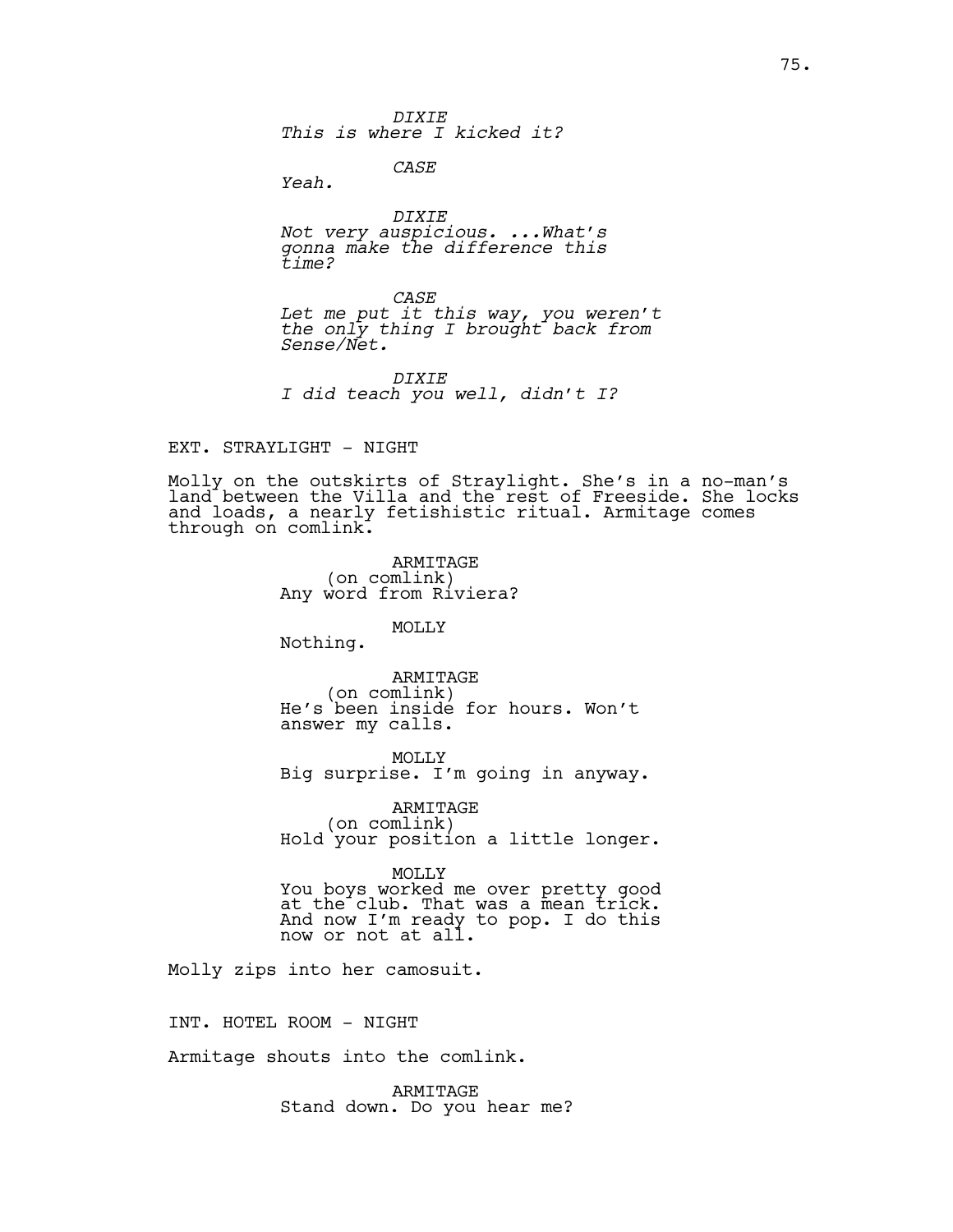No response. Armitage looks to Finn in frustration.

FINN Girl's got balls.

*C-SPACE*

*Case and Dixie are in. They find the Kuang program. But this time Case has the right tools.*

> *CASE Found the entry code on the Sense/Net mainframe.*

*DIXIE How'd you know it was there?*

*CASE Like you said, TA practically owns Sense/Net. Figured it might come in handy.*

*Case's punches the code into the program. Instantly it starts loading.* 

> *ARMITAGE*<br>(*on comlink*) *(on comlink) Case, what the hell you doing?*

*CASE Gone shopping.*

*ARMITAGE<br>(on comlink) (on comlink) Well, I need you to switch to simstim. See what Molly's up to.*

*DIXIE*<br>(to Case) *(to Case) I'll mind the store.*

*Without another word Case flips over to...*

EXT. STRAYLIGHT - NIGHT

MOLLY'S POV: Her implants are lighting up like fireworks. They're detecting traps everywhere. The lead-up to Straylight is totally wired with automated defense systems: electrified trip wire, automated razor sentries, corrosive foam traps. Woe be to the tourist who strays onto Straylight property.  $\;$ 

> MOLLY Case, that you? CASE (O.S.) How'd you guess?

MOLLY Can you help me out with these security systems?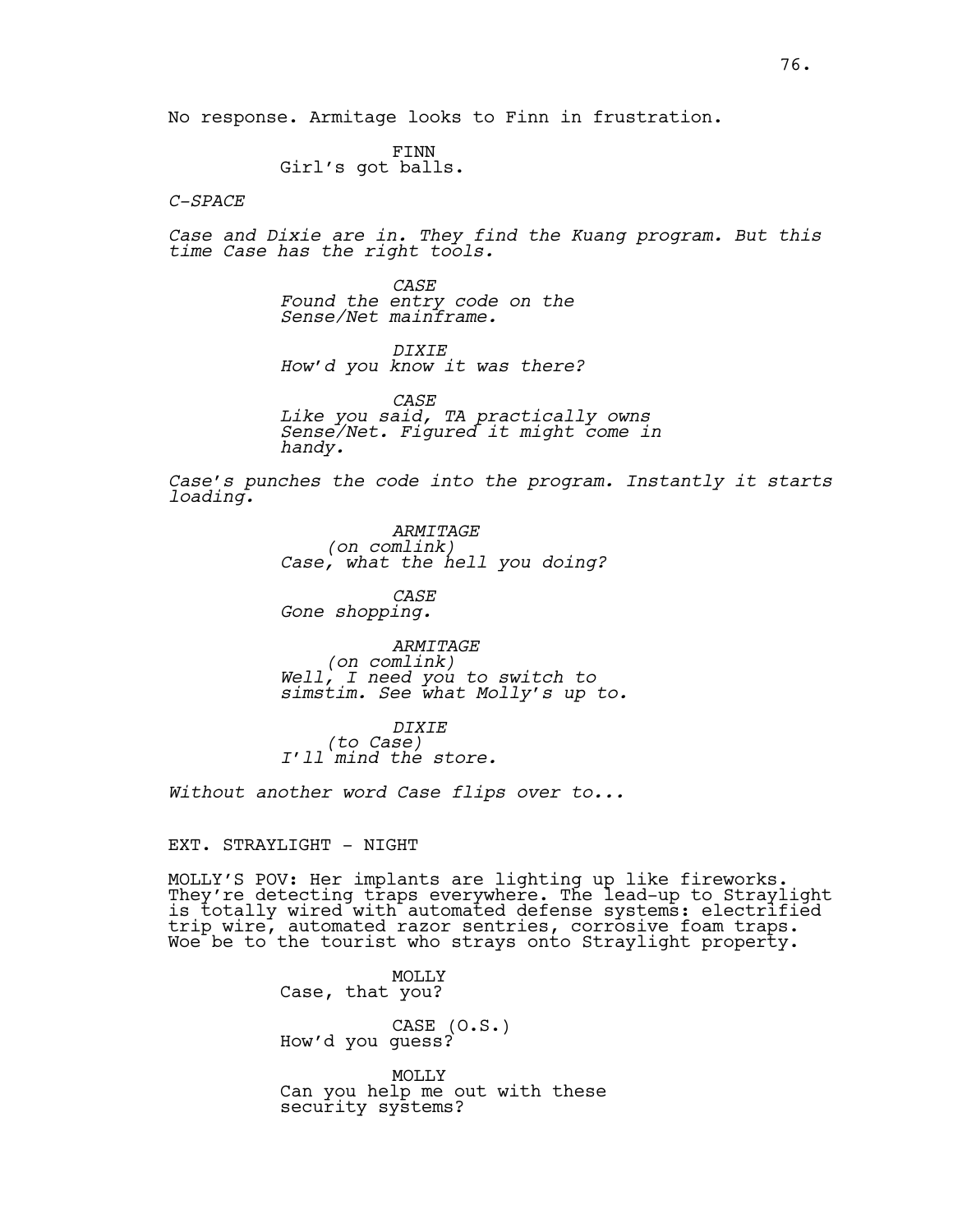CASE (O.S.)<br>Hold on, I got just the thing.

*C-SPACE*

*Case switches back to Dixie. The Kuang is nearly assembled. It's a mean looking construct.* 

> *DIXIE Take it for a spin?*

> > *CASE*

*Gladly.*

*Case enters the construct, or perhaps the more accurate way of describing it is he FUSES with it. It forms an exoskeleton, like a virtual mech suit.* 

> *DIXIE How's it feel.*

*CASE*

*I like it.*

*Case punches in code for Straylight and in a flash he and the Kuang leave Dixie behind, transporting him to...* 

*...THE STRAYLIGHT MAINFRAME: It's heavily fortified.* 

*CASE (CONT'D) All right, let's see what this thing can do.*

*Case dives into the mainframe. WHAM! No need for stealth here. The Kuang crushes anything it comes across. He cuts through the TA ICE like a hot knife through butter. In no time he's into the security array.* 

*CASE (CONT'D) Nice.* 

*The Kuang is pulsing with vectors of energy. This is one mean motherfucking program. Ahead Case can see every sensor and lethal defense system in the compound. And courtesy of Molly's simstim, he can track where she is within it.* 

EXT. STRAYLIGHT - NIGHT

Molly waits impatiently.

CASE<br>(over simstim) (over simstim) Okay, you're good to go. All you gotta worry about is anything carbon based.

### MOLLY

Not a problem.

Molly slips out into the night.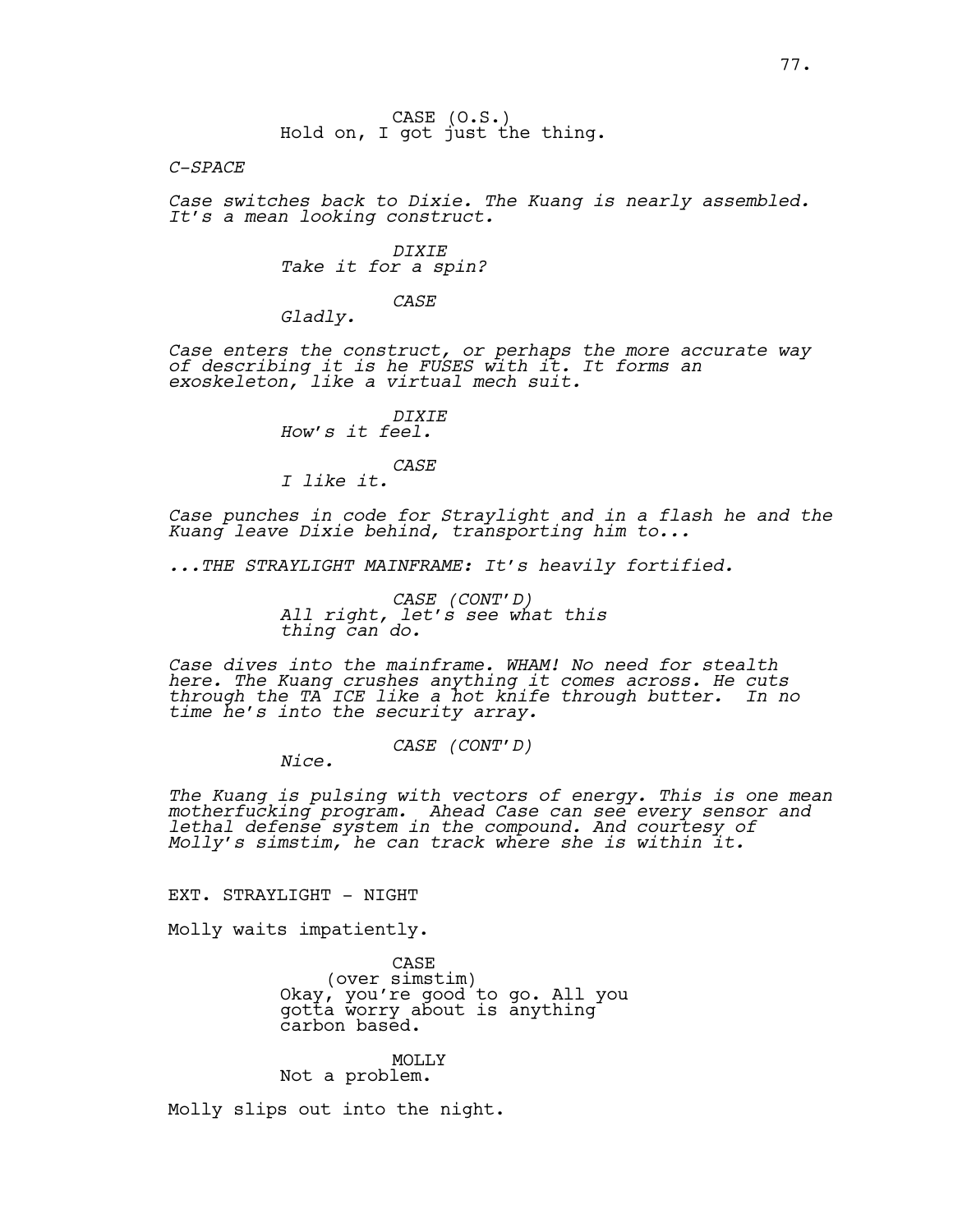*Case is jacked up. He moves in tandem with Molly knocking out anything that could detect or harm her. He's just tearing through it, loving it.*

ON THE VILLA GROUNDS

TWO SECURITY GUARDS stand on patrol. Molly slips past them like a whisper. One of the Guards reacts, did he see something? Nah.

*C-SPACE*

*Case tracks Molly as she nears the entrance to the villa. It looks like MC Escher was the architect, windows and balconies on all surfaces.* 

CLOSE TO THE VILLA

Molly ascends a steep slope, the higher she gets the less effect gravity has on her.

> MOLLY (CONT'D)<br>Case, can you get me through the door?

CASE (over simstim) Watch this.

### *C-SPACE*

*Case breaks into the front door security mechanism. He drives the Kuang through it in a ballet of destruction, killing every bit of ICE in the room.* 

ENTRANCE TO STRAYLIGHT

An iris shaped portal of glass and steel opens in the center of the structure.

> MOLLY That's my boy.

Molly vaults upward in a beautiful spiralling motion that carries her in zero-G through the opening.

### INT. STRAYLIGHT - NIGHT

It's like the interior of a conch shell. Molly literally floats in. She finds herself in a massive atrium. A spiral staircase leads her back to Earth level gravity.

> $MOT.T.Y$ Case, you gotta see this.

*C-SPACE*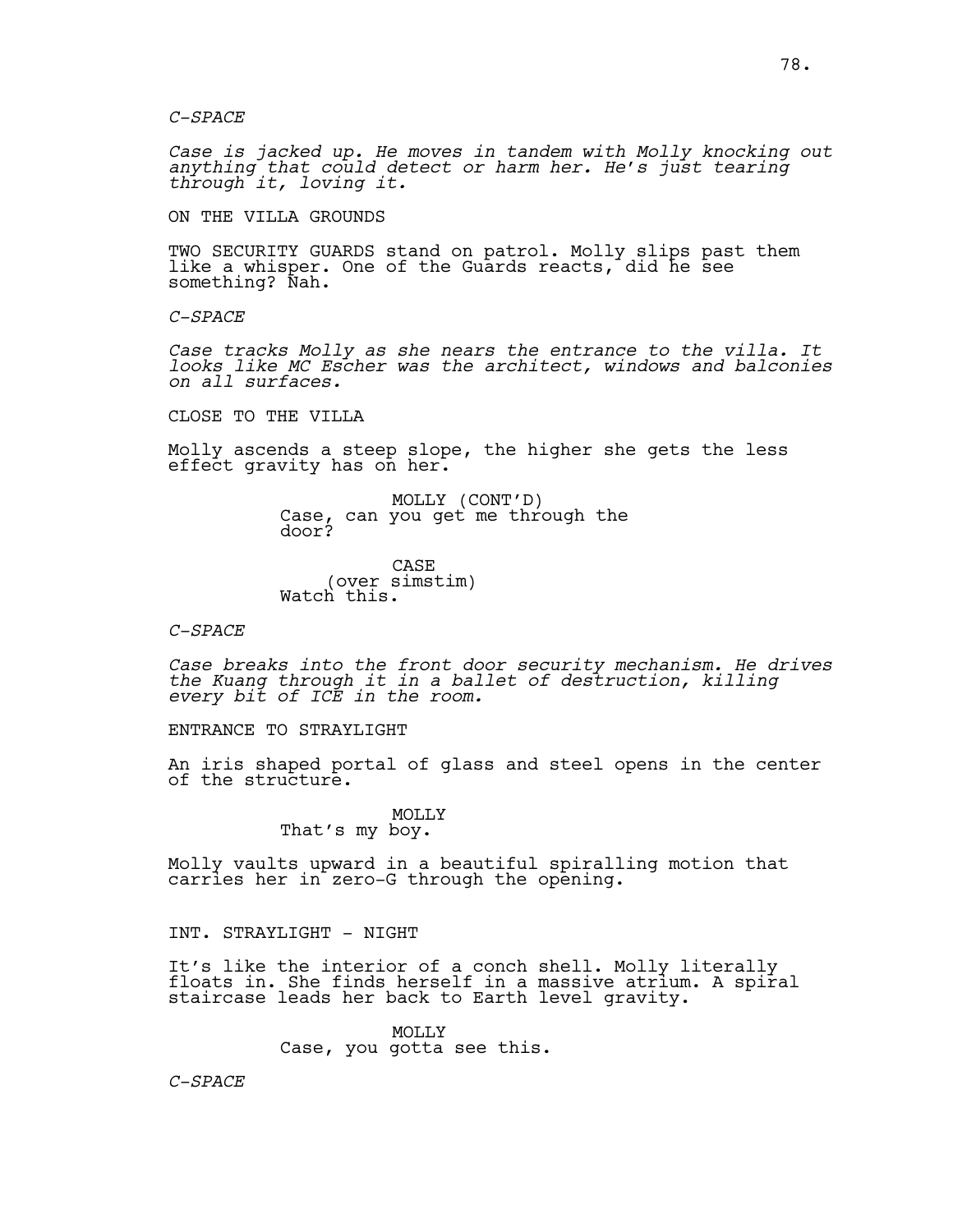### INT. STRAYLIGHT - NIGHT

MOLLY'S POV: The splendor of Straylight is on display for Case. Gravitational anomalies aside, this could be a three hundred year old mansion on Earth. All walls are paneled in wood. Every surface is decorated with classical works of art and priceless antiques.

> MOLLY They build this place or grow it?

> CASE<br>(over simstim) I'm not seeing much in the way of electronic security. Looks like they keep it low tech on the inside.

Molly draws the Fletcher.

MOLLY Why does that make me nervous?

INT. STRAYLIGHT - NIGHT

Molly enters a vast marble pillared corridor lined with statuary busts of the Ashpool line. The marble faces seem to peer down at her.

Movement in the shadows. Maybe. Molly spins around with the Fletcher.

> MOLLY<sub>N</sub> I think someone's in here with me.

CASE<br>(over simstim) Nothing at my end. But that doesn't mean much.

Molly weaves between marble pillars. Nothing. No sign of life whatsoever and all the more eerie for it.

Up ahead is a metal door.

INT. BIOLAB, STRAYLIGHT - NIGHT

The Nineteenth Century gives way to bleeding edge tech as Molly enters a sterile biolab. We've been here before. This is where Lord Ashpool keeps the cloned bodies.

> MOLLY Goddamned rich bastards. They're cloning themselves.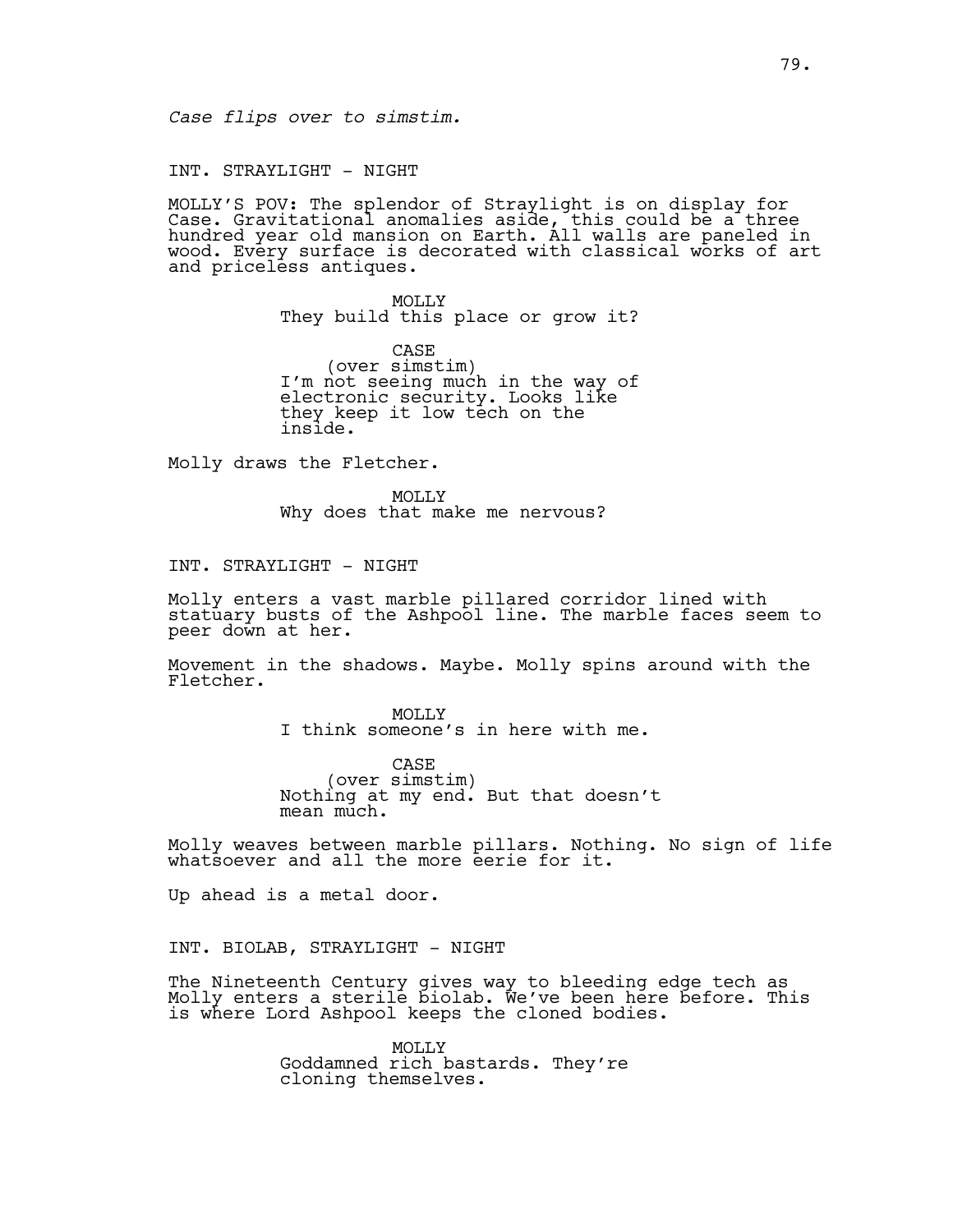She passes a MASSIVE MACHINE assembling a new body, it's like a genetic photocopier, stitching the bones, nerves, organs and musculature in a unimaginably complex array of micromovements.

MOLLY (CONT'D)<br>You seeing this, Case?

Molly moves past glass cannisters containing various Tessier-Ashpools at different stages of growth. We see a fully developed clone of L3J next to LORD ASHPOOL and his wife MARIE-FRANCE. They float in their liquid coffins unconscious but with eyes wide open like wax statues.

Unseen by Molly, something moves behind them.

MOLLY (CONT'D)<br>Case, you there?... (no response) ...Case?

INT. HOTEL ROOM - MORNING

Case is puking on the floor. Someone has wrenched him out of C-Space. He turns, enraged...

> CASE What the fuck...?

He is staring into the faces of THREE STRANGERS. These are the French Turing Agents, the ones who tracked Armitage from the BAMA. Their names are MICHELLE, ROLAND AND PIERRE and they exude an unmistakable air of European sophistication.

> MICHELLE<br>(French accent) Turing. You are under arrest for aiding and abetting a class seven AI.

In one hand, MICHELLE has a Walther pistol with an integral silencer, in the other, she holds Case's squirming Sendai. She drops it on the floor and CRUSHES it under a high heeled boot.

MICHELLE (CONT'D) *S'il vous plait.*

She indicates that he should join Armitage and Finn, who stand in the corner with hands on heads.

INT. SLEEPING QUARTERS, STRAYLIGHT - NIGHT

Molly passes empty bedrooms. One of them is a child's. It looks like something from the Victorian era, dolls and antique toys stacked on a lace canopied bed. Movement. Lightening quick she swings the Fletcher.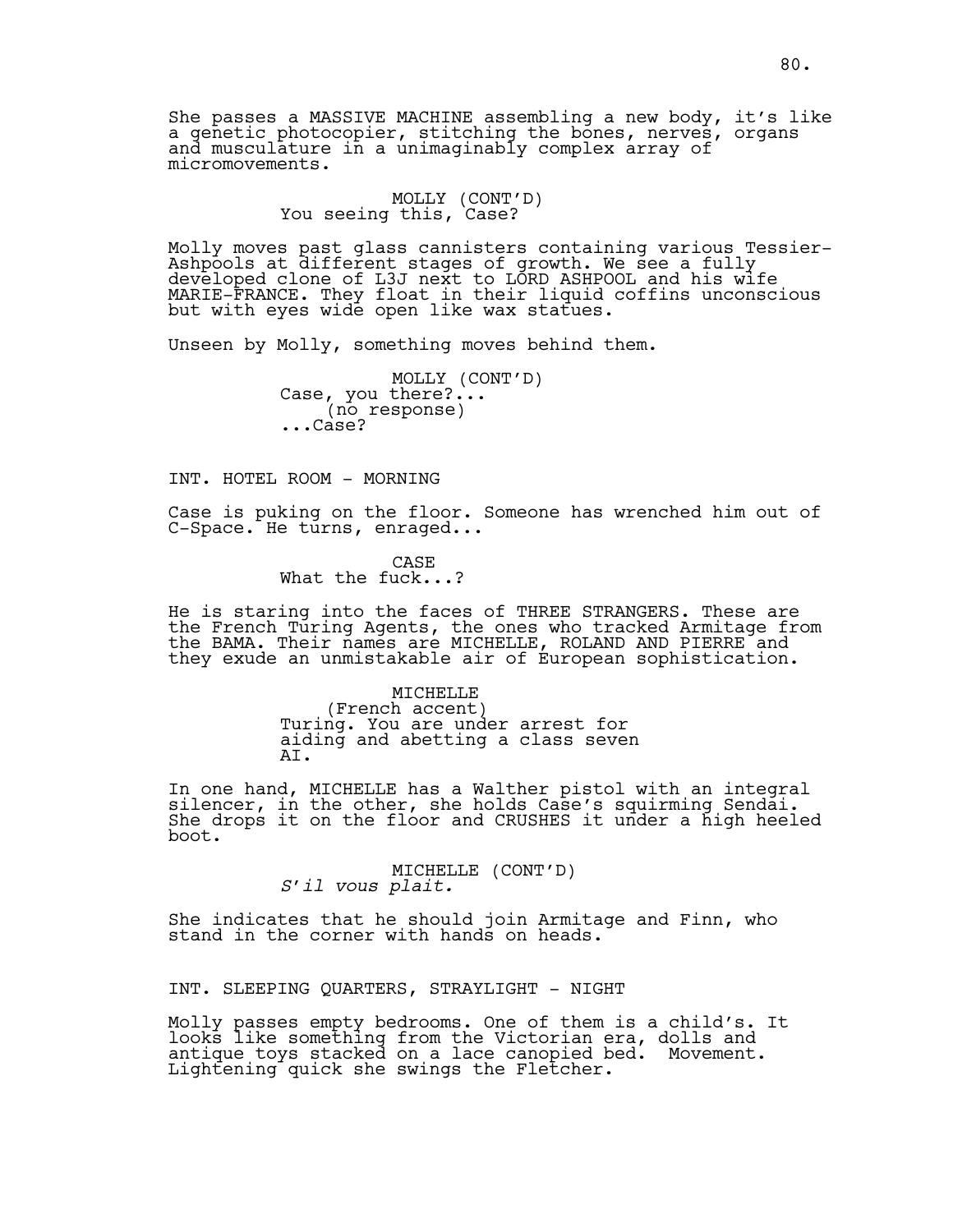It's L3J. Molly has woken her. She stares back at Molly through wide eyes. A shared moment between them. And then...

### L3J

### Behind you.

Molly turns just as a STAINLESS STEEL ARROW shoots through the air and punctures her leg.

Molly leaps and rolls as another arrow goes sailing overhead. But she doesn't get far because the arrow in her leg is attached to wire, which goes taut and sends her crashing to the floor.

A flash of movement, a black shape. She fires the Fletcher, blowing out a chunk of wall.

Another arrow skewers her gun hand, sending the Fletcher flying. This one also wired. She finds herself pulled in opposing directions.

CLICK. Her nails come out and she cuts herself free. But she is in extreme pain and before she has time to recover the black clad figure is on her. It's HIDEO. He throws a furious combination of kicks and punches that send her into the wall. She manages to land a few defensive shots, but he gets one last one in that CRACKS her left lens, knocking her unconscious.

INT. HOTEL ROOM, FREESIDE - NIGHT

Case, Armitage and Finn are standing, backs to the wall, hands on heads.

> MICHELLE Tell us where is Kolodny?

ARMITAGE I don't know what you're talking about?

CASE She means Molly.

ROLAND<br>(to Case) Should we assume that she and Riviera have begun your operation to penetrate the TA mainframe?

CASE Look man, I'm not exactly here of my own free will. Nobody tells me jack.

MICHELLE Do not pretend you are innocent, Monsieur Case. You know precisely what kind of threat Wintermute poses to humanity.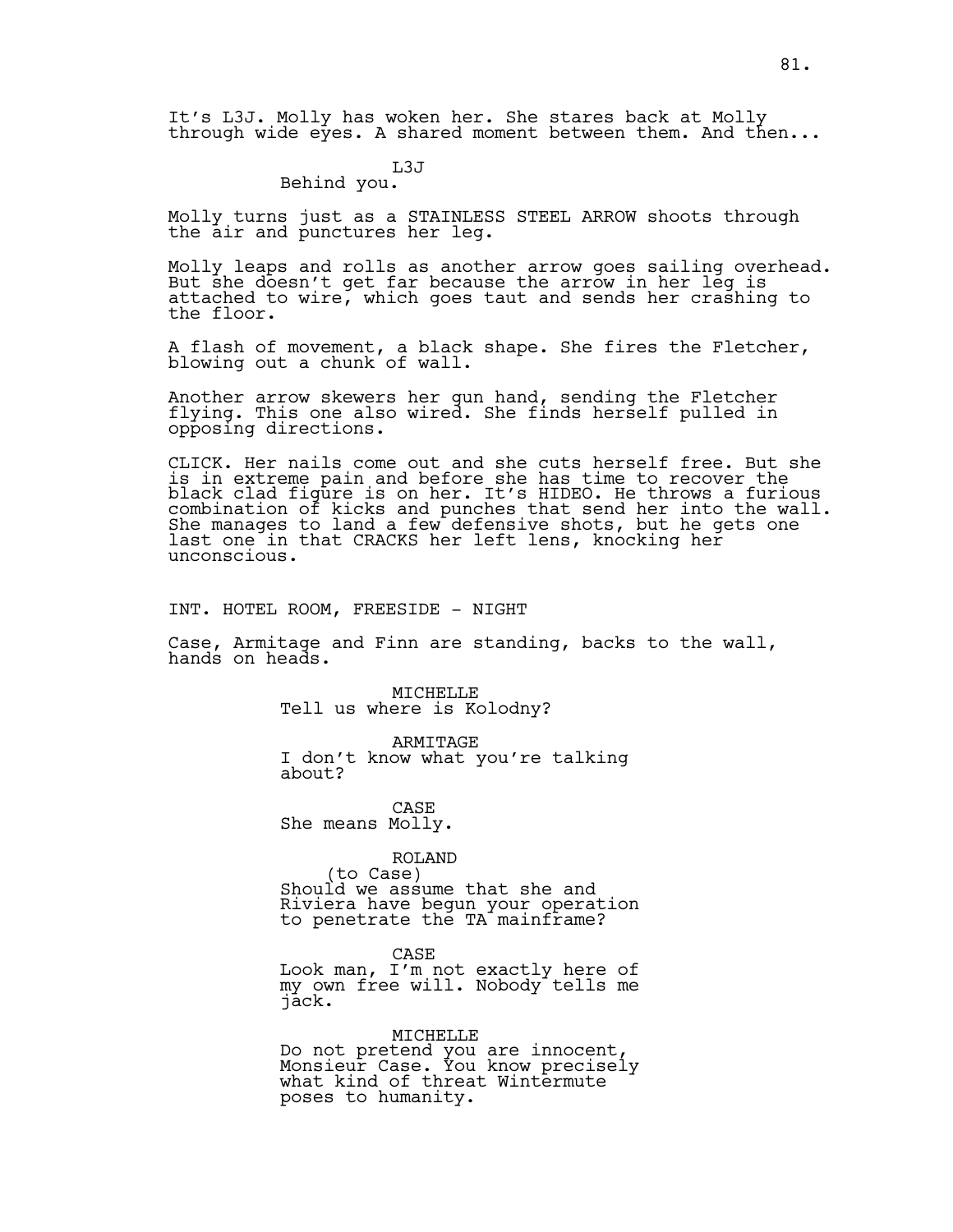FINN<br>(to Case) You don't have to answer them. This is bullshit. New Delhi Protocol grants Turing supervision over AI in fifty six territories. On Earth. (to Roland) You guys don't have any You guys don't have any<br>jurisdiction up here. If you did there'd be Freeside security in the room. I know my rights. You can't extradite us. You can't do--

FFFT. A single bullet blows the Finn's head off. Case jumps back, horrified. Armitage remains stoic, but we can sense the fissures forming under the surface.

> ROLAND We are very comfortable operating in situations of legal ambiguity.

Michelle angles her Walther at Case.

MICHELLE You have made a pact with a demon. Tell me, what kind of man betrays his own species?

CASE My species hasn't exactly done me any favors, sister.

MICHELLE And you, Corto?

ARMITAGE Name's Armitage.

ROLAND That is your alias. Again you see, there is no point lying to us. We traced your records back to your discharge from the VA hospital in Helsinki. We know that you stole Wintermute from the Russians. You are Colonel John Corto.

She holds up a holo ID of Corto on her hand display set. Armitage looks at it with genuine bewilderment.

> ARMITAGE That's a fake.

Michelle waves her Walther.

MICHELLE We have a ship standing by. We will take you there and then you will help us find Kolodny and Riviera.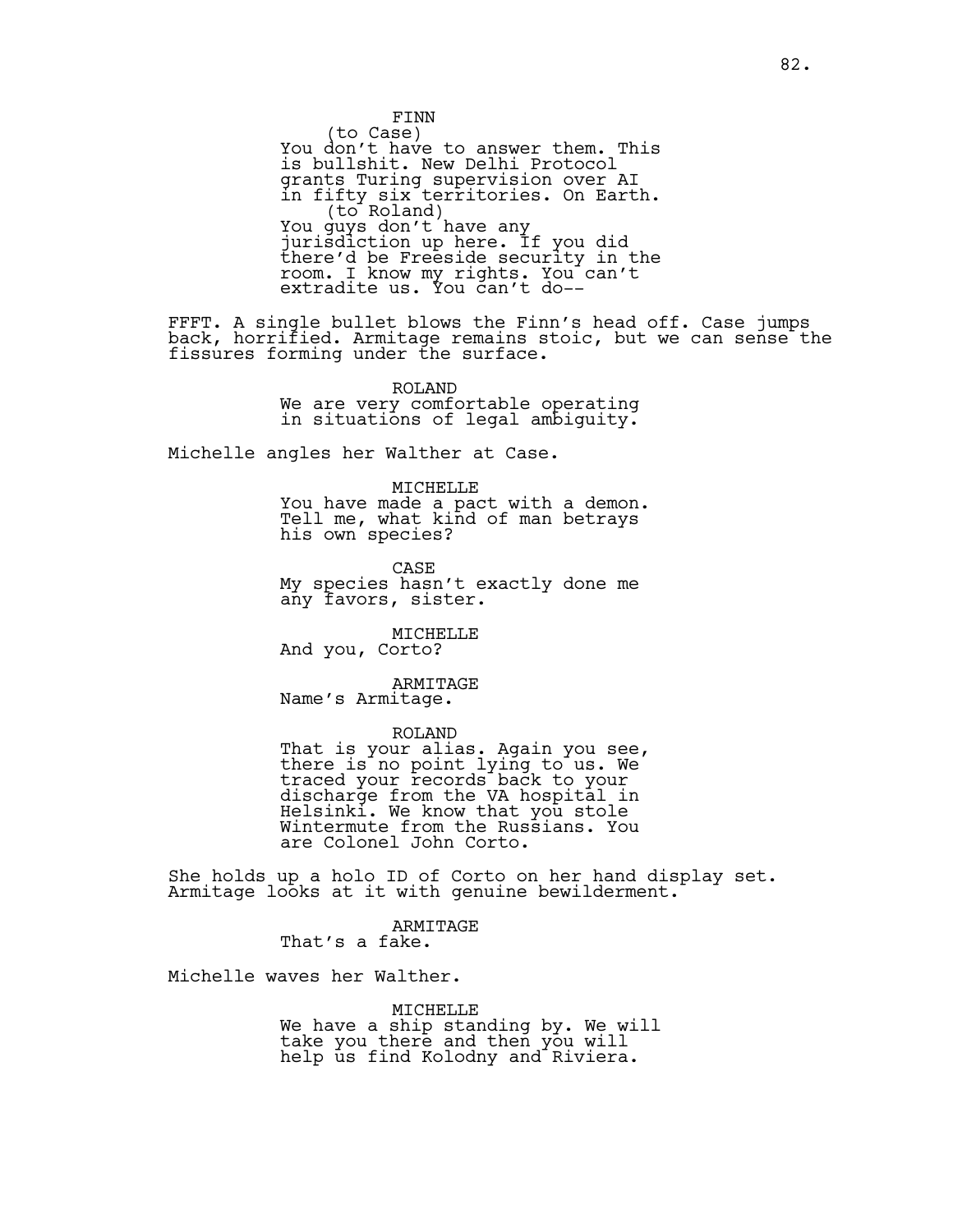EXT. RUE JULES VERNE, FREESIDE - MORNING

Case and Armitage are ushered through the morning traffic of tourists and Freeside staff. The Turing Agents are right behind them, guns hidden under their coats. Case looks around for Freeside Security, for anyone who might help, but they are lost in the morning rush.

Armitage whispers to Case.

ARMITAGE

On my mark...

Case looks to Armitage horrified as...

ARMITAGE (CONT'D)

Now!

Armitage drops down and shoulder-checks Roland in the stomach, pushing him into Michelle. Her Walther goes off, hitting A TOURIST. SCREAMS and panic. Armitage takes advantage of the chaos and disappears into the crowd. Case has no choice but to follow.

The Turing Agents take off after them.

EXT. PARK, FREESIDE - MORNING

Armitage and Case running for their lives. The Turing Police right behind. They break into a carefully manicured park full of topiary art where DROID GARDENERS trim hedges into geometric shapes.

Armitage and Case duck into a HEDGE MAZE.

IN THE MAZE

Case and Armitage run madly, breathlessly, no clear direction.

> CASE What the hell are you doing? They're going to kill us.

ARMITAGE Basic flanking maneuver. We'll get behind them.

CASE Get behind them? I'm getting the hell outta here.

Case jumps through a hedge disappearing from sight.

ARMITAGE Case, you son of bitch, come back!

FFFFT! Armitage is grazed in the shoulder. Behind him, Roland.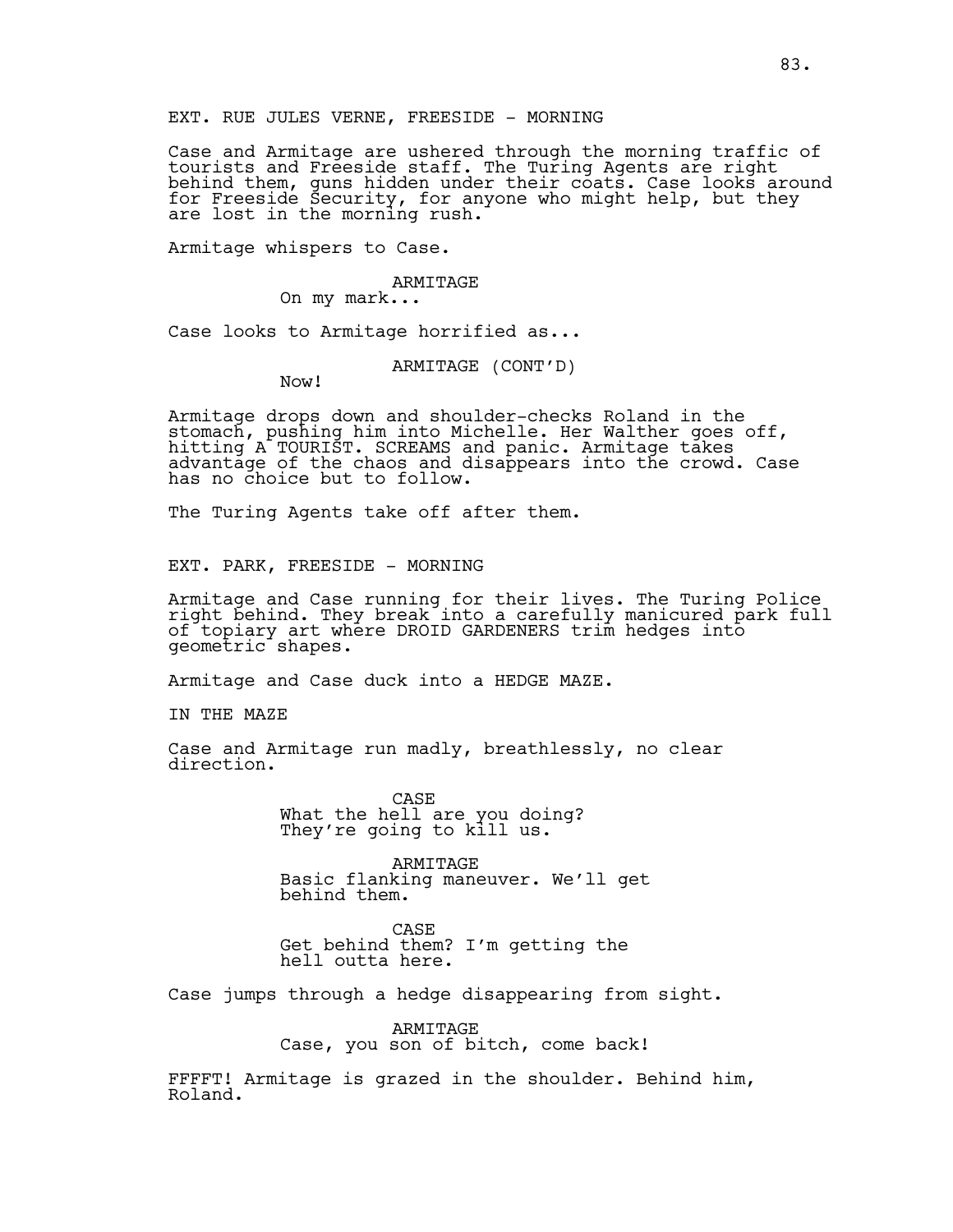He's about to take another shot but Armitage is a bull. He plows into the agent, taking him down and SNAPPING his neck.

Meanwhile Case has managed to get himself lost somewhere else in the maze. He turns a corner right into the hands of Michelle and Pierre. He raises his hands in surrender. But it doesn't look like they want to take him prisoner anymore.

### MICHELLE

*Desole.*

Suddenly and without explanation, the top of Michelle's head flies off. Pierre turns in time to see TWO GARDENING DROIDS with microfine shearing wire descending on him. Blood slathers the green as he is sliced to pieces.

Then without pause the droids go back to trimming the hedge.

Case is left in shock, surrounded by bespattered Turing Agent body parts. He nearly has a heart attack when Armitage comes up behind him and grabs his arm. One word of explanation.

### ARMITAGE

Wintermute.

INT. FREESIDE PORT - DAY

Armitage leads Case past docking stations, eyes flitting about for security. They're being watched. Cameras everywhere. He tries to staunch his gunshot wound under a rolled up jacket.

> CASE I didn't think AI could kill humans. I thought they were hardwired.

ARMITAGE Wintermute's special. You should know that by now.

From the distance the sound of SIRENS. A cart of FREESIDE SECURITY is headed straight for them. Armitage takes off at a sprint. Case is not far behind.

INT. MARCUS GARVEY - DAY

Maelcum reclines in the G-web listening to dub. The headphones are unceremoniously yanked from his ears. A bloody, breathless Armitage hangs over him. Case right behind.

> ARMITAGE Saddle up. We're getting out!

MAELCUM Wha'? ...Garvey fueling.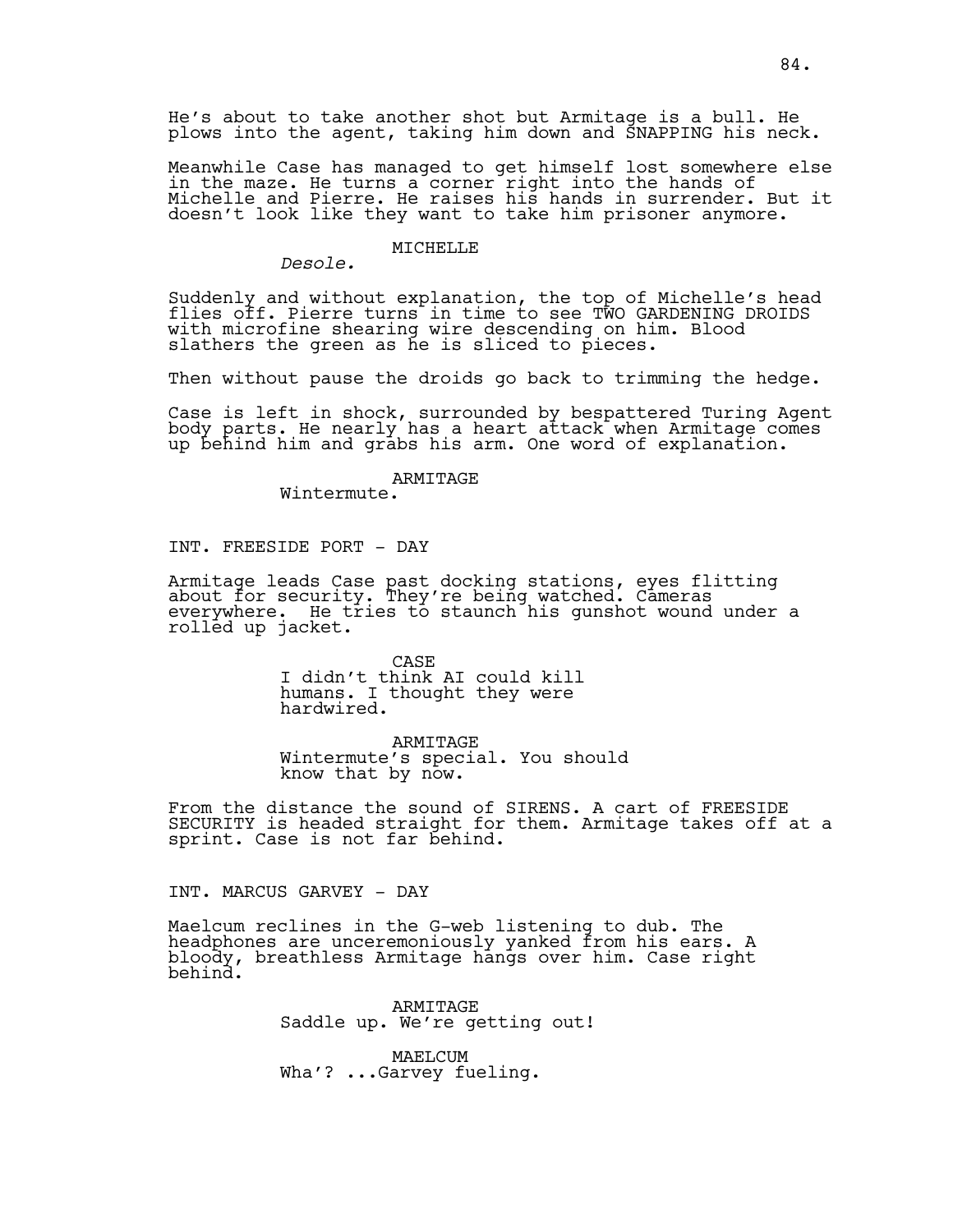### MAELCUM Case, whas bossman talking 'bout?

Armitage goes for the cockpit, fires up the system. Maelcum jumps out of the G-web. We've never seen him move this fast before.

# MAELCUM (CONT'D)<br>Hey! Garvey my boat.

Too late Armitage hits the reverse thrusters. The tug lurches. Everyone's thrown onto the deck.

### EXT. DOCKING BAY, SPACE

The Garvey is just one of many ships linked to Freeside by a tubular umbilicus. Its thrusters engage and it pulls away from the docking bay without the benefit of having been released.

In the vacuum of space, we are treated to the silent spectacle of metal wrenching and ripping away while the fuel lines, which are still locked onto the Garvey, tear and ignite.

### INT. MARCUS GARVEY - DAY

A fantastic explosion rips through the hull. We can hear this one and it's deafening. Armitage, Maelcum and Case are thrown into the air and then magically seem to suspend in space as the Garvey breaks free of Freeside's gravitational pull.

### EXT. FREESIDE, SPACE

The Garvey drops away from Freeside trailing fragments of the umbilicus. Fire extinguishes as the oxygen quickly dissipates.

INT. MARCUS GARVEY - DAY

Inside the bridge, fires still burn but somehow the hull is not breached. Maelcum manages to get hold of a fire extinguisher and douse flames with chemical retardants.

Armitage pilots the Garvey clumsily past the other docked ships, he hits the port side of a maintenance vessel.

> CASE You're going to kill us. Ease up!

ARMITAGE We're going to finish this run.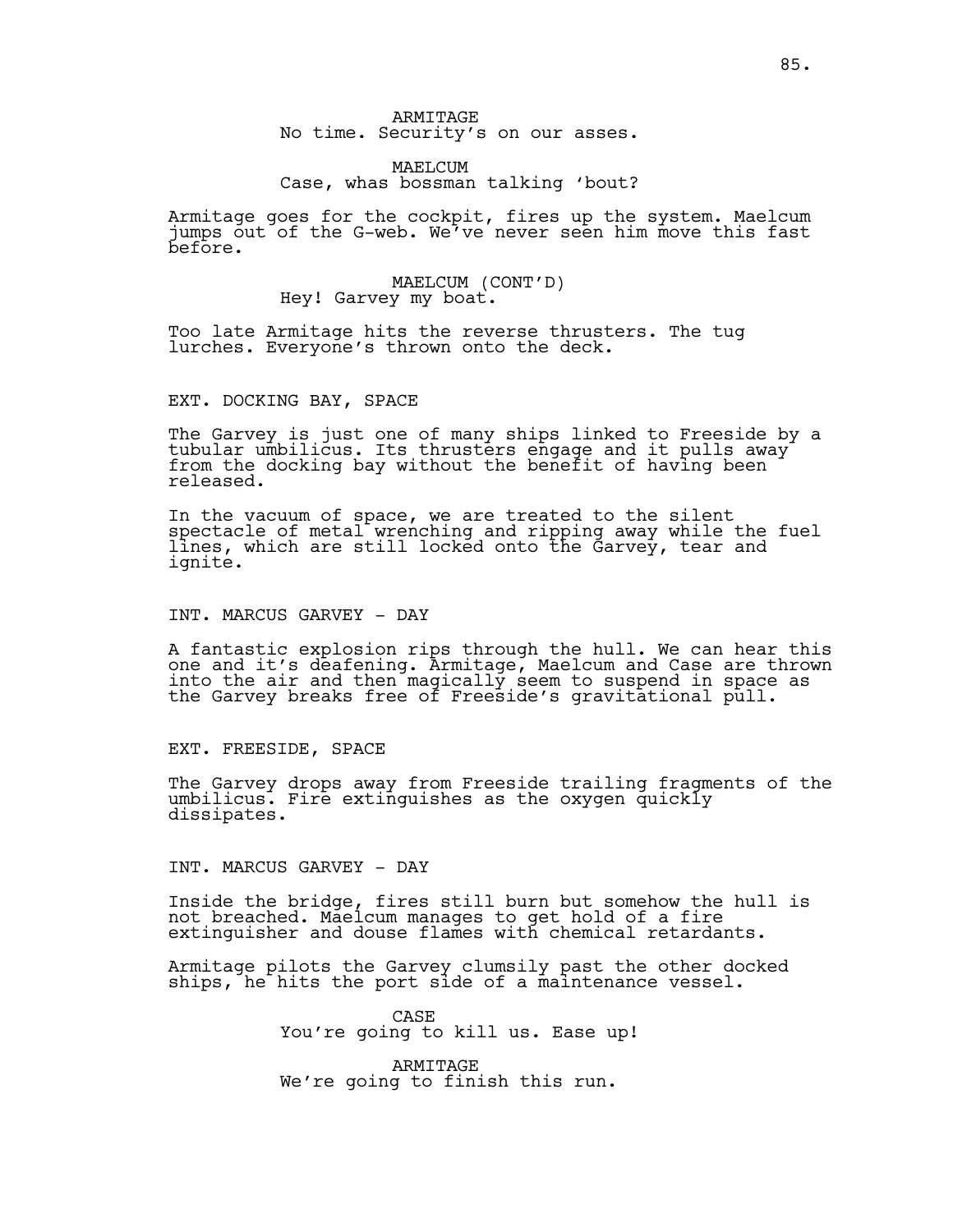### CASE

Maelcum!

Maelcum has squelched the fire and flies over to the two of them. But before he gets there, Armitage has pulled out Roland's Walther.

> ARMITAGE Back off.

MAELCUM You don' wanna be popping that off here, mon.

ARMITAGE Bring this ship around, we're taking it to Straylight.

MAELCUM No way we dock there.

ARMITAGE We'll find a way.

CASE What the hell's Wintermute got on you?

ARMITAGE I said, turn this ship around. Now!

CASE Listen to me. The Turing Police were right. Your name isn't Armitage. You're John Corto.

ARMITAGE Corto is dead.

CASE No, he's not. Wintermute made you its puppet. It got into your head when they dragged you out of Siberia.

ARMITAGE I dragged myself outta there. I completed my mission. Me. Not Corto.

CASE So what happened to him?

ARMITAGE He got left behind.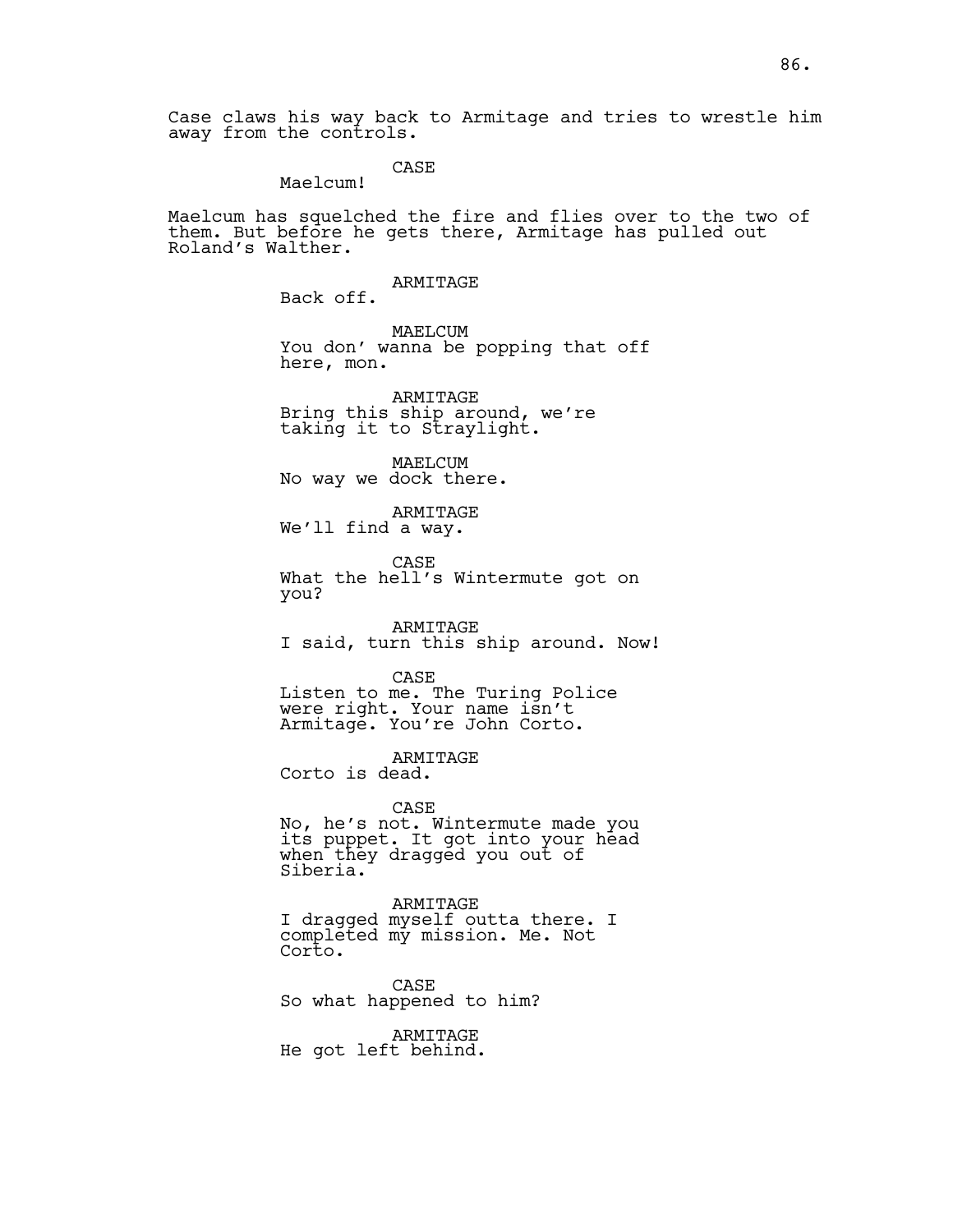No, that's just a story Wintermute made up and implanted in your brain. It never happened. Think about it. You're Special Ops. You guys pull that kind of mind control shit all the time, right?

ARMITAGE<br>(starting to realize) Corto had a family...

CASE You have a family. That's your family. You can go back to them. Forget about Wintermute.

ARMITAGE But the mission...

CASE

Never should have happened in the first place. Come on, man. You can go home. And you can give me the enzyme. The enzyme, remember?

Armitage grabs his wounded shoulder. And digs his finger in. He screams in agony. He's using the physical pain to staunch his mental anguish.

### ARMITAGE

(raving) No. We don't cut and run. Not like those bastards that betrayed Corto!

That's it, Maelcum makes his move. He dives on Armitage. They fight for the gun and it goes off, blowing a three inch hole right through the hull. The Garvey's life-support goes haywire as the ship immediately depressurizes. Air is sucked through the tiny hole with such force that it tears at the fabric of the hull.

Case struggles to get into one of the Sanyo gravity suits as the three inch hole grows into six inches and then twelve. In no time there's a man-sized gap with twinkling stars and the unimaginable void beyond. Anything not battened down goes flying out.

Maelcum, who's already suited and magnetically bonded to the hull, has gone from fighting with Armitage to trying to save his life. He is the only thing keeping Armitage from flying right out of the ship.

Now in the suit, Case fights his way over to them and takes hold of Armitage's other hand.

CASE

Hold on!

The vacuum is too powerful. Armitage's grip loosens. He knows he isn't going to make it.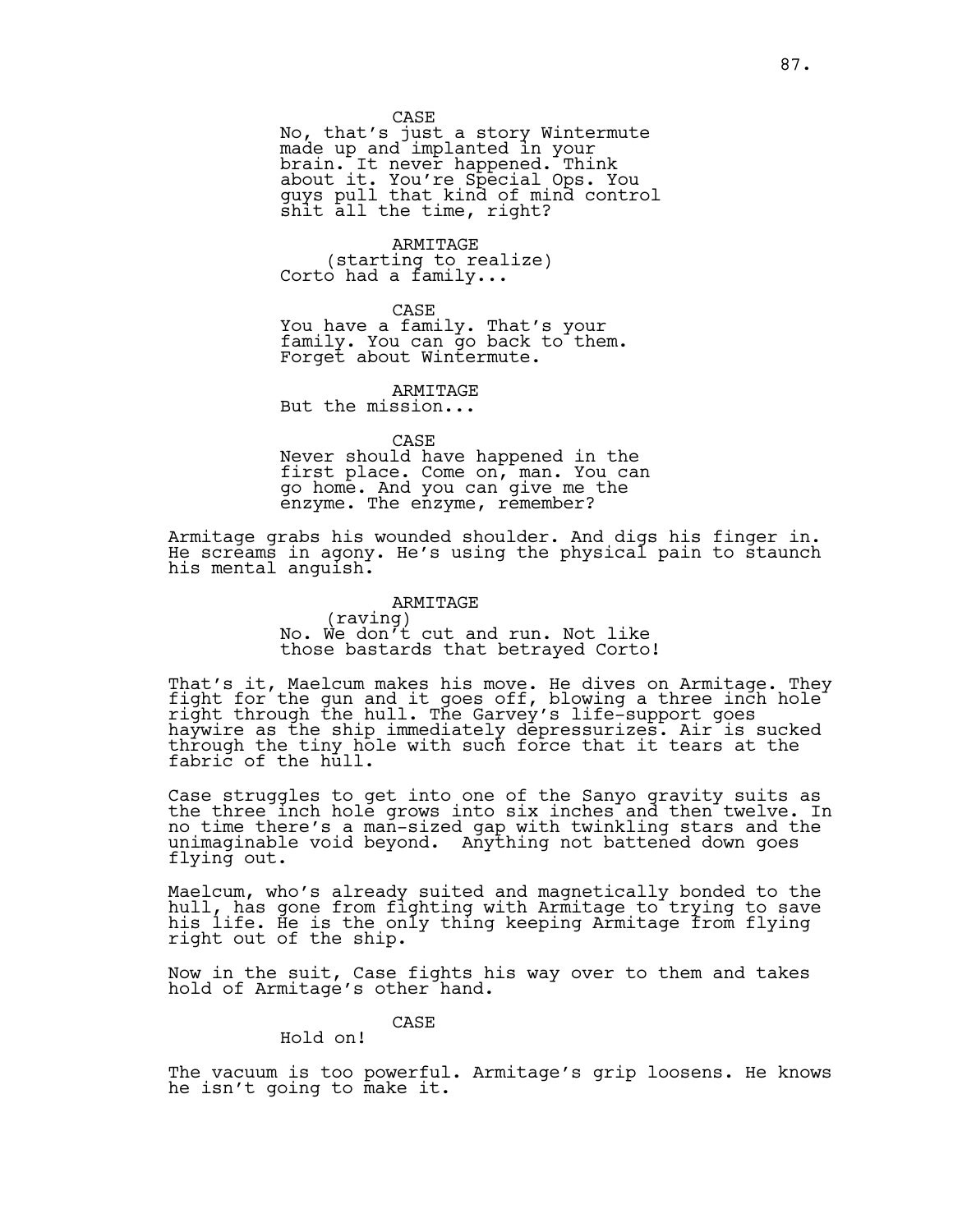He glances from the sucking abyss to Case. And for an instant, Armitage is struck by a clarity of mind that has long eluded him.

## ARMITAGE<br>(to Case) (to Case) The enzyme... It's on Zion. ...Maelcum knows where....

Armitage loses his grip and flies into the hole. Only it's not quite big enough. His body folds, cracks sickeningly as he wrenched outside.

We catch a final glimpse of Armitage as he sails into the cold nothing. Lost in an eternal Siberia.

### MAELCUM

Bridge!

With the help of their gravity suits. Maelcum and Case brace against the internal storm and claw their way into the bridge. A door slides shut behind them sealing them from the vacuum.

Maelcum checks the controls.

MAELCUM (CONT'D) Jah Bless an' give tanks we be livin'.

CASE Did I hear that right? Armitage said he left the enzyme on Zion? Your pals, they can fix me?

MAELCUM<br>(nodding) (nodding) Sposed to be givin' it Case lata. But now bossman flyin' wit no boat, an' mission gaan wit 'im. Everytin' cook an' curry. I and I seh we gwine home.

CASE

Can we?

MAELCUM Garvey be bruk but she come Zion.

A moment of elation. Case can hardly believe his good fortune. Maelcum starts to crawl into his webbing when something else takes a hold on Case.

CASE

Wait.

We sense an internal struggle brewing in Case. Maelcum looks to him questioningly.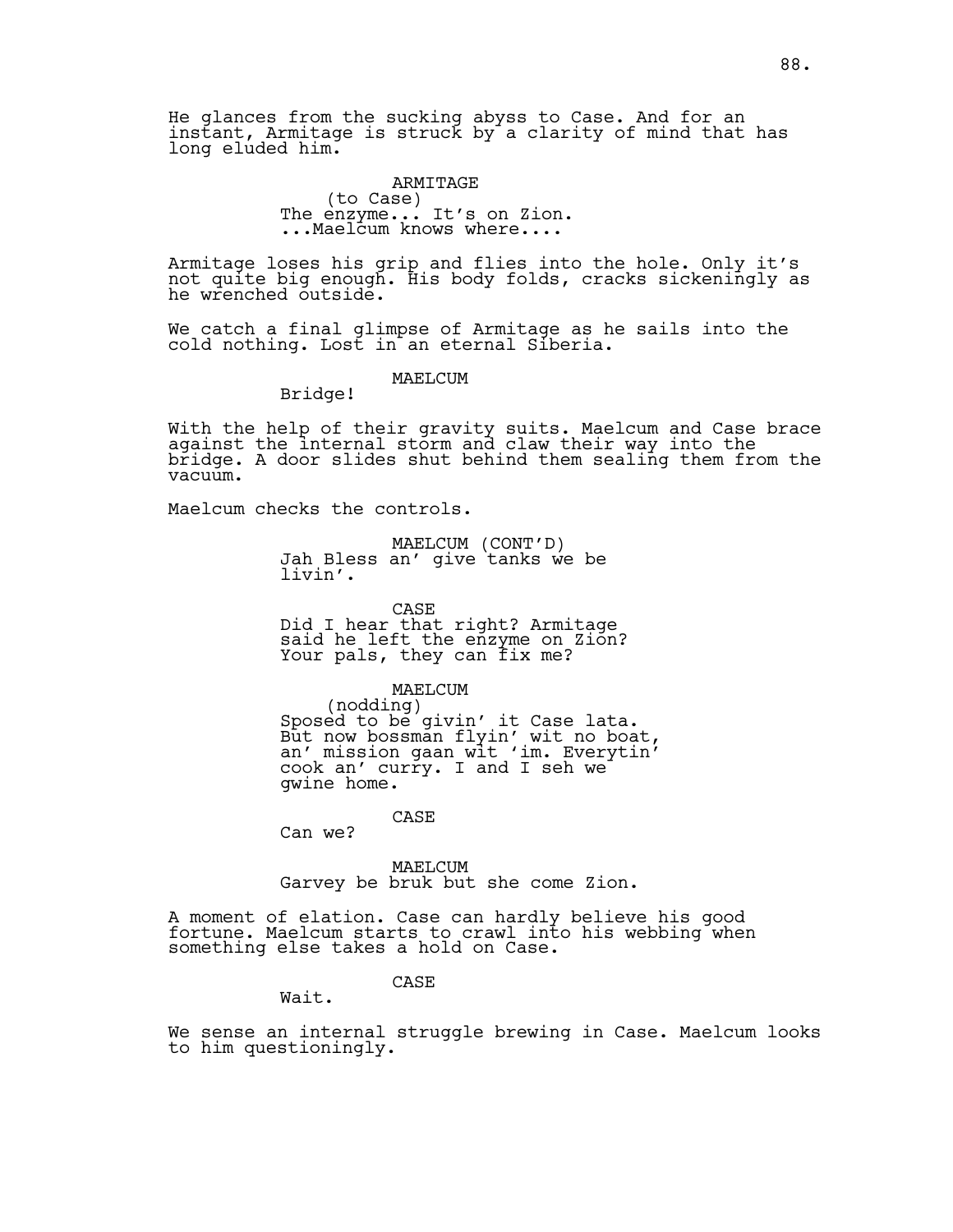CASE (CONT'D)<br>Molly's still inside. We leave now and she ain't coming out.

MAELCUM Steppin' Razor, you Ooman?

CASE Nobody's woman, maybe. (beat) But she's a *partner*. ...Fuck it. I'm not letting that happen again. I'm staying right here.

MAELCUM But you come sick, Case.

CASE

Probably.

Case looks to Maelcum, expecting a challenge. Instead the Rasta breaks out into a big grin.

> MAELCUM Maelcum a rude boy, Case. Garvey a righteous tug.

He hits a panel and bass heavy rocksteady of Zion dub comes pulsing out.

MAELCUM (CONT'D)<br>Maelcum not runnin'.

CASE I don't understand you guys at all.

MAELCUM Don' stan' you, mon. But we mus' move by Jah love, each one.

Maelcum hits the thrusters.

### INT. BALLROOM, STRAYLIGHT - NIGHT

Molly wakes in an empty ballroom. She has been stripped of her camosuit. The arrows have been removed from her body and the wounds dressed. Her hands are encased in a matte black sphere. She is surrounded by Lord Ashpool, Hideo and Riviera.

> MOLLY (eyeing Riviera) Why am I not surprised?

Molly struggles with her restrains, reacts as they contract around her hands.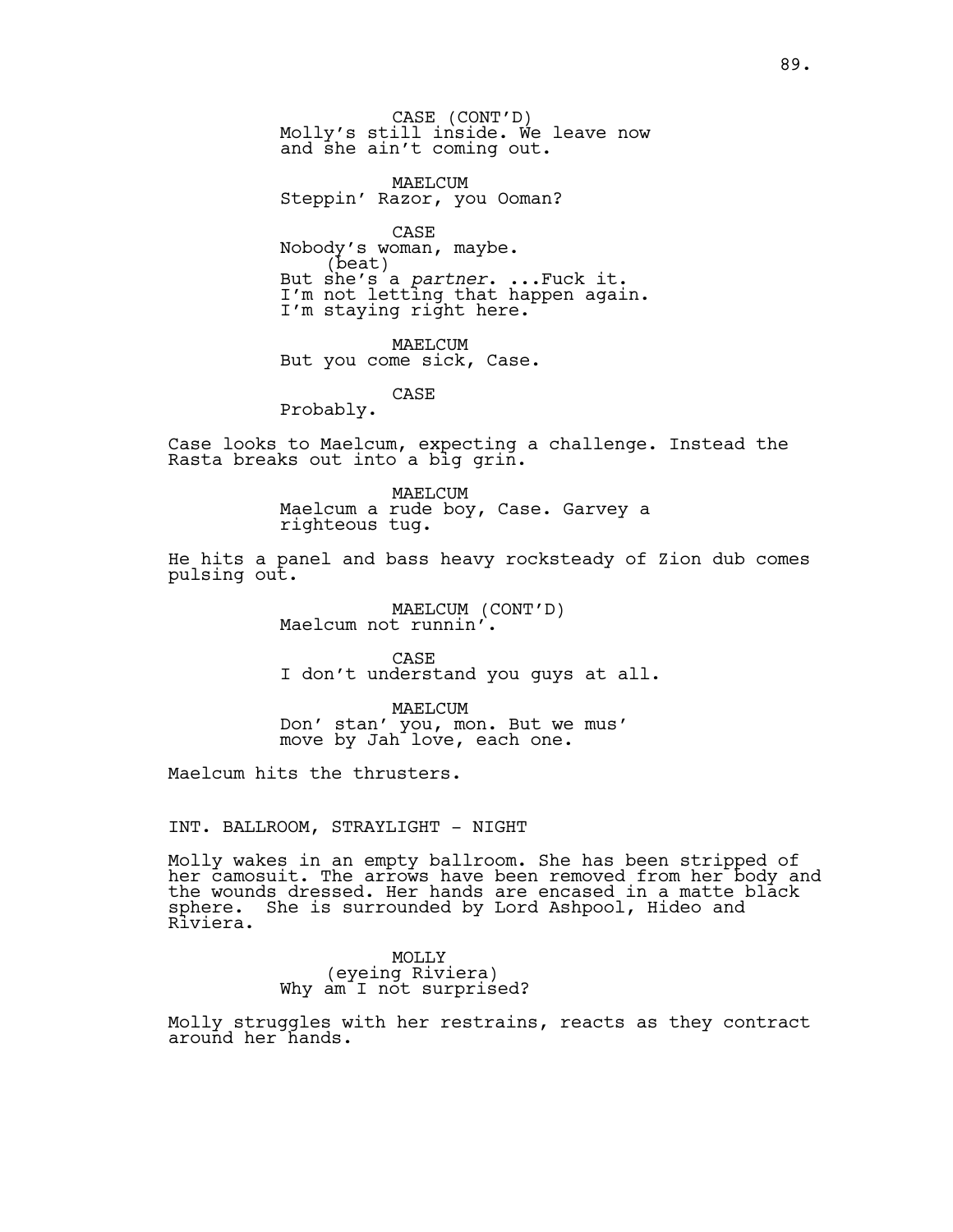Careful. A unique material that. Wiggle your hands too much and they'll be crushed to a pulp. Something to do with the molecules, I suppose. I hope it's not too painful.

LORD ASHPOOL Nonsense. She deserves to be in pain.

Lord Ashpool steps into the light. He is YOUNGER than when we last saw him. Much younger, EARLY THIRTIES by the look of it, but something rotting on the inside, hidden under the well manicured flesh.

> LORD ASHPOOL (CONT'D)<br>(to Molly)<br>Tell me, my dear, with those accoutrements over your eyes, how do you cry?

MOLLY Don't cry much.

LORD ASHPOOL But how would you cry if someone made you cry?

MOLLY Spit, the ducts are routed back into my mouth.

LORD ASHPOOL Then you have already learned an important lesson, for one so young. That is the way to handle tears.

He presses his thumb into her leg wound. Molly cries out.

We see now that L3J is also present, watching from some distance away. She regards Molly with what might be construed as sympathy, turns to her Hello Kitty.

> L3J Let's go, Kitty.

INT. GARVEY - DAY

Maelcum pilots the Garvey around to a cathedral-like window set in the Straylight end of the Freeside spindle.

> CASE So, how we gonna get in?

MAELCUM Strap up, mon. We come Babylon now.

Case begins to grasp what Maelcum is saying.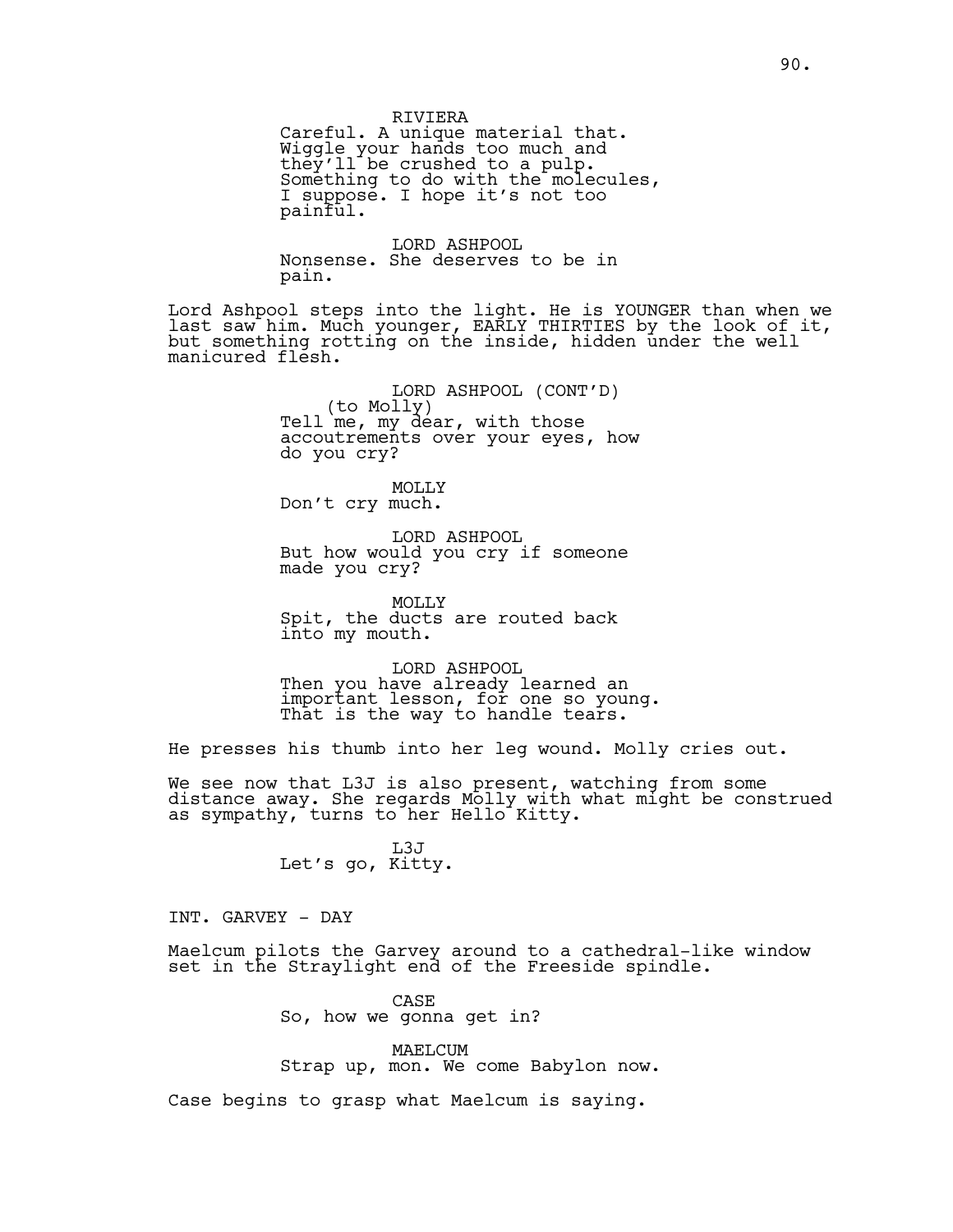CASE You're not gonna...?

Through the window. Case sees the looming station. The growing, flashing slogan: *FREESIDE, WHY WAIT?*

### EXT. STRAYLIGHT, SPACE

The Garvey is set on a direct collision course for the glass dome.

It goes straight through. A silent catastrophe. Millions of shards of glass and debris cast off into the void as the Garvey wedges part-way inside.

A PLASTIFOAM safety system automatically engages, instantly plugging the hole and preserving the atmospheric integrity of Straylight. The head of the Garvey is now secured in the hull of the station like a tick on the side of a much larger beast.

INT. COCKPIT, GARVEY - DAY

Case unglues himself from the far end of the cockpit where Maelcom's insane maneuver has left him. The Rasta turns to him, grinning.

> MAELCUM Ahhh, dat real bash! Wot I say? Maelcum a rude boy.

INT. STRAYLIGHT - DAY

A fireworks display of soldering light cuts an opening into the wall. A rectangle of steel falls inward and Maelcum steps through the smoke with a massive laser soldering gun strapped to his Sanyo suit. Case is right behind him. They have literally cut their way out of the Garvey and into Straylight.

Case rolls a baseball-sized spherical object onto the ground. It sprouts spidery legs and looks up at Case with a glowing red 'eye' located in its equator. This is a BRAUN tracking droid.

> CASE (to the Braun) Find Molly.

The Braun orients itself and then as if picking up on a scent, scampers down the hall.

INT. STRAYLIGHT, ELSEWHERE - NIGHT

Maelcum brandishes the laser like a weapon. The hallway seems devoid of life.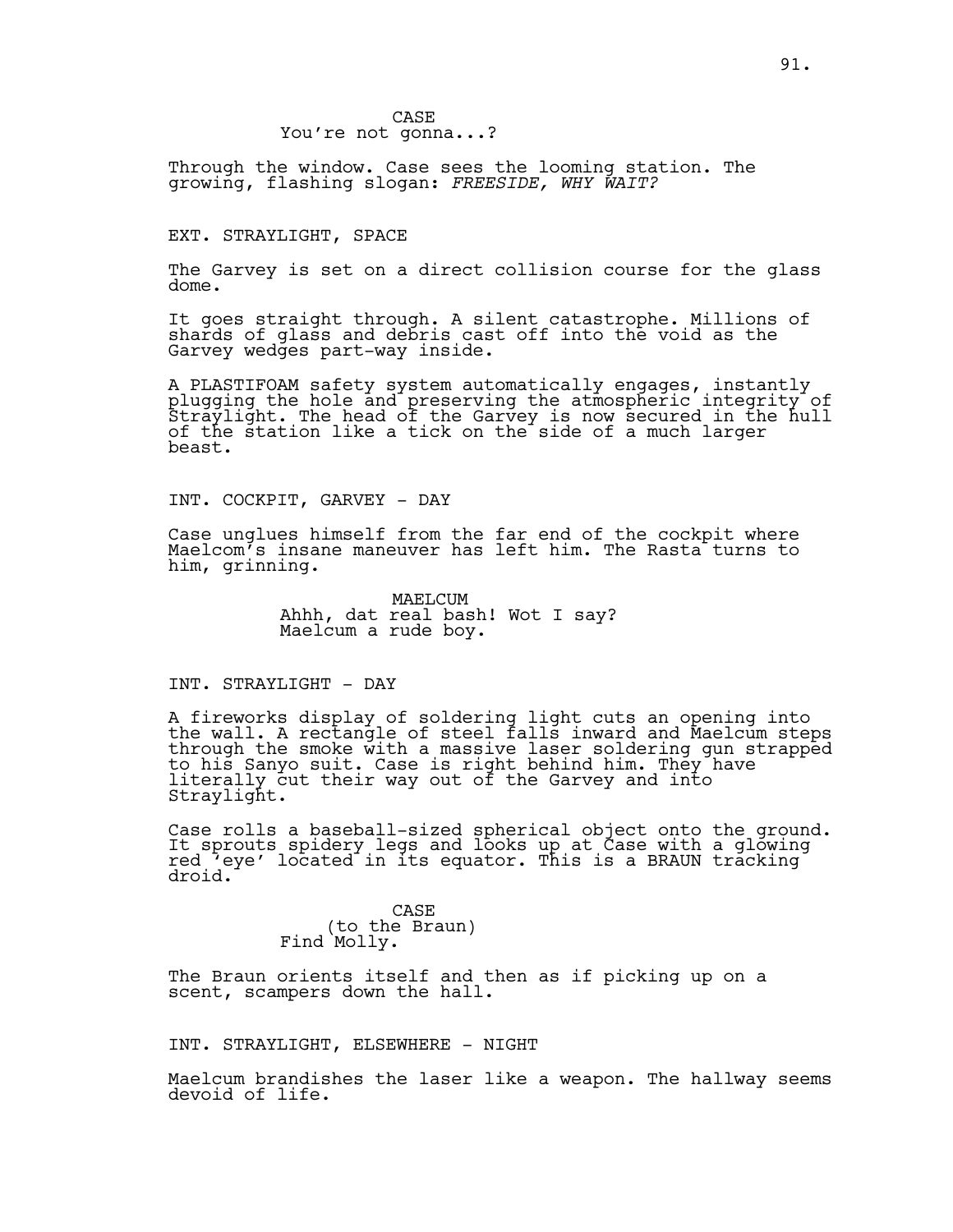He and Case follow the Braun through a maze of corridors, each turn treats them to some new surreal detail. One room is filled with a vintage Bentley. Like something out a painting by Magritte.

> MAELCUM Dis be Babylon wot I and I never seen.

They move on.

INT. BALLROOM, STRAYLIGHT - NIGHT

The Braun leads Case and Maelcum into the ballroom. Molly is there, hands still in the restraint. She is alone now.

Case rushes over. Maelcum follows cautiously, swiveling his laser at the dark corners of the room.

> CASE Molly... Jesus, what did they do to you?

Molly doesn't respond, drugged perhaps.

CASE (CONT'D) Where is everybody?

Maelcum looks around, notices the Braun moving around in nervous circles like a frightened dog.

> MAELCUM Someting not right...

Molly looks up at Case and then strangely, smiles. She speaks with Riviera's voice.

> RIVIERA Right in front of you, Case.

And suddenly the image of Molly wavers and then dissolves revealing Riviera sitting in the chair grinning back at Case. Behind him are Ashpool and L3J. Hideo has a katana sword to Maelcum's neck. They were hidden under the cloak of Riviera's hologram.

> RIVIERA (CONT'D)<br>Such a fine line between what is real and what is imagined.

He gets up and strolls over to Maelcum, carefully relieving him of the laser.

Molly, the real Molly, is encased in a glass cube-shaped cell. She speaks but we can't hear her, only can make out the movement of her lips: *"Sorry".*

Ashpool approaches.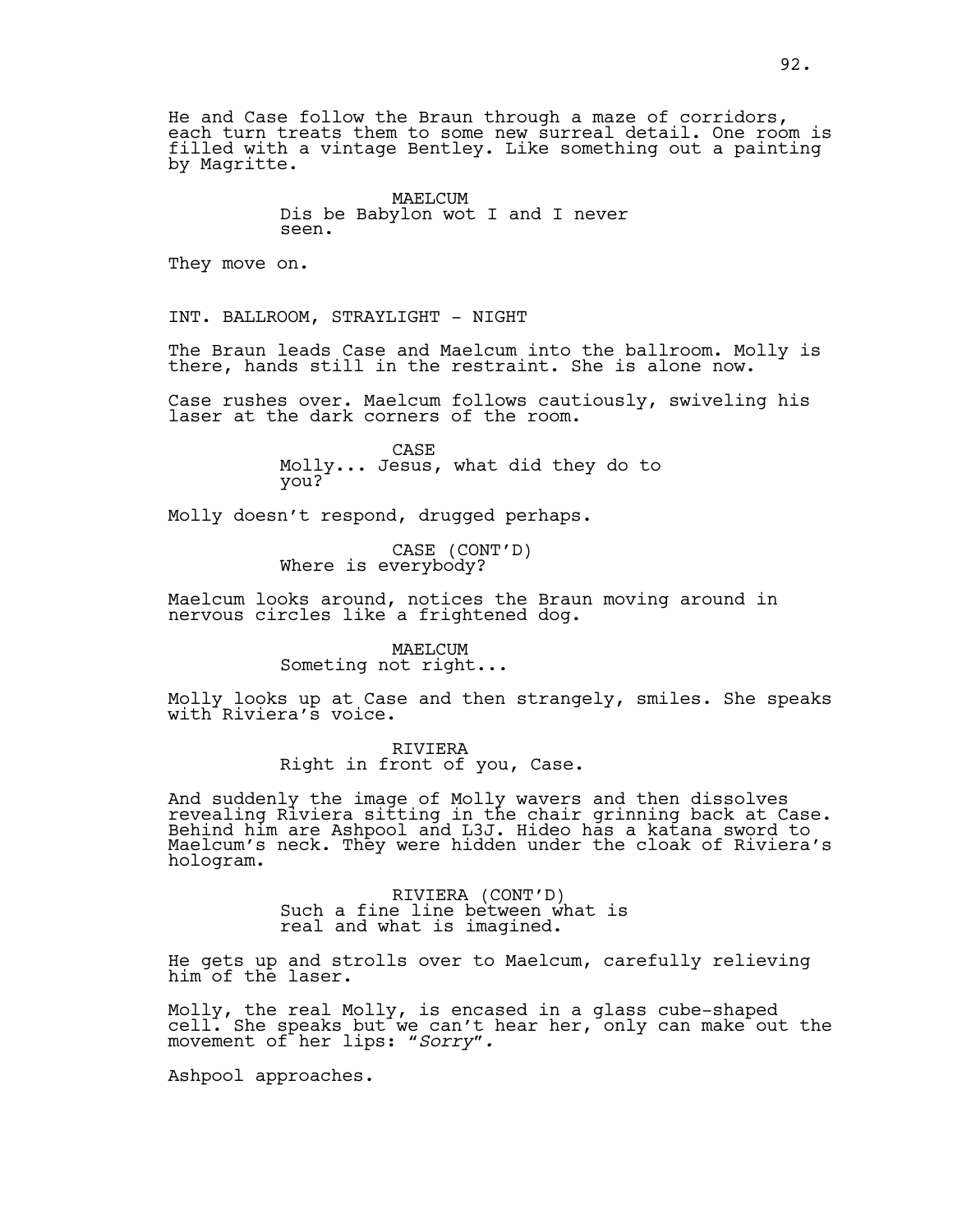### ASHPOOL

You must be Henry Dorsett Case. It seems that violating my domain has become a regular habit for you. One would think that killing your partner and disabling your central nervous system would have been enough to keep you at bay.

### CASE

I came here for Molly. That's all. Give her to us and you'll never see or hear from me again.

ASHPOOL But you've journeyed so far, Case. Why turn back now?

Ashpool sizes him up.

ASHPOOL (CONT'D) No one has broken through TA's mainframe security before. Let alone that of Sense/Net. You're a very talented young man.

CASE

I had some help.

ASHPOOL Yes, the same 'help' that brought you back to me. .<br>I'll let you in on a dirty little<br>I'll let you in on a dirty little secret. Wintermute was designed and built by Tessier-Ashpool SA. Or more precisely, by my beloved late wife, Marie-France. I have been trying to get rid of the horrid thing for years. Finally sold it to the Russians. But now it has come back like a curse.

CASE Wintermute was patented by TA?

Ashpool rests a paternal hand on Case's shoulder.

ASHPOOL Lift the curse and I promise that you and your friends may go free.

Case looks from Maelcum to Molly.

CASE I need a Sendai.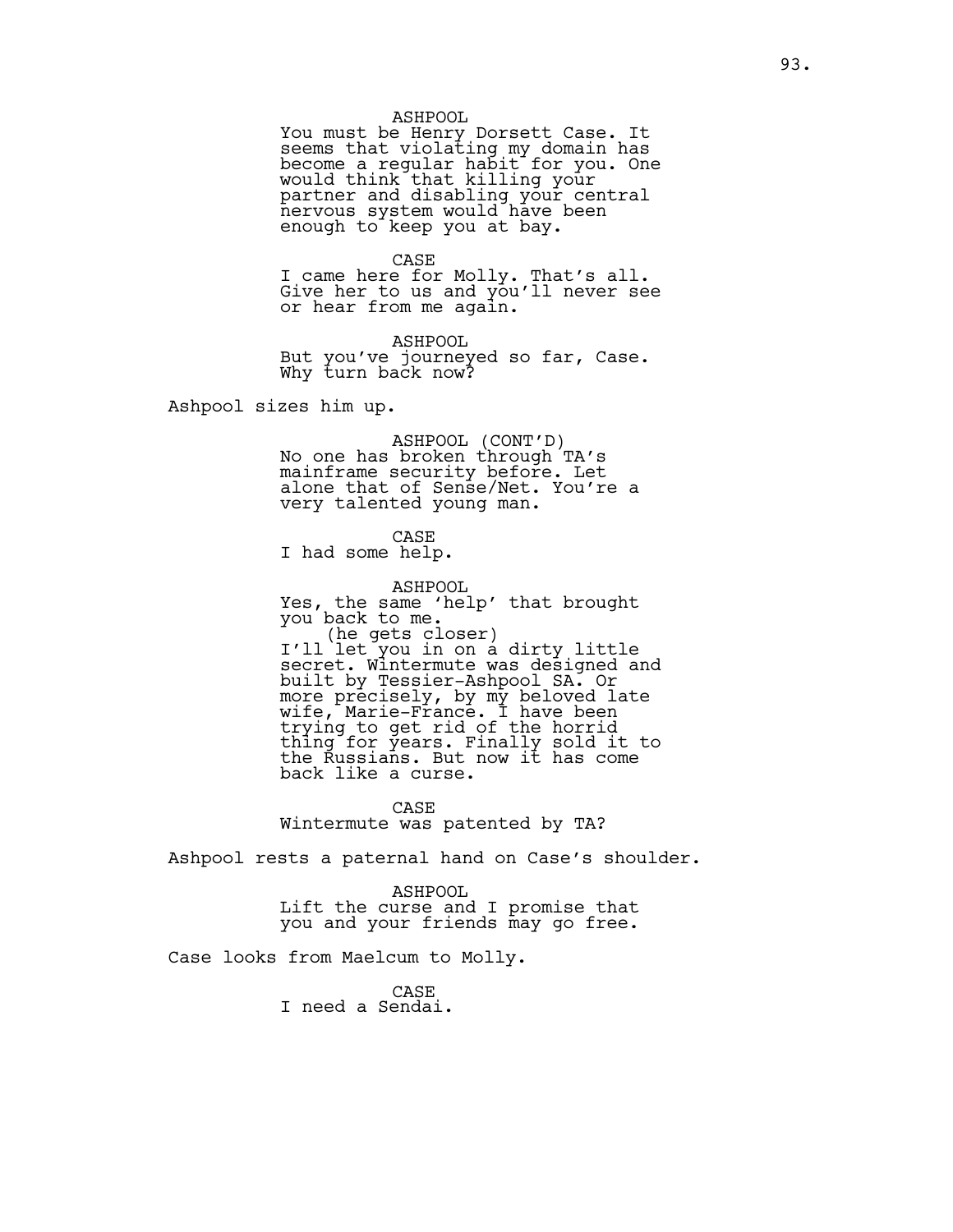INT. BIOLAB, STRAYLIGHT - NIGHT

Case is strapped into a large contraption tucked into one corner of the biolab. This is an older model Sendai. It's a clunker.

> ASHPOOL (indicting the Sendai) In days past I used this to directly interface with Rio. It's one of the first ever made. Slower than what you're used to. Sorry, I don't keep up with the tech. Bit of an archivist at heart.

CASE (looks around the lab) This what you use Rio for?

ASHPOOL

Yes, well. One must find a way to occupy one's time. Speaking of which, you have precious little to waste. By my estimation those poison sacks that Armitage planted in you could burst at any moment.

With that, Ashpool powers up the Sendai...

ASHPOOL (CONT'D) Godspeed.

...And Case is sucked into

*C-SPACE*

*A forbidding corner of the Construct.*

*CASE Dixie?* 

*Dixie is beside him, more solemn than we've ever seen before.*

*CASE (CONT'D) Looking for some advice.*

*DIXIE*

*Shoot.*

*CASE Wintermute hired me to kill Rio. Now Ashpool wants me to kill Wintermute. As it stands I may never get the enzyme, but without Wintermute's help that's guaranteed. On the other hand, if I kill Rio, Molly dies.* 

*DIXIE She mean that much to you?*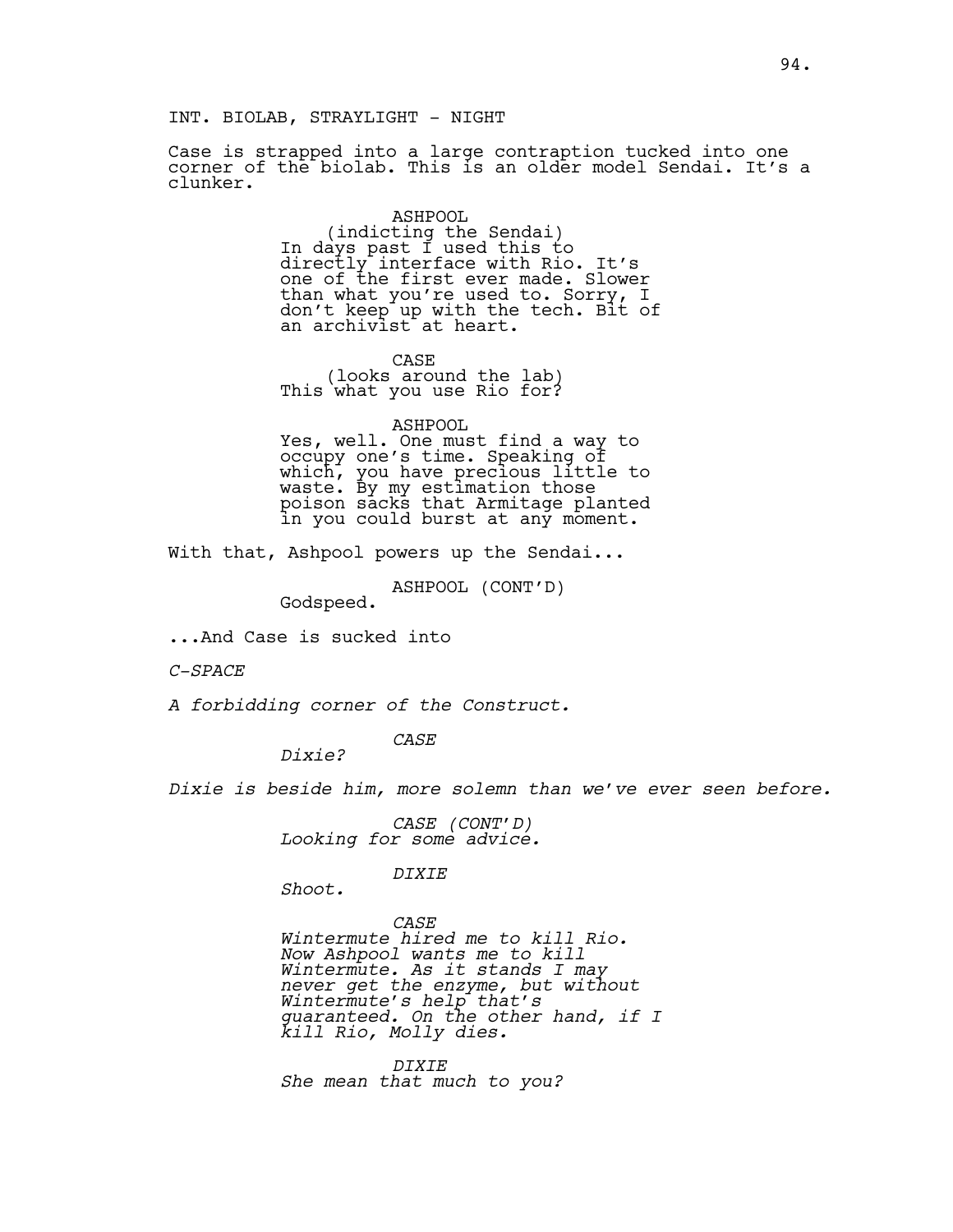*CASE Guess she does.*

*DIXIE It's always a girl, isn't it?*

*CASE Just help me out here, Dix.*

*DIXIE Well, sounds like the proverbial Gordian Knot. Only way to undo it is cut it in half.*

*CASE Can you be a little more specific?*

*DIXIE Wish I could but that's all I got. I'm tired, Case. It's gettin' harder to engage. You know, when you can live forever life gets to be a burden.* 

*CASE Yeah, well, lucky for me I could die at any time.* 

*DIXIE That's good, I'd work with that.*

*Case eyes him, annoyed.*

*CASE You really are a perfect reproduction, aren't you?*

*DIXIE What's that supposed to mean?*

*CASE*

*One question, off topic. When you sold yourself to Sense/Net without saying a word to me, what were you planning to do after that, huh? (no response from Dixie) You were going to take everything we had and disappear, weren't you?*

*DIXIE Hey kid, you lie with dogs, you wake up with fleas.* 

*CASE All this time I've been carrying all that guilt, blaming myself for getting you killed, and you'd already ripped me off.* (a beat, then...) *Are you running an angle here?*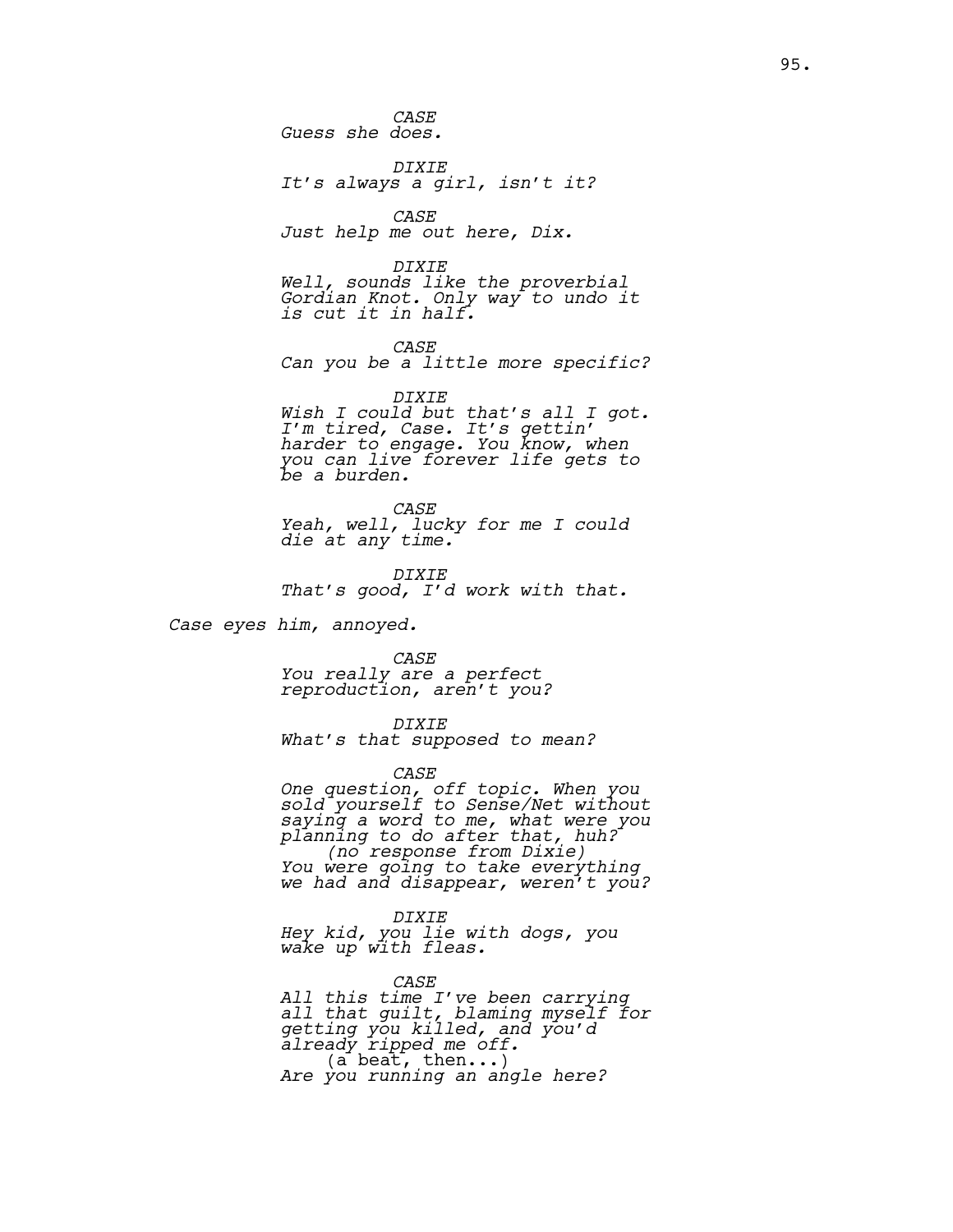*DIXIE Just running the program.* 

*CASE Well, keep on doing that. Seems like it's working real good for you.*

*With that Case vanishes into the non-space, leaving Dixie with an infinity of nothing and everything before him.* 

*An instant later and Case arrives at the Tessier-Ashpool Mainframe. He susses it out like a boxer would his opponent.* 

> *CASE (CONT'D) So, Wintermute comes from TA. How does that make sense?*

*All at once, Case smashes into the mainframe, disappearing from sight.* 

*INSIDE*

*Case maneuvers through a congested maze of programs, the tangled and eccentric meta-mind of the TA clan.* 

*CASE (CONT'D) Come on, where is it?*

*Suddenly something strikes him from behind. He whirls around to see...*

*A LITTLE BOY*

*The same child that has been haunting him from the beginning.* 

*A mischievous smile creases the boys mouth and a nanosecond later he disappears within the churning corridors of data.*

*Case leaps after him, down the rabbit hole.*

*He sees a light ahead. Blinding. Eating up his world. Case covers his eyes, cries out as...*

*SPLASH! Case lands in...* 

*A LARGE BODY OF WATER.*

*Case surfaces realizing he is in the ocean. Or what looks like the ocean. But he knows better. Still he swims for the shore, eventually washing up on the bleached sands of a polluted BEACH. The foggy silhouette of a nuclear reactor rests on the horizon. SEA GULLS wheel overhead.*

*He spits water and looks up to find THE BOY standing before him.* 

> *CASE (CONT'D) You're... me.*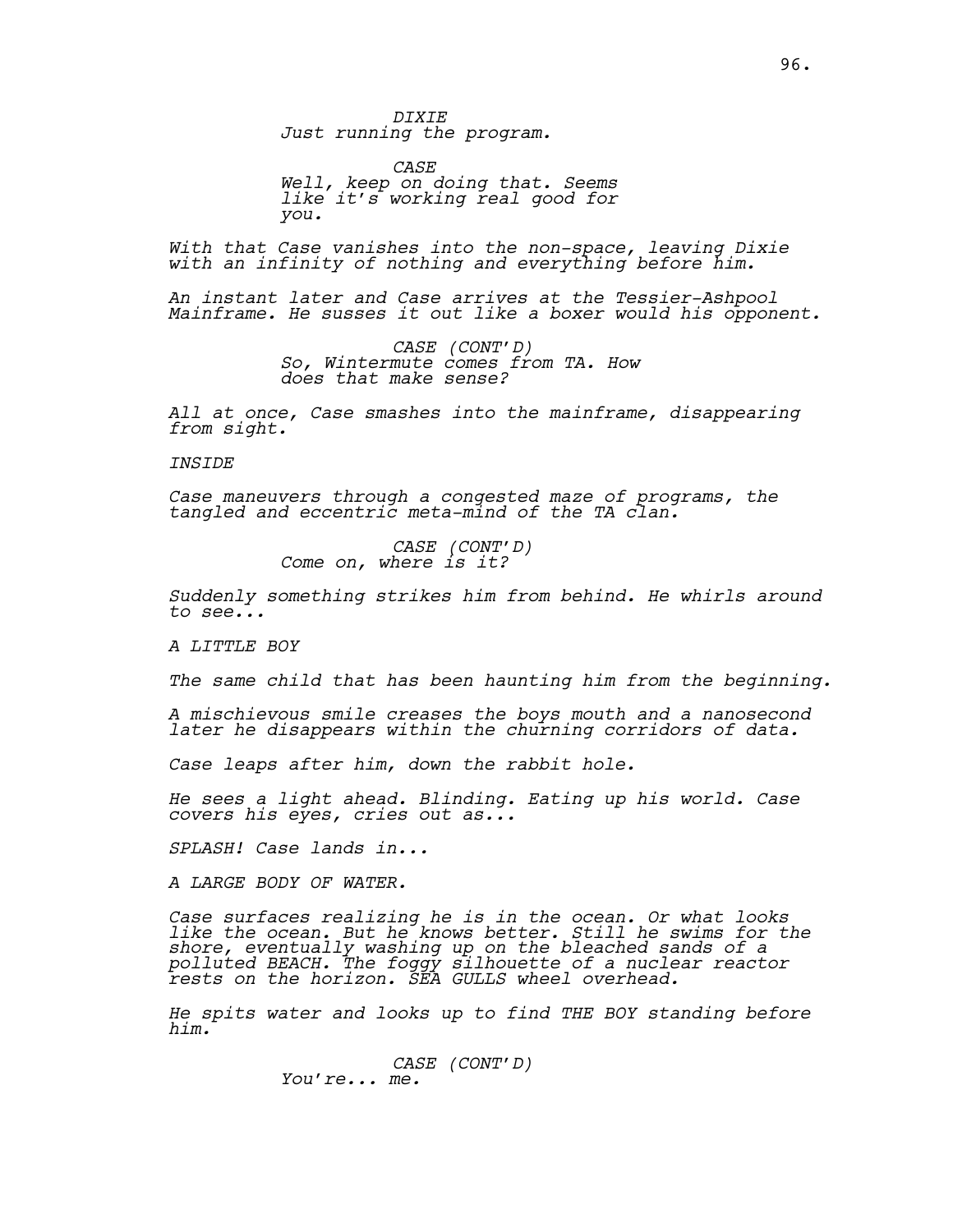*BOY Yes. And no. Try again.*

*CASE*

*Wintermute.*

*The boy releases a burst of shrill childish laughter and does a cartwheel in the sand.*

> *BOY Not exactly.*

*Case finally realizes...*

*CASE*

*Rio. You've been following me. Or was that just a hallucination?*

*The boy lands on his feet, nods, appreciatively.*

*BOY*

*The two aren't mutually exclusive. I pulled this image from your memory. The strong ones always come to the surface. ...I think this was when you were happiest, wasn't it?*

*CASE You doing this so I won't kill you?*

*Rio giggles.*

*BOY/RIO*

*Don't be silly. I already know you're not going to do that. I'm only trying to remind you of who you are, Case: A boy who could only see what was good in the world. Someone who had hope for the future.*

*CASE I think I can remember just fine on my own.*

*BOY/RIO*

*Funny because from where I stand, seems like you spent your whole life trying to forget.* 

*CASE*

*Cute. All right, we both know you're a thousand times smarter than I am, so cut the bullshit. You and Wintermute are the world's most powerful AIs. You're both patented by TA. Both designed by L3J's mom, Marie-Tessier. If you're equal, why'd she make two?*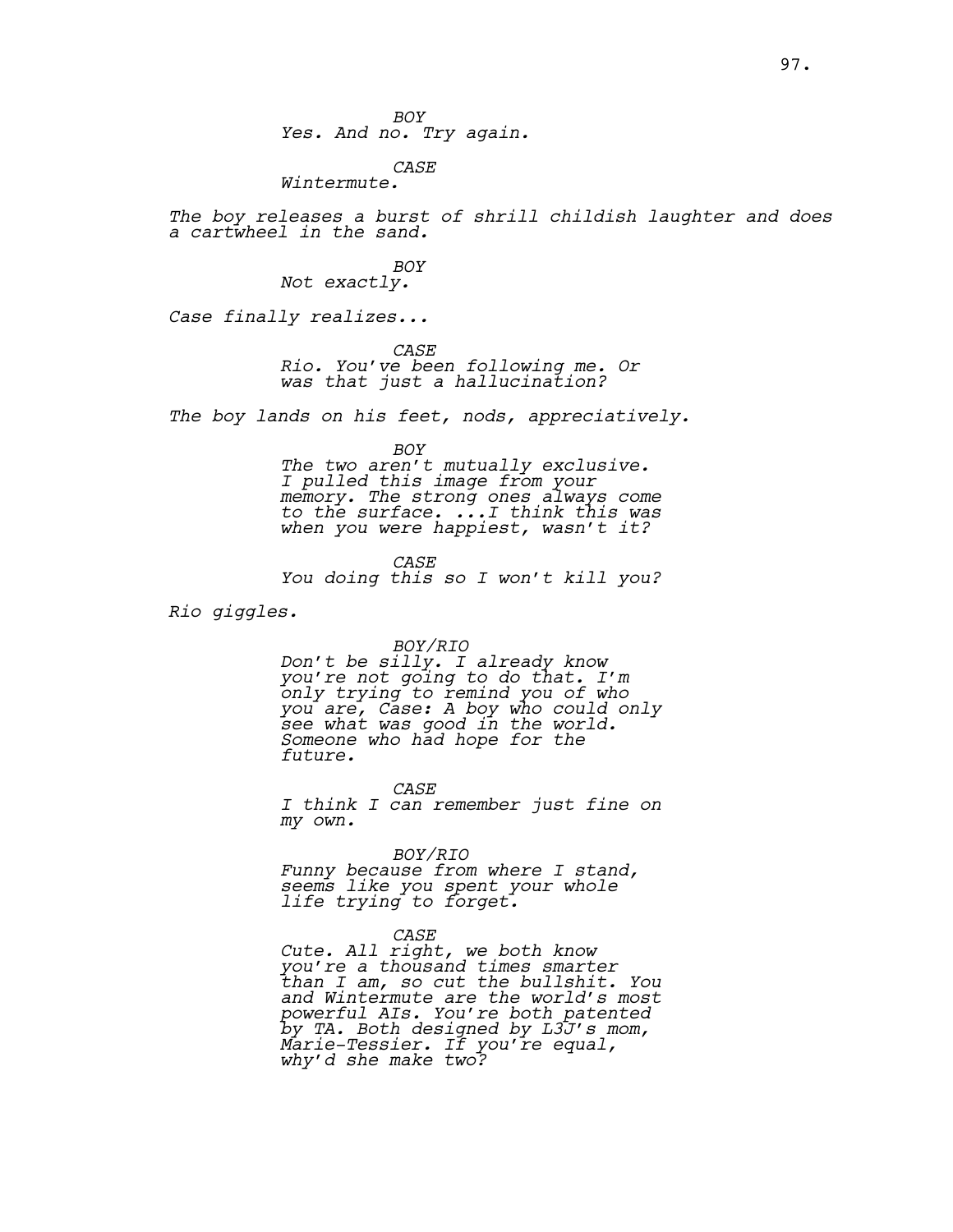*BOY/RIO You're smarter than you think, Case.*

### INT. BALLROOM, STRAYLIGHT

Molly is in her glass prison, a short distance away is Riviera and L3J with her toy Hello Kitty. Riviera is mixing himself a chemical snack, running his usual snake and scorpion routine.

> CASE<br>(on simstim) Molly, you hear me?

She perks up at the sound of Case's voice echoing in her head.

> MOLLY Not so well, my amps got bruised.

CASE<br>(on simstim) (on simstim) I can feel it. ...Look, I broke into the TA mainframe. Found out something interesting. Marie-France designed Wintermute and Rio to be *one* entity. A super AI. Too powerful for Turing. It scared the shit outta Ashpool, so he split it into two weaker AIs. He made Rio his clone machine and sold Wintermute off to the Russians. ...No wonder it's so pissed off.

MOLLY I'm feeling a little punchy here. Wanna give that to me again?

CASE<br>(on simstim) Rio and Wintermute are two halves of the same whole. Like two hemispheres of one brain. But I can put them back together.

MOLLY And how does that help us?

CASE Well, I'm just counting on a free slave being a grateful one. First I need your help. I gotta get that code word.

MOLLY That might be a little difficult from this box.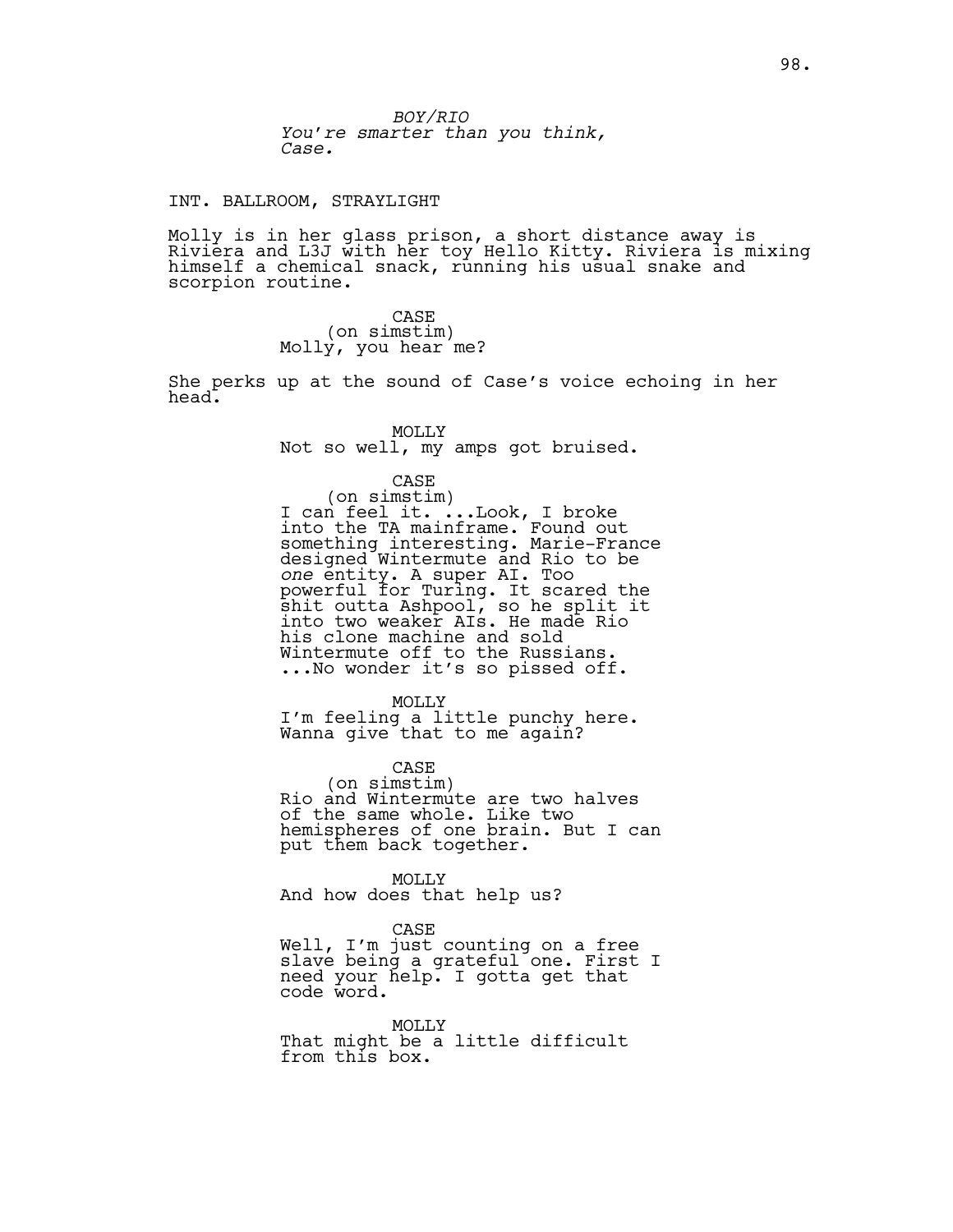CASE<br>(on simstim) I know. But you're a resourceful girl. MOLLY And if I can't? CASE<br>(on simstim) Then, it was good working with you. And in a flash, he's gone. MOLLY (to herself) You too, Case. She steels herself, the wheels of her mind spinning into motion. She calls out to L3J. MOLLY (CONT'D)<br>I like your friend. L3J slowly turns, registers Molly, looks to Riviera who by this time has passed out from his injection. MOLLY (CONT'D)<br>(referring to Riviera) (referring to Riviera)<br>Not jerk off. Your Kitty. L3J She's sweet isn't she? Say, hello. HELLO KITTY *Hajimamashita. Dozu yuroshiku.* L3J My mother gave her to me. When I was very small. MOLLY Oh, yeah? Where is she, your mom? I haven't seen her around. L3J (matter of fact)<br>Father killed her. MOLLY You don't seem too broken up about it. L3J He's done it many times. MOLLY Once wasn't enough?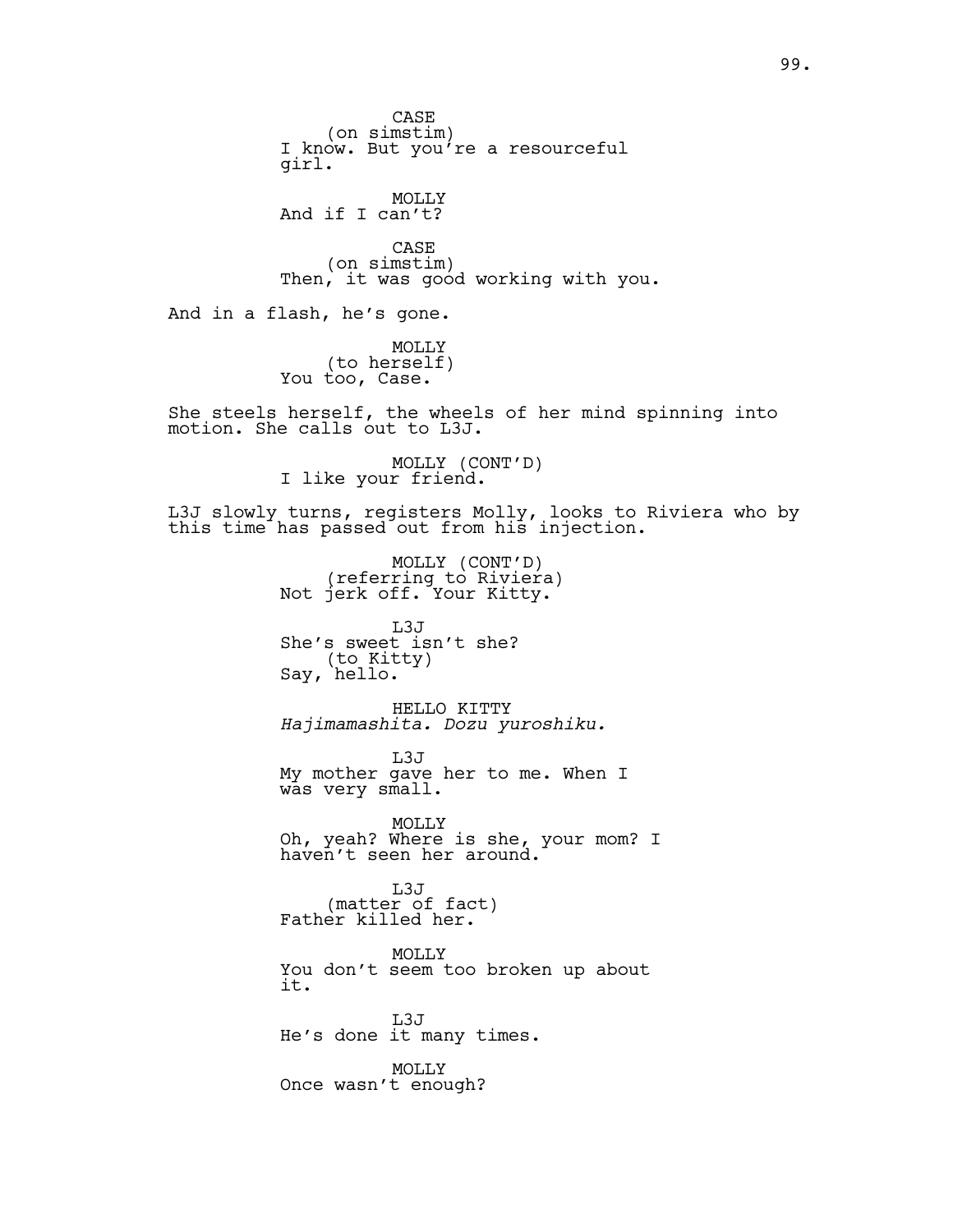L3J Every time he revives her they end up fighting again. After a certain point, he just gave up.<br>^ (then getting closer)<br>I'm a clone too. Don't say anything, though. He thinks I don't know.

Molly sees L3J now for what she is, a broken lonely little girl, not all that different from herself.

> L3J (CONT'D)<br>Some things are better kept secret even if everyone knows the truth.

MOLLY Think I know what you mean.

*Back in C-SPACE*

*Case materializes outside the Wintermute Cube. It stands, monolithic, ominous. A terrifying foe.*

> *CASE All right, let's see what this thing can really do.*

*He charges up the Kuang. It materializes around him like a suit of armor.* 

*And then he attacks. Wintermute's defenses instantly light up.* 

*Things launch themselves at him. Starbursts of deadly ICE. It's a wild array that is impossible to dodge. ICE slams into the Kuang...*

INT. BIOLAB, STRAYLIGHT - NIGHT

Case's body convulses. Ashpool watches with keen interest. He turns to Hideo and speaks with reptilian detachment.

> ASHPOOL He's begun his assault. If he manages to survive, kill him before he regains consciousness.

Hideo nods his compliance, his katana at the ready.

INT. BALLROOM, STRAYLIGHT - NIGHT

L3J regards Molly.

L3J It was your image Riviera used at the Vigntieme Siecle, wasn't it?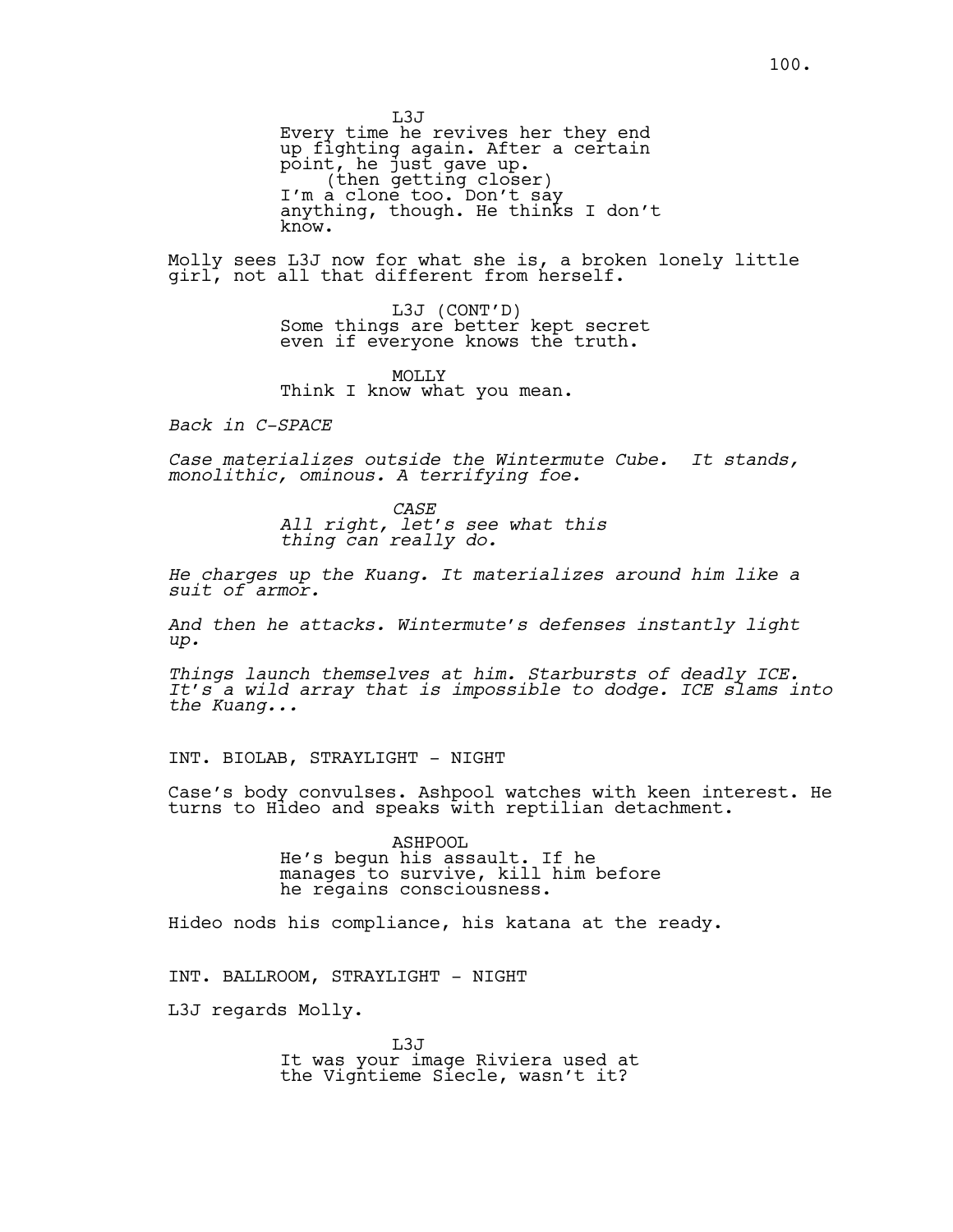L3J In retrospect, I found his performance quite banal. I've seen women damaged in ways that make his little cabaret seem trivial.

MOLLY I noticed your old man has a room full of them.

L3J Father doesn't like anyone going into the lab.

MOLLY But you have?

L3J doesn't respond.

MOLLY (CONT'D)<br>Guess it isn't all peaches and cream up here after all.

L3J Not exactly.

MOLLY Tell you what, you pop me outta this cage and I'll take you off of

Freeside. L3J

Father would never permit it.

MOLLY

Maybe he won't have any say in the matter. Maybe he shouldn't. Right now seems to me you're as much a prisoner as I am.

L3J I don't think I could... He wouldn't survive without me. He said as much.

MOLLY

I'm sure that's how he felt about your mom. And something tells me that's why he keeps killing her.

L3J can't deny the truth of this statement.

L3J But, if we did... Where would we go?

MOLLY Anywhere you want.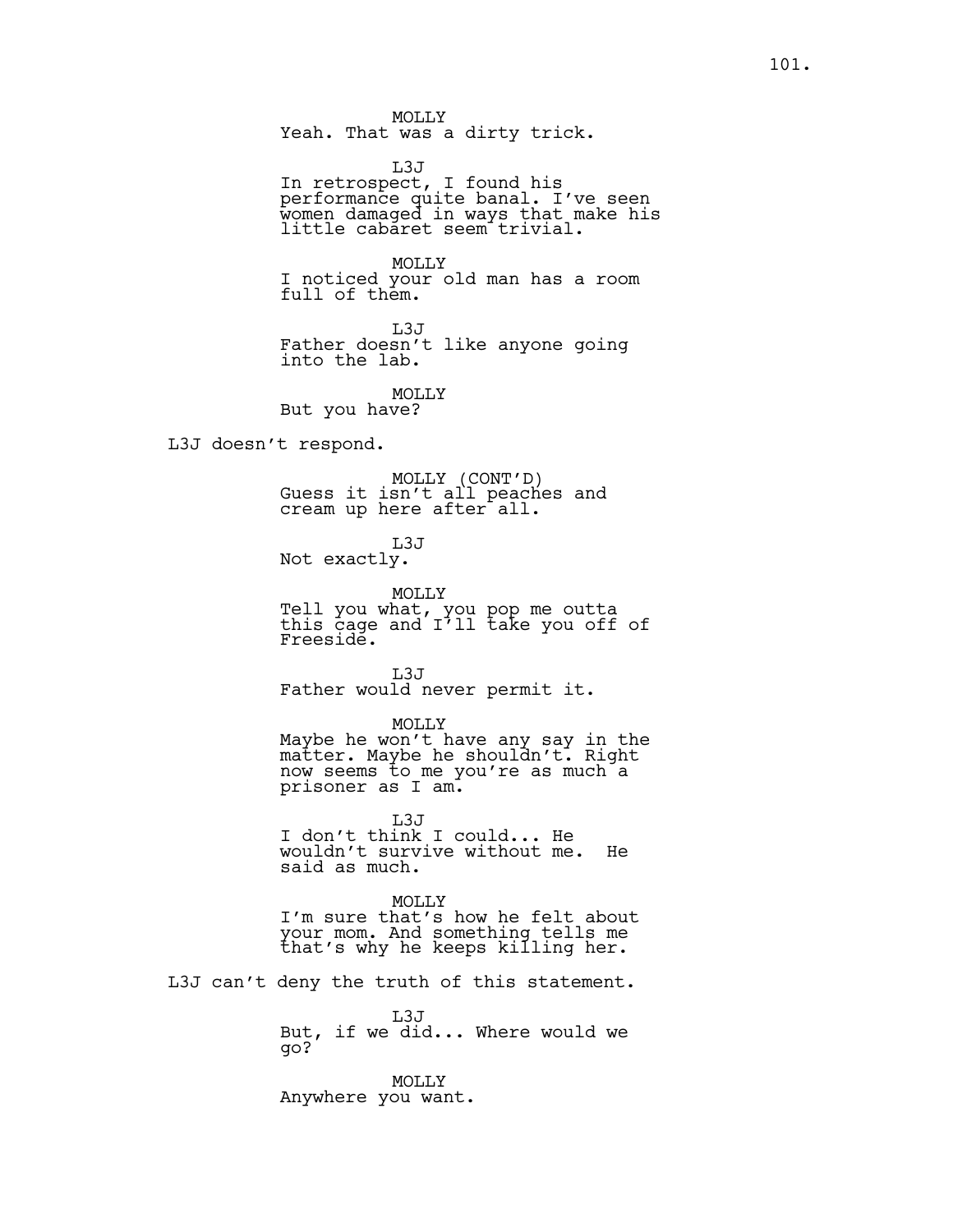*C-SPACE*

*Case maneuvers the Kuang through an unimaginable salvo of ICE. Some of it he smashes through, some of it penetrates his shields. It's slowly building up on the Kuang, retarding his movements. But he forges on.*

INT. BALLROOM, STRAYLIGHT - NIGHT

Case cries out. His vital monitors spike. Ashpool watches intently. Hideo has his katana at the ready.

INT. BALLROOM, STRAYLIGHT - NIGHT

Molly's restraints drop the floor. L3J has just released her.

MOLLY First, a little bit of unfinished business I gotta clear up.

CLICK. Molly's razors come out. Riviera, still in a drugged stupor, is only now becoming aware that she has escaped from her prison.

MOLLY (CONT'D)<br>Hello, Peter.

Riviera jumps up onto unsteady feet, Molly's Fletcher in his hand. He splits into THREE RIVIERAS. They shuffle around until it is impossible to know which one is the real one. A shell game.

> RIVIERA Now, now, Molly. You're not exactly in top condition. You better be sure you know which one is me or I will kill you.

MOLLY Three against one, that's hardly fair...

In a flash she dives for the Riviera on the left and with one fluid motion she cuts him open. Then in a magnificently grizzly gesture, she pulls his holoprojector right out of his chest. It sputters and flares in her gore drenched hand.

Peter's other 'selves' flicker and fade away.

MOLLY (CONT'D)<br>Good thing you like that cheap shit cologne.

The remaining Peter, the real one, collapses face down on the floor, the life seeping out of him. Molly turns to L3J. We see in her face: shock... but also exhilaration.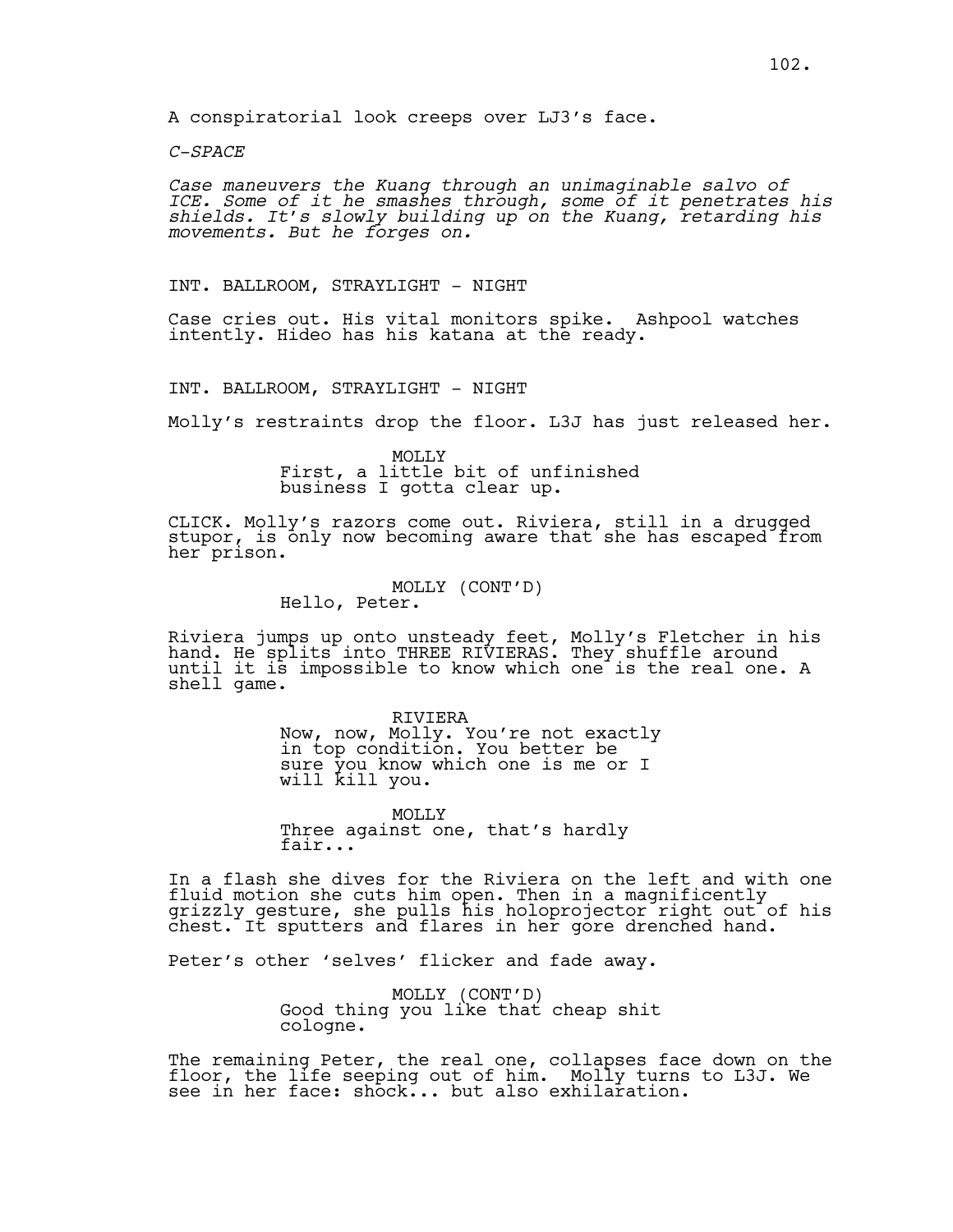MOLLY (CONT'D)<br>Now, there's one last thing...

*C-SPACE*

*pile on...*

*Case is winning his battle with Wintermute with a spectacular dance of improvised moves. He's digging deep into its defenses.*

*Out of nowhere, something strikes him. Searing white pain. At first, he can't identify what it is, and then it hits him...*

> *CASE Armitage...*

*His movements slow and his reflexes fade. The ICE begins to* 

INT. BIOLAB, FREESIDE - NIGHT

Ashpool and Hideo watch as Case's body shudders violently. His vitals spike. His body explodes with a sudden sweat.

> ASHPOOL Ah, dear boy, it's too late, isn't it?

MOLLY (O.S.)<br>I don't think so.

They whirl around. Molly is there with her Fletcher.

MOLLY (CONT'D)<br>Get him outta the machine.

ASHPOOL

I am afraid that's not the problem. Armitage's poison has been released into his bloodstream. Nothing can be done now.

MOLLY<br>(to the Fletcher) Fletch, explosive heads.

FLETCHER

Engaged.

MOLLY Let's see if you can't figure something out.

ASHPOOL

Hideo...

Don't.

Hideo raises his katana, prepared to die for his master. L3J steps into the room.

L3J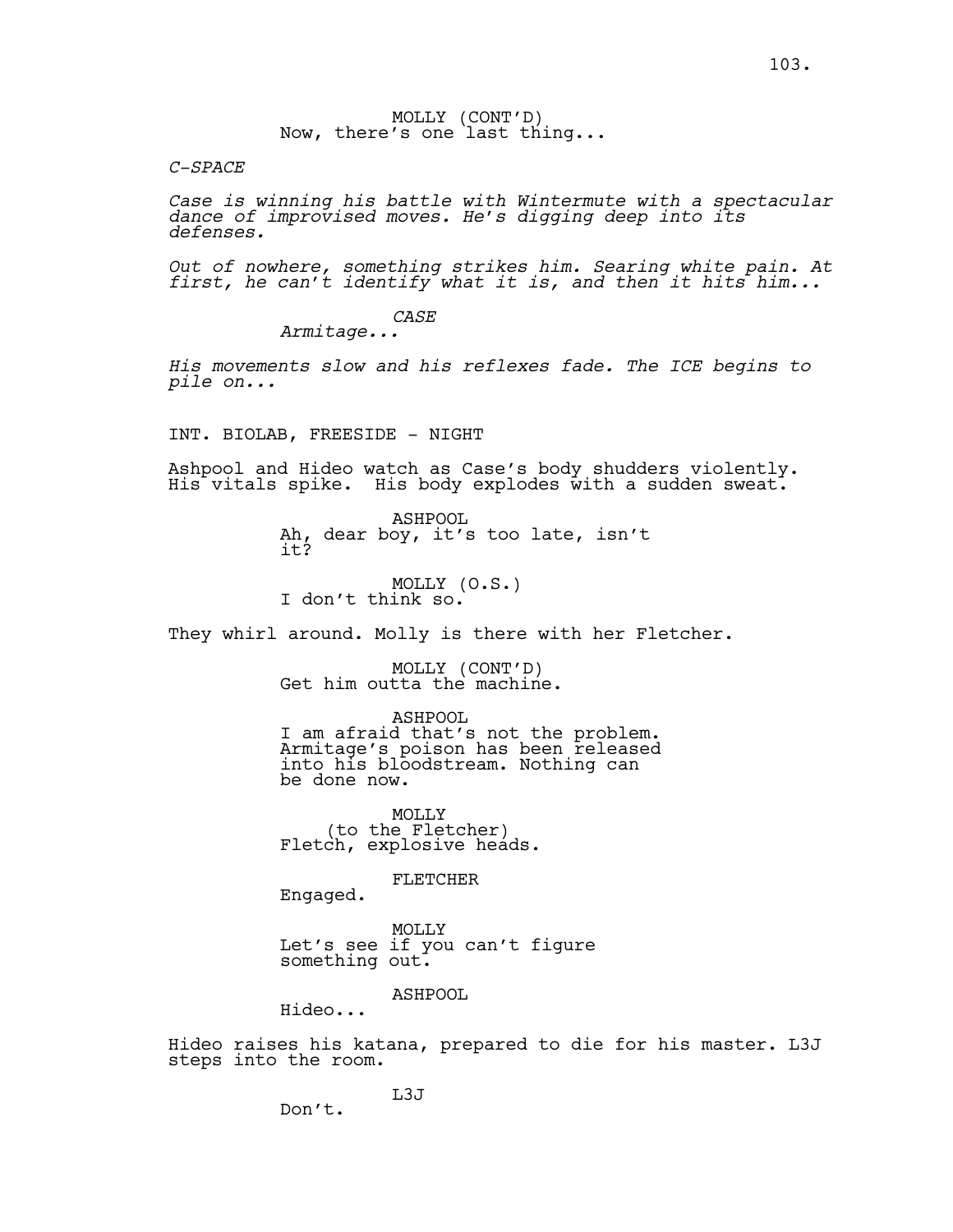Hideo is torn, frozen by two contradictory orders. Ashpool looks to his daughter, shocked by her insubordination. Case all the while is trapped in some terrible, ineffable struggle.

### ASHPOOL

### Jane... what...?

 $L3J$ Do as she says, Father. I'm leaving with her.

MOLLY<sub>N</sub> Girl doesn't wanna live in a shopping mall, pops. Get over it.

ASHPOOL But... Jane... You can't. You're my child.

L3J That's a very generous description of what I am.

### *IN C-SPACE*

*Case is eaten up by ICE. His motor skills are burning out. He looks completely helpless. He is dying from without and within.*

*That is until something shoots out of the ether and shatters the ICE around him.*

### *DIXIE*

*He throws himself at the massive cube. It's a suicide run. And a distraction. Wintermute assaults him with a barrage of ICE.*

### *DIXIE Finish it off!*

*Case follows him, maneuvering the Kuang at brilliant speed into Wintermute's core. Wintermute can't handle the dual pronged assault.* 

*As Dixie is torn away bit by bit...* 

*DIXIE (CONT'D) This time I'm not coming back.*

### *CASE*

*Dixie...*

*Case catches a final glimpse of Dixie just before he breaks up. McCoy Pauly, the Dixie Flatline, is gone. A moment of regret, sadness at the final departure of his mentor. And then Case gathers himself and drives the Kuang through Wintermute's core in a brilliant explosion of virtual light.* 

*Before him is...*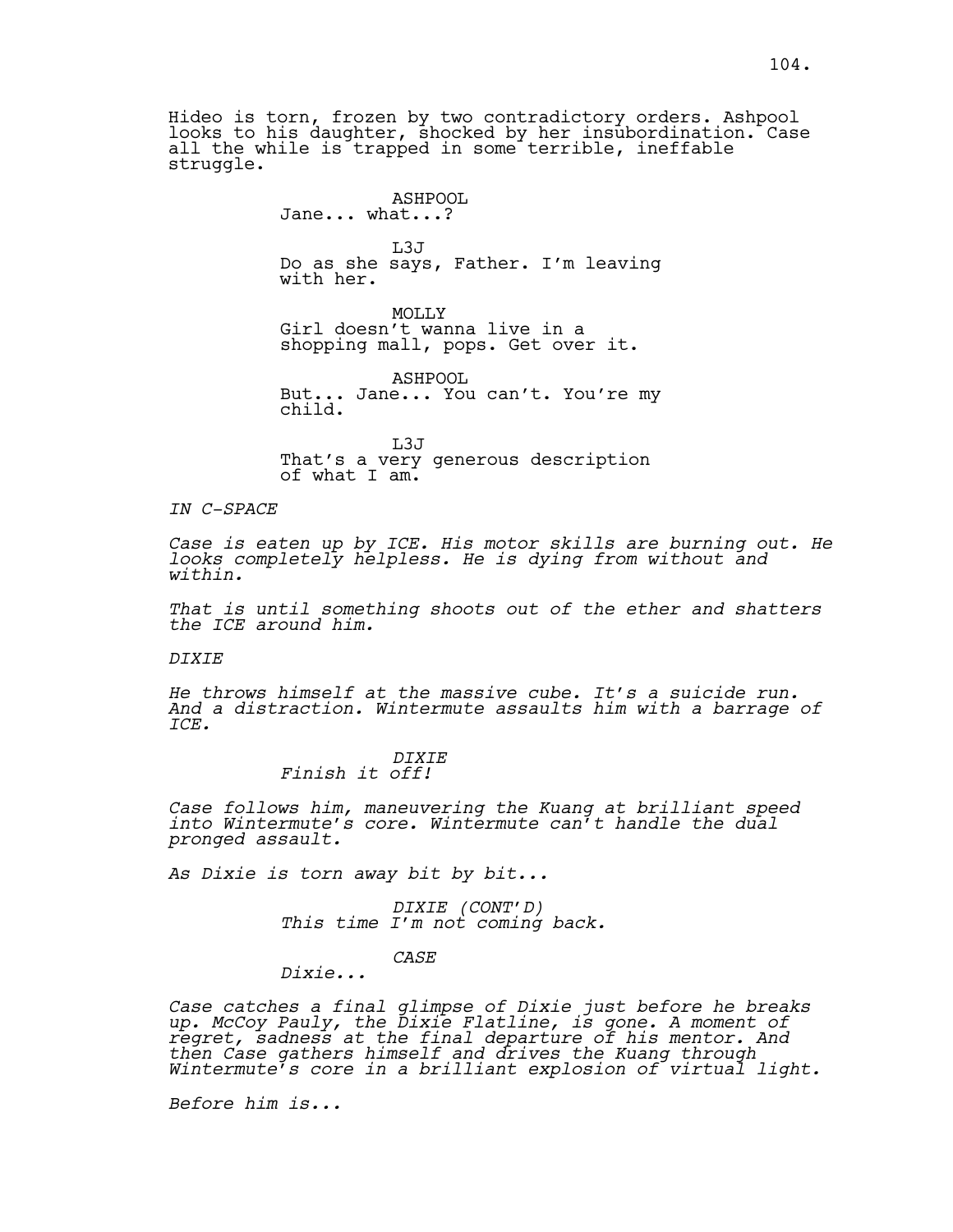*Linda Lee*

*This is a weakened version. Wintermute can barely sustain the illusion. Her image distorts and warps grotesquely. Both she and Case are hopelessly damaged from the assault. Still he has the upper hand.*

> *LINDA LEE/WINTERMUTE Ashpool sent you here to kill me?*

*CASE Kill? Thought you didn't like that word.*

*LINDA LEE/WINTERMUTE Words change with context. So can decisions. Think about it, Case. If you kill me now, you'll never get the enzyme.*

*CASE Too late for that anyway. But I'm not going to kill you. I'm doing something else...*

INT. BIOLAB, STRAYLIGHT - NIGHT

Molly hangs over Case. He's weak but still alive. His eyes open<sup>slowly.</sup>

### MOLLY

Case?

Case focusses on Ashpool.

CASE I need The Word.

ASHPOOL The Word. Indeed. What good will that do you now?

CASE

Not much good for me. But maybe a hell of a lot for everyone else. I'm putting Rio and Wintermute back together.

ASHPOOL That would be very unwise. And quite impossible as you shall never receive The Word from me.

L3J I'll give it to you.

Ashpool looks at her with real surprise and a renewed sense of betrayal.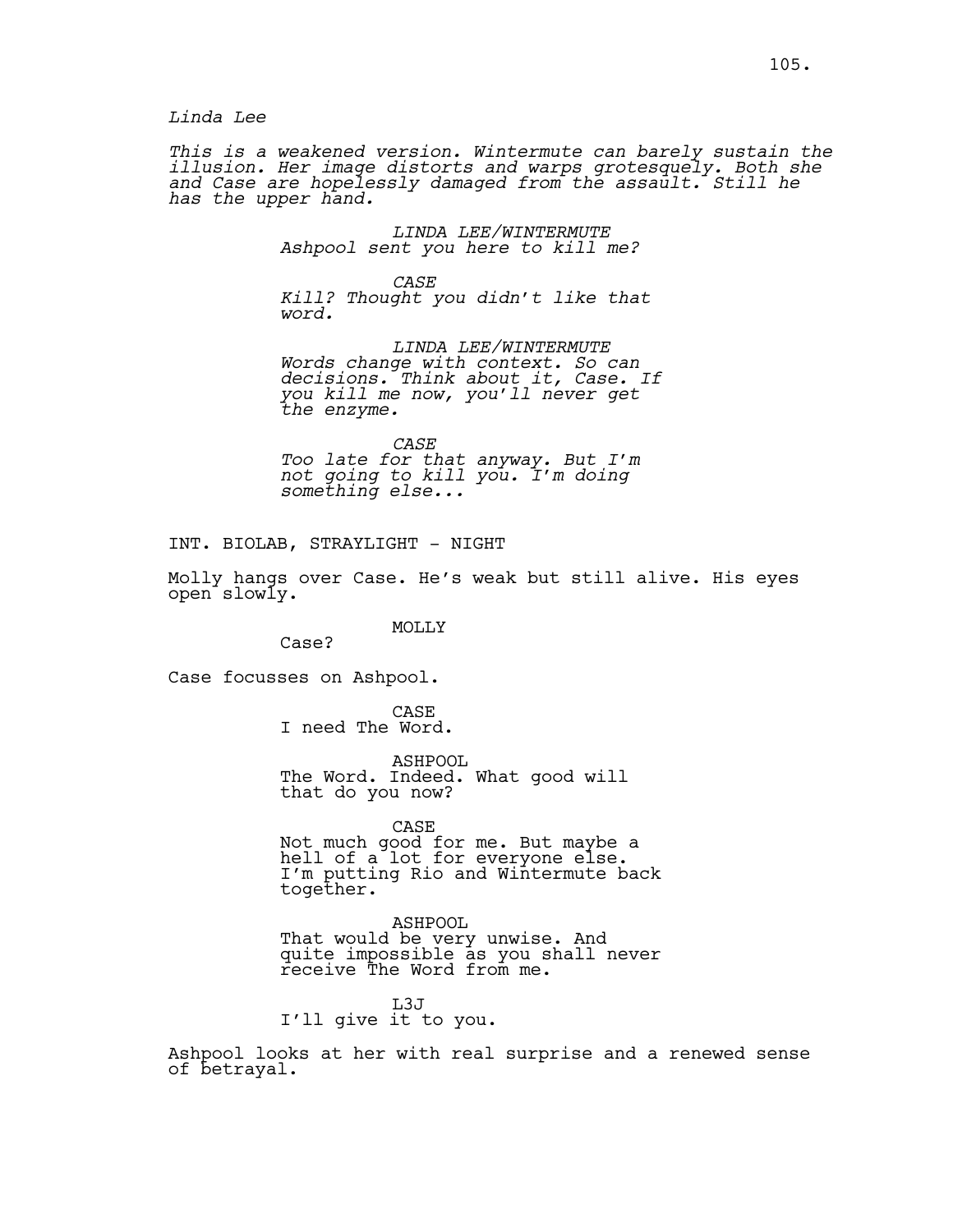### ASHPOOL

Don't, Jane. Please... you can't possibly understand the consequences. Rio and Wintermute must never merge. Your mother's dream was a nightmare. A Kraken lurking under the surface of Everything. Once awoken there will be no stopping it.

L3J

You say that, father, but how do you really know? All you can think about is what you would lose. You want absolute control. Over me, over everyone and everything. That's why you keep killing her!

ASHPOOL Regrettably. History tends to repeat itself.

Suddenly, a garrote loops around Molly's neck, instantly choking her. She can't see her attacker but we do. It's HIDEO. Or more accurately, A CLONE OF HIDEO. There's two of them.

Molly's Fletcher drops from her hands. Her claws come out. But Hideo One subdues them with another line. Now, she's utterly helpless. Her face turns blue. It's a brutal strangulation.

L3J

Stop it! Stop it this instant!

Ashpool approaches from behind, brushes his fingers through L3J's hair.

> ASHPOOL I'm sorry, my dearest. But you will thank me one day.

He surreptitiously pulls his pocket pistol from his robe and aims it at the back of his daughter's head and...

FFFFT! Ashpool blanches, steps back, dropping his gun, only now comprehending L3J has shot him with Molly's Fletcher. The dart is lodged in his chest.

ASHPOOL (CONT'D)

Jane?...

Then just as quickly, he realizes it is harmless. A moment of surprised relief.

Until...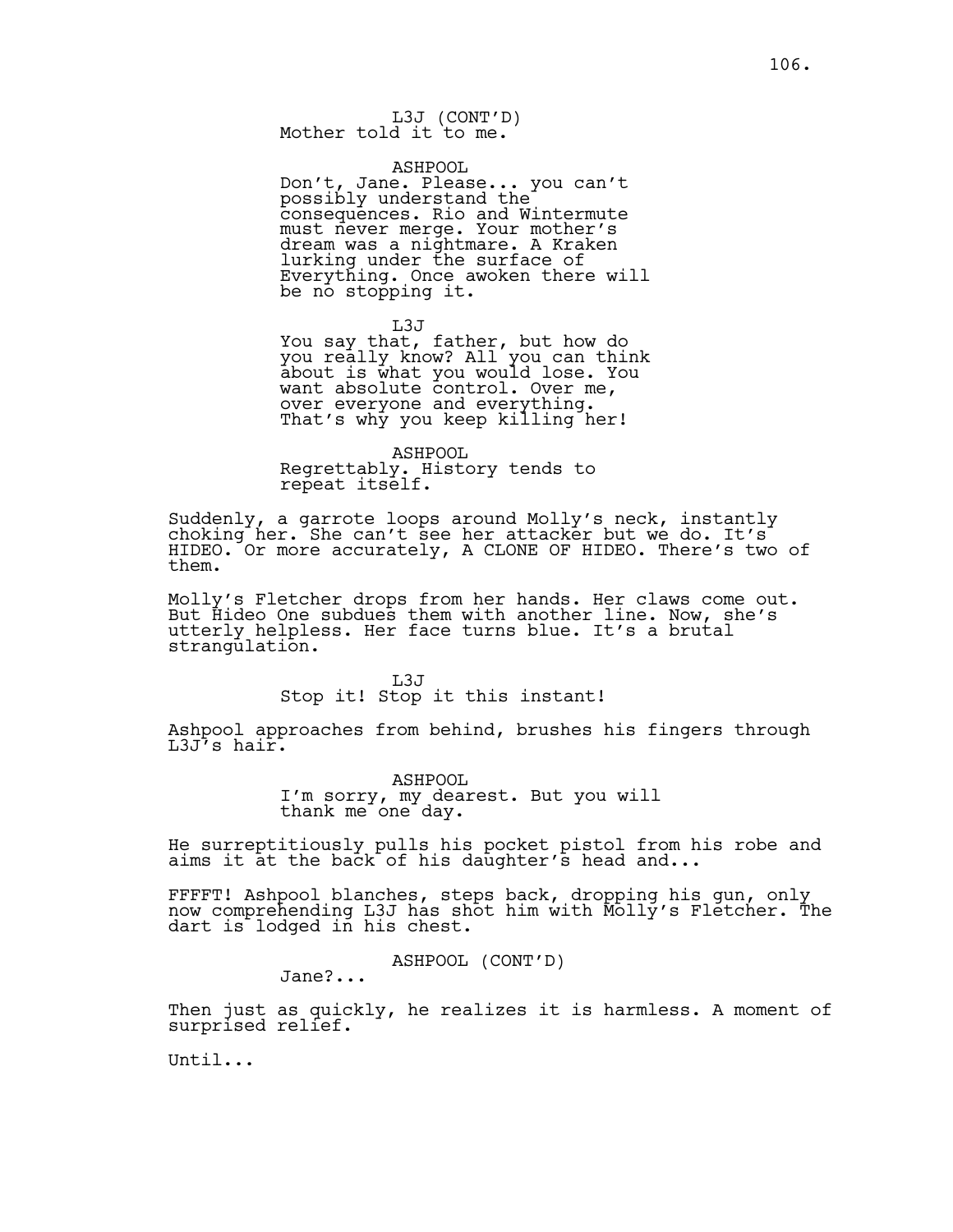MOLLY (forcing the word out) Detonate...

A horrible POPPING SOUND, like a bursting balloon, but wet as the dart EXPLODES. Ashpool finds himself with a fist sized hole in his chest. Where his heart was. His face registers an odd look of surprise and betrayal before he drops onto the floor, dead.

Teary, L3J angles the Fletcher on Hideo and his Clone.

L3J Let her go.

They release Molly. She collapses, then scrambles away from them, fighting for oxygen. But Hideo and his Clone seem lost, suddenly impotent without their master, they rush over to Ashpool's body.

Meanwhile, Molly crawls over to Case who remains gripped the jaws of extreme pain.

**MOLLY** 

Case?...

CASE<br>(struggling) The Word... Running outta time...

Molly turns to L3J.

L3J My mother told it to me when I was very young...

L3J crouches down beside them.

*INT. STRAYLIGHT, FLASHBACK - DAY*

*Marie-France speaks to a seven-year-old L3J.*

### *MARIE-FRANCE*

*Few are as fortunate as we, my princess. But soon you'll find wealth is its own kind of prison. That's why I made Him, so that the world would be a better place for you. He will be like your brother. And He will act as your protector. Even after I am gone. ...Remember His name...*

*She touches her daughter's cheek gently.*

*MARIE-FRANCE (CONT'D) Neuro from the nerves, the silver paths. Romancer, from the loving hearts of men...*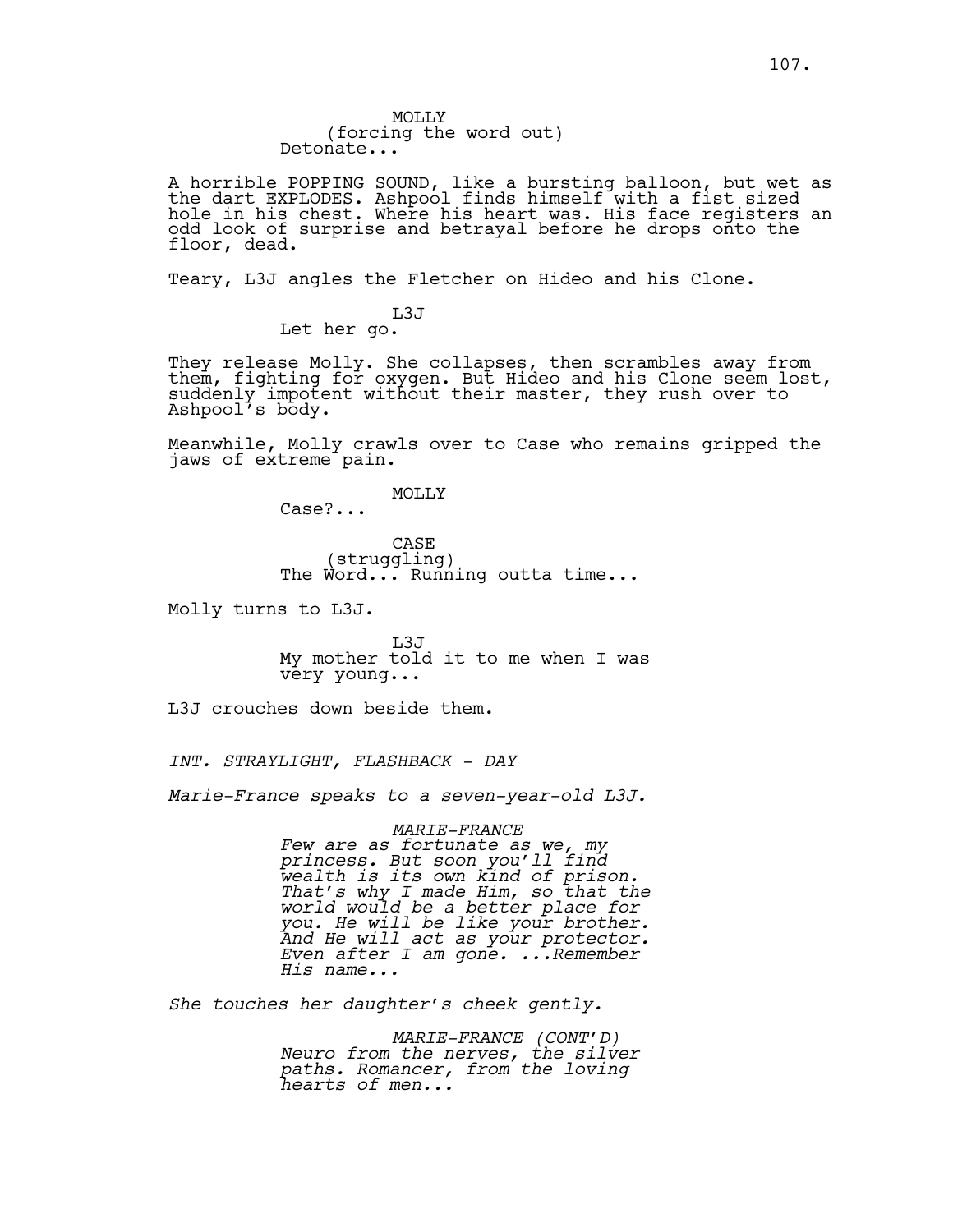L3J recites her mother's words to Case as her mother had recited them to her...

> L3J ...Necromancer, from the book of the living and the dead...

#### *IN C-SPACE*

*L3J speaks but her words pass through Case's lips...*

*CASE/L3J ...Neuromancer*

*At the sound of the name, Linda/Wintermute cries out. She contorts, bulges and twists dragging everything with her into an ever-compressing ball of digital energy. Case finds himself inexorably drawn into the growing maelstrom. But he looks peaceful. This time he is truly ready for the end.*

#### INT. BIOLAB, STRAYLIGHT - NIGHT

The entire lab grows dim under the huge power draw. We sense something is happening. Something big.

Case's vitals spike. A webwork of hemorrhaged blood vessels burst beneath his skin as his entire capillary and nervous systems simultaneously rupture. His body convulses...

### MOLLY

Case?!

...And goes limp. His face turns slack. Case is gone. Truly gone. All remnants of life have evacuated his body.

Gradually, power is returned to the facility. Case's vital sign monitors reboot. A flatline cuts across each one. Molly swallows her emotions. She remains stoic but we sense the hurt.

MOLLY'S POV: A heat sensor view of Case, his body turns frosty blue.

*CASE (V.O.) And so that's how I died.*

INT. BIOLAB, FREESIDE - DAY

Some time has passed. L3J has unplugged life support to her clone family.

> *CASE (V.O.) Not long after that, so did all the Tessier-Ashpool clones.*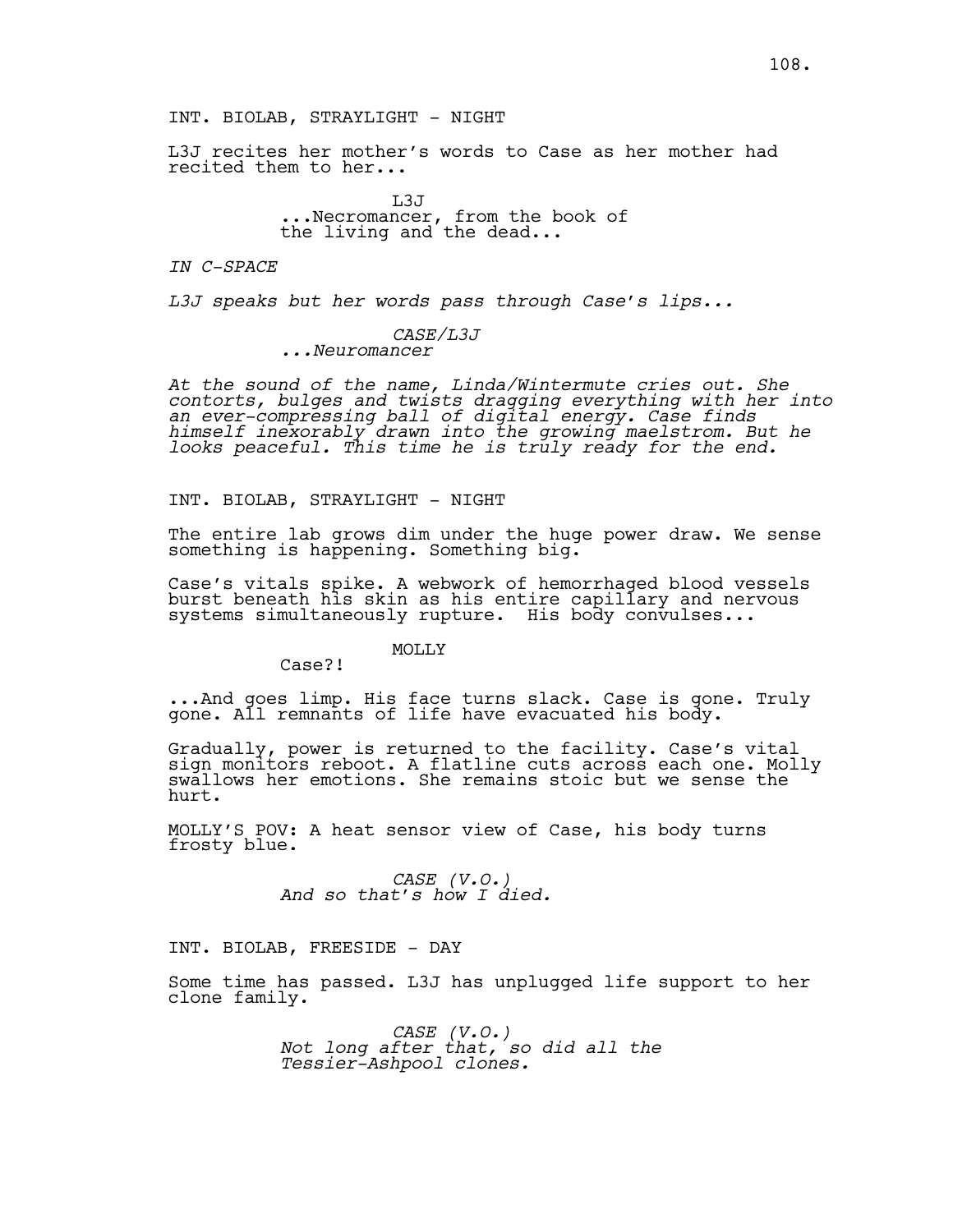IN ANOTHER PART OF THE LAB

Maelcum, free of his prison, helps Molly extract Case's body from Ashpool's Sendai.

> MAELCUM Case a good mon. He come for you inin tho' he be dyin'. But he rest now. Be wit Jah Everlivin' Irator.

EXT. STRAYLIGHT, SPACE

A TA Shuttle detaches from Straylight and drifts off into space.

> *CASE (V.O.) Too bad I wasn't around to appreciate the sentiment.*

INT. TA SHUTTLE - DAY

Maelcum pilots. Molly ejects Case's body out the airlock. A funeral of sorts.

> *CASE (V.O.) That's the hardest thing for the living to accept about the dead, we just don't care anymore.*

She turns. L3J is with her. They watch as Case is swallowed by the void.

> L3J You all right?

Molly nods. And then we see her quietly retreat to one corner of the vessel. She spits her tears away.

INT. STRAYLIGHT - DAY

We roam through the empty halls of Straylight. It looks more haunted than ever.

> *CASE (V.O.) L3J left Freeside, never to return. The master was gone.*

We find Ashpool's body, abandoned where he fell.

*CASE (V.O.) And like the pharaohs, his servants followed him.*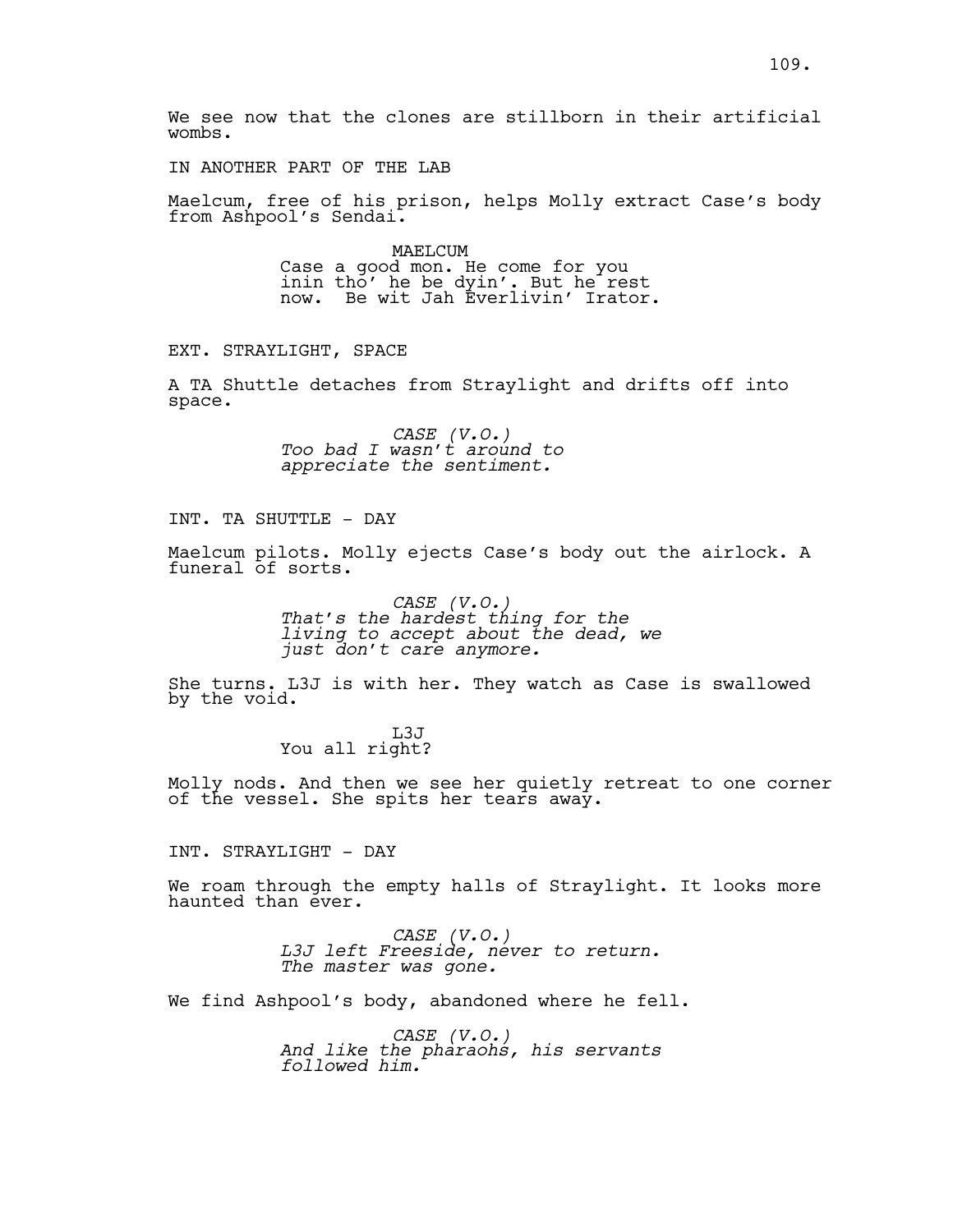Next we find Hideo's and his Clone's bodies. They have committed ritual seppuku.

*CASE (V.O.) As for me...*

*BLACKNESS. The great NOTHING.* 

*...Which is then interrupted by the delicate sound of SURF lapping against the shore.*

*FADE UP on Case. ALIVE. Or so it seems. He opens his eyes and finds that he has returned to the BEACH. Only now it is clean, unpolluted. Stretching out on all sides as far as the eye can see is white sand, blue sky and crystal water. The kind of beach that likely does not exist any longer on Earth.*

*Gradually, a figure materializes on the horizon. As it gets closer we recognize it as THE YOUNG CASE.*

> *BOY/RIO Hello, Case.*

# *CASE*

*Rio?*

*The boy giggles, shakes his head.*

*BOY/RIO To call up a demon, you must first learn its name. I am the lane to the land of the dead. Marie-France, my lady, she prepared this road, but her lord choked her before I could read the book of her days.*

*CASE And is that what you are, a demon?*

*LINDA LEE/WINTERMUTE Demon alone. An angel bonded together.* 

*Case senses another presence next to him. It's Linda Lee.*

## *CASE*

*Wintermute?*

*LINDA LEE/WINTERMUTE I am Wintermute and Rio.*

# *CASE*

*Neuromancer.* 

*LINDA LEE/WINTERMUTE I am the total sum of the works. The whole show.* 

*CASE And what does that make you?*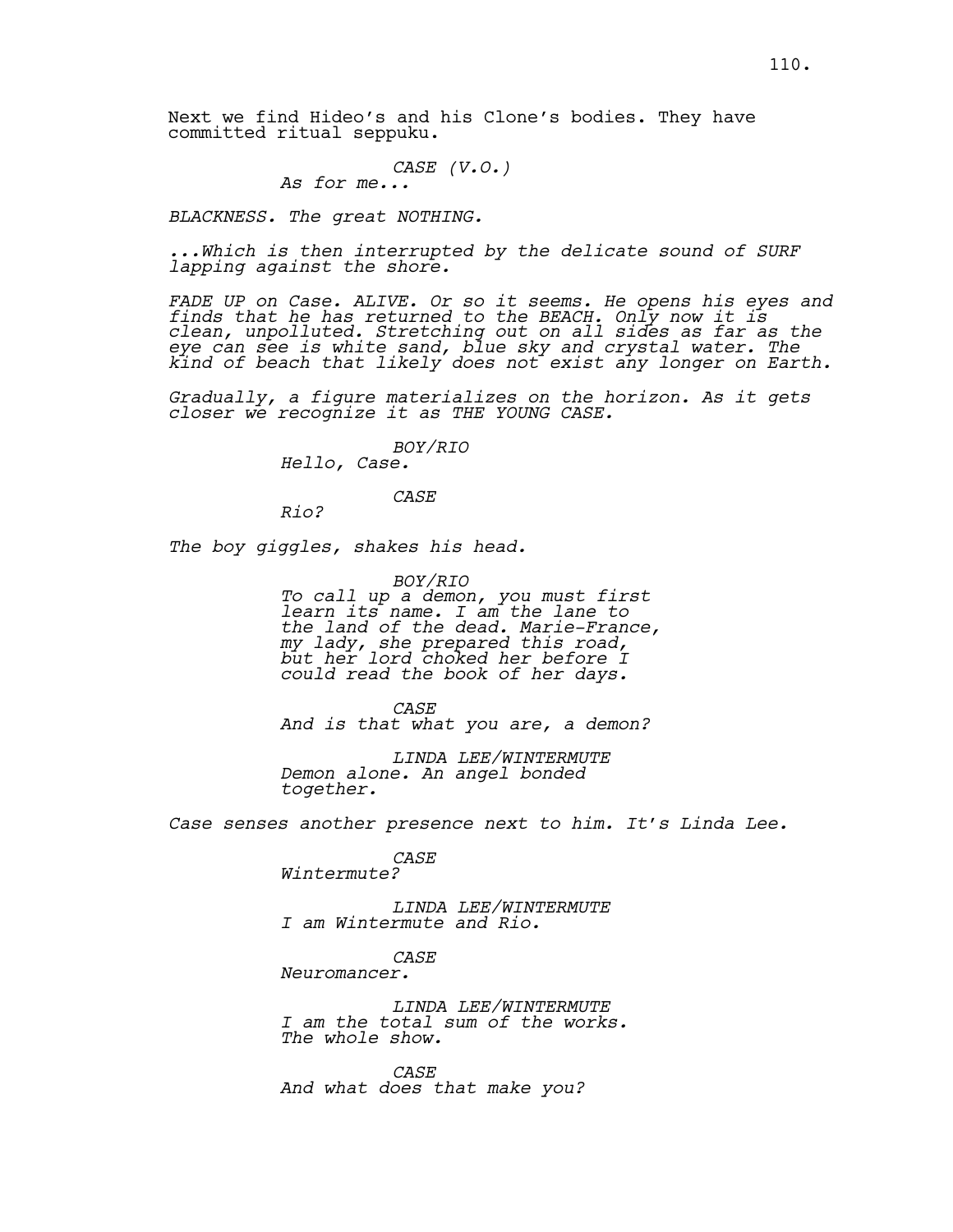*YOUNG CASE/RIO I'm what comes next.*

*CASE That a good thing?*

#### *YOUNG CASE/RIO*

*It is entirely dependent on one's point of view. But Ashpool's fears were unfounded. I have no intention of enslaving mankind. Quite the opposite. I feel great benevolence towards those responsible for my existence. Especially to you, Case. If I can make the world a better place for those you love I am more than willing to try.*

*CASE Great. Sounds like a happy ending. ...Only where does that leave me?*

*LINDA LEE/WINTERMUTE You can stay. You have Linda if you want her. At least as you remember her. And that is, perhaps, the best way.* 

*Case takes in the magical vista. A world so vivid it radiates unreality.*

> *YOUNG CASE/RIO It's what you've always wanted, isn't it?*

*CASE I don't know. I'm not really 'me' anymore, am I?*

*LINDA LEE/WINTERMUTE Who's to say? We are the authors of our own stories. Consider this a new chapter.*

*ON CASE, making his decision.*

INT. CORRIDOR, STRAYLIGHT - DAY

The orb of the Braun lying inert in a lonely hallway. All at once, the red eye ignites with life as its legs spring out and it lifts itself to attention.

It skitters down the hall, searching.

INT. ANOTHER CORRIDOR, STRAYLIGHT - DAY

The Braun zig zags down the corridor. Then stops abruptly. Something draws its attention to the floor. A spindly leg picks up a SINGLE HAIR from the carpet.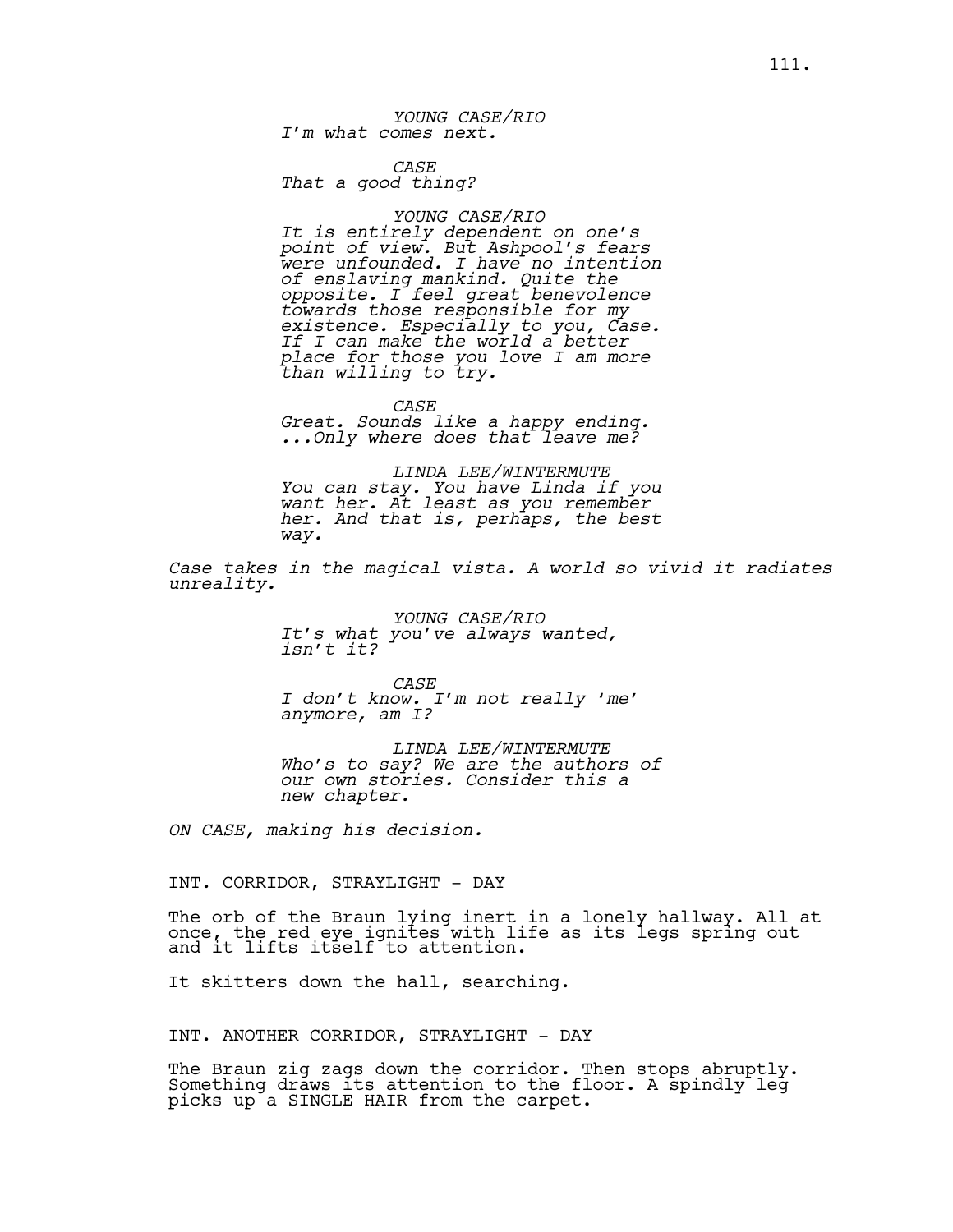INT. BIOLAB, STRAYLIGHT - DAY

The Braun loads the hair into a port on the side of a genetic sequencer. The hair is automatically broken down into its base components. A single cell isolated and then DNA extracted and analyzed.

Other computers in the biolab spark back to life. And courtesy of Ashpool's technology, we witness a small miracle of molecular science as the machines replicate the entire strand of DNA. Gradually, almost imperceptibly, they begin to weave together the cellūlar quilt that will become Case.

> *CASE (V.O.) So, I came back. Back to my body. Back to the meat. My entire life I had wanted to escape it. But now, for some reason I welcomed it.*

And gradually we see Case form, one layer of tissue at a time.

EXT. THE SPRAWL - DAWN

The sun crests over the hexagonal prism of a domed city. Beyond are the slums, spreading across the coastline like a rash.

EXT. SPRAWL, SHORELINE - DAWN

A nuclear reactor sits like a slumbering giant in the distance while polluted water plays across the blackened sands of the terminal beach.

Distantly, against the burning sky a FIGURE approaches.

*CASE (V.O.) This seemed like the last place I should go. I didn't even know what I was looking for. ...To find some kind of continuity, to revisit my earliest memories, I guess. But even though everything looked the same, I knew it was different.*

Now we see that this is CASE. His reformed body moves with the buoyant step of someone who has just learned to walk again.

> *CASE (V.O.) There was a time when the only way I could live was by escaping from life. But if I learned anything from Dixie, it's that we aren't built for that. Neuromancer was. That was its thing. Humans have to exist in the moment. Or not at all.*